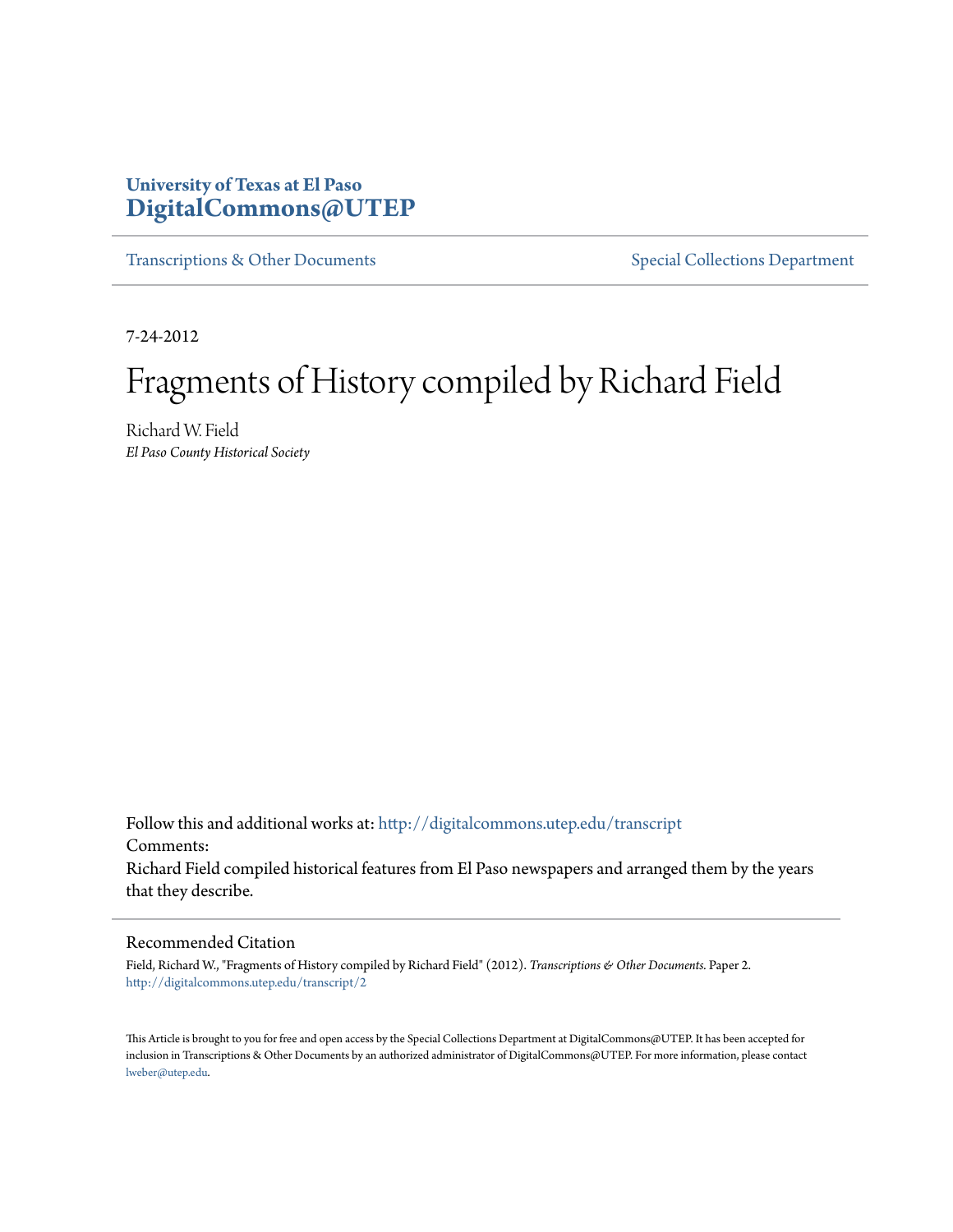#### Lone Star Locals -- Vol. VI - No. 1 Wednesday, October 12, 1881

Mrs. W.W. Mills, wife of the deputy U.S. Marshal, is among the latest acquisitions to El Paso society.

A San Antonio theatrical troupe is speaking of a visit to El Paso. If they are first class let them come; they will make money.

The music box at the Texas News Co.'s store is attracting much attention. It is a very fine instrument and well worth listening to.

Mrs. J. Calisher left on Monday's train for a short stay at Hudson's Hot Springs, N.M., where he goes to enjoy the benefit of the baths having suffered a great deal of late with rheumatism.

Now that the plaza is being cleaned up, it would not be a bad idea to clear away John Woods' old blacksmith shop and the stables connected with it. They spoil the looks of the plaza and are besides a nuisance to the neighborhood, so we are informed.

The city prisoners have been employed by the marshal for some days past in cleaning the streets. Yesterday the mesquite bushes in the plaza were cut down and burned and one can now walk across to the S.P. depot at night without danger of running into a bush and tearing his clothes or scratching his eyes out.

W.B. Hooper & Co.'s warehouse near the S.P. depot is finished as also the railroad track leading to it and the two immense oil tanks which have been seen upon one of the flat cars at the railroad yards for some time past will in a day or two be moved into their places in the warehouse. They have a capacity of six thousand gallons each.

Lone Star Locals -- Vol. VI - No. 2 Saturday, October 15, 1881 Go to hear Bishop Elliott preach at the gospel tent to morrow.

The physicians complain that the city is too healthy for them.

Judge Rice is fitting up a handsome office in the room adjoining the hotel office at the Central.

There has been quite a change in the business of El Paso for the better, here of late.

Strong, the painter, has just finished a prescription case for Davis, the druggist, which is "a thing of beauty," sure.

Twelve of the tracks into the roundhouse have been laid, and several of the iron horses, of that line are stabled there.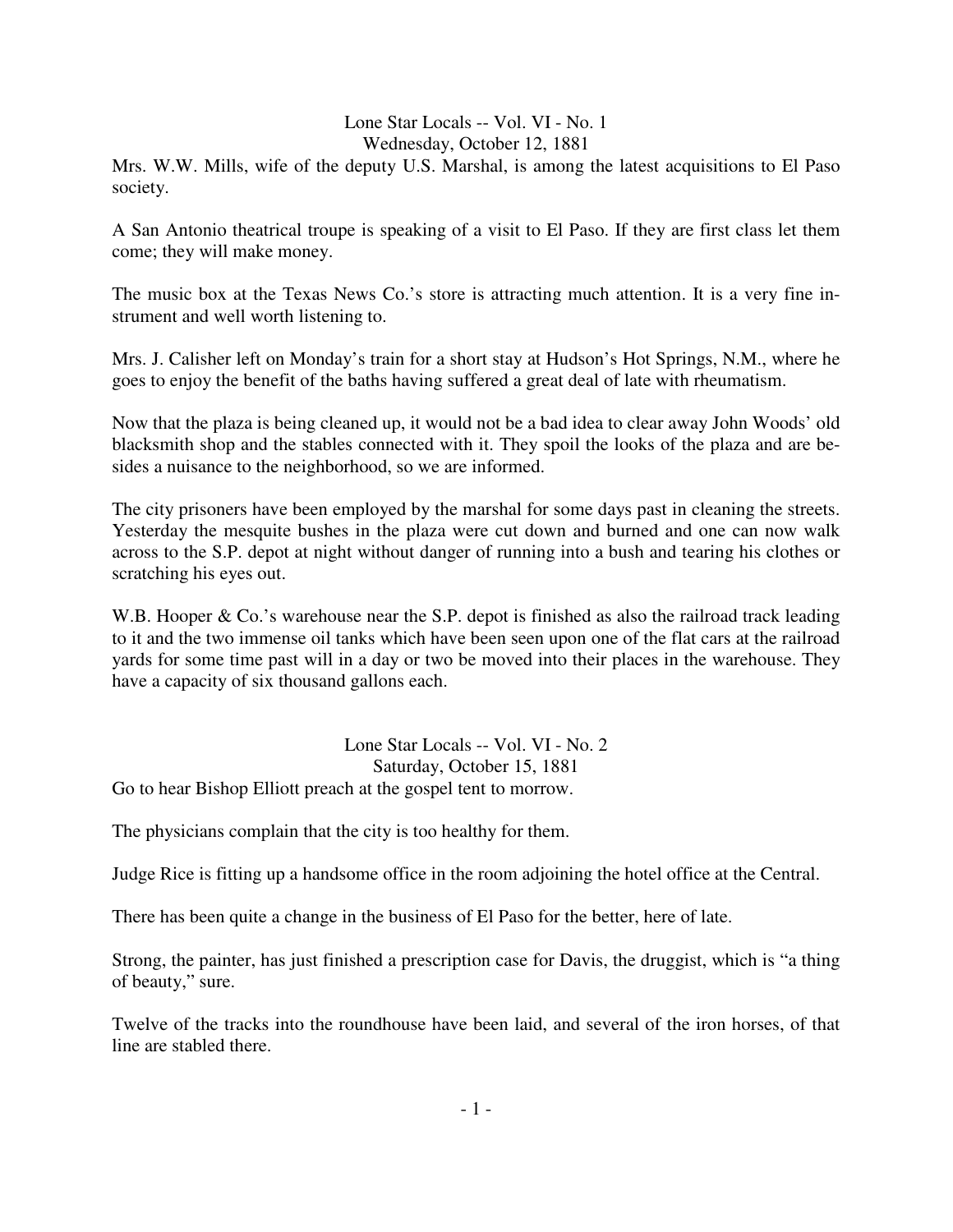Governor Anthony is refitting a portion of the old Ochoa building on the other side for a residence and will soon bring his family out from the east.

If you take a hack and pass by the Santa Fe depot and on across the river to Old Town it costs only 25 cents, ferry included, but if you get off at the depot it costs half a dollar.

There is a regular opium den in the building and adjoining the *Times* building on the west, and it might not be out of place for the police to keep their eyes on it.

The Western Union telegraph office is to be established in one of the rooms of the Central hotel. The furniture, batteries, etc., are on the way from St. Louis, and the office will be fitted up as soon as they arrive.

Our carrier requests that subscribers to THE LONE STAR might contribute to his convenience as well as their own if they would run a saw underneath their front doors so that he can shove the papers under when the doors are closed.

We are placed under obligations to the gentlemen of the *Times* for the paper upon which this issue of THE LONE STAR is printed. Our stock of paper came in this morning and we will now be able to reciprocate the courtesy.

Bain's stages will be drawn off the road between this city and Camp Rice in a few days and the stage office removed to the latter point. The mails will then be carried by rail to Camp Rice, thence 145 miles to Ft. Davis by stage, and thence 60 miles to the Texas and Pacific.

Uncle Dan's balky horse attracted another crowd in front of the Palace drug store Thursday noon. After being belabored over the head with the butt end of a whip for half an hour and being knocked down a dozen times, he was conquered and pulled the load up the hill without any trouble.

The merchant tailoring department connected with Lightbody & James' gentle-men's furnishing emporium has developed into a large business of itself. It was begun simply as an experiment, but the success which has attended the new enterprise has fixed it as a permanent addition to the productive industries of this city. Four tailors are constantly employed in the manufacture of clothing.

The latest enterprise inaugurated in the city is a water wagon which delivers soft filtered water all over the city. The proprietor has been for a couple of days distributing it *gratis*, so as to let people see what it is, and we hear everyone declare that it will supersede the well water for drinking and washing. It is just such little convenience as this which makes city life preferable to that of the country or small towns.

We have been shown a letter from the governor of Chihuahua which assures the gentlemen of the City Railway Co., that the franchise they ask in Paso del Norte will certainly be granted them. The gentlemen of the first company chartered assert that the City Railway Co., cannot build on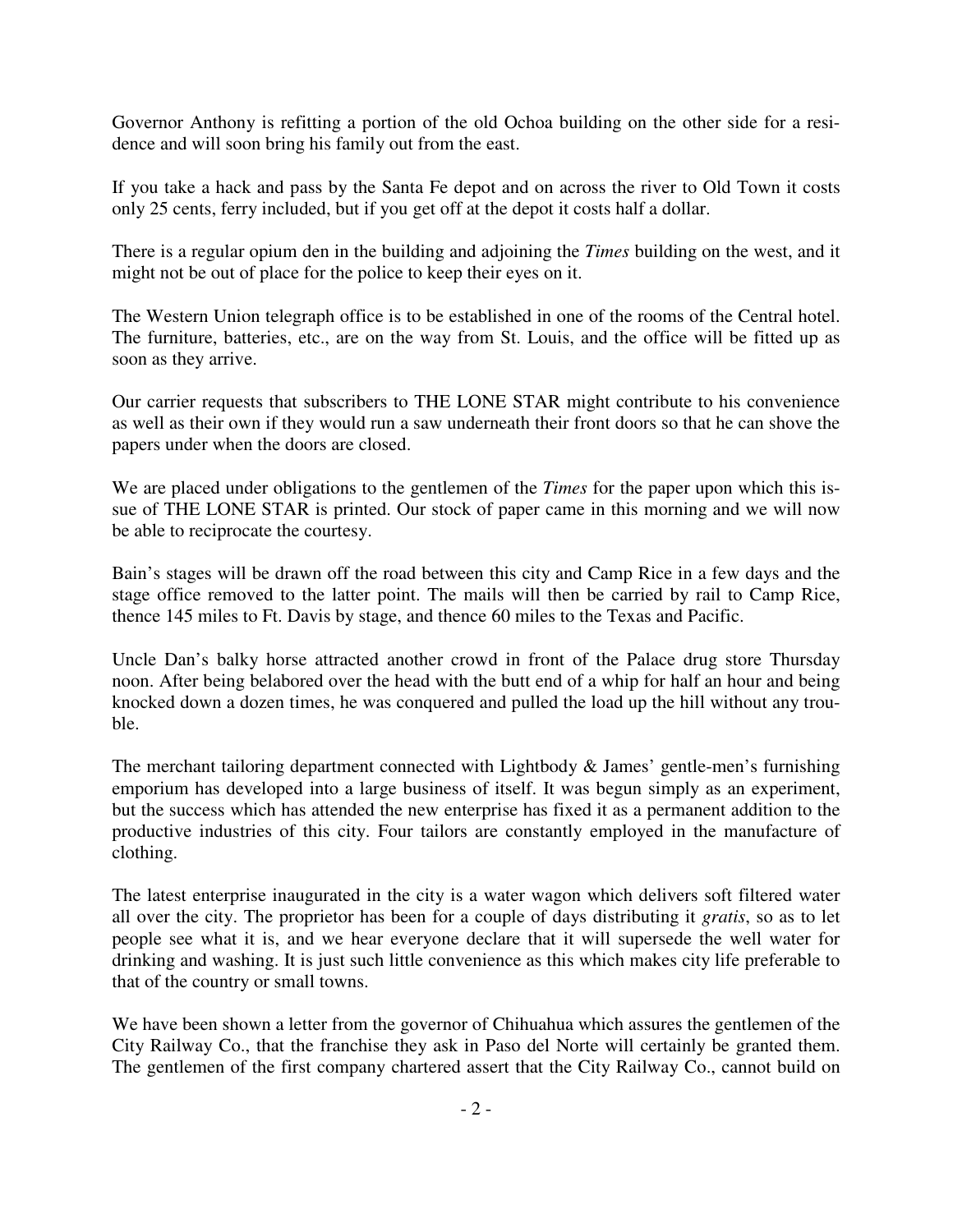the streets proposed in this city for the reason that several of them are not public streets but private property which has never been dedicated to the city. Others hold that the selling of single lot upon the basis of the town plat representing certain streets and alleys to be in existence is of itself sufficient dedication, and that such sale prevents the owners of the property from ever again obstructing such streets or devoting them to private uses. The cauldron begins to boil and in a few days we shall see what we shall see.

Lone Star Locals -- Vol. VI - No. 3 Wednesday, October 19, 1881 That water wagon has become one of the regular institutions of the city.

Col. Bradley, of the 13th Infantry, is now in command of this military district.

The S.P. has built a section house at this end of their bridge across the Rio Grande.

The Central hotel front is being blocked off in imitation of stone and its appearance is thereby much improved.

The awning in front of the Senate saloon ought to be raised about a foot. Some passer daily strikes his hat or head against it.

The 23rd infantry is on its way to this district, and upon its arrival the 15th will probably be changed to some other part of the country.

We are informed that Mr. Hills agrees to grade Campbell street from San Antonio to the river at his own expense if the street railway track is laid upon that street.

Those immense oil tanks of W.B. Hooper & Co.'s have been slid into their places in their warehouse near the S.P. depot, and after they are once filled there is not likely to be an oil famine in El Paso. Their capacity is twelve thousand gallons.

Somebody suggests the organization of a Bachelor's Club in this city.

The City Railway Co. has obtained right of way through the streets of Paso del Norte from both the city and state authorities and it now only remains for them to get it from the general government. Gentlemen of this company express themselves well satisfied that the other company are hurrying up their work on El Paso street, as they themselves do not want to be compelled to build on that street.

It appears that the action of the city council in tacking to the ordinance granting right of way to the City Railway Co, a proviso compelling them to begin on El Paso street, provided the old company did not do so within three months, has had the effect of hurrying up the latter company; and our citizens may congratulate themselves upon this most desirable consummation. Let us have a street railway with a ten-cent fare and El Paso will begin to assume metropolitan airs.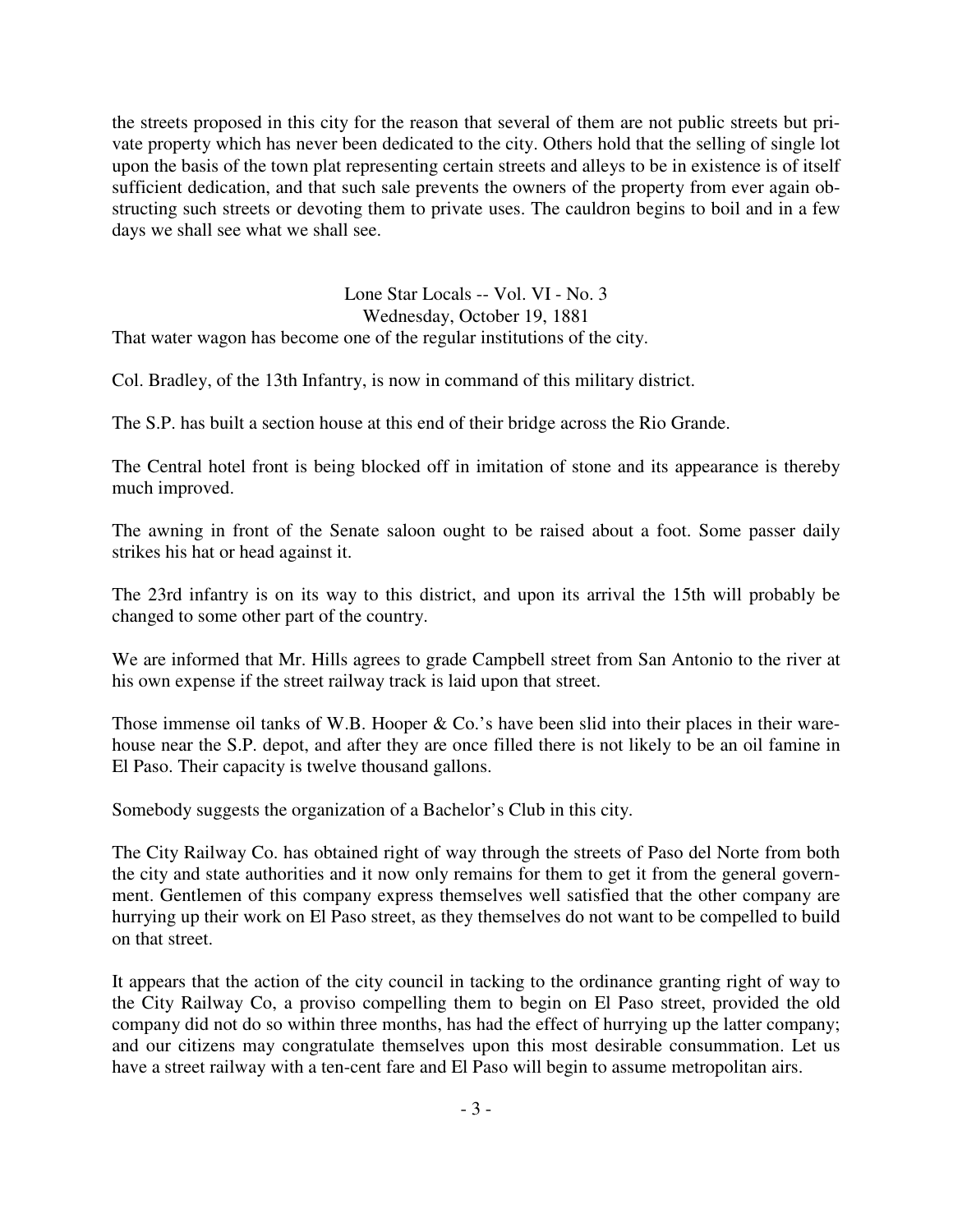Mr. Campbell, superintendent of the S.P., says that he will open up Octavia and Campbell streets through the railroad reservation and fix the railroad crossings, as soon as the city surveyor will survey them and stake them out. This will open up two handsome avenues through the city from north to south. Mr. Campbell says he is ready and willing to do all in his power to benefit the city; and now if he will only dig a good ditch on the north side of the railroad track, so as to drain off the water into the low lands to the east, he will meet with the thanks of a very large portion of the community.

The El Paso Street Railway Co. held a meeting last night at which among other matters relating to the early building of their road, it was determined to build down El Paso street to Fifth and thence east on Fifth to Stanton, and thence across the river to the foot of Ponce (Richardson) street and thence by way of Ponce through Richardson's place to the Mexican Central depot.

We are informed by Mr. Currie of the El Paso Street Railway Co., that his company has begun work. The line has been surveyed from the S.P. depot west on St. Louis street to the west side of the plaza, thence down El Paso street to Fifth and thence to the Santa Fe depot. Grading is to begin at once, and the company is now in correspondence with St. Louis, Chicago and San Francisco relative to material and rolling stock. Mr. Currie declares that the company means business and is going to give the people a street railway as soon as it can be built. This is what is needed and we hail it as an enterprise which will inure to the benefit of the city, while at the same time affording a handsome revenue to its promoters.

## Lone Star Locals -- Vol. VI - No. 4 Saturday, October 22, 1881

The recent rains have been hard on dirt roofs.

Hills' new two-story brick, corner of Utah and Texas streets, is under cover.

That corn crib erected back of the Davis block improves the appearance of neither the block nor the street.

The A.T.& S.F. water tank at the head of Overland street is beginning to assume proportions and will be finished in a day or two.

The stage company failed to make with the S.P. any arrangement for carrying the mails; so they will be carried to Camp Rice on buckboards.

B. Schuster & Co have on their counter the largest cheese we ever saw. It weighs 100 pounds and came from Switzerland, where they know how to make cheese.

The Fifteenth Infantry is expecting marching orders daily and will go to Colorado. It is thought the Ninth cavalry will also be ordered out of the district soon; in which case the district will get permanently rid of Col Hatch—a consummation most devoutly to be wished.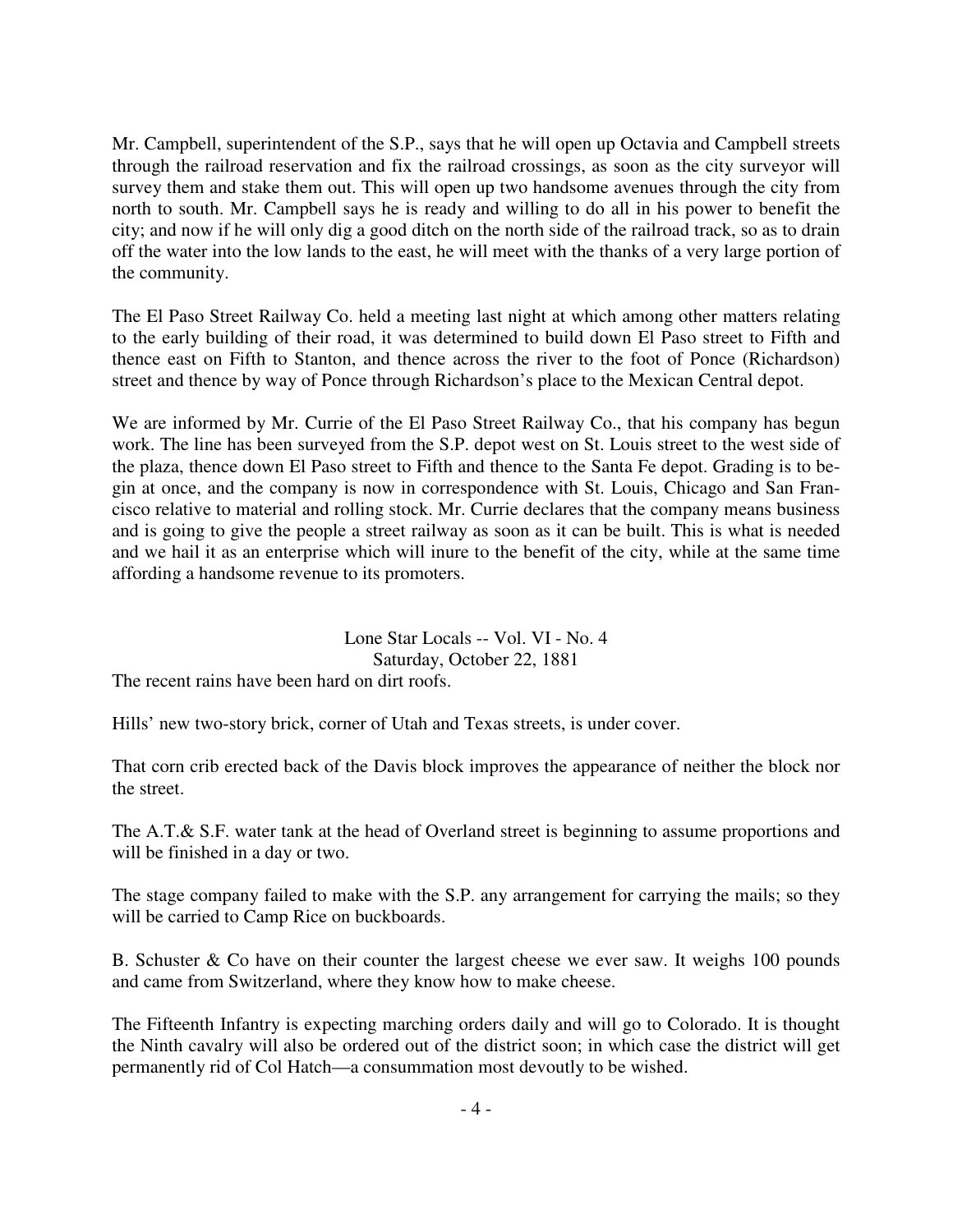Look out for sneak thieves. The carpenter shop next door was entered on Thursday and robbed of a valise. Moral: Never leave your valise in a carpenter shop; or never build a carpenter shop next door to a printing office; or, never own a valise.

Wonder why Adams' Express Co. don't get a wagon! Wells, Fargo & Co.'s pretty wagon "looks like business" passing up the street from the depot every morning loaded down with express matter, while the Adams company has only an old lumber wagon to do its hauling.

Piontkowski, the jeweler on San Antonio street, locked up his shop last night and went off, leaving his lamps burning. One of them exploded and nearly set the house on fire, but a boy was shoved through the transom and extinguished the flames - the only ease on record of the small boy being utilized.

## GOULD AND HUNTINGTON IMPORTANT RAILROAD CONSOLIDATIONS

Lone Star Locals -- Vol. VI - No. 5 Wednesday, October 25, 1881 That new sign of the Texas News Co. is quite an adornment to the street.

The end of the Southern Pacific track is seventy-five miles east of here, and is rapidly pushing on.

The new Santa Fe depot is to be occupied in a few days and a kind of dedication is to take place to morrow, to which many of the citizens and the members of the press will be invited.

Mr. Harlow has sold his interest in the Central Hotel to his partner, John Dougher, and will leave on Friday for a trip to Chihuahua. Mrs. Harlow, with the children, will go east.

Why do not some of our real estate men put up a number of cheap cottages to be rented to poor people at \$12 to \$20 per month? It would pay a good interest on the money invested and be an inducement to poor laborers and mechanics to settle in the city. A few tenement houses are needed also with rooms single and in suits, to rent at reasonable figures.

A larger room is needed for the city council meeting. The crowd in attendance last Saturday night could not get inside the room and the reporters for the press had to sit around on the corners of tables and the hearth and use their hats and knees for writing desks. The people of El Paso want to know what their councilmen do, and they have a right to expect accommodations to be provided for a reasonable number of spectators and that the press be furnished with tables for reporting the proceedings.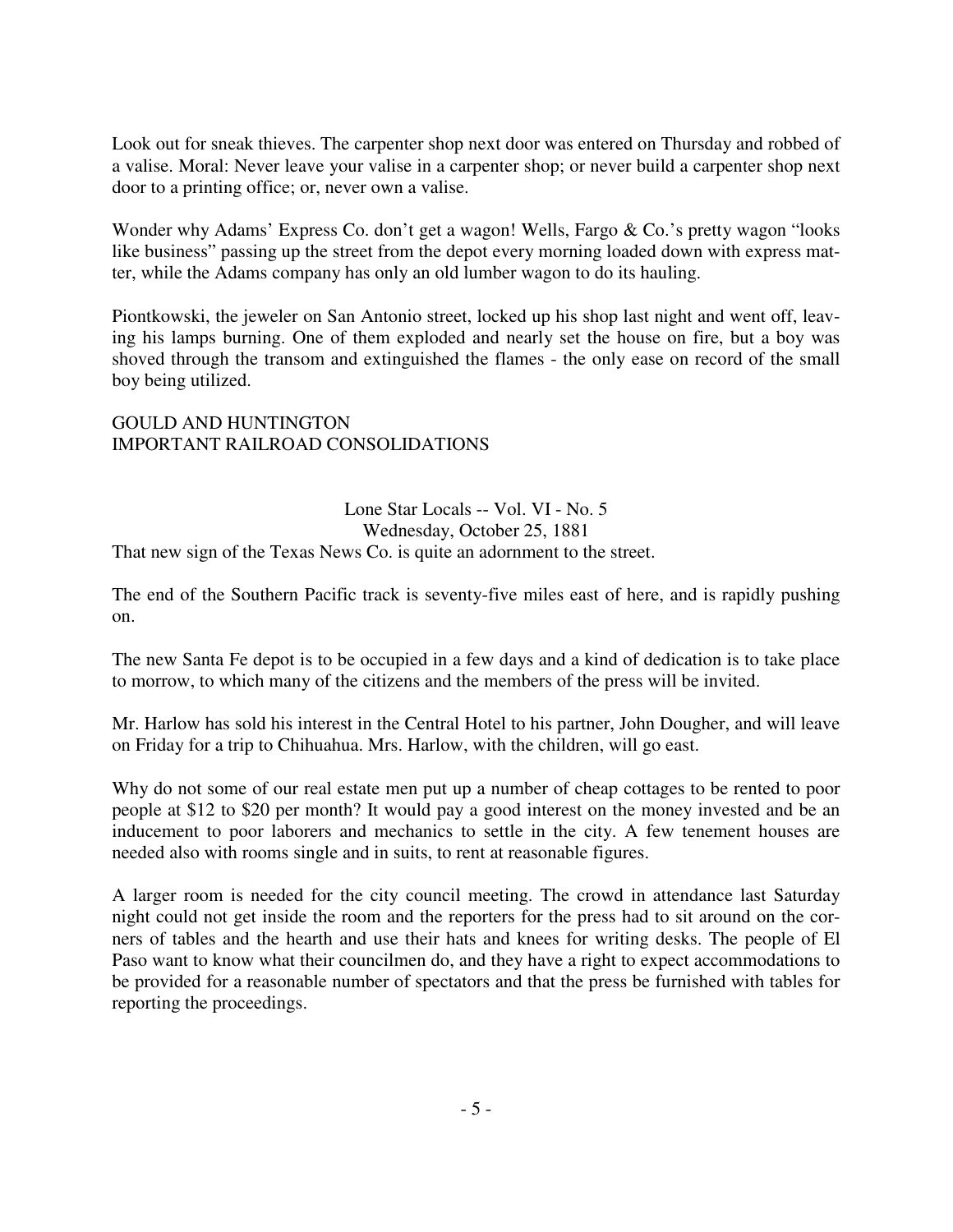#### Lone Star Locals -- Vol. VI - No. 6 Saturday, October 29, 1881

The Marshal might employ the prisoners at filling up those mud holes on El Paso street.

Col. Marr has moved into that nice new office at the El Paso Transfer Co.'s stables.

We hear that a telephone exchange is spoken of, but we think the idea a little premature.

A few ladies and gentlemen met at Mrs. Porter's parlors last evening to consider the organization of a literary society. The meeting adjourned to.

The El Paso Transfer Co. yesterday bought \$1,800 worth of fine horses. Their new thirtypassenger omnibus, costing \$950, will turn in a day or two.

That old rookery in the plaza, where John Woods has kept his blacksmith shop time out of mind, is being pulled down and the plaza will look all the better for it.

The city is full of sneak thieves. Several hats have been stolen from the Central hotel, Geo. Speck had a vest and pair of pants stolen from his private room yesterday, and several other petty thefts are reported. People should be careful not to leave their doors unlocked when they leave their houses or rooms alone.

We heard on the street yesterday that a stock company was being formed to publish a daily paper in this city and that they would send immediately for a fifteen-hundred-dollar press. We hope the report is true, for we have calculated upon investing about a thousand dollars in a press for THE LONE STAR in about a year from now, and, if a company will start in with a fifteen-hundreddollar press now, we think we will be able to buy it for about a thousand next summer.

We are reliably informed and believe it to be true that, of the twelve grand jurors now in session in Ysleta, ten of them cannot speak English and two of the ten are under indictment for murder . . . This matter should be looked into.

There are a lot of small boys in the city armed with rubber strings attached to forked sticks, with which they shoot buckshot and small stones. They appear to entertain especial animosity against the Chinamen and torment them on all occasions.

Lone Star Locals -- Vol. VI - No. 7 Wednesday, November 2, 1881 The S.P. has begun the erection of a depot at Ysleta.

Reports says that the *Independent* is to be allowed to lapse and will be succeeded by the *Daily El Paso Texan*.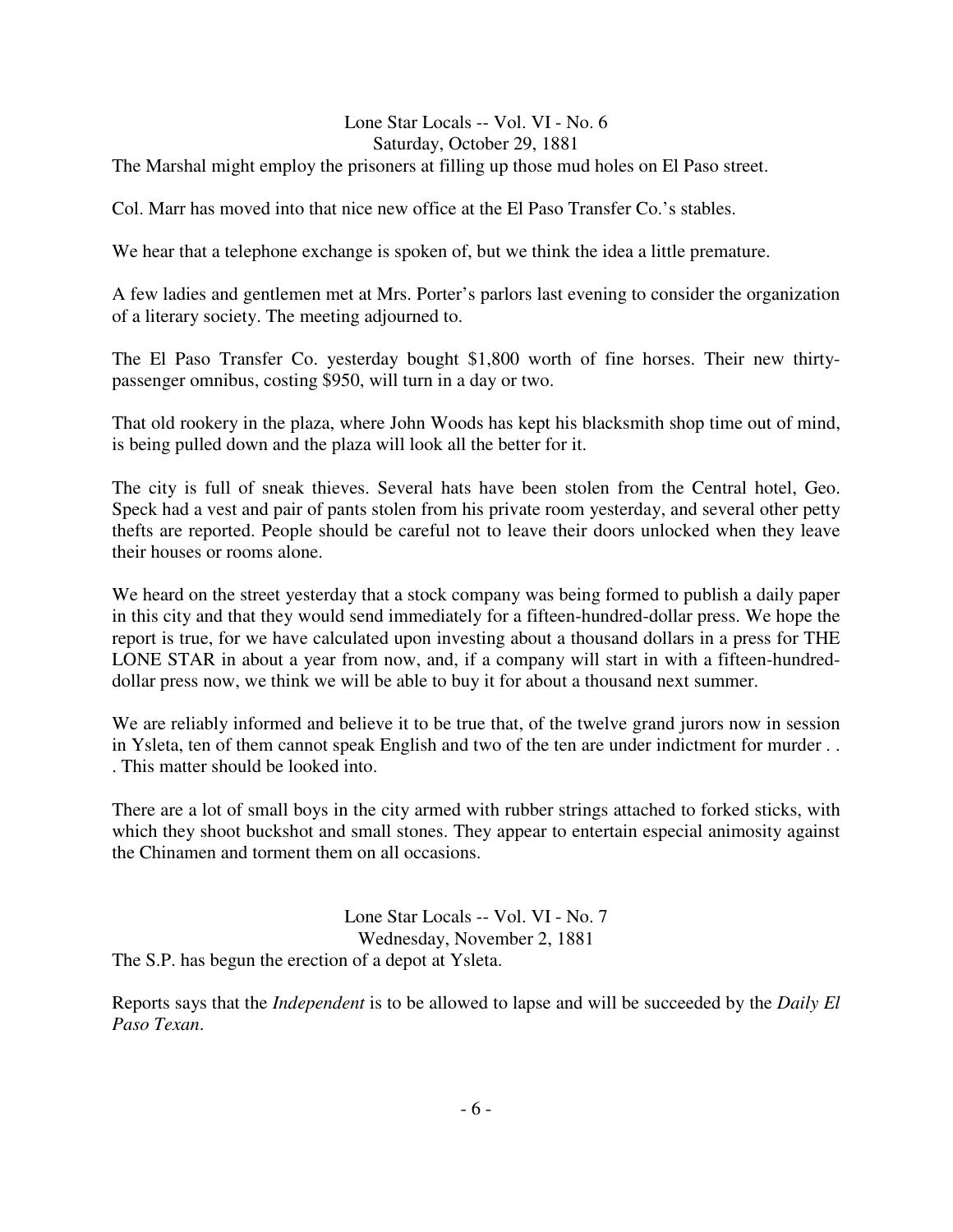It is said that Wm. S. Hills will soon erect two more small cottages near those just completed on Texas street near Utah.

In a short time the Episcopal church will be commenced on lot 23 Block 4, fronting on Utah street near the public square. The lot has already been secured.

Several parties of contractors on the line of the T.& P. road are coming into town and pitching tents. Some of them are buying lots and will commence the erection of dwellings at once.

The Methodists have about closed the contract for the erection of a frame church, 36 x 60 feet at a cost of near \$4,000. The church will be built on the Southwest corner of Texas and Stanton streets.

Eighty-six men and six officers, of companies G and C of the 23d infantry arrived at Fort Bliss on Saturday to relieve company G of the 15th, which left on Sunday for Fort Lewis, Colo. Major Fletcher, of the 23d, assumes command.

One of the evidences of advancing civilization is the number of silk (stovepipe) hats seen on the streets of El Paso. They are now kept for sale by our merchants and will in a short time cease to be looked upon as novelties by our western people.

Dr. Samaniego has returned to his home on the other side, having doffed the gubernatorial robes and resumed his position of private citizen. It appears that the two street railway companies, recognizing his influence, have been desirous of securing it to further their enterprises. He has published a letter in the *Independent* addressed to Don Ynocente Ocha, in which he declines the honor of belonging to the company represented on the other side by that gentleman, for the reason that it "opposes and is detrimental to the interests of the City Railway Co.," of which the Doctor is a member.

The formal opening of the Santa Fe depot took place on Saturday last. The event was celebrated by an informal gathering of the principal citizens of both sides of the river and the members of the press, who at Capt. Thatcher's invitation assembled to participate in as pleasant a little banquet as has been our fortune to witness in a long time.

Lone Star Locals -- Vol. VI - No. 8 Saturday, November 5, 1881 The literary society will meet this evening at Mrs. Porter's rooms over the postoffice.

Emerson and Berrien have leased to Wm. S Hills, several rooms on East Overland streets for two years. They will be used as a warehouse.

The Mexican Central commenced laying track again on yesterday, and the end of the track is now about six miles south of Paso del Norte.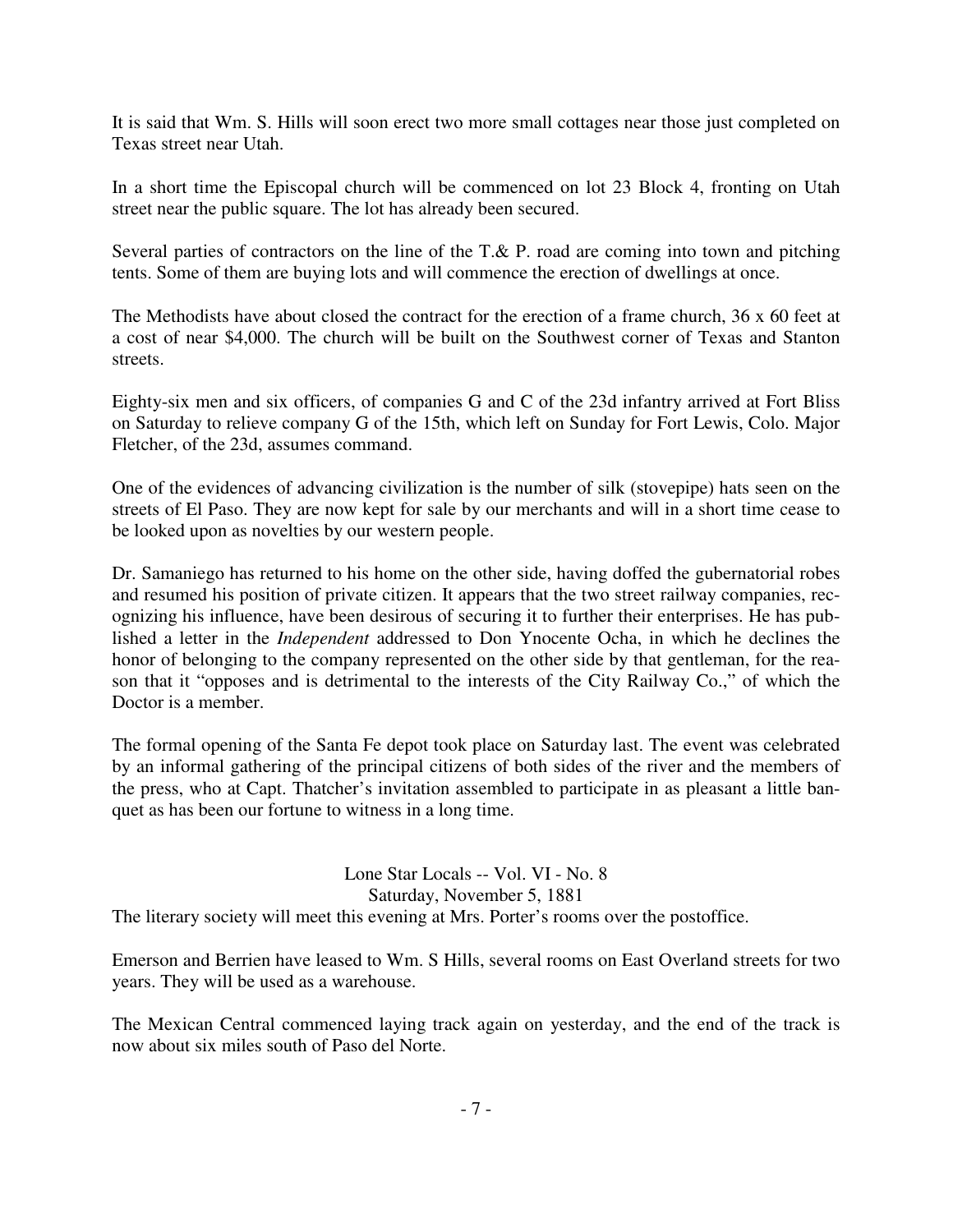The southern trade is increasing so rapidly that some of the wholesale men of this city, find it necessary to open branch houses in Paso del Norte and the City of Chihuahua.

There has been quite a commotion in newspaper circles during the past week. Mr. G.E. Sullivan, of the *Times,* has separated his connection with the editorial department of that paper and gone east; Mr. M.W. Carrico, proprietor of the *Times*, will arrive from the east to morrow with a new wife; Mr. Juan S. Hart, of the *Independent* left yesterday to get the material for the mammoth daily he is soon to start; the *Herald* came out Wednesday enlarged to eight columns, and THE LONE STAR has found it necessary to employ another reporter, Mr. Robert Gauss, late of the Albuquerque *Journal*, in order to meet the demand for a live independent paper.

## Lone Star Locals -- Vol. VI - No. 9

Wednesday, November 9, 1881

Joseph Schutz has just let a contract for a large warehouse in the rear of his store on San Francisco street. It will be of frame, 30 feet wide by 110 feet deep.

That new omnibus belonging to the El Paso Transfer Co. attracts a great deal of attention on the streets. It is a perfect beauty and as comfortable as it is pretty.

The management of the *El Paso Texan* expects to buy an \$1,800 Hoe press and a \$750 steam engine with which to print their proposed daily. They expect it within the next sixty days.

A special meeting of the city council was held last night to receive the petition for a charter of the City Railway Co. The petition was received and referred to the committee on street railways. The committee is expected to report on next Saturday night.

On last Saturday a special meeting of the city council was called by councilmen Blacker and Schuster, to take action in regard to the petition of the City Railway Co. Messrs. Blacker and Schuster and the city clerk appeared in the council room at the regular hour of meeting, but waited in vain for the other members. Four members are necessary to a quorum, and as no other members appeared, up to half-past eight o'clock, the members present went home, and no meeting was held.

Lone Star Locals -- Vol. VI - No. 10 Saturday, November 12, 1881 The Catholic Bishop of Arizona was in the City last week.

Jno B. Tays and Mrs. Tays, with Mrs. Rohman and Miss Fisher have just returned from St. Louis.

The Methodists have staked off their church lot and expect within a few days to commence the erection of the building. The estimated cost of building and lot is \$4,000.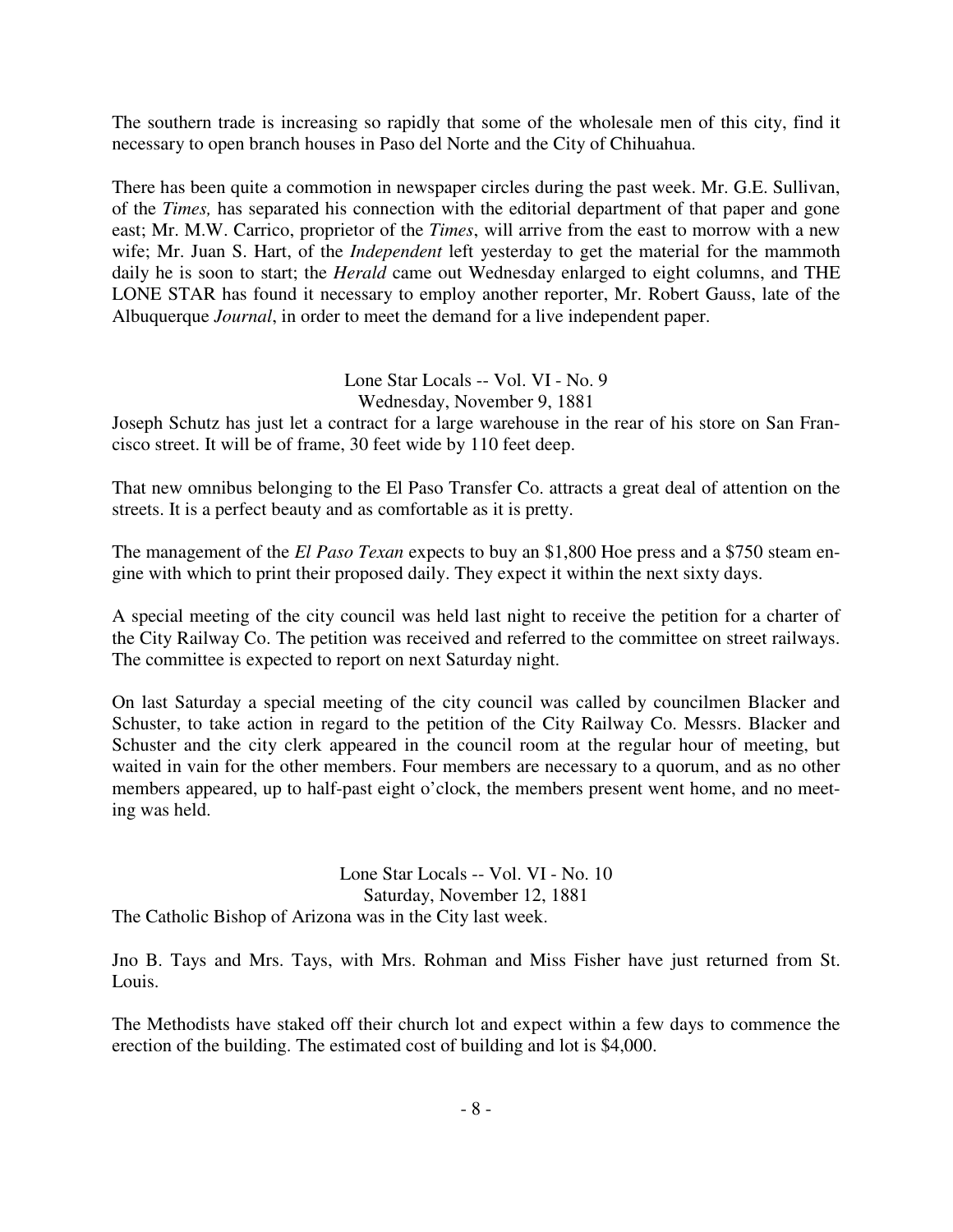Lt. Olaggett, of company C, 23d infantry, and a detachment of ten men left on last Wednesday afternoon as an escort for a surveying party to Waco [sic] Tanks, and will be gone thirty days.

A wood and coal yard is on the necessities of this city. There is no coal in town and it is next to impossible to get wood. For an enterprising man a good wood and coal yard would be a splendid investment.

Mr. LaMotte, of the South Pacific, showed a reporter of THE LONE STAR this morning, one of the bones of the mastodon, which was found near Bowie, Arizona, at a depth of one hundred feet. It must have been buried thousands of years ago, yet it preserved its form remarkably well and seemed firm and compact with very little of the enamel destroyed.

The walk on the north side of San Antonio street is so blocked up with brick and material of all kinds in front of the new Bassett building, that a man cannot pass along it at night without the risk of breaking his bones. The contractor, or whoever has the work in charge, should see that the brick, mortar, lumber, etc. are placed in such position as to allow passers-by to get past the building without endangering their bones.

Something should be done to put the streets and sidewalks of this city in a passable condition. It is now almost impossible to cross El Paso street without getting covered with mud. The sidewalk on the west side of the street is full of little pools of water into which a pedestrian can hardly avoid stepping. A little earth thrown into these pools would remedy this evil, and a few days work on the streets would make them passable. A municipal government is of no advantage to a city if these matters are not attended to.

Several very excellent buildings are now being built in this city. Mr. S.W. Boring is now building a block of five business houses on east Overland street, three of which will be two stories high. The rooms will be large and well lighted, with handsome fronts. Mr. O.T. Bassett's new building on San Antonio street is going up rapidly. It will be two stories high with a large store room on the first floor. On San Francisco street the large building of Mr. J.B. Hague is nearly completed and will be an ornament to that part of the town. The cottages of Mr. Wm. Hills, on Utah street, are ready for the occupants and both of them are rented. Several other dwelling houses are being erected in various parts of the city. In the rear of the Senate saloon a new club room is being built and will be completed in a short time. Material is not very expensive and a better class of buildings is being erected in this city than is generally the case in southwestern towns.

#### THE FEAST IN PASO DEL NORTE

Lone Star Locals -- Vol. VI - No. 11 Wednesday, November 15, 1881 B. Schuster and Company have established a warehouse in Paso del Norte.

The necessary funds for the erection of a Presbyterian church in this city have been received.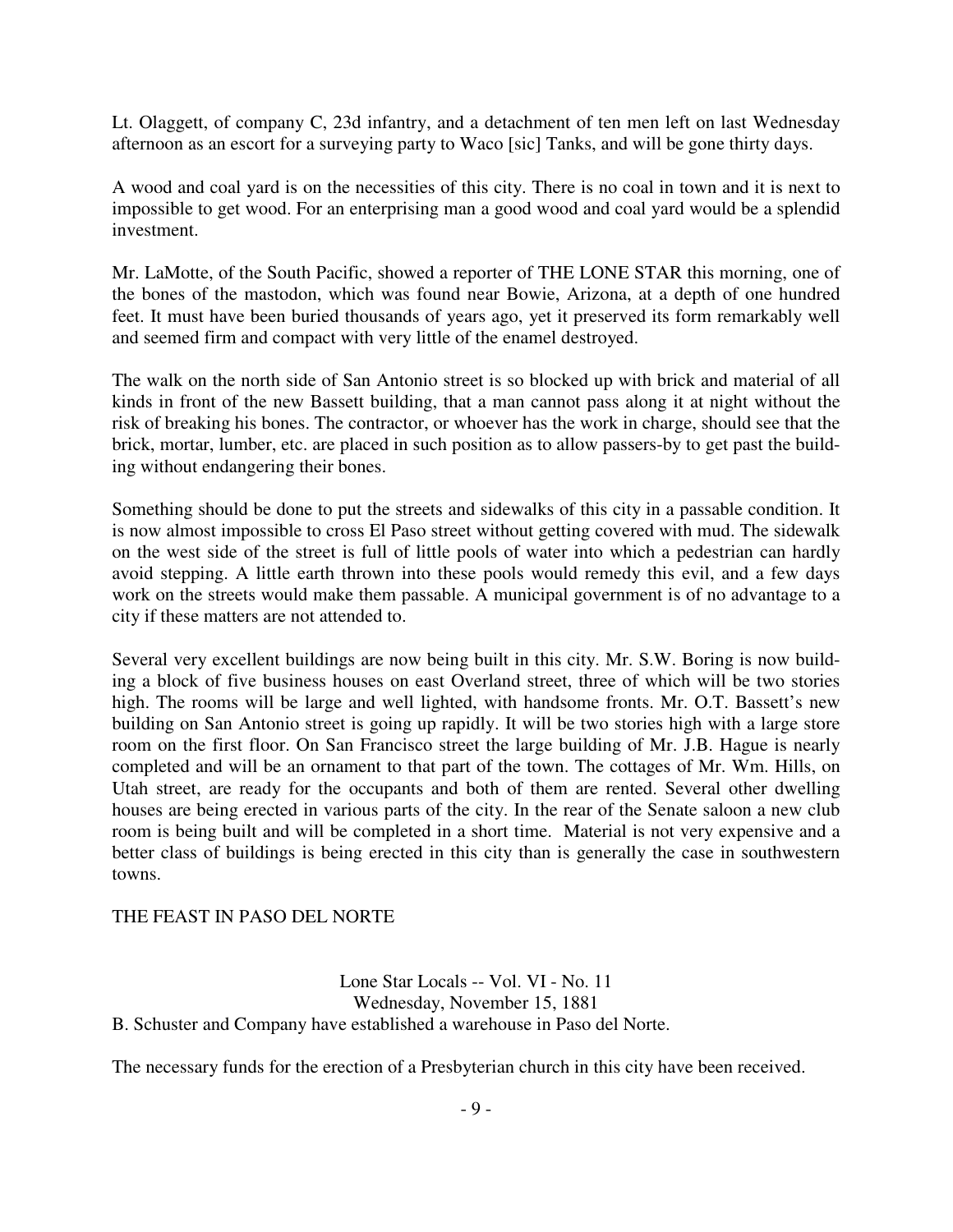Major Livermore will while here, fix the exact boundaries of the Ft. Bliss military reservation.

The Nellie Boyd dramatic company is in town and will probably exhibit about Monday night.

Sergt. Loomis and a detachment of the 10th cavalry arrived at Bliss a day or two ago, looking after the telegraph line.

Jim Manning and Warner Philips are fitting up a feed corral and stables back of Manning's saloon, on the alley and will soon open up in fine style.

Wells, Fargo & Co. has put up a letter box in front of the Texas News Co.'s store, which will be a great convenience to the business community on lower El Paso street.

A movement is on foot to open a brick yard in this city and it is said that good clay is so abundant here that brick can be made and delivered for seven dollars per thousand.

Mr. Currie, of the El Paso Street Railway Company, says that the iron has been ordered for the track and that the company expects to complete the road during this winter.

The City Railway Co. are figuring with Joe Hampson on building their bridge across the river and say they will try to have it ready for vehicles in time for the Feast on the 8th of next month.

The poles for the Western Union wire from the Santa Fe depot to the Central Hotel are all up and the wire stretched today. The office will be in the hotel, adjoining and back of the present hotel office.

A platform has been erected alongside the Santa Fe railroad track at Ft. Bliss. The track passes directly through the parade ground and the platform is about as much of a nuisance as it is a convenience.

The merchants of the city are establishing quite a heavy trade with Mexico and several of them have already opened branch houses in Paso del Norte. It is probably only a question of time when all our wholesale houses will be thus represented on the other side.

The right of way granted to the City Railway Co., Saturday night, includes Santa Fe street (the first street west of El Paso street) to Overland and thence east on Overland to the Texas Pacific depot; also from the river on either Campbell or Utah streets to the Southern Pacific depot and thence east on St. Louis street.

The Western Union telegraph office being fitted up in the Central hotel will be the largest in the southwest. There will be four lines centering there - those along the A.T. & S.F., the Southern Pacific, the Texas and Pacific and the Mexican Central. The battery will number three hundred jars and the battery room already looks like a drug store.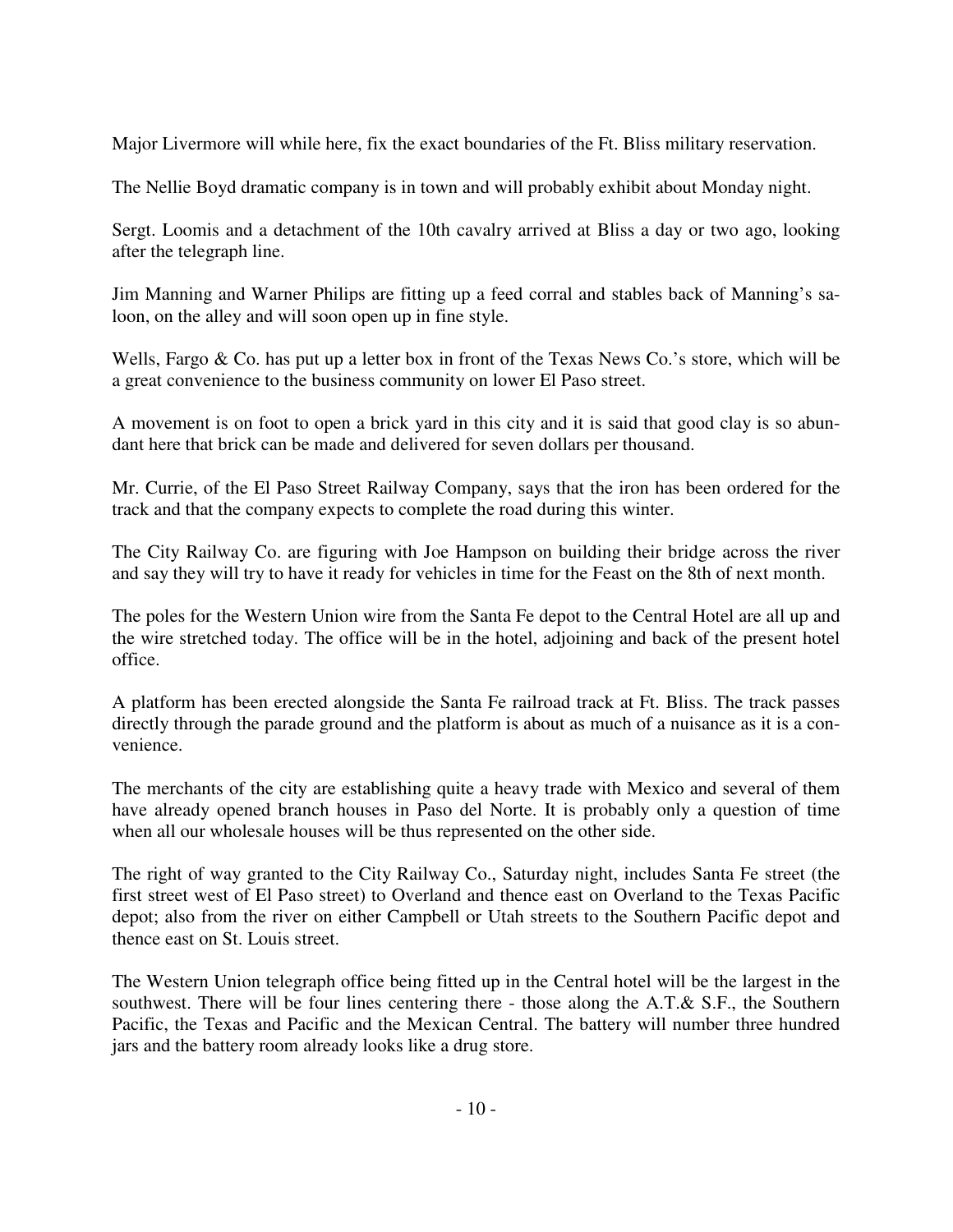Major Livermore, chief engineer of the department of Texas, arrived at Ft. Bliss on the 14th with two companies of cavalry and detachments of companies I and K, 16th infantry. He has been surveying and mapping out the country in the Guadaloupe mountains. Some Indians were seen and the soldiers chased them for several days but failed to overtake them.

## Lone Star Locals -- Vol. VI - No. 12

Saturday, November 19, 1881

Preparations are very nearly complete for opening the new office of the Western Union telegraph.

We understand that Col. Marr intends to put a pontoon bridge across the river in time for the Feast.

The City Railroad Co. advertises that the subscription books of the company have been opened at the office of S. Schultz and Bros.

Town lots are falling in price and increased sales are the consequence. W.S. Hills sold about \$3,000 worth in one day this week.

George Ashbridge says that he found he could not afford to pay \$3 a day rent, \$10 a cord for wood and 50 cents a barrel for water and then give baths for 50 cents; so he has raised the price to 75 cents again.

The contract for building the bull pen for the coming Feast in Paso del Norte has been let to S. Woods of this city. Mr. Woods does the work and furnishes the material with the privilege of removing it, for \$1,200.

We are informed that a certain gentleman of this city a few days ago received \$400 for a town lot measuring 86 2-3x60 feet. This represents a value of \$3,350.76 per acre. The lot is for church purposes and was sold at half price.

Last night's wind unroofed one of the rear buildings of the Pacific house. It had been raised several feet for the purpose of building the walls up higher, and was merely resting on some very slender supports. The strong east wind struck it while in this position and blew it down without causing much damage.

And now the *Herald* after all its ridicule of the idea starting a daily paper in this city, is itself arranging for the publication of a daily. All right! THE LONE STAR has room in its office for the material of half a dozen aspiring weeklies and does not itself propose to expand until it sees a reasonable prospect of doing so success-fully.

Mr. W.S. Hills comes to the front in enterprise. The Nellie Boyd Dramatic troupe, which is to exhibit here next week, desired a suitable hall, and being unable to get one suitable for their purpose, Mr. Hills determined to build them a hall. He set men to work, on a lot adjoining the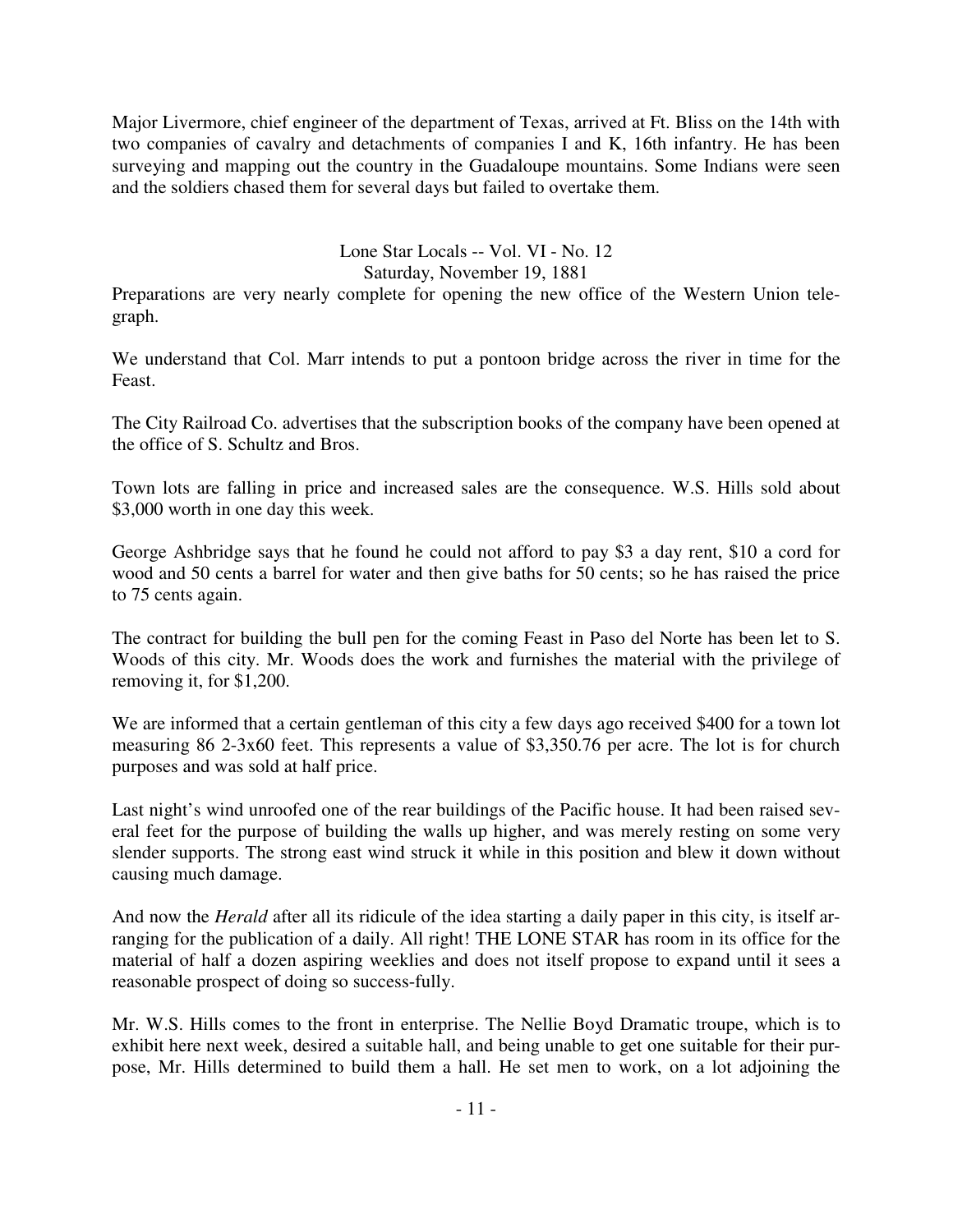Stanton building, on Thursday morning, and agrees to have a hall 24 x 80 feet ready for the performance on next Monday night. He has put up \$100 forfeit and the agent of the troupe has done the same, and the way saw dust is flying is a caution.

## Lone Star Locals -- Vol. VI - No. 13 Wednesday, November 23, 1881

The bridge of the El Paso Transfer Company across the Rio Grande is completed and the crossing of freight commenced today.

Nellie Boyd's theatrical troupe arrived in the city on Monday morning, and the new hall was completed according to promise.

The building boom seems to have struck El Paso, for contractors have all they can do for the entire winter, and there is much talk of houses to be commenced soon.

The city engineer has for several days been engaged in ascertaining the exact location of the principal streets of the city for the purpose of determining the boundaries to city property.

The Knights of Pythias will give a grand ball to morrow night at the building on East Overland street formerly occupied by the El Paso *Herald*. We acknowledge the receipt of an invitation.

The seats in Hills new hall were all ordered on Monday morning and completed during the same day. Both Mr. Hills and Mr. Buchanan, the architect, deserve credit for the rapidity with which the work of building and seating this hall was pushed through.

Our citizens have been treated for the past two evenings to dramatic entertainments by the Nellie Boyd opera troupe. On Monday evening the play was "Fanchon, the Cricket" and the house was well filled. Last night "A Case for Divorce" was rendered to an appreciative audience and to night "A Celebrated Case will no doubt draw a large crowd as the troupe is a good one and the entertainments given by it are high-toned, entertaining and instructive. There will be a matinee on to-morrow afternoon.

The Texas News Co. has removed to the corner of El Paso and West Overland streets, three doors south of its former location and that much nearer THE LONE STAR office, the central sun around which the planets of the EL PASO constellation revolve.

Lone Star Locals -- Vol. VI - No. 14 Saturday, November 26, 1881 Hill's hall, now occupied by Nellie Boyd's Dramatic troupe cost \$1,150.

The *Daily Herald*, after four days' pre-carious existence, this morning publishes its own obituary.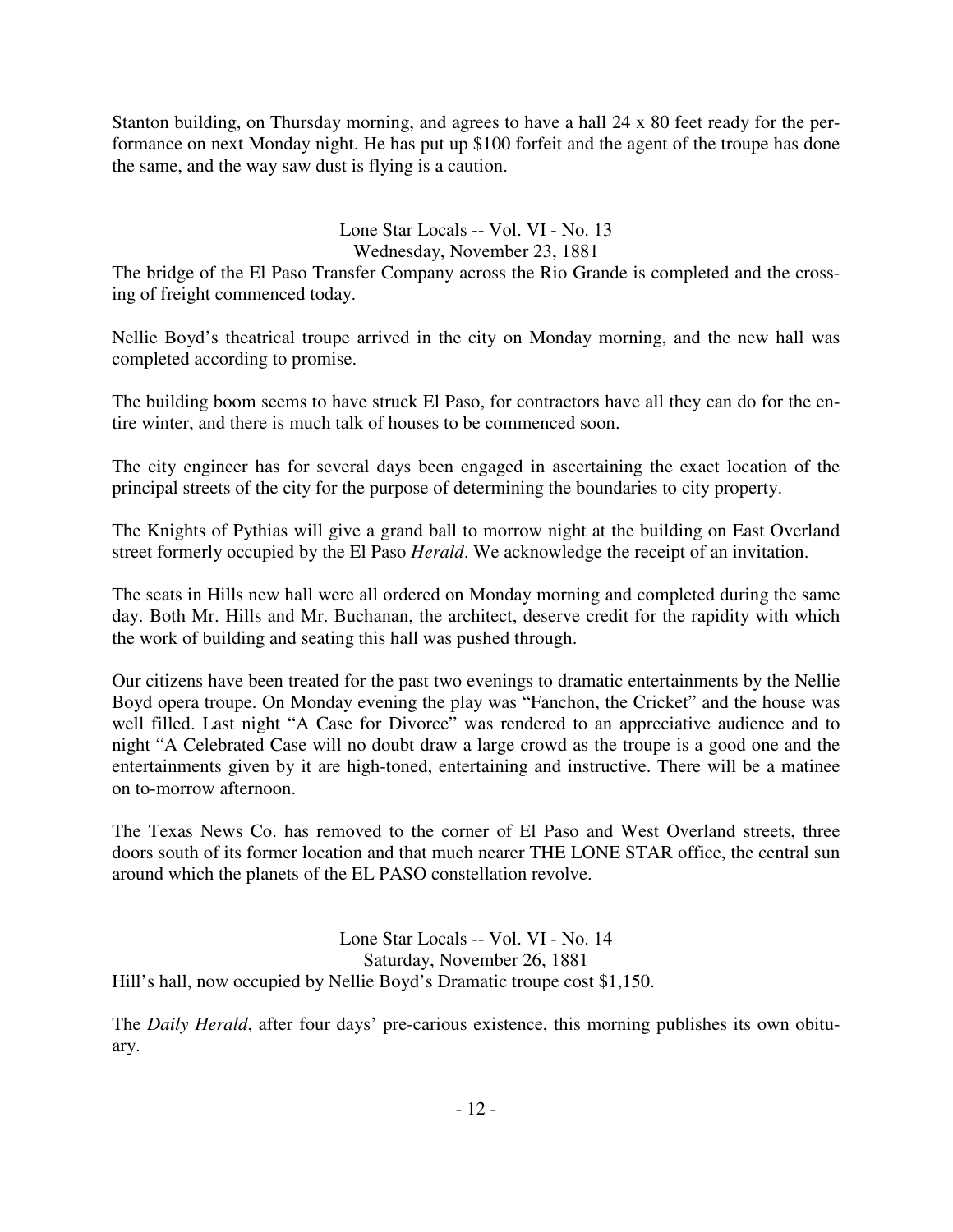Buildings are now going up in all parts of the city. Among those lately begun, is the new store room on San Antonio street to be occupied as soon as completed by the Rio Grande Pharmacy.

The report that the bridge of the El Paso Transfer Company across the Rio Grande had given way is without foundation. Col. Marr says that wagons are crossing as usual and that it has not sunk a particle.

Work will begin immediately on the depot grounds of the Texas and Pacific in this city. The grading for the track has already been ordered, a freight depot will be built as soon as possible, and a passenger depot will, in all probability, be built also.

On Wednesday night the Nellie Boyd Troupe played "A Celebrated Case" and then on Thursday night they did remark-ably well in the presentation of "The Banker's Daughter." Last night they had a very good house and the play was "Leah, the Forsaken." To-night they appear in "East Lynne," this afternoon, in "Hazel Kirke."

On last Thursday night, the Knights of Pythias gave a ball in the room lately occupied by the *Herald* office. The band of the Nellie Boyd troupe furnished the music and for all present the occasion was a very enjoyable one. The hall was handsomely decorated and all the arrangements were complete. There were present a large number of El Paso's best citizens, but, unfortunately, there were not enough ladies in attendance. The supper was a very excellent one and was served by Cummings.

Miss Nellie Boyd in her impersonation of Leah the Jewess, last night surpassed all her former efforts in this city. Not being critics, we cannot pretend to do more than simply assure the readers that in this character she is "immense." The passion scene where she is forsaken by Rudolph is the finest delineation of a woman's passion we have ever seen. The recollection of the mediocre playing of the first three evenings of the troupe's engagement in this city is obliterated by that of the talent displayed last night and the night before.

Notwithstanding the dangerous character of the ford opposite the city, people still persist in attempting to drive across the stream rather than pay a small bridge toll. During the week, two wagons and a Mexican *carreta* were lost in attempting to ford the river, and the animals rescued with great difficulty. The Rio Grande has a shifting bottom and is almost as treacherous as the Missouri. The ford may be at one place to-day and at an altogether different one to-morrow; and this accounts, in a great measure, for so many accidents.

On Thursday afternoon the cornerstone of the new Methodist church, on Texas street, was laid with imposing ceremonies. Rev. Mr. Carter delivered an able discourse and was followed by Mr. Merrill who made a few remarks appropriate to the occasion. The first \$500 which was contributed toward building the church was given by a number of Georgia ladies. The names of those ladies and the names of citizens of El Paso who subscribed to the fund for building the church, were placed in the box which was deposited underneath the corner stone.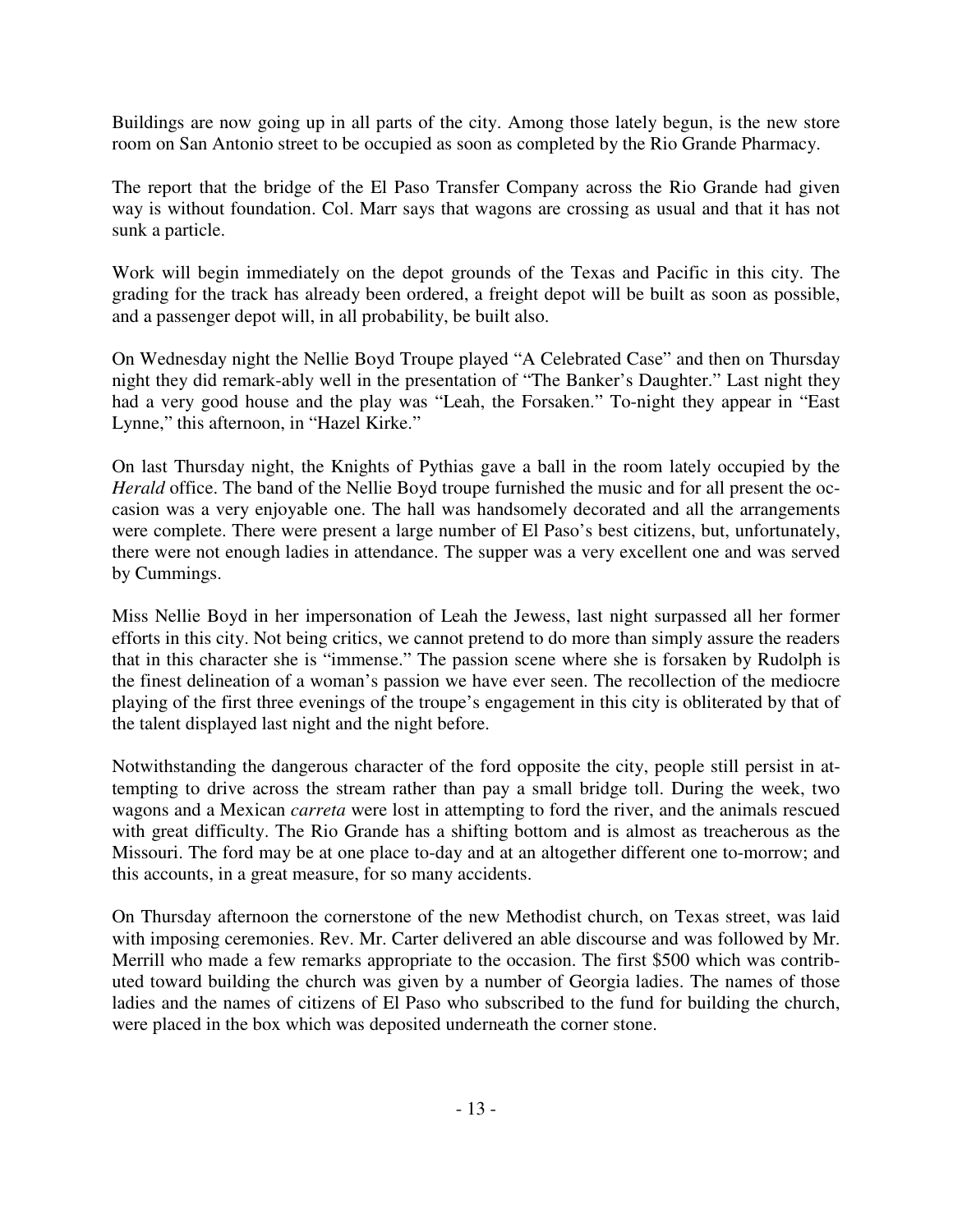The placita of the El Paso House is a scene of a great activity; for James McDaniels, the old Leadville theater manager, is building a theatre in it which he expects to open in time for the Feast. The theater proper will be in the rear of the old hotel building and will be owned and conducted by Jas. McDaniels and James Manning. McDaniels is an old showman and was in the variety theater business in Leadville during the palmy days of that camp. The new theater will be one hundred and ten feet long by forty-nine feet wide. It will be two stories high and will be fitted up with twenty-five private boxes.

> Lone Star Locals -- Vol. VI - No. 15 Wednesday, November 30, 1881

Business of all kinds is improving.

The Junction of the T & P takes places to-day.

El Paso is booming. Look at the list of arrivals.

Scores of men looking for houses and none to be had.

The office of the *Independent* has removed to East Overland street, into the building formerly occupied by the *Herald*.

The Mexican Central is getting out stone for its depot from a quarry just opened five miles above this city. The stone is a fine soft sandstone.

The work on McDaniels' new theater is progressing rapidly, and an idea can already be formed of what it will look like when completed. It is ready for occupancy Dec. 6th.

New buildings are springing up all over the city and it begins to look as though we were on the eve of a building boom. Why don't the real estate men build houses! Fifty little cottages for residences could be rented easily at a rental of from 25 to 40 per cent upon the amount invested.

The firm of H. Lesinsky & Co of Las Cruces, has rented Hague's new building on San Francisco street and will open a store in this city. This is the heaviest mercantile firm in southern New Mexico and the removal to this city is a straw which shows very distinctly which way the wind is blowing.

On Saturday night the Nellie Boyd troupe played "East Lynne," on Monday night "Forget me Not" and the farce "Slasher and Crasher." Their presentation of "Forget me Not" was exceptionally good, and they should have a good house to night the play being Camile.

The music given by the band attached to the Nellie Boyd troupe is the finest ever heard in this country and is by no means the least attraction connected with the entertainments given by the troupe. Last night, during a recess between two of the acts in "Forget-me-not," the band played a medley that brought down the house. As a rule, the music given by the orchestras of traveling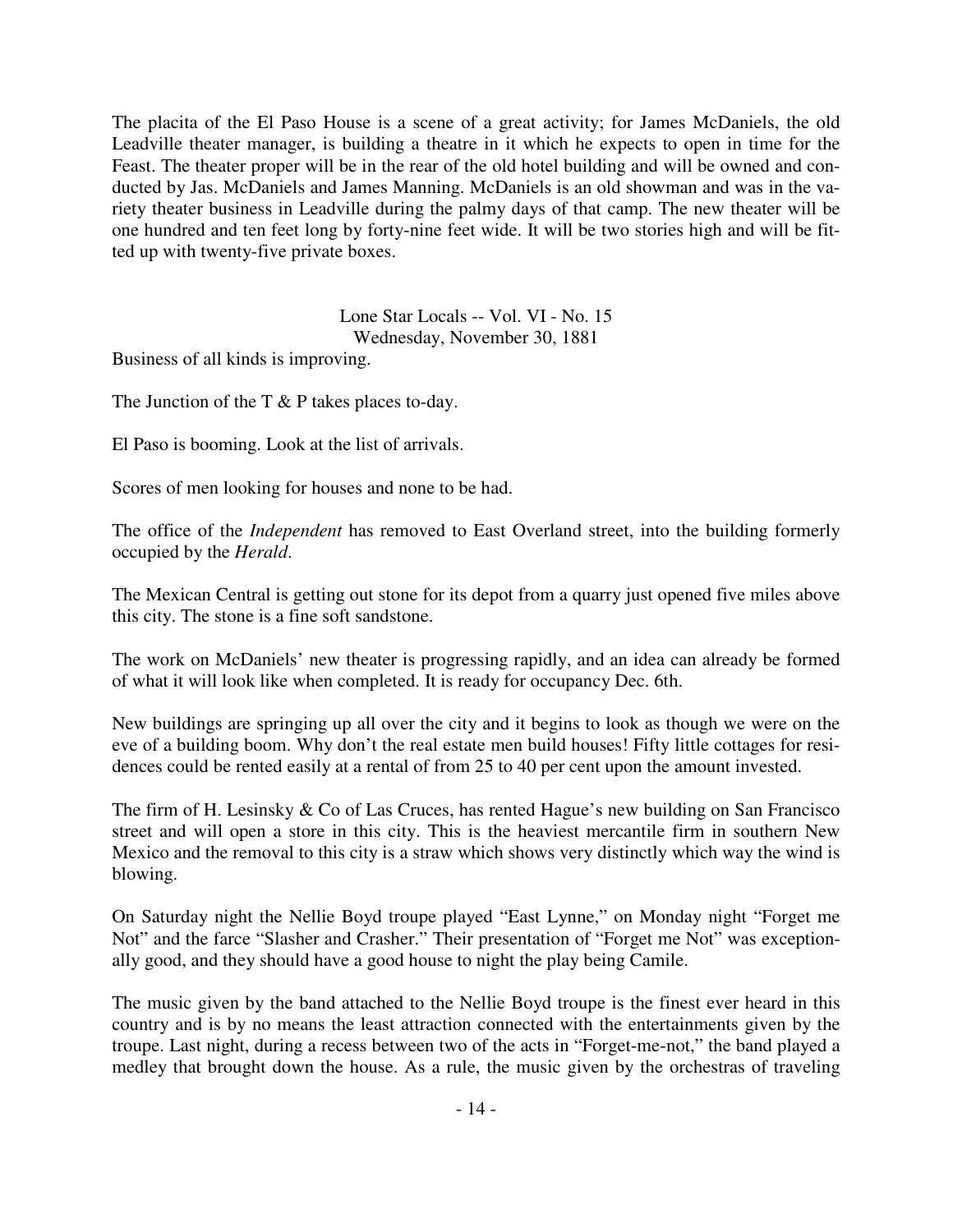theatrical troupes is the worst kind; but the Nellie Boyd band is composed of musicians who would grace the orchestras of the metropolitan theaters.

The Western Union telegraph office has been removed from the old office room at the Central hotel to the room on the right of the right of the entrance formerly occupied by the hotel bar. The battery will remain in the old room and the new quarters will be used simply as an office. The change is a good one, as the new location furnishes better light and is in every way more desirable. The manager for this city is expected this morning and there will be another operator besides. Every line running into the city will connect at this office. There are now four.

Messrs. Hart and Sullivan the managers of the new paper which is to take the place of the *Independent,* returned from their eastern trip yesterday. The latter gentle-man informs us the material for the new paper will arrive in a day or two, and the first number be published in a week or ten days. He says no engine has been purchased. The press is a Campbell cylinder, and the name of the paper will be *The El Paso Daily International Link*. The head is a very artistic design, consisting of the words "El Paso" on the left and "Link" on the right, with an American silver dollar and a Mexican silver dollar in the center, joined by a link; above the link is the word "Daily" and below it the word "Inter-national." We wish *The El Paso Daily Independent International Illustrated Missing Link* the most abundant success and stretch forth to it the right hand of fellowship. It starts out very heavily handicapped with its names but, if it can survive the christening, it will certainly possess vitality enough and bottom enough to run a long and successful career.

Lone Star Locals -- Vol. VI - No. 16

Saturday, December 3, 1881

A mattress factory will soon be started in this city.

The Campbell press for the *Daily Link* has arrived.

There have been several important sales of real estate lately.

A brick yard will soon be opened in this city by a Colorado man. During the month of November Wm. S. Hills sold \$15,184 worth of real estate.

A large building is being erected in the plaza of Paso del Norte for gambling tables.

J.P. Hague's new block on San Francisco street will be finished by the 15th of this month.

The amphitheatre or bull pen, situated near the church in Paso del Norte will soon be finished.

The new drug store of the Rio Grande Pharmacy will be ready for the occupants within a few days.

The McLaughlin block on east Overland street is nearly complete and will be one of the finest in the city.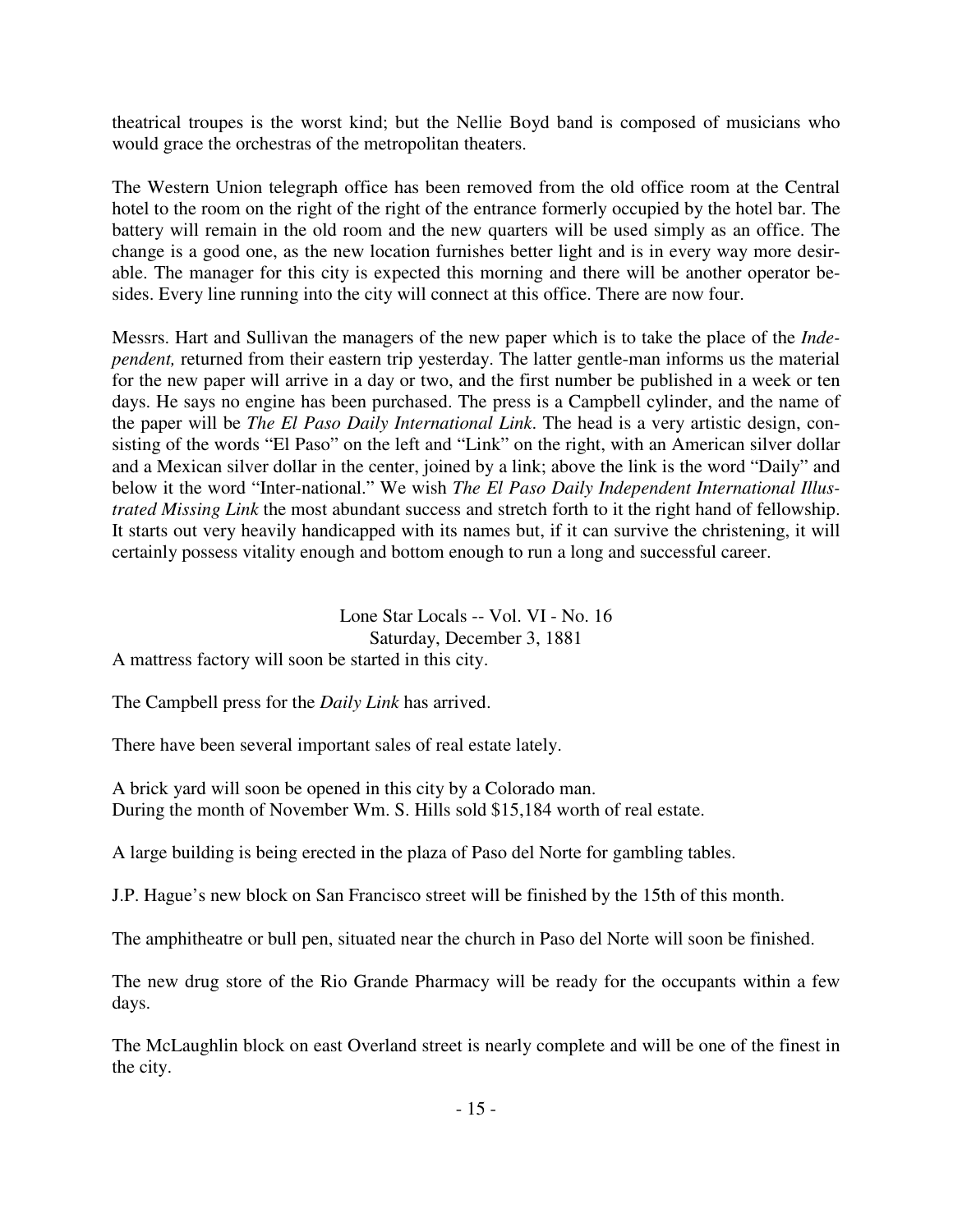The Nellie Boyd troupe will give its last performance tonight and will, next week, go to Tombstone, Arizona.

The new Methodist church is going up rapidly, and it will not be many days until it is ready for the congregation.

McDaniels has secured the services of a good brass and string band for his theatre. It is expected within a few days.

It is thought the Adams' and Texas express companies will open a joint office in this town as soon as the latter company opens for business.

Joseph Schutz is putting a new front in the old adobe building opposite his store, and intends also to make the room much deeper.

Mr. Ridge Comly, late of the Pueblo *News*, has taken the position of city editor on the *Times* of this place. Mr. Comly will always be welcome at the office of THE LONE STAR.

The hall now occupied by the Nellie Boyd Dramatic Company will probably be occupied as a hotel after the departure of the troupe. The necessary additions and changes will be made as soon as possible.

The connection was made between the Texas and Pacific and Southern Pacific at Sierra Blanca Thursday. El Paso has now two railroad connections with the east and four independent lines of road contribute to its growth.

The ice factory seems at last an assured fact. The machinery has all been purchased and work will be pushed immediately. The factory will be situated on the western part of the city, and will be completed in time to supply an abundance of ice as soon as the first warm weather comes.

The lot of the southeast corner of El Paso and San Antonio streets on which the old adobe building is situated was sold yesterday to Jefferson Raynolds, president of the First National Bank. The lot has a frontage of sixty-six feet on El Paso street and the price paid for it was \$7,250. It is the intention of Mr. Raynolds to erect a fine building on it.

While the men were at work on Joseph Schutz' new storeroom on San Francisco street yesterday afternoon, the scaffold broke, and fell to the ground, mixing carpenters and masons in general confusion. The fall made a great noise and startled the bank officials across the street into the belief that an infernal machine or a charge of dynamite had been placed near them.

The El Paso Transfer company is again subjected to annoyance and trouble by the Mexican authorities. This time it is of a serious nature, for the officials have prohibited the use of the bridge built by the Transfer Company across the Rio Grande. Before building the bridge, the company secured the consent of the municipal authorities of Paso del Norte and also that of the custom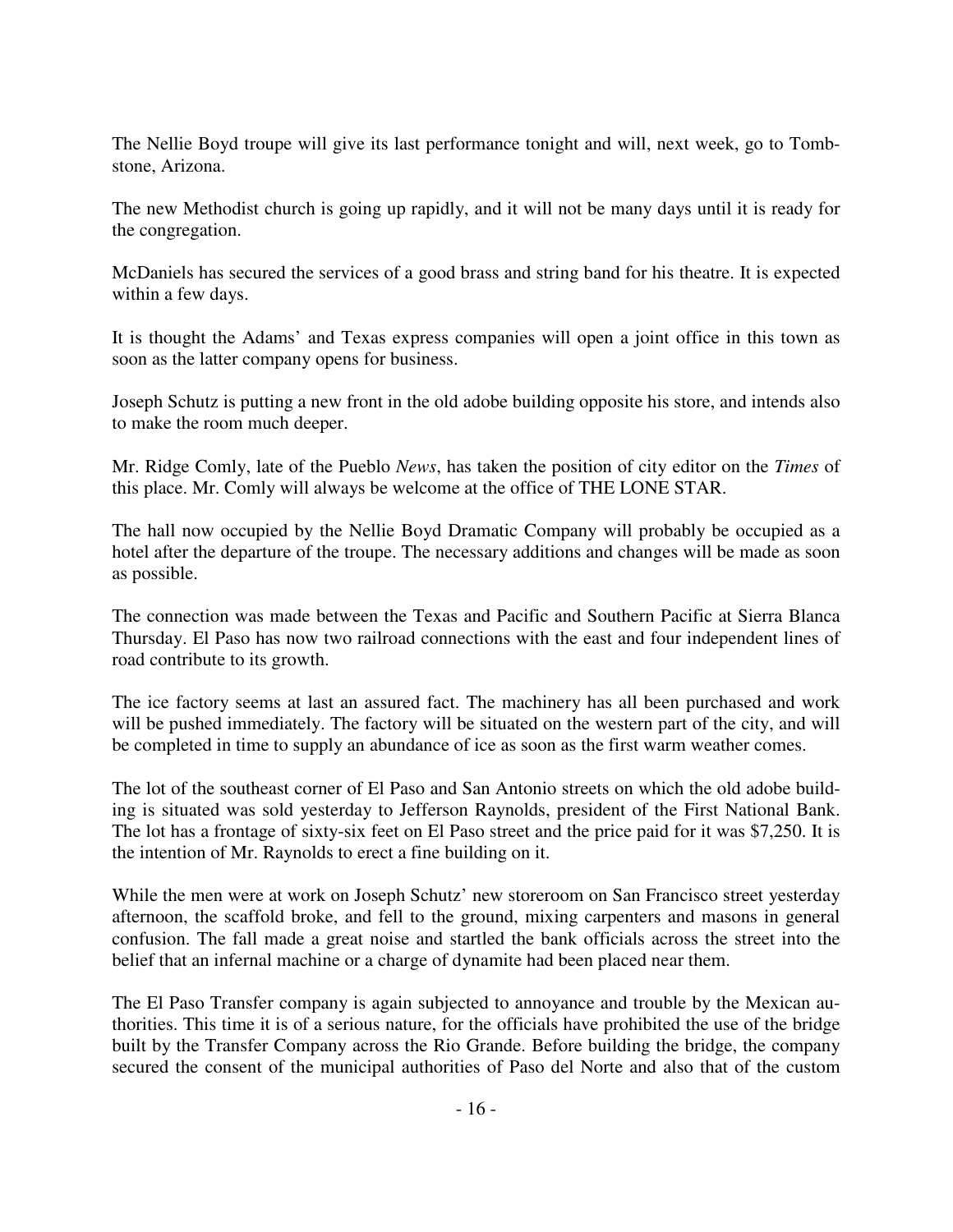house officials to erect it. Everything was, apparently, working smoothly when on yesterday, an officer came down to the river and ordered travel stopped and closed the bridge on the Mexican side. The reason for this was, it seems, the failure of the Transfer company to get the consent of the Federal government of Mexico to build the bridge across the boundary line. This is annoying and it is to be hoped that the matter will be settled soon. It may, however take a month or more to secure the consent of the Federal authorities, and in the mean time the officials on the other side could well afford to permit the use of the bridge, even though a strict compliance with all the forms is wanting. If the bridge continues barricaded during the Feast the attendance from this side will be seriously affected by it.

Lone Star Locals -- Vol. VI - No. 17 Wednesday, December 7, 1881 On Monday of this week Wm. S. Hills sold \$1,855 worth of real estate.

Mrs. Davis has opened a small select school in the Davis building up stairs.

Rev. J.A. Merrill will soon build a new residence near where the Presbyterian church will be erected.

The Presbyterians of El Paso will soon begin the erection of a church, and it will probably be of stone.

There is some talk of a new business house to be erected on the corner of El Paso and San Francisco streets.

Rev. J.A. Merrill has sold his cottage residence to Dr. G.F. Manning. T.H. Conklin negotiated the sale and the consideration paid was \$1,900.

The Nellie Boyd troupe played Hazel Kirke on Saturday night with much credit to themselves and on Sunday morning left for Tombstone, Arizona.

House room is the thing most needed in this city just now. Why don't some enterprising hotel men put up two or three more hotels! They would pay better than any other investment.

On Monday, the bridge of the El Paso Transfer Company was reopened to travel, a dispatch having been received from the secretary of foreign affairs of the republic of Mexico, authorizing its use.

Work is progressing very rapidly at the yards and depot grounds of the Texas and Pacific. A large freight depot will be erected, and trains will be running into the city over than route within a short time.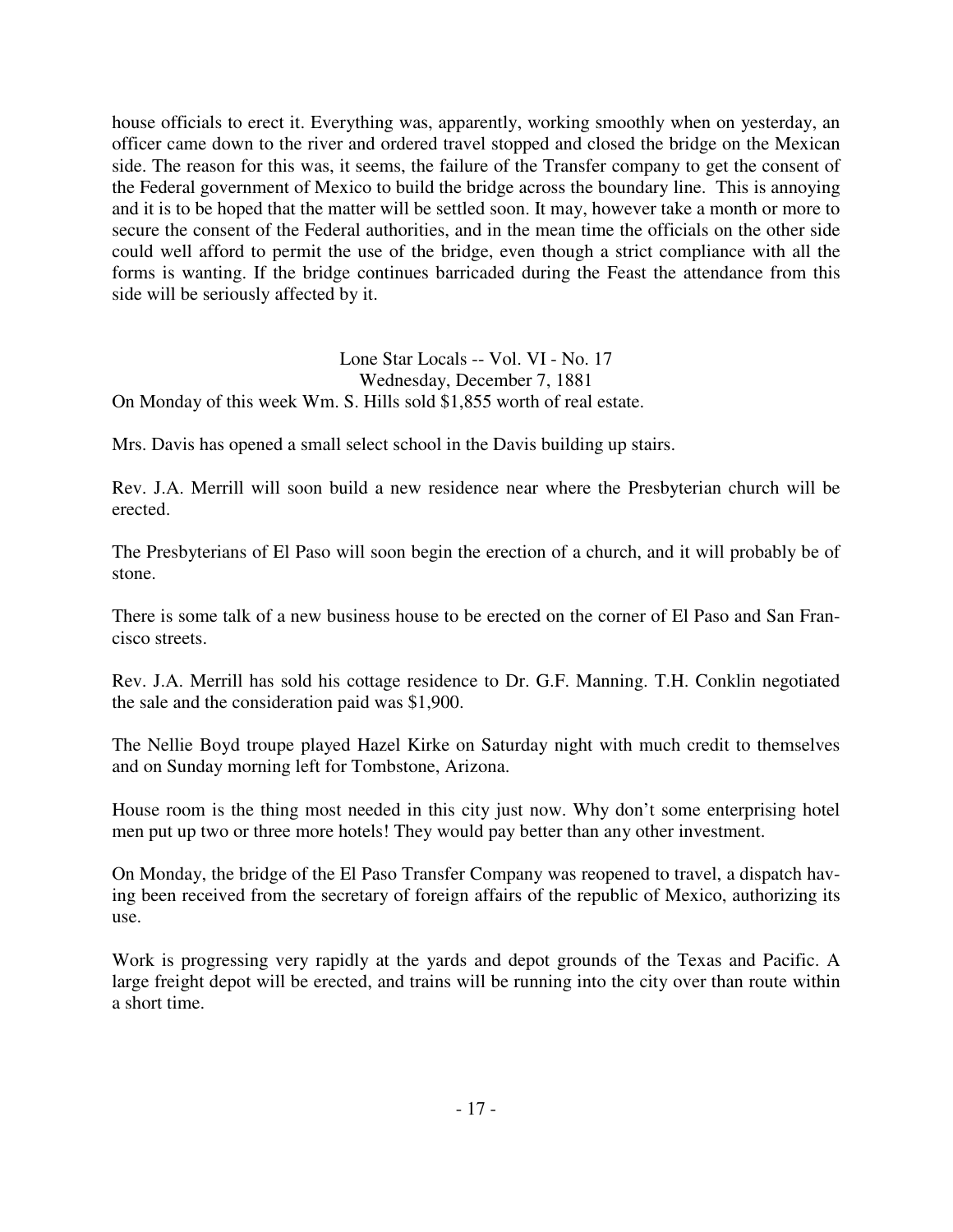Mrs. Rebecca Borradall has purchased the lot on San Antonio street adjoining the Stanton building on the north and expects to erect a business house upon it this winter. She expects to put up a cottage on the rear of the lot within a short time.

The store room adjoining M. Lindauer on the north has been rented and will in a few days be opened by L. Freudenthal, of Las Cruces, who will put into it a stock of general merchandise. The room adjoining Lindauer on the south, next door to the State National, has also been rented and will shortly be occupied by a saloon.

The El Paso Building and Loan Association has received its charter and the first meeting of the board of directors will probably be held to-morrow evening. The object of the association is to purchase real estate in the city of El Paso, lend money on real estate security, and principally to aid and assist its members in acquiring, holding, or improving real estate in this city. There will probably be 2,000 shares of \$200 each, issued immediately. The incorporators are T.H. Conklin, J.F. Harrison, A. Krakauer, B.H. Davis, W.E. Kneeland, W.H. Austin, O.T. Bassett, J.A. McKinney, R.M. McKie and W.M. Davis.

The new Hague building on San Francisco street has been rented by the well known firm of H. Lesinsky & Co. of Las Cruces, N.M. who will in a few days remove to El Paso their large stock of goods from the former town. The goods will begin to arrive to-morrow and within a week this firm will be ready for business in their new quarters. They do the largest business in southern New Mexico and their removal to this city is proof that the mercantile men of the southwest begin to realize the importance of El Paso as a commercial center. Messrs H. Lesinsky & Co. carry a stock of between \$150,000 and \$200,000 and have for years been the leading firm of southern New Mexico. They will continue their present business in Las Cruces but make the El Paso house the principal one. This city needs just such houses to open up its trade with Chihuahua and render tributary to it the mercantile interests of that state as well as northwestern Texas, southern New Mexico and southeastern Arizona.

The City Railway Co. is not asleep, but expects within a very short time to begin the construction of their line and bridge. It was one of the conditions of the concession which the company received from the Mexican government that the plan of the bridge should be subject to the approval of the chief of the department of public works. This plan has already been sent to the city of Mexico and an answer approving it is expected within a few days. It has already received the approval of the Mexican engineer in the offices of the Mexican Central railroad. As soon as possible after the necessary approval is received, the work of constructing the bridge will begin. The bridge proper will be 315 feet long, and will be situated over 600 feet below the Mexican Central bridge. On the upper or western side of it there will be a path for foot passengers; on the lower, or eastern side the street railroad track will be laid, and between the car track and the footway there will be a passageway for wagons and vehicles of all kinds. There will be a meeting of directors on next Friday evening to take action in the matter of securing material.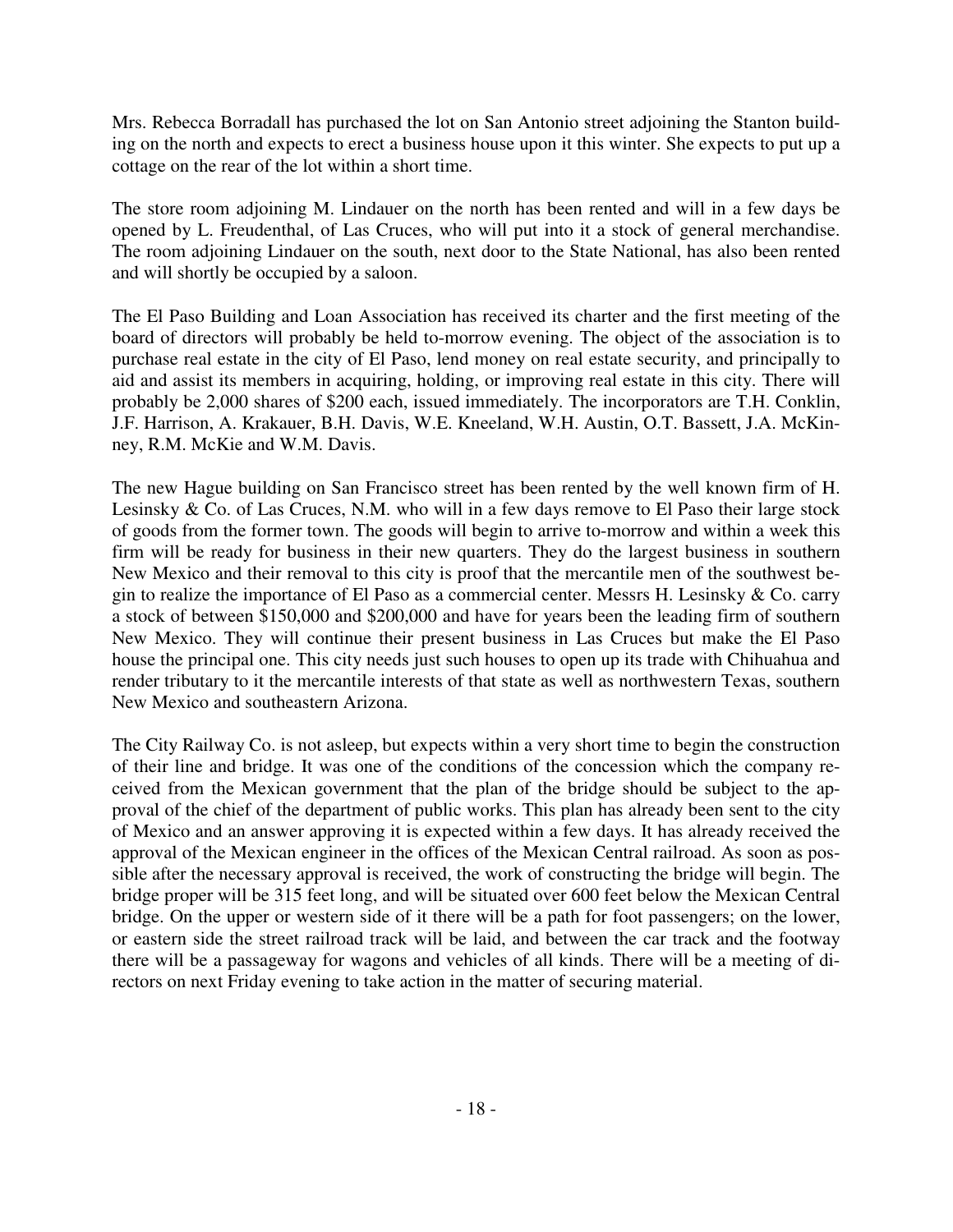## Lone Star Locals -- Vol. VI - No. 18 Saturday, December 10, 1881

The Rio Grande Pharmacy will remove to its new store, on San Antonio street, next Monday.

The church in Paso del Norte has been plastered and white washed, in preparation for the Feast.

The State National will shortly begin the erection of a fine block on the corner of Oregon and El Paso streets.

Every branch of business in the city is prospering. Mechanics are scarce and cannot do the work there is to be done. Good carpenters are receiving \$4 a day, and more are needed.

It is probable that an Austin man will purchase a lot on the west side of El Paso street a few feet north of Keating's saloon: and that he will tear down the old adobe building and erect in its stead a large business house of brick.

McDaniels' new theatre is very nearly complete and it is expected that it will be open to the public on next Monday or Tuesday night. A part of the scenery was painted in this city, and placed in position before the roof was on.

The first shipment of goods for the firm of H. Lesinsky and Co. arrived yesterday and the balance will follow. Their store in the new Hague building is being fitted up for the reception of their large stock, and they expect to open out on Monday.

J.W. Couch writes to the city clerk from Chicago asking what the license will be for a first-class circus, museum, hippodrome, etc., and says, if expenses are not too high along the line of the S.P. railroad, he will bring his show over that route. The tent is 120 by 200 feet and the performers will be the best that can be obtained.

For its passenger business the Texas and Pacific will use the depot of the Southern Pacific. But for freight the company is now building a depot on its reservation in the eastern part of the city. This road has already completed its grade inside the city limits to within a few hundred feet east of Utah street, where, for the present, it will stop; but connection will eventually be made with the Mexican Central.

The public school has been removed from the Ochoa building to a new building lately occupied as a theatre. The removal has been made the occasion of useless controversy, and bad feelings have been unnecessarily engendered. We fail to see in the affair anything but an exhibition of negligence on the part of the gentleman who had charge of the building, in not notifying the school board that the room was needed for other purposes; and how far that negligence was excusable, does not now signify.

The Feast in Paso del Norte commenced on last Thursday morning. Although the preparations are not yet complete, the plaza presents a strange and peculiar sense to the eyes of American visitors. Its entire is taken up by booths, refreshment halls and gambling tables. Nearly all the gam-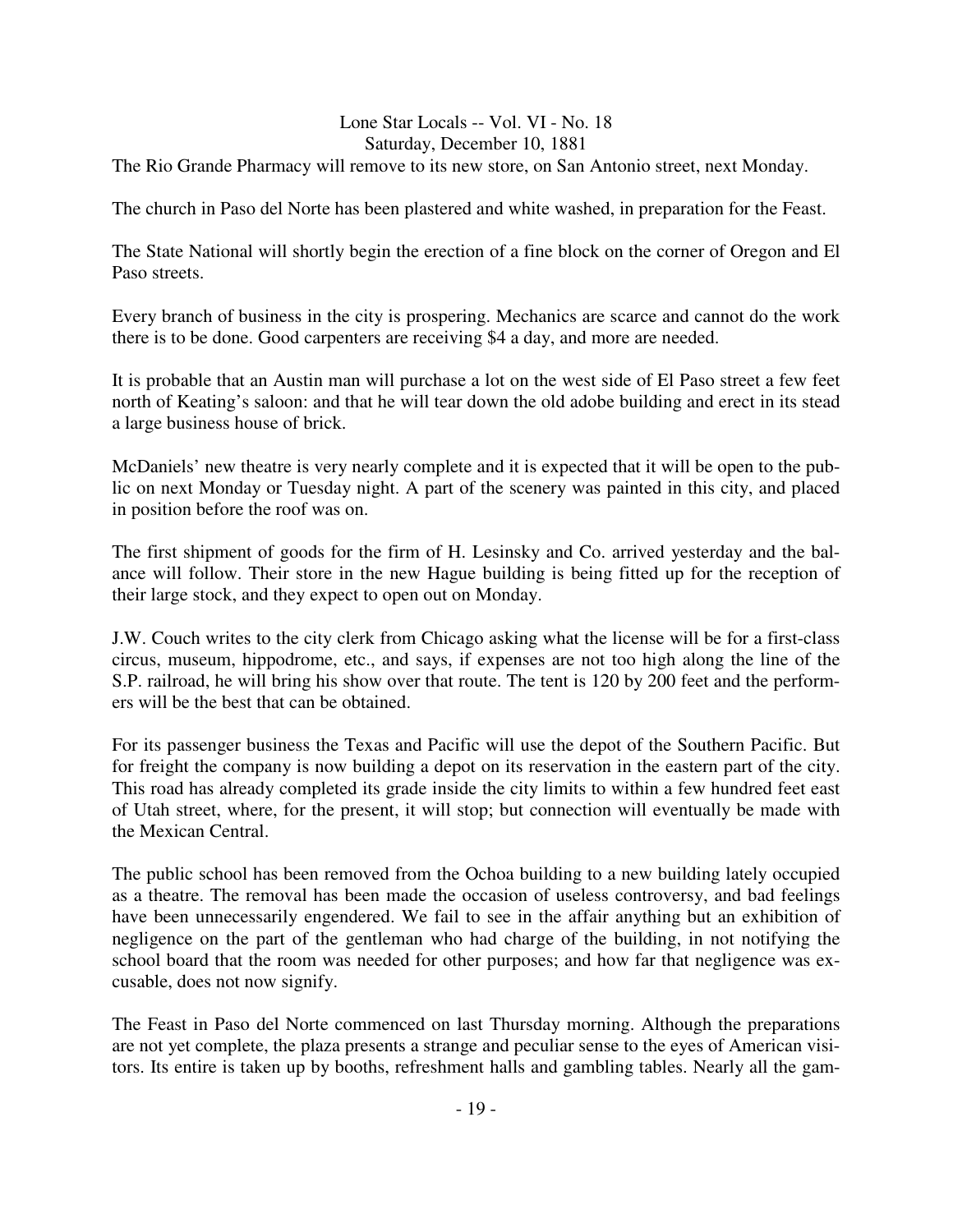bling devices known in Mexico are represented there and are frequently by both boys and men. The amphitheatre, within which the bull fights will take place is not yet completed. It is expected that it will be finished by either to-morrow or Monday, and the first bull fight will take place immediately upon its completion. A large number of Americans have already visited the other side to look at the arrangement of things but the interest will not reach its height until Monday, which is the anniversary of the famous appearance of the patron saint of Mexico, Our Lady of Guadaloupe.

#### New Buildings

The following is a partial list of buildings and improvements now in course of construction in this city.

J.P. Hague's block, on San Francisco street, two store rooms on the first floor and rooms to rent on second floor.

McLaughlin's block, on East Overland street, two stories high and three store rooms on the first floor and rooms to rent on the second floor.

Rio Grande Pharmacy store room on San Antonio street, one story high.

O.T. Bassett's two-story brick business house on San Antonio street.

Jos. Schutz' new store room on San Francisco street, two stories high.

McDaniel's variety theater, two stories high, on El Paso street.

Southern Methodist church on Texas street.

Senate club room, in the rear of the Senate saloon, on El Paso street.

The Texas and Pacific depot building.

Lone Star Locals -- Vol. VI - No. 19 Wednesday, December 14, 1881 The *Progresista* has received a new large-sized Washington press.

A balloon ascension was one of the features of the Feast on Sunday.

Within ten days there will be plenty of brick in town to supply all the demands of builders.

Seven musicians and seven performers for Manning and McDaniels' variety show arrived from Leadville yesterday, and it is the intention of the managers to open to-morrow night.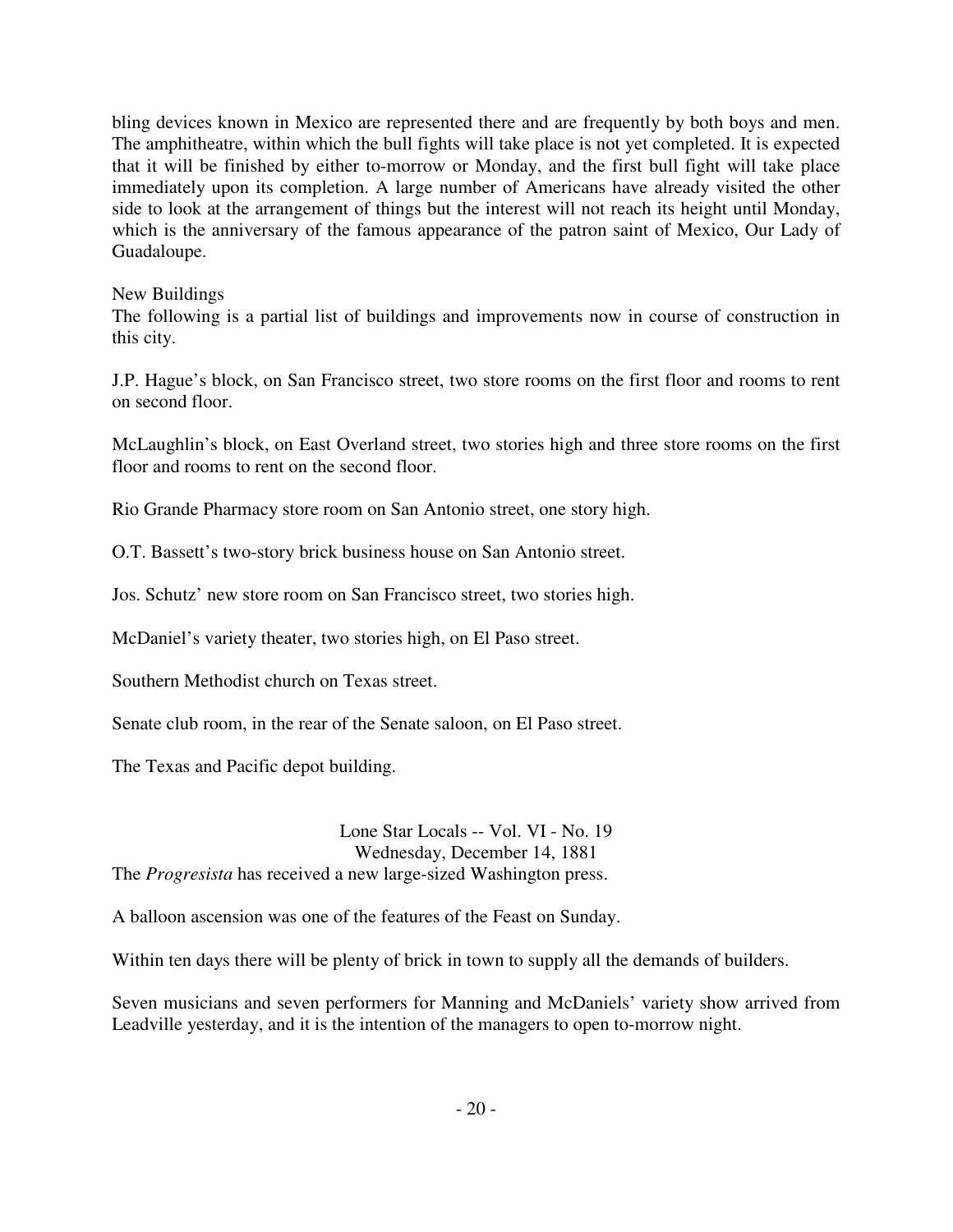The literary society met on last Friday night in Hills' hall, and the occasion was a very pleasant one. A large number of ladies and gentlemen were present, several of whom took part in the exercises of the evening, which consisted of readings, recitations and vocal and instrumental music. After the regular programme was concluded, the company enjoyed them-selves for several hours in dancing.

The vexations litigation between the Campbell estate and Pierson and Williams having been compromised, the parties, or their representatives, met yesterday to partition. This ends the controversies between all parties concerned in what is known as the Old Town Plat, and we may expect that in a few days each owner will be able to offer for a sale a lot instead of an undivided interest. If the parties concerned will now ask reasonable prices for lots we may soon expect to see purchasers erecting substantial buildings throughout the city.

The ball to be given on the 22nd by the El Paso Social Club promises to be the affair of the season. It will be first-class in every respect and only invited guests will be admitted. The young gentlemen who are managing the affair deserve credit for the manner in which they are executing the onerous duties devolving upon them. Contributions have been volunteered from Paso del Norte and Ysleta, but they have been politely refused, with the assurance that El Paso could provide for the entertainment of her own guests. The Chihuahua band has been engaged and great pains will be taken with the decoration of the hall. Invitations will be extended to a number of Mesilla and Las Cruces ladies and gentlemen, and the gathering promises to be the most select ever had in the city.

## Lone Star Locals -- Vol. VI - No. 20 Saturday, December 17, 1881

Who says a street railroad will not pay? On one day this week, 2,400 persons, by actual count, crossed the bridge at the river.

The depot line of the T & P (that is, the track which branches off from the S.P. to run to the T  $\&$ P depot) leaves the S.P. track about two miles east of the city.

An attempt was made on Thursday morning by burglars to enter the warehouse of S.J. Obenchain on the north side of the plaza. Mr. Obenchain was wakened by the noise caused by forcing open a shutter. The thieves then gave up their attempt and ran off.

McDaniels and Manning's varieties opened on Thursday night to a good house, and the proprietors were much encouraged at the amount of the receipts. They have been too much expense in building and fitting up, but a month of such patronage as that enjoyed on the opening night will put them even again.

> Lone Star Locals -- Vol. VI - No. 21 Wednesday, December 21, 1881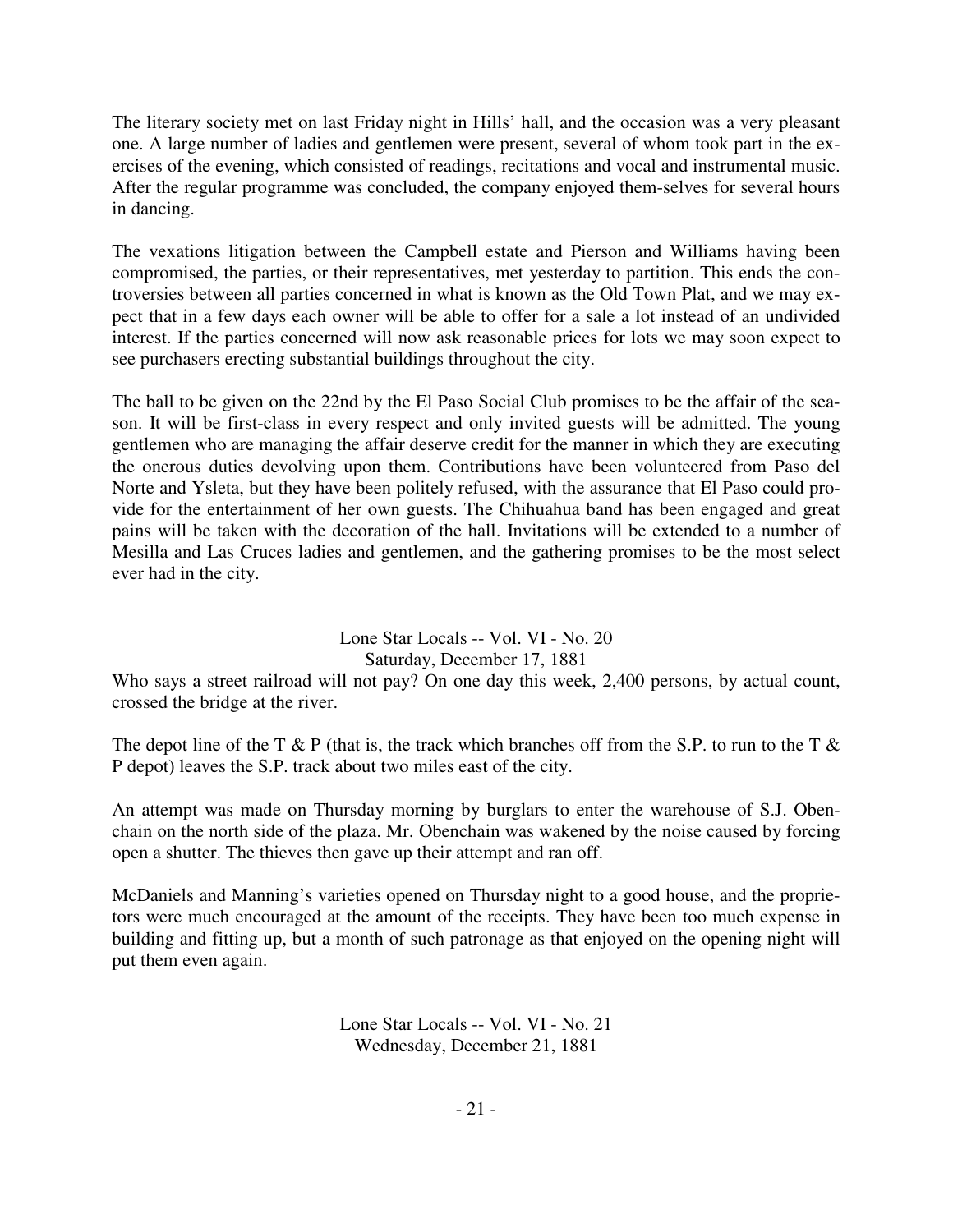\* \* \*

#### Lone Star Locals -- Vol. VI - No. 22 Saturday, December 24, 1881

Laborers are at work at the Overland building, preparatory to giving it a new coat of plaster.

The store room in O.T. Bassett's buildings on San Antonio street has been rented to a Tucson man named Meyers, who will soon open a large stock of general merchandise.

The condition of some of the streets of El Paso is wretched in the extreme. Some-thing should be done to prevent the collection of impassable pools of water in the principal business streets of the city.

The El Paso Building and Loan Association is progressing favorably. Messrs. Zollars, Morehead and Hills, constitute the committee on finance, and Messrs. Magoffin, Bassett and Loomis the committee on validation.

The firm of Blacker, Flood & Bailey has been dissolved by mutual consent. Messrs. Flood and Bailey will continue the practice together under the firm name of Flood & Bailey, and their office will be in Woods' building on the southeast corner of Main street and the plaza.

Joe Hampson has the contract for grading and building the bridge for the City Railway Co. Maj. Vaughn, of the Mexican Central, is the engineer. Capt. Bate has gone east to see about the freight rates on the material and the latter will be shipped in time to have cars running by February 1st.

Jefferson Raynolds of the First National bank, will begin the erection of the new bank building on the corner of San Antonio and El Paso streets as soon as the material can be collected. It will be a two-story, brick building, and an ornament to the city. A little farther to the east will be the building of the State National bank. It will be on the corner of San Antonio and Oregon streets and will be pushed to completion as rapidly as possible.

The county commissioners have at last selected a plan for the new court house at Ysleta. The plan selected is the one presented by J.W. Angus, and he proposes to erect, in accordance with it a court house and jail for \$16,995. The court house will be built of sandstone, and will be two stories high. The first floor will be divided into five rooms to be occupied by court officials and will also contain two fireproof vaults, each of which will have iron doors with combination locks. The second floor will contain the court room and jury rooms. The jail will also be built of stone and will be divided by iron partitions into four cells. The floor, ceiling and sides of the jail will be covered with iron an inch and a quarter thick. There was another plan of a court house and jail presented by an architect from Santa Fe. The buildings he proposed would have cost more money, but the plan for a jail was unquestionably superior to the one adopted by the county commissioners. For some reason or other the majority of the board of commissioners did not see proper to notify Mr. Stanton, the third member of their intention to meet. He at any rate did not know of the meeting and was consequently not present. It would surely have been no more than just for only representative on the board from El Paso to have had a voice in the selection of a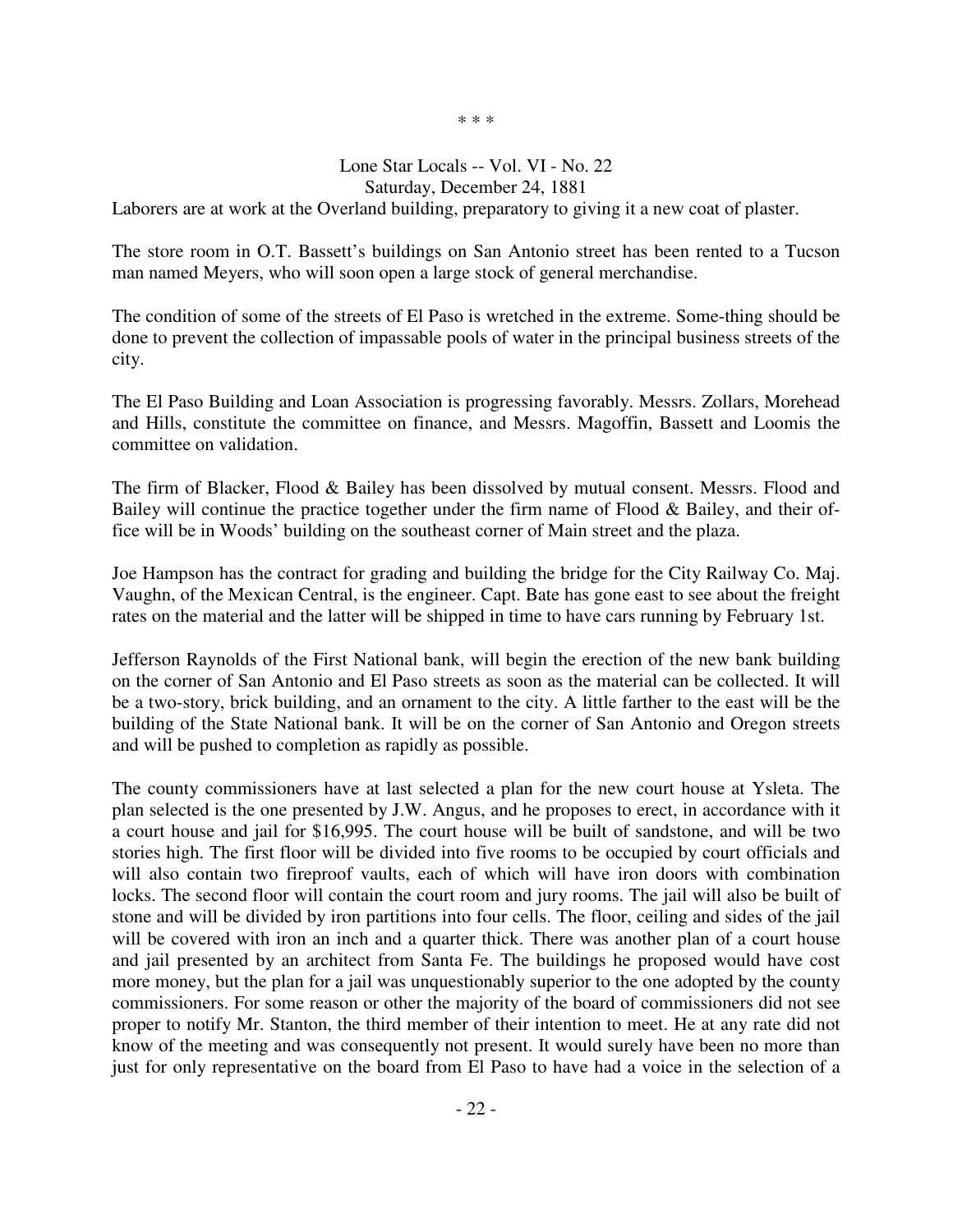plan for the court house. Mr. Angus, the architect, it is said, is a man of experience and has already built several public buildings.

On Thursday night the El Paso Social Club gave its opening ball in Hills' hall on San Antonio Street. It was the grandest occasion of this character ever witnessed in this city, and was attended by a very large number of the ladies and gentleman of El Paso. The hall was beautifully decorated with the national colors of America and Mexico and the music furnished by a Mexican band was very fine, Dancing was very generally participated in by those present, and was kept up until a late hour. It would be impossible to name all who were present but among the large number the following were noticed: Dr. and Mrs. Alexander, Mr. and Mrs. S. Schutz, Mr. and Mrs. Morehead, Mayor and Mrs. Magoffin, Mr. and Mrs. O.T. Bassett, Mr. and Mrs. Barradale, Mr. and Mrs. John Tays, Dr. and Mrs. Stitt, of Ysleta, Mr. and Mrs. J.P. Hague, Judge and Mrs. Blacker, Col. and Mrs. Marr, Dr. and Mrs. McKinny, Mr. and Mrs. W. M. Davis, Mrs. Gillett, Mrs. Dolman and Mrs. Marsh, Misses Annie Dolman, Ella and Flora Rand, Porter, Ninn, Fisher, Stephenson, Jessie Vaughn, Morehead, Davis, Wood, Johnson, Thompson, Fourchet, Mr. and Mrs. Carrico, Dr. and Mrs. Ross, Mr. and Mrs. Blanchard, Mr. and Mrs. Fourchet, Mr. and Mrs. Slade, Mr. and Mrs. Merrick, Mr. and Mrs. Ochoa. Also the following gentlemen: Messrs. Wm. S. Hills, C.Q. Stanton, John Bailey, Hoeck, F. Merrick, William Marsh, B. Thomas, Carrico, Clinton Rice, Wood. J.R. Curry. J.A. Buckler, James Emerson, Medina, S.M. Boring, L.H. Davis, Michaeles, W.H. Austin, Wm. Caldwell, Joseph Schutz, A Krakauer, Degetau, Ben Schuster, Shoenfeld, Haas, Obenchain and Dougher.

## Lone Star Locals -- Vol. VI - No. 23

## Wednesday, December 28. 1881

Rev. Mr. Merrill, of the Presbyterian church, preached an interesting and instructive Christmas sermon in Hills' hall last Sunday night.

The Misses Munger of Las Cruces attended the ball given at Hills' hall last Thursday evening and returned on Monday to Las Cruces.

The cornerstone of the new Episcopal church in this city was laid last Sunday morning. The work of building the church is now progressing rapidly.

The crowded condition of the streets of El Paso is one of the gratifying indications of prosperity. It is sometimes impossible to walk rapidly on the sidewalks of El Paso street, so crowded are they with people going in one direction or the other.

The transfer company has again got into trouble with the Mexican authorities in regard to the bridge across the Rio Grande. The privilege granted a short time ago by the federal government of Mexico, expired when the feast closed, and the *jefe politico* of Paso del Norte served notice on the company last Monday to take down the bridge. The Mexican half of the bridge will consequently be taken down, and the ferry boat will be run from the center of the stream.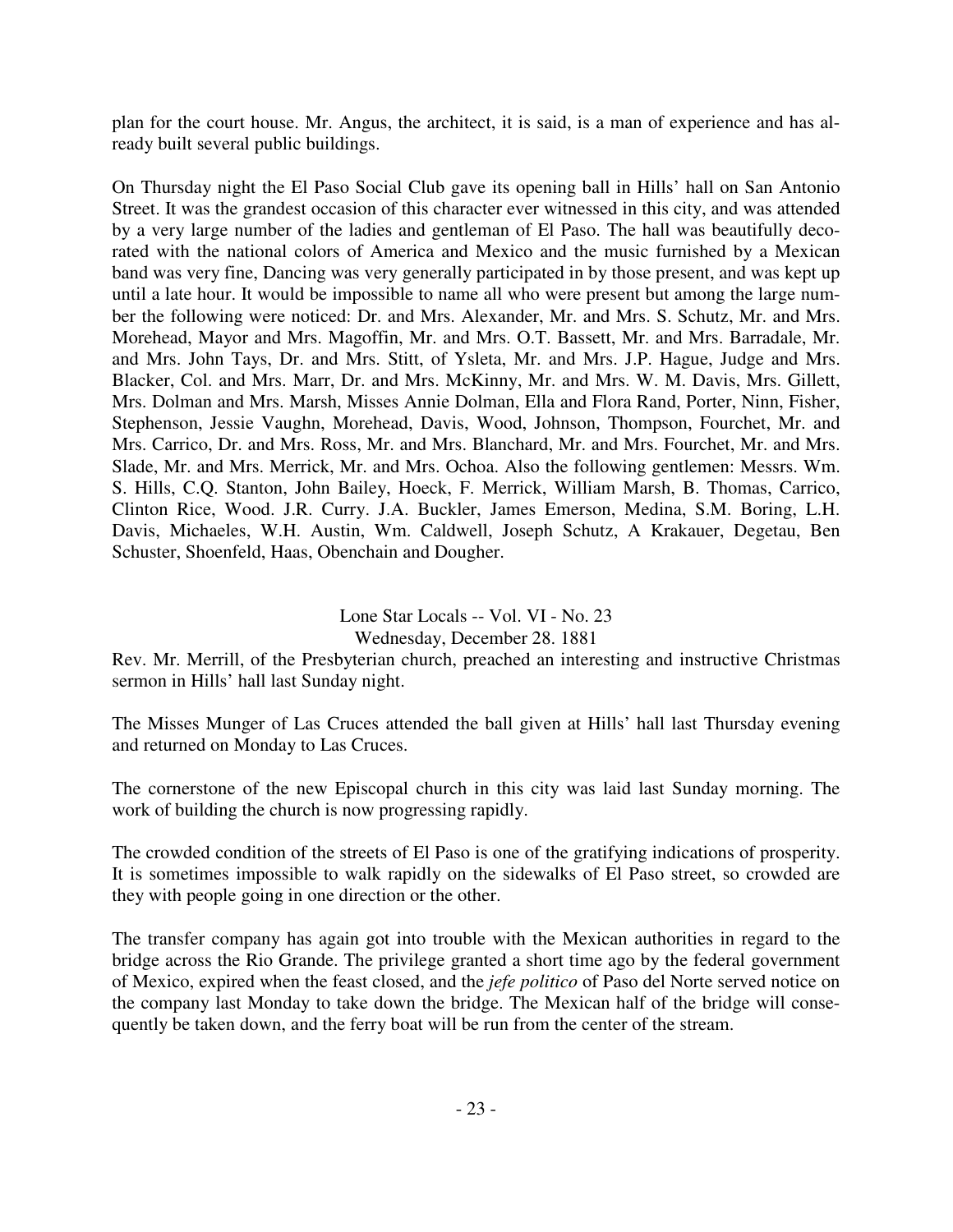The city council met last night in the council chamber, but very little of importance was done. The petition of the city railway company to establish the grade of Campbell and other streets was referred to the committee on finance. Several bills were allowed, and the council then adjourned.

## Lone Star Locals -- Vol. VI - No. 24

## Saturday, December 31, 1881

The first number of the *Daily International Link* will appear next Tuesday morning.

The *Times* of this city will today issue a special edition giving much information in regard to this city.

THE LONE STAR has a new and elegant sign which will be placed in front of the office when the editors return.

Several adobe buildings in El Paso are undergoing repairs; the old buildings have not sufficient light for modern business.

The Central hotel, having undergone considerable repairs, presents an elegant appearance. The name of the hotel is neatly painted on the east side and on the southside of the building.

Albuquerque is making an effort to build a hospital in that city. The necessity for an institution of that character in this place is very great, and an effort should be made to establish one here.

## Lone Star Locals -- Vol. VI - No. 25 Wednesday, January 4, 1882

The Wallace sisters are coming.

All of the Bassett buildings on San Antonio street, is rented. It will be finished within a short time.

The Methodist church is very nearly finished, and will probably be occupied by the congregation next Sunday.

The State National bank expects erection of its building on the corner of San Antonio and Oregon streets on the 15th inst.

The little foot-bridge at the corner of the little plaza and El Paso street has been removed, and the hole which it covered has been filled up.

Rev. Mr. Tays has done quick work upon the Episcopal church, on Utah street. It will be completed within a short time and will be a very neat structure.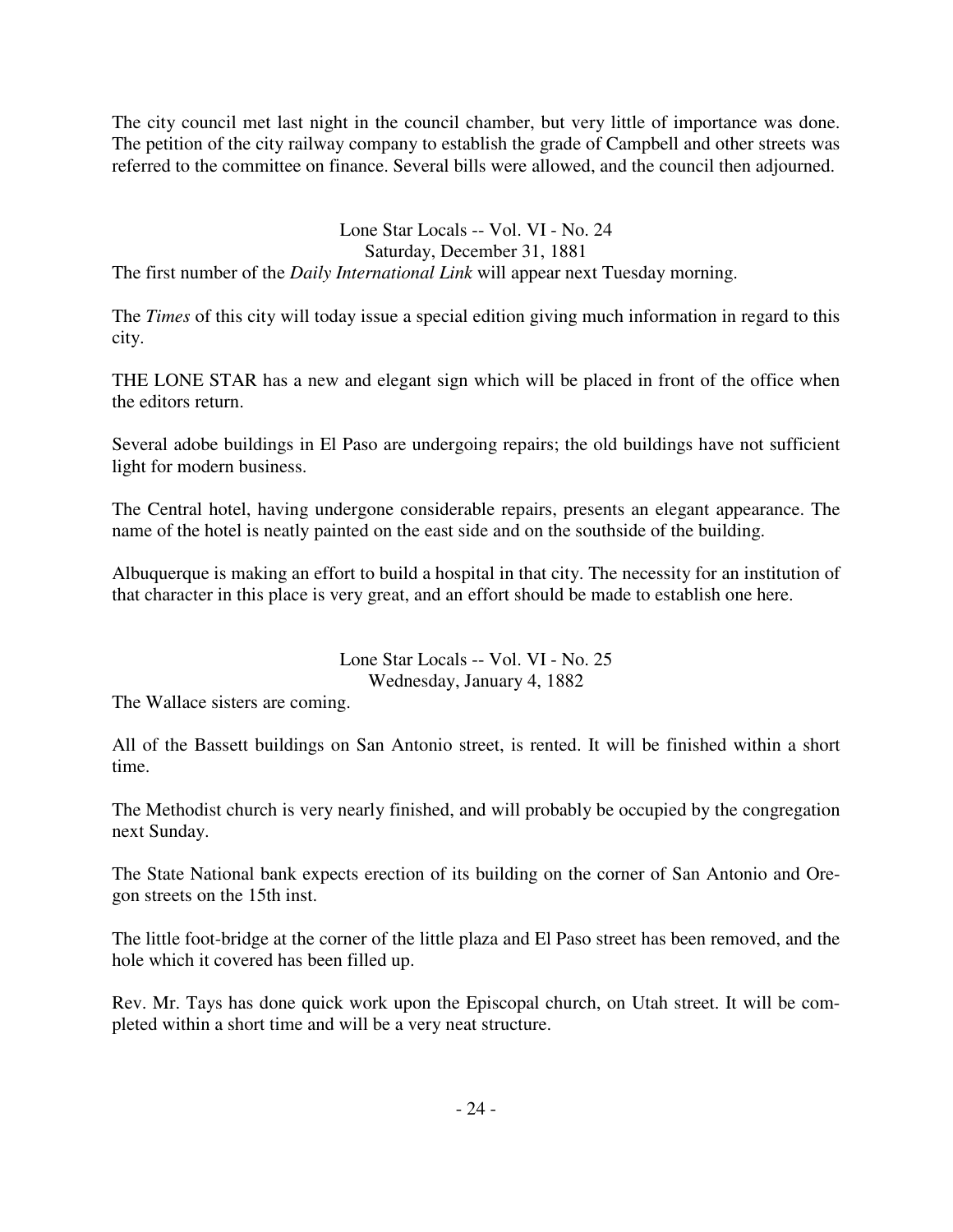The work of tearing down the bull pen and other structures used in connection with the feast in Paso del Norte, was commenced several days ago.

The special New Year edition of the El Paso *Times* will appear today. We were in error in saying, in our last issue, that it would appear on the 31st ult.

Wells, Fargo and Company are thoroughly refitting the room on the corner of the plaza near their present place, and will soon have very commodious quarters.

Ketelson & Degetau are having the plans prepared for their new building on San Antonio street, and it is said that it will be a very large and fine house.

Lone Star Locals -- Vol. VI - No. 26 Saturday, January 7, 1882 The site for the Texas and Pacific freight depot has not yet been selected.

A number of Mexicans are at work rebuilding the dam in the Rio Grande near Ft. Bliss.

A number of new dwelling houses have recently been erected in the eastern part of the city.

The Texas and Pacific track is being pushed to the end of the grade near the Knights of Pythias hall.

Mr. C.W. Crozier, who was in this city a few days ago, has taken charge of the *Rio Grande Republican*.

Messrs White & Davis are building a tin and plumbing shop in the rear of their store on El Paso street.

The Texas & Pacific company is building a round house in the eastern part of the city, that will contain twelve stalls.

The second story of the Central hotel will soon be extended back over the one-story rooms on the west side of the placita.

Rev. J.W. Tays, of the Episcopal church will preach in the Gospel tent to-morrow morning, and Rev. John A. Merrill, of the Presbyterian church, in the evening.

It was hoped that the new Methodist church would be ready for the congregation to-morrow; but the work has been unavoidably delayed and services will, therefore, not be held there to-morrow.

A. Glassford, Jr., business manager of the Wallace Sisters, was in the city during the middle of the week. The Wallace Sisters will give entertainment for one week in the Bassett building on San Antonio street, beginning next Monday.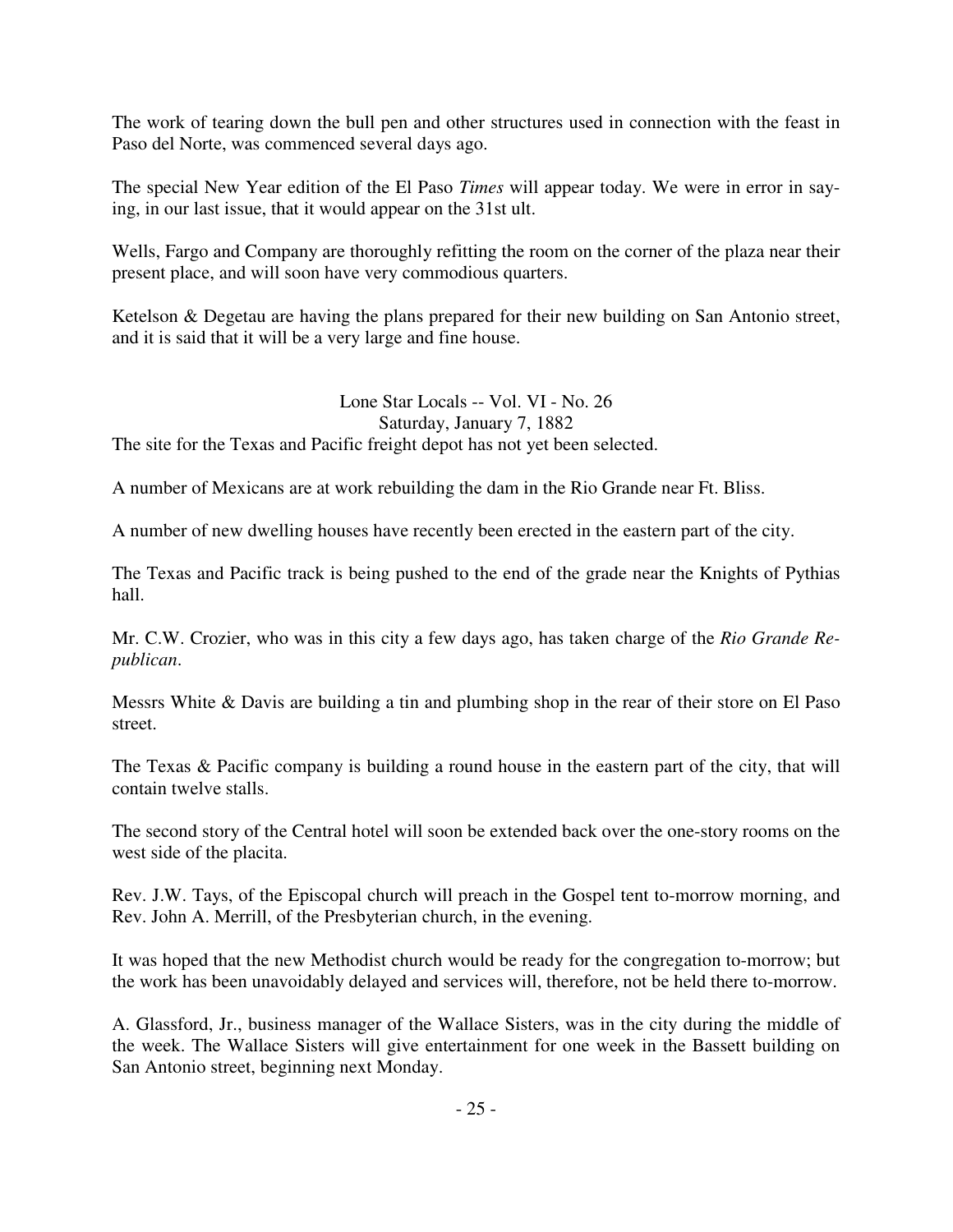Work will soon begin again on the coal prospect owned by Mr. Morehead and other gentlemen in this city, and which is situated just across the New Mexico line and about five or six miles from here. There are said to be very good indications of coal.

## Lone Star Locals -- Vol. VI - No. 27 Wednesday, January 11, 1882

The *Times* is building an addition to its composing room.

That Adams Express wagon has arrived, and Wells, Fargo & Co. will in a few days receive a second wagon for heavy freight.

The bridge across the Rio Grande will be opened again within a few days. The consent of the Mexican government will be given.

The Texas and Pacific is surveying up El Paso street for the purpose of ascertaining the proper location of a line they propose to run on Second street.

It is credibly reported that the Santa Fe road will shortly begin to make its trans-continental connection with the Southern Pacific at El Paso, instead of at Deming.

All trains running into the city over the various railroads now use one hour faster than local time. This uniformity among the railroads greatly simplifies the question of time in this city. There are now but two kinds of time local and railroad.

"The Cob Web" is the euphonious name under which one of the saloons of this city has recently opened out. It is not a dark dingy corner, the resort of spiders & scorpions either, but looks as though it might be a very pleasant place to get a morning's cock-tail to brush away the cob-webs which are apt to accumulate in one's brain these long winter nights.

Real Estate Conveyances

The following transfers of real estate have recently been filed for record in the county clerks office.

J.P. Hague and W.W. Mills, to Benjamin Schuster, portion of Lot 181, Campbell's addition, lying east of El Paso street, north of second street, west of Oregon street and south of the north line of Magoffinsville acequia, undivided one sixteenth interest; consideration, \$200.

A.M. Loomis to The Southwestern Ice Company, 140 feet by 86 8-12 feet on the southeast corner of Pierpont 2-acre tract; consideration, \$1,000.

Martha P. Blacker and Allen Blacker to Catharine Davis, part and parcel of Lot 36, Block No. 6, Anson Mills' survey; consideration, \$850.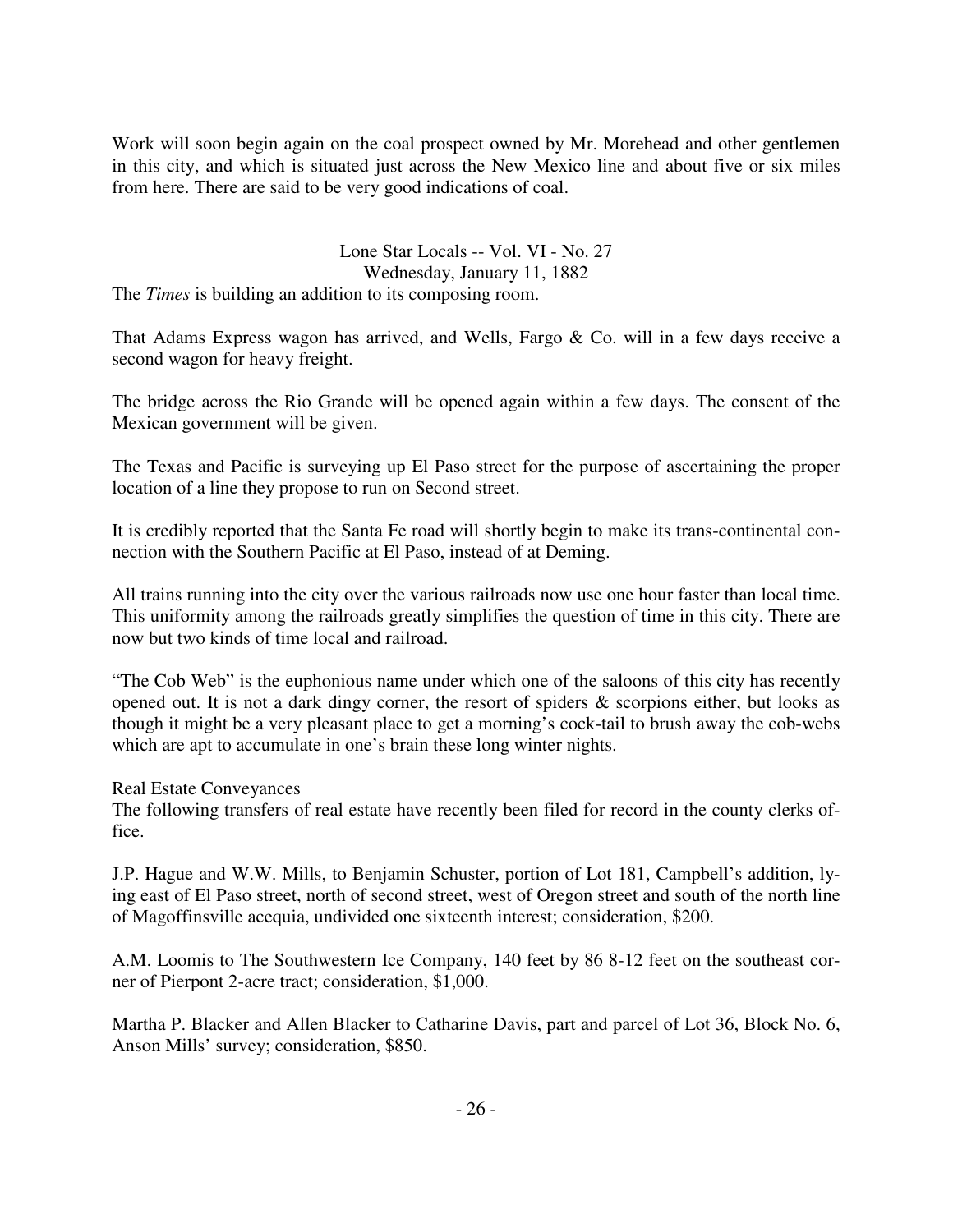Martha P. Blacker and Allen Blacker to O.T. Bassett, 25 feet by 86 8-12 feet east end of Lot 35, Block No. 6, Anson Mills' survey; consideration, \$1,250.

Mrs. M.L. Bacon to G.R. Morehead (Trust deed) east half of Block No. 208, Campbell's addition; consideration, \$1,893.54.

Thomas T. Gantt, et al., to Adolph Krakauer, Lots No. 11, 12, 13, 14, 15, 16, 17, 18, 19, and 20, in Block No. 213, Campbell's addition; consideration, \$900.

J.R. Currie to John W. Zollars, lot 45 feet by 120 feet south of Lot No. 15, in Block No. 135, 45 feet on Oregon street, as per map of Campbell's addition; consideration, \$562.50

William Allen to J.A. Buckler, west side of Utah street, 116 feet by 103 feet, Camp-bell's addition; consideration, \$250.

Thomas T. Gantt, et al., (Campbell's estate) to Dallas Stoudenmire, lot in Block No. 216, Campbell's addition, 60 feet from the southeast corner of Block 216, 130 feet by 60 feet; consideration, \$250.

Lone Star Locals -- Vol. VI - No. 28

Saturday, January 14, 1882

A move is on foot to organize a fire company.

Col. Baylor's camp below the city is called Camp King.

Work has begun on the new court house and jail at Ysleta.

The T & P wire has been run into the Western Union office at the Central hotel.

Those new transfer wagons of the El Paso Transfer Co. have quite a metropolitan air.

The El Paso Transfer company opened its bridge across the Rio Grande this morning.

Ben Schuster is putting up a new frame house on the north side of east Overland, between Oregon and Utah streets.

The old adobe house near the post office, which is occupied by Chinamen, has received a new outside coating of plaster.

It is said to be improbable that the through connection of the Santa Fe with the S.P. will be made at this city instead of at Deming.

Both the First National and the State National banks will shortly begin the erection of new buildings, an indication that their business is flourishing.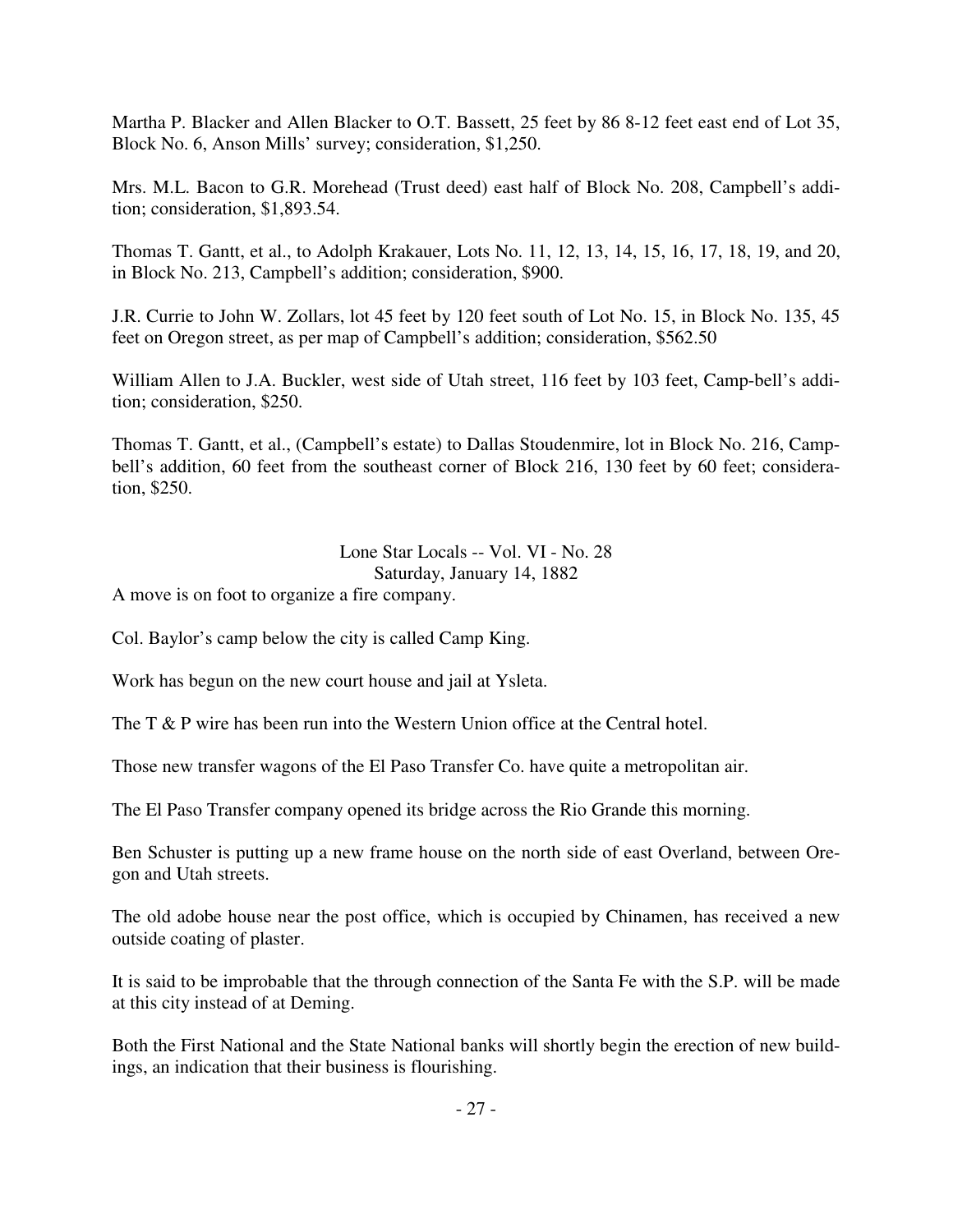Rev. Mr. Walsh, of the Baptist church, will preach in the Gospel tent to-morrow morning, and the Rev. J.R. Carter, of the Methodist church, the evening.

The round-house and turn tables of the Mexican Central, in Paso del Norte, will be commenced in about a month. The round house will contain twelve stalls and will be built of stone, with a cut stone front.

Ketelsen and Degetau have built a little frame house on the rear of their lot on San Antonio street. They will pile a large amount of material on the lot preparatory to erecting their new building, and a guard will be placed in the frame shanty.

 An omnibus full of passengers was turned over in front of the Central hotel on Wednesday afternoon by the horses' making too short a turn. No one was hurt except Mr. A. Harlow, whose wrist was quite severely sprained. He meditates suing the El Paso Transfer Co. for \$10,000 damages. The company doubts whether a jury would value his neck at such a figure, unless his mines in Mexico were thrown into the bargain.

The Building and Loan Association held a meeting on Thursday night in the city council room, and the first loan was made, amounting to \$1,000. There were several bidders, the successful one being Mr. McKie, of the *Herald*, at \$100 *bonus*.

Mr. Conklin, the real estate man, has sold the building occupied by Beneke & Pierce to a man from Fort Worth. The house is one story high and the lot thirty-three feet front on El Paso street and one hundred and twenty feet deep. The consideration paid was \$8,000.

For some, doubtless good reason, work has been stopped on the round-house and other buildings of the Texas and Pacific railroad, in this city. A dispatch was received from Gen. Dodge, ordering the work to cease, and the supposition is that the Texas and Pacific depots. The building force will be removed in a few days to Toyah and, for the present; at least, no connection will be made with the Mexican Central.

Somebody tried to break into Mr. Hague's house on San Francisco street . . .

As you pass along El Paso street, cast your eyes up West Overland and get a good look at the new sign on THE LONE STAR building. It is the handsomest sign in town and was painted by Strong, the best sign painter who ever handled the brush in this city. It is an enlarged facsimile of the head of the paper, 18 feet long by 4 feet 6 inches high and surmounted by the figures "34," cut out of heavy iron, 27 inches high and gilded. It is a daisy and the best advertisement that the painter could have.

On Monday night the Wallace Sisters opened in the Bassett building with "Jaquette, or in the Toils." On Tuesday they presented "Minnie's Luck;" on Wednesday, Fanchio, the Cricket;" on Thursday, "The Pearl of Savoy," and last night "Kathleen Mavourneen." They have not met with the success they deserve, as some of their representations are very creditable. It is to be hoped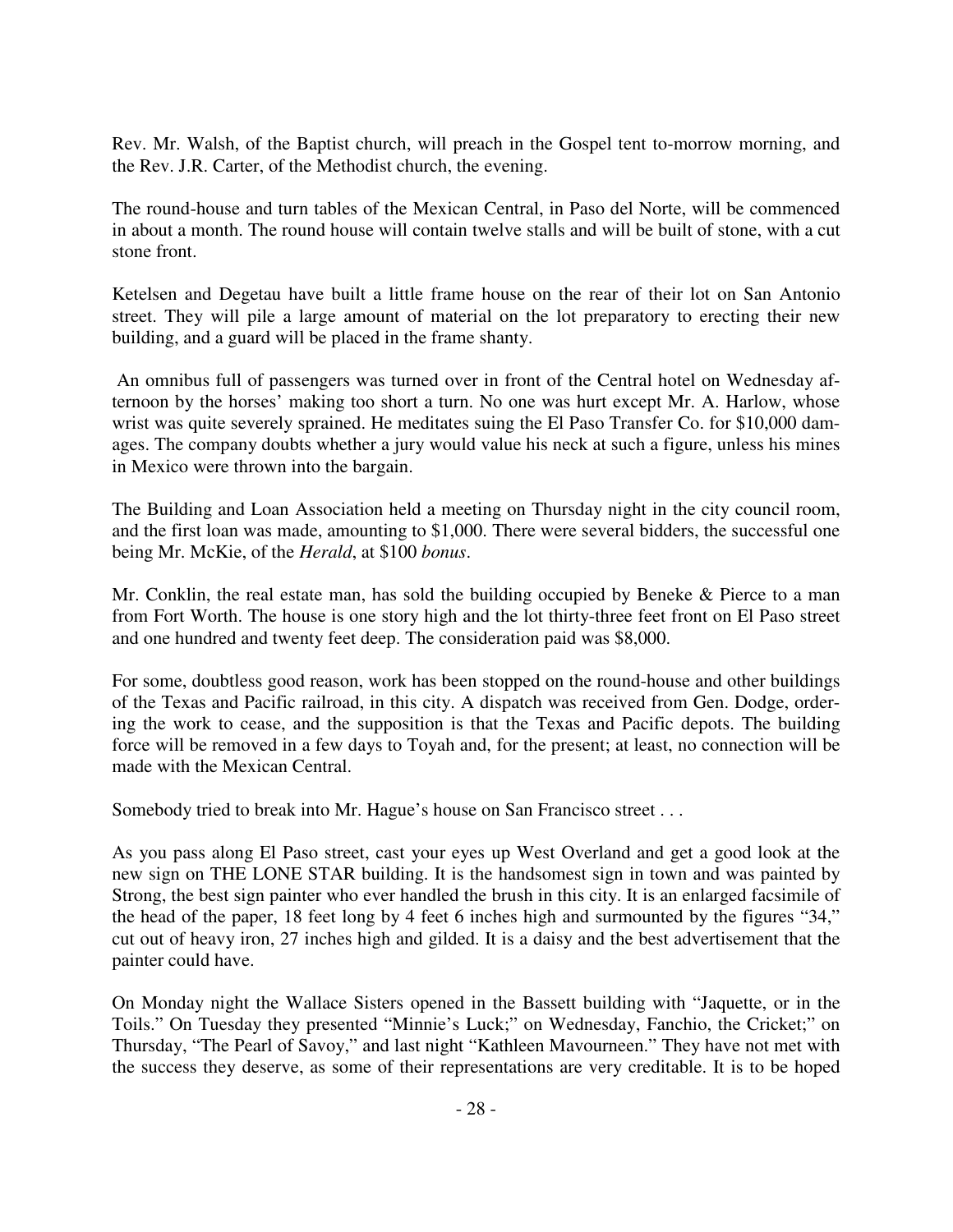that to-night, when they are to present "Minnie's Luck; or the Ups and Downs of New York Life," they may be greeted by a full house. Miss Jennie Wallace was especially good on Thursday night in the character of Marie, the "Pearl of Savoy."

Mr. C.C. Cummisky says there is nothing in the rumor that the Texas and Pacific will make its terminus at Sierra Blanca instead of here. The building force has been drawn off because the necessary material is not here for the completion of the work in this city, and because the completion of dining stations is very urgent at several points along the road. As soon as possible, therefore, work will be resumed here, and in the meantime, only, the Texas and Pacific will use the depots and the round house of the Southern Pacific.

The Santa Fe road is doing great deal of building in the yards in this city. The blacksmith shop, the car-repair shop, and a large icehouse have all been recently completed. The pump-house will soon be removed to a point about 400 yards east of its present location, it having been ascertained that the water in the present place has too much alkali in it. The oil-house is also just finished. It is built of iron and stone, no wood being used. A full force of carpenters is now at work on the coal house, which will double the size of the original plan and contain twenty-four chutes. The round-house will be completed to about two months and will contain eight stalls. It will be in the bottom, near San Francisco street, and will have a cut stone front and a slate roof.

Work has commenced on the depot building of the Mexican Central in Paso del Norte. James Downing has the contract for the stone work, and his fore man, Thomas Hogan, kindly showed a reporter of this paper the ground plan. The building will be 128 feet 4 inches wide by 180 feet 8 inches long. There will be a placita in the center 96 by 126 feet and in it there will be two fountains. The offices and the baggage and waiting rooms will surround the placita, from which they will be separated by a wide porch. The foundation will be of sand stone and the walls of adobe. The stone is procured from quarries situated about five miles above this city on the Texas side of the river. The building will be supplied with water from a tank situated a mile south of the depot, from which it will be brought in pipes and it will be drained by an eight inch pipe connected with a cess pool in the rear. The foundation will be completed in about three weeks.

> Lone Star Locals -- Vol. VI - No. 29 Wednesday, January 18, 1882

The Methodist church is completed and the congregation expects to occupy it next Sunday.

A frame awning has been erected in front of the McLaughlin block, on East Over-land street.

Henry Wulff has moved his store from San Francisco street to the McLaughlin block, on East Overland street.

A new lodging house is being erected on the east side of the plaza between the postoffice and the Pacific hotel.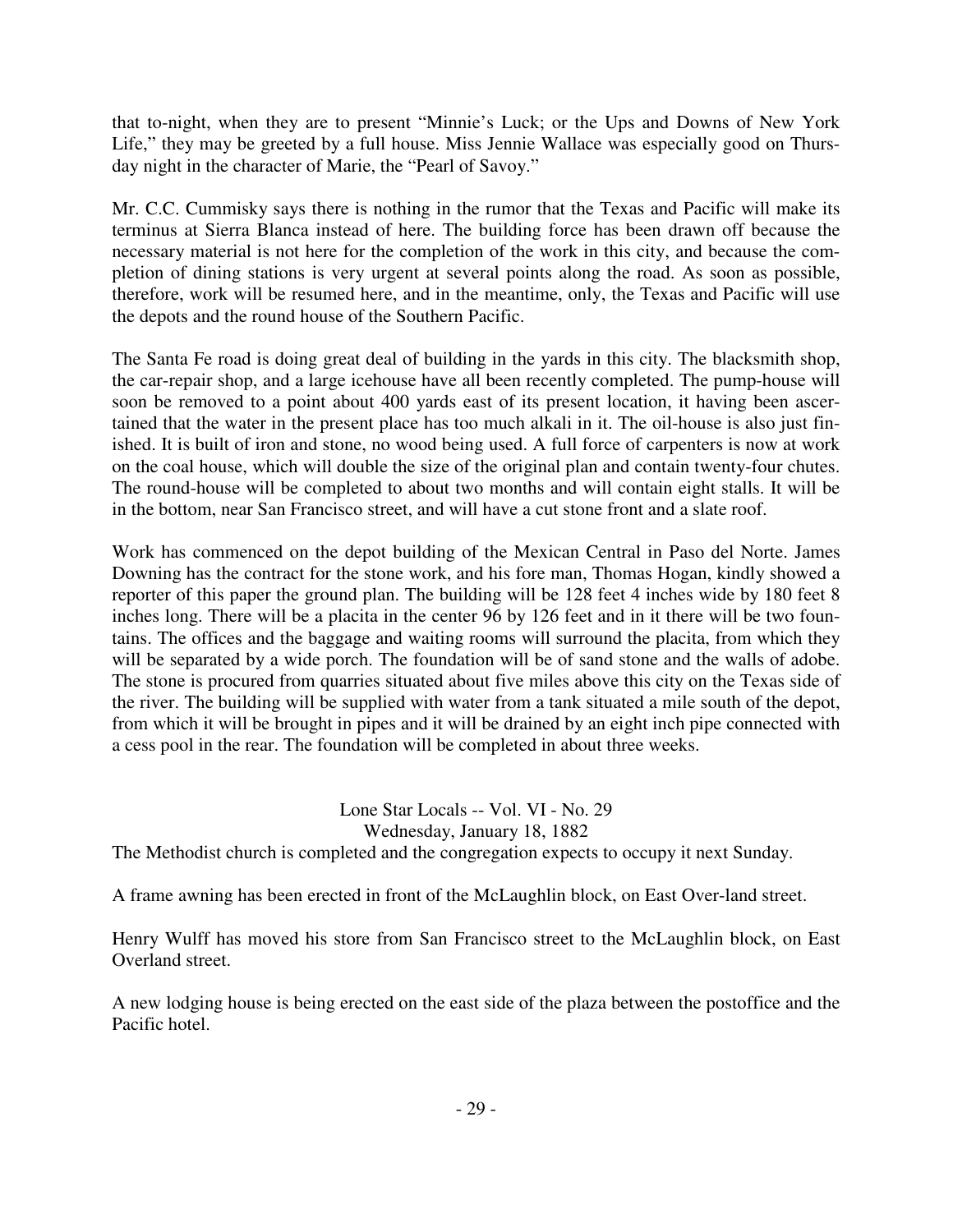Counters and shelves are being rapidly put in the store room in the Bassett building, on San Antonio street.

Mr. Phillips has resumed work on his new buildings on Santa Fe street opposite Mr. Hague's residence.

The Santa Fe depot is supplied with water through a pipe connected with the tank in the upper end of the yard.

No room has yet been provided for the public school, and no school has, in con-sequence, been held since the first of the year.

The workmen have commenced breaking ground for the State National bank, on the corner San Antonio and Oregon streets.

Rev. Mr. Tays thinks the congregation of the Episcopal church will occupy their new church building on next Sunday a week, if the windows, which were ordered from San Francisco, arrive in time.

J.P. Hague and John W. Zollars have commenced work on their new building, adjoining the Bassett building on the west. It is to be of brick and will be of the same style and size as the Bassett building.

Trinity Methodist church, Rev. J.R. Carter, pastor, will be open for services on Sunday morning at 11 o'clock; Sabbath school at 3 p.m.; and preaching at 7:30 p.m. by the Rev. J.M. Merrill, of the Presbyterian church. The public generally is cordially invited to attend.

The new Methodist church, on the corner of Texas and Stanton streets, is finished and ready for occupancy, and, on Sunday next, services will be held morning, afternoon and evening. The building is a handsome Gothic structure, with rustic walls of California redwood on the outside and nicely plastered and finished within. It was designed and built by Messrs. Buchanan and Lurkins, of this city, and is a model of architectural beauty. The dimensions are thirty-six by sixty feet and on the front is a tower sixty feet high, in which the bell is to be swung. In the lower part of this tower is a vestibule seven by eleven feet, which serves as an ante room and entrance to the auditorium. There are sixty-two pews, with a seating capacity of three hundred persons. The pews, the altar, and the communion rail are of redwood oiled and varnished, and the ceiling, which in the center is thirty feet high, is arched, sealed and painted. Three chandeliers light the room, and within the chancel are two lamps, one on each side of the altar. The building just as it is, seated and ready for occupancy, cost \$3,750 and is an ornament to the city. It will be several years before the Methodist congregation in this city will need a larger or better structure and they are to be congratulated upon having at the outset succeeded in erecting such a comfortable, commodious, and beautiful one. It has been built in just two months, the carpenters having yet a month to spare before their contract time expires. The price of the lot, and a few other items, added to the cost of the building, make the total cost about \$4,100, all but about \$700 of which is already paid.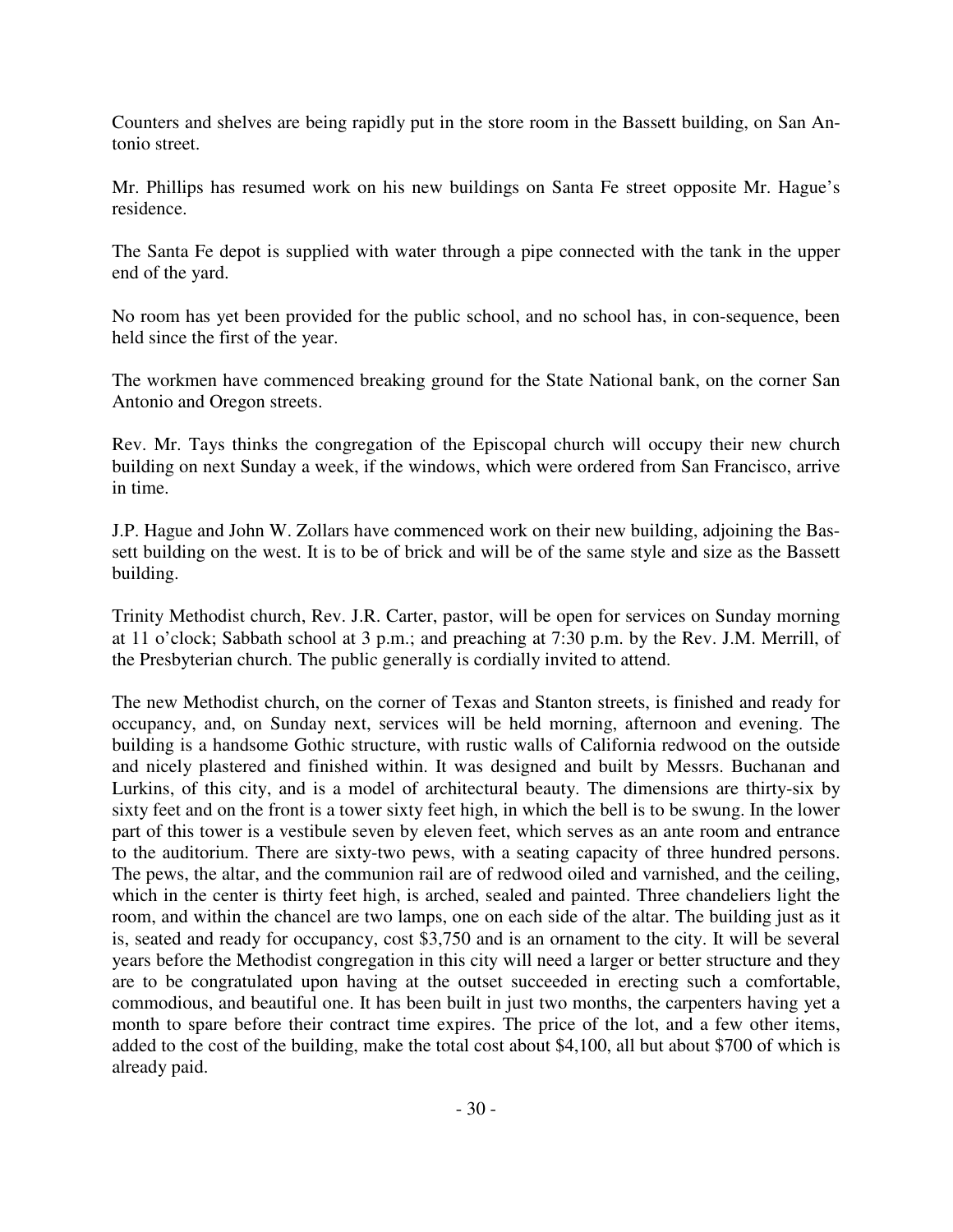#### Lone Star Locals -- Vol. VI - No. 30 Saturday, January 21, 1882 Eleven hundred shares of the El Paso building and loan association have been taken.

J.A. Buckler is removing his law office to the Bassett building, on San Antonio street.

The charter and by-laws of the El Paso building and loan association were sent on to St. Louis to be printed and are expected within a few days.

The building prospect in this city is said to be very good. The erection of a number of new buildings is talked about, most of which will be frame dwelling houses.

The city street railway company seems at last to show some signs of life. The work of surveying for the line of the road has commenced and a line has been run up Utah street.

Mr. McKie of the *Herald*, will this morning begin the erection of a dwelling house on the first lot west of the Methodist church on Texas street. It will be a neat frame structure, costing about \$900.

Invitations have been issued to a meeting of the business and professional men of this city and of Paso del Norte in the parlors of the Central hotel this evening. The object of the meeting is to take steps toward the organization of a board of trade and the erection of a public hall. The invitations are signed by a large number of prominent citizens.

The school board has at last waked up to a sense of the importance of securing a suitable school house. The board has made a contract with S.C. Slade of the Mexican Central for the erection of a frame house within the next four or five days for which they will pay thirty dollars per month rent. The building will cost about \$700 and will be situated on San Antonio street near Mr. Slade's residence. A dozen desks have already been procured.

Wells, Fargo  $\&$  Co. have moved into their new office on the east side of the plaza. facing the Central hotel. The entire building and adjacent properties have been leased by Messrs. W.B. Hooper & Co., and is being remodeled and improved by tearing down walls in some places, putting them up in others, raising them in still others putting in new floors, doors, and windows and turning things over generally; and, by the time Mr. Julian is through with it, the old building which has so long been an eye sore to our people will be one of the neatest and most desirable business houses in the city.

New Buildings

Among the buildings now being erected are the following, which, however, does not pretend to be a complete list:

Methodist church on Texas street, just completed.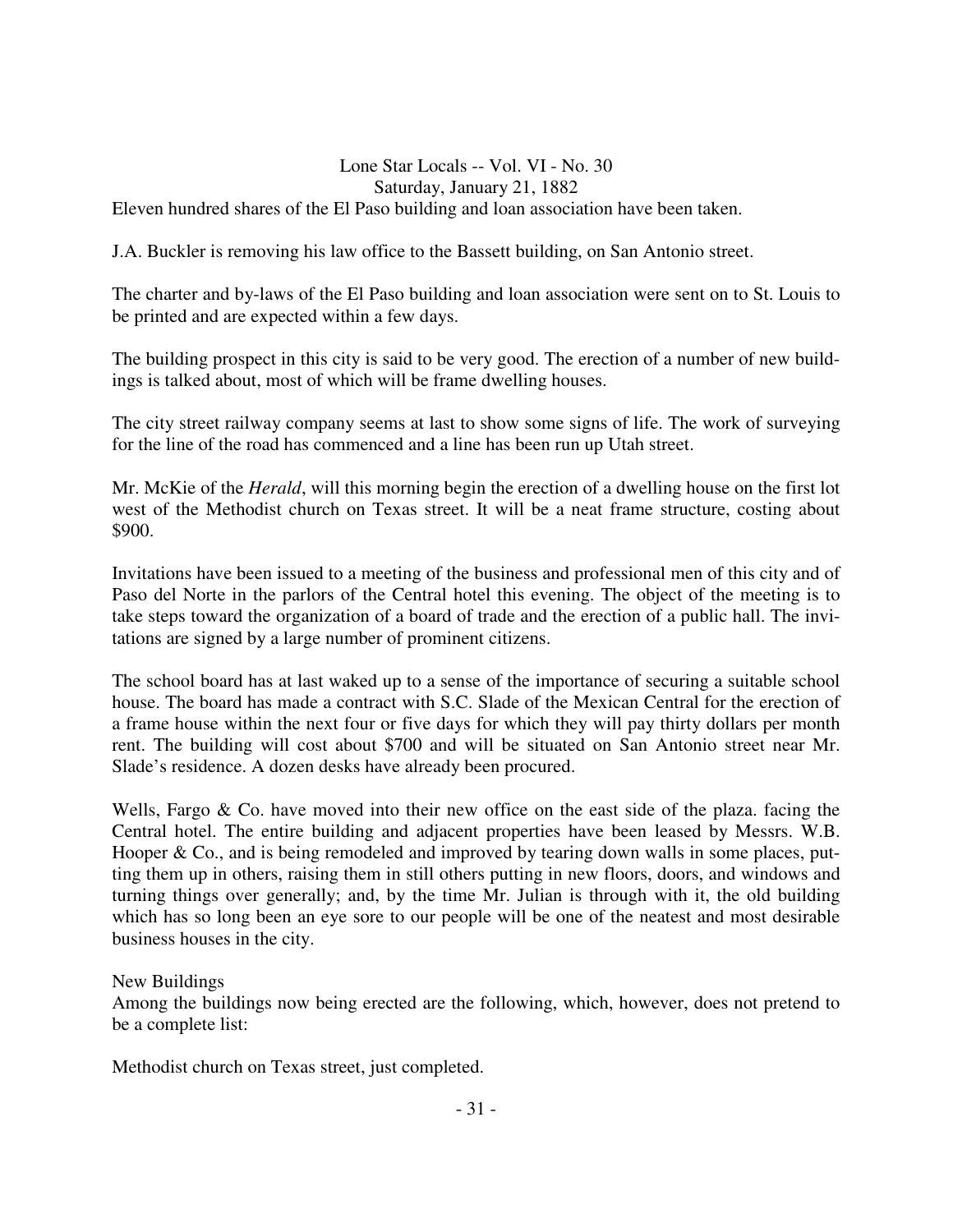Episcopal church on Utah street.

A frame lodging house on north side of large plaza.

Zollars and Hague's two-story brick business house on San Antonio street.

State National bank two-story brick building on the corner of San Antonio and Oregon Street.

J.B. Schuster's frame house on East Overland street.

J.H. Anderson's two-story frame hotel, 24x60, on East Overland street.

Steinbuch's frame dwelling on the corner of Oregon and Franklin streets.

W. Phillips' dwelling house near Santa Fe street, between San Francisco and West Overland streets.

A.M. Loomis's ice factory in the western part of the city on Leon street.

Joseph Schutz' two-story adobe and frame house on San Francisco street, well under way, and building adjoining it just completed.

In addition to these there are a number of small houses, the cost of any one of which would not exceed \$250, and also the buildings in the yard of the Santa Fe railroad.

Lone Star Locals -- Vol. VI - No. 31 Wednesday, January 25, 1882 A new troupe arrived at the Coliseum. from California, on Sunday night.

Work is being pushed rapidly on the Mexican Central depot. The foundation is nearly completed.

About six hundred people cross the Rio Grande daily between this town and Paso del Norte. This number would be largely augmented if a street railway were in operation, and yet there are those who believe a street car line can not be made to pay. Six hundred fares at 10 cents each would be \$60 per day or \$21,900 per year. The cost of constructing and stocking the line would not exceed \$10,000 or \$15,000.

Lone Star Locals -- Vol. VI - No. 32 Saturday, January 28, 1882 A fine building is to be put up in Paso del Norte for public school purposes.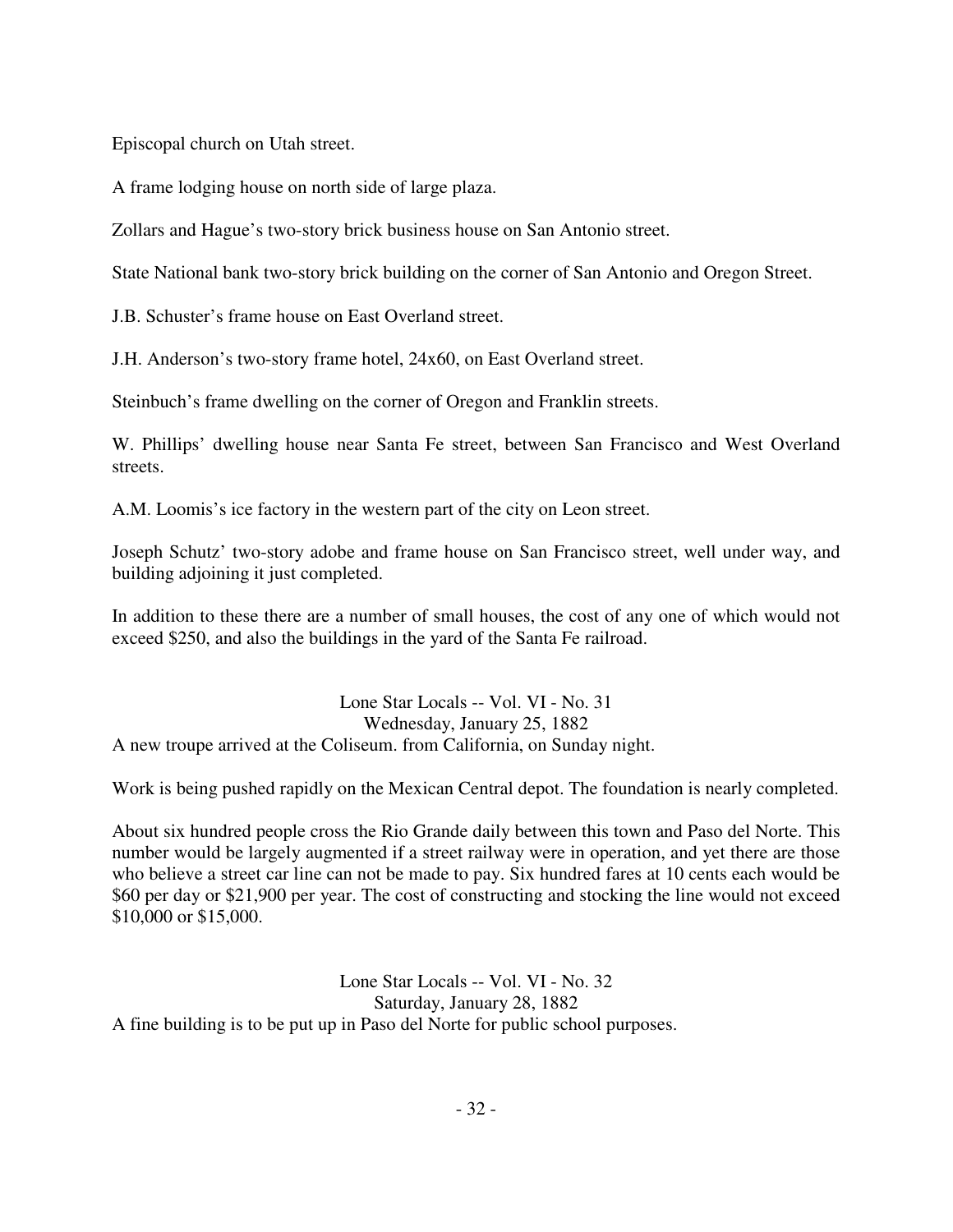El Paso appears to be entering upon a building boom. It is almost impossible to keep up with the improvements going on.

Over \$700 have been subscribed by the citizens of El Paso, in lands, money, and material for the purpose of building a public school here.

We received by Wells, Fargo & Co.'s express yesterday a lot of handsome specimens from the Organs. They represent the Memphis, Little Buck, Merrimac, and R.E. Lee mines. Come and see them.

Ysleta promises to be the Oakland of El Paso. A number of our businessmen speak of putting up residences there and carry on business here. The distance from here to Ysleta is only twelve miles, and would be a ride of but a few minutes.

Many were attracted to the plaza night before last to ascertain the cause of the bonfire which illuminated the town. On arriving there it was soon learned that the crowd intended showing their approval of the good work done by the jury in the Guiteau trial, by burning Guiteau in effigy.

From Capt. J.A. Bates, superintendent of the City Street railway company, we learn that work has actually begun on his line. The contract for grading has been let and the contract for building the bridge across the Rio Grande is to be let soon. Mr. Millington, civil engineer, finished a day or two ago a design for the bridge and submitted it to the company, which we understand has been accepted. The papers of this company have all been approved by the Mexican government and no hindrance to the work will be encountered from that source. If the work is prosecuted vigorously we may expect to be riding across the river in street cars inside of sixty days.

. . . old furnaces at Montoya, twelve miles above here on the river, where evidences exist that extensive mining operations were one day carried on.

Real Estate Transfers

The following transfers of real estate have been filed for record with the county clerk within the past few days:

J.F. Crosby and W.S. Hills to Francis Parker; one fourth undivided interest southwest corner block No. 8. Campbell's addition 130 feet by 120 feet; consideration. \$625.

Thomas T. Gantt et al to P.A. and H Keller; lot No 3 on block 151, Campbell's addition; consideration, \$150.

Herman Keller to P.A. Keller; lot No. 3 in block 245, Campbell's addition; consideration, \$100.

Thomas T. Gantt, et al to Francis Parker; the undivided 6-8 of southeast one-quarter of block No. 3, Campbell's addition; consideration, \$1,876.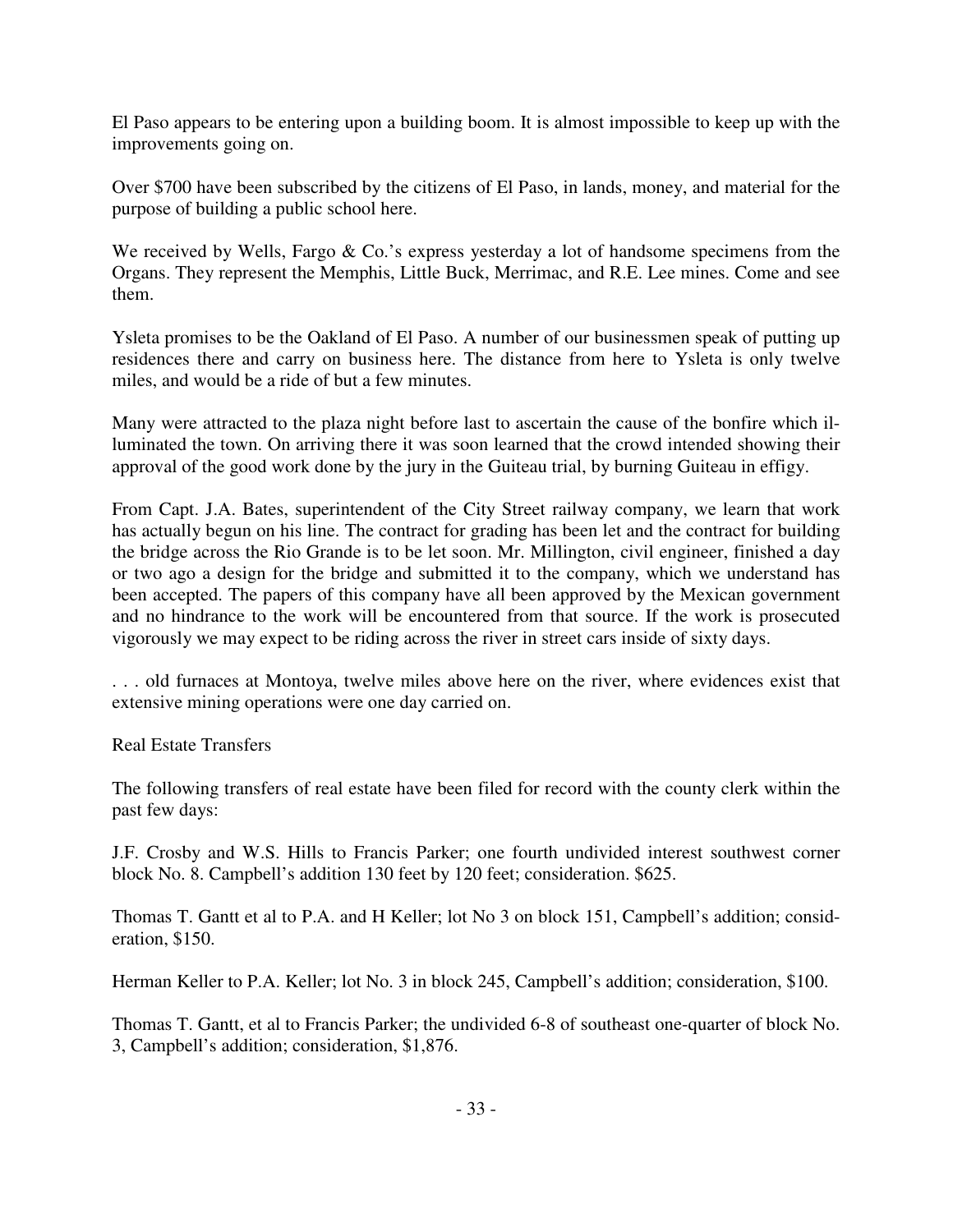Thomas T Gantt to Cordella Conklin; lots 16, 17, 18, 19 and 20 in block 217, Camp-bell's addition; consideration, \$500.

Chapel Q. Stanton to Thomas H. Conklin; lots No. 1, 2, 3, 4 and 5 in block 207. Campbell's addition; consideration \$500.

Chapel Q. Stanton to Thomas H. Conklin; lots No. 16, 17, 18, 19 and 20 in block 207. Campbell's addition; consideration \$500.

Thomas T. Gantt, et al to Rosina Steby; the undivided 6-8 interest lots No. 11, 12, 13 and 14 in block 230, Campbell's addition; consideration, \$750.

James P. Hague, W.W. Mills and Josiah T. Crosby to Rosina Steby; 2-8 undivided interest lots, No. 11, 12, 13 and 14 in block 230, Campbell's addition; consideration, \$250.

Thomas T. Gantt, et al to Rosina Steby; the 6-8 undivided interest in block 3, 26 feet on St. Louis street by 130 feet in depth, part of lots 13 an 14, Campbell's addition; consideration, \$262.50.

W.T. Hills and J.T. Crosby to Rosina Stebly, one fourth undivided interest in block 3, 26 feet on St. Louis street by 130 feet in depth, part of lots 13 an 14, Campbell's addition; consideration, \$87.50.

#### Lone Star Locals -- Vol. VI - No. 33 Wednesday, February 1, 1882

Real estate transfers are not very numerous.

Paso del Norte contains from seven to eight thousand people and there is not a lawyer in town. Perhaps this explains why the town is so quiet and orderly.

Messrs. Percy Carrico and Hal Wagner will issue, next week, an extra edition of three thousand copies from the *Times* office, which will be devoted entirely to the interests of Ysleta. The enterprise of these young men is commendable and they should be encouraged by a liberal subscription to the extra.

A Spanish school would pay here if some competent teacher were employed. A Class of ten or more could easily be made up in the city of those who are anxious to acquire a knowledge of the Spanish language and prepare themselves for transacting business in a community where a large portion of the population is Spanish. Young men, who are following clerking for a living, should by no means fail to avail themselves of an opportunity to learn Spanish. To know it well is almost as good as letters of recommendation in getting positions, at least such is the ease in towns like this where fully one half the trade is Mexican.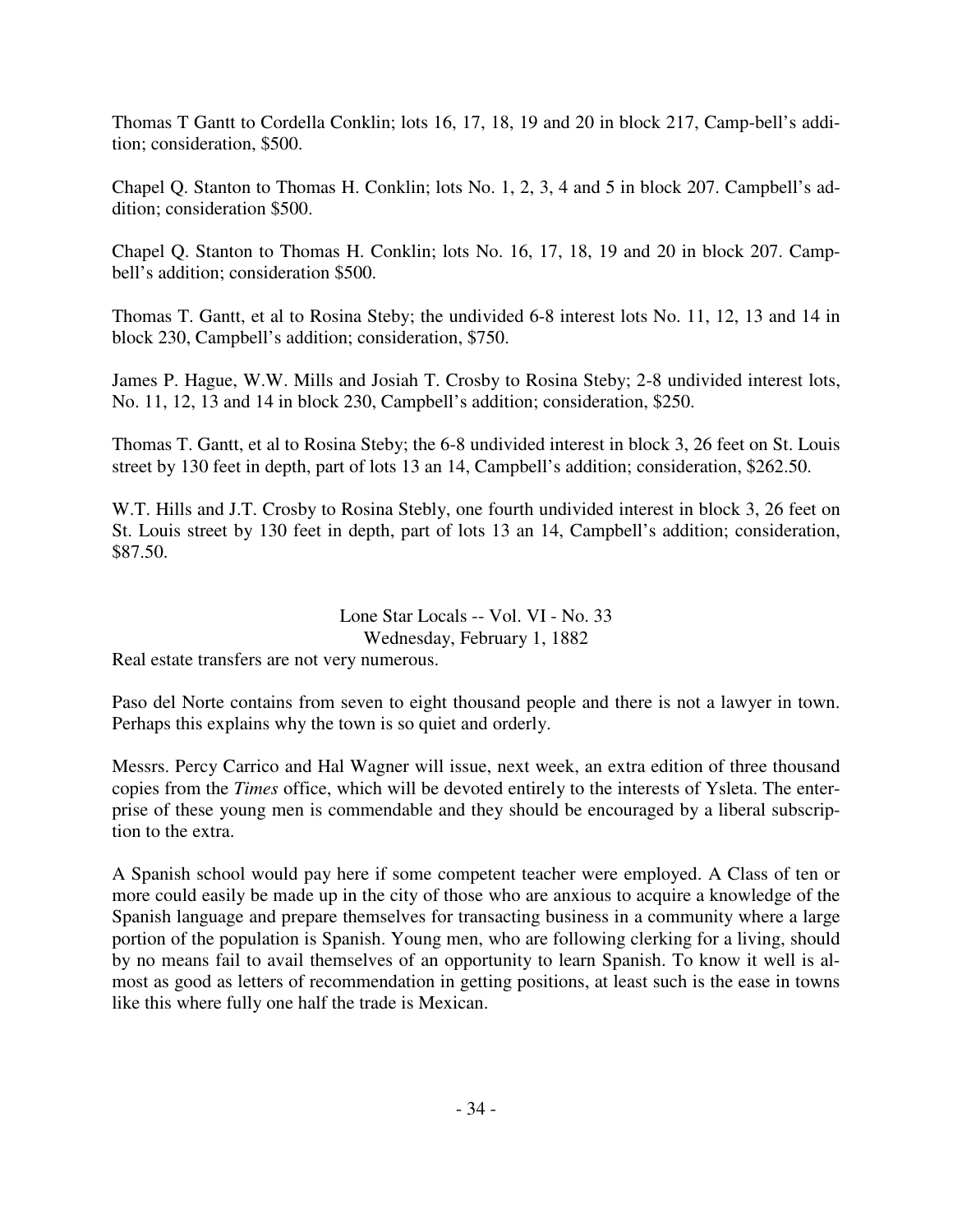## Lone Star Locals -- Vol. VI - No. 34 Wednesday, February 1, 1882 [S/B Saturday, February 4, 1882

Many of the new buildings lately commenced in El Paso are approaching completion.

The Mexican Central depot is to be built with a square in the centre in which two fountains will play.

Grading on the City Street Railway is progressing timely. The contract calls for the completion of it by the 15th. The contract for the bridge will probably be closed to-day.

Mr. W.S. Hills has purchased the Magoffin addition on the south side of San Antonio street. Mr. Thomas Conklin, the real estate man, made the sale, which was for \$20,000.

El Paso is just now coming to the front will some creditable buildings. If the all adobe houses on El Paso street, which are an eye sore, could be torn down and replaced with good ones, strangers coming to town would be more favorably impress with the place.

We learn from a reliable source that there is no truth in the report that mayor Magoffin intends to resign. Yet it is so difficult to get a quorum of the city council together to transact any business that it is enough to disgust any one and make them want to resign.

It is understood that General Pope is down in this country looking for a location for a ten company post. He remarked to several citizens that the new post would be located at or near El Paso. While here General Pope met a great many old friends who served under him in 1857 in this country.

Dr. Mark M. Barnes, well known through New Mexico, Arizona and western Texas, returned to El Paso Wednesday from an extended visit to Chicago, bringing with him all the latest improvements in the way of dental instruments. The Doctor stands at the head of his profession and those who have been waiting an opportunity to have first class work done in his line will do well to call on him at his rooms in the Hague building.

About two hundred and fifty thousand adobes will be used in building the Mexican Central depot in Paso del Norte. One hundred and fifty thousand of them are made and ready for the walls. The continuous rains are seriously interfering with the making of the rest. If it had been known sooner that first class sand stone for building purposes could have been obtained at hand, as such is now the case, the entire building would have been built of stone. The quarry from which the stone that is put in the foundation is taken, is but a few miles above town, immediately on the line of the A.T.& S.F. road and furnishes an excellent quality of building material in the greatest abundance.

A formal reception was given General Pope and McKenzie in the parlors of the Central Hotel, last Wednesday afternoon.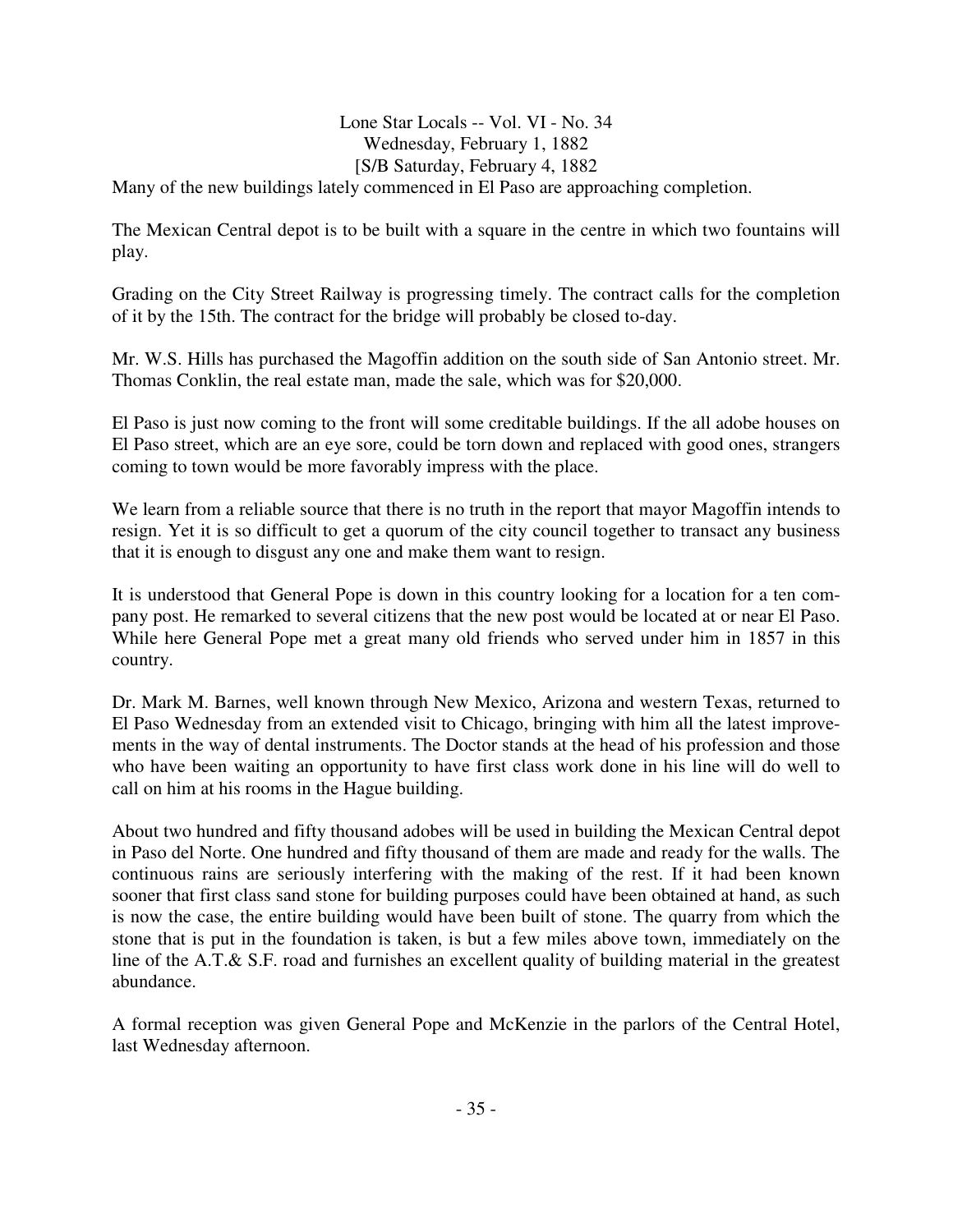#### MR. JAMES PERDUE MURDERED

Real Estate Transfers

The following transfers of real estate have been filed for record with the county clerk within the past few days:

Thomas T. Gantt, et al, to Virginia K. Baldwin and Samuel Davidson; lots 7, 8, 9 and 10 in block 199, lots 19 and 20 in block 147, lots 11 and 12 in block 139, lots 9 and 10 in block 138, Campbell's addition; consideration, \$1,365.

W.W. Williams to W.M. Pierson, three eights undivided in lot 168 in block 35, Anson Mill's map; consideration, \$1

Josiah F. Crosby to W. M. Pierson; twenty-four feet on El Paso street by 120 feet in block No\_\_; consideration, \$1,200.

David R. Diffenderffer to W.M. Pierson; undivided 3-8 interest in fractional block No. 31, as per Anson Mill's map; consideration, \$150.

Simon Bolivar Newcomb to Ernest Angerstein and Henry Lesinsky; 11 3-4 acres of land, part of Concordia ranch; consideration, \$2,002.

G. Edwin Angerstein to Sam G. Ragsdale and J.A. Rust, 11 3-4 acres of land on the Concordia ranch; consideration, \$1,000.

Lone Star Locals -- Vol. VI - No. 35 Wednesday, February 8, 1882 Iron for the city street railway has been ordered from Galveston.

The *Daily Link* passes under the control of the *Times* today.

Real Estate Transfers

The following transfers of real estate have been filed for record with the county clerk within the past few days:

Thomas T. Gantt, et al, to A.E. Willard and M.M. Spencer; lots No. 1 and 2, in block No. 151, Campbell's addition; consideration, \$300.

Bernard Schuster to Louis Schorn, Sr.; part of lots 78 and 79, in block No. 14, Anson Mills' map; consideration, \$8,000.

J.F. Crosby and William S. Hills to Elizabeth Gillock; 1-4 undivided interest in a fractional triangular lot, in block No. 17, as per Anson Mills' map; consideration, \$105.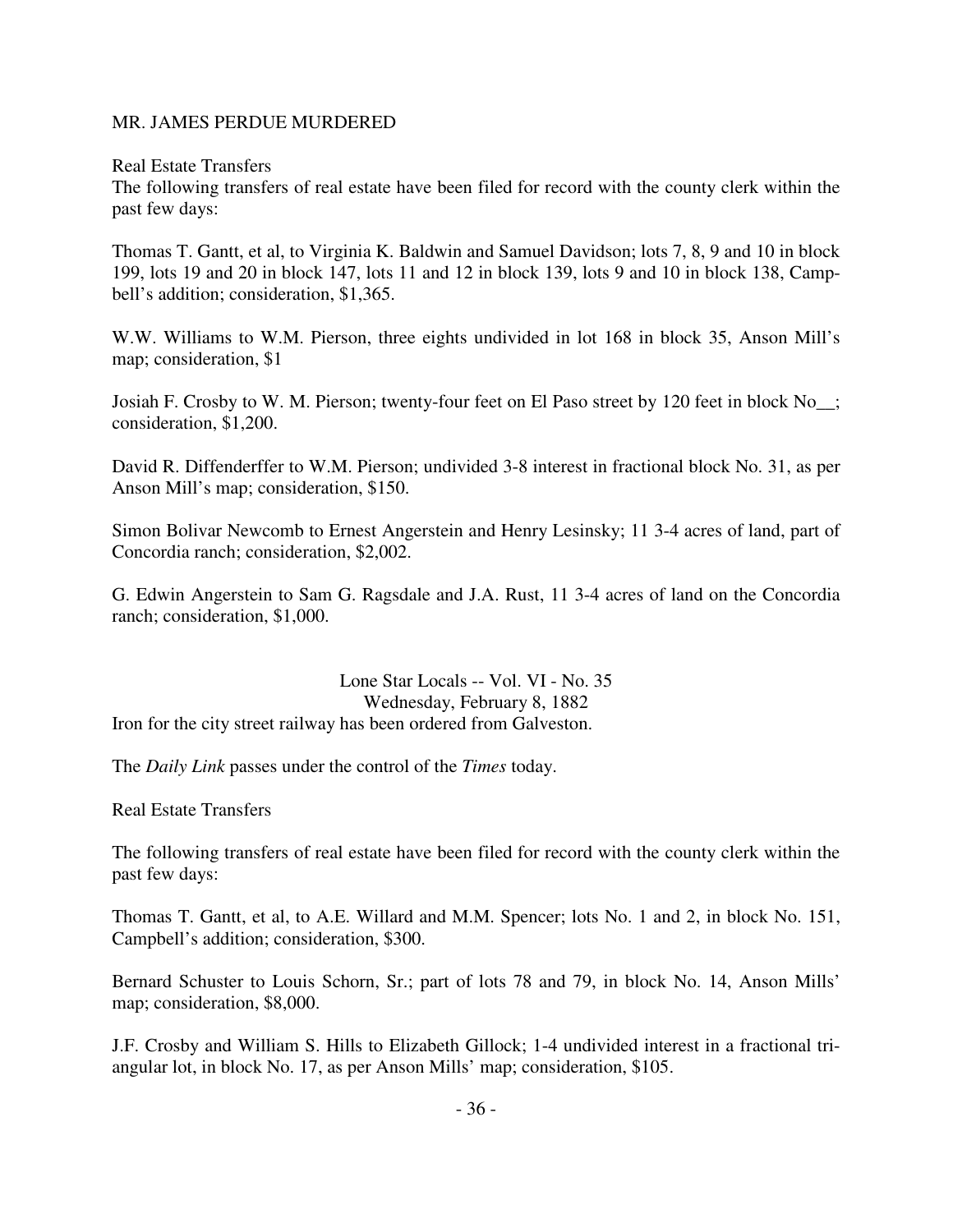J.F. Crosby and William S. Hills to Sherman C. Slade; 1-4 undivided interest in lots 107 and 108, in block No. 24, Anson Mills' map; consideration \$750.

T.P. Moad to S.H. Wilson; 1-2 of the undivided interest 160 acres in survey No. 1, 1-2 undivided interest 160 acres in survey No. 2; consideration \$300.

Thomas T. Gantt to Robert M. McKie, 3-4 of lot 65, block 12, Anson Mills' map; consideration, \$175.

William S. Hills and Josiah F. Crosby to Robert M. McKie; 1-4 interest in lot 65, block 12, Anson Mills' map; consideration, \$58.33.

Chapel Q. Stanton to Louis Shorn, Sr.; front on north side San Antonio street two hundred feet by a depth one hundred and forty-one feet, and a depth of the western end of 38 feet more or less; consideration, \$600.

Lone Star Locals -- Vol. VI - No. 36

Saturday, February 11, 1882

A meeting will be held at the council rooms this afternoon at 3 o'clock to consider the sanitary condition of the city. Let everybody contend.

Miss Nunn will open the public school on Monday in the large tent formerly occupied as a boarding house by Mrs. Dollman. The new school furniture has arrived.

Four of the five small pox patients who were sent to the miserable hovel at Old Fort Bliss have died. The one, who did not die after he had been taken there, got up and walked back to town. It is nothing less than murder to send patients to such a place. The house has neither door, window, nor floor. Stock have used it for shelter for years, and it is in a terribly filthy condition. The patients, who were placed there, were poorly provided with covering and had no fire at all. A few dollars expended in fixing up the place would certainly reflect credit on our officials.

The two street railroad companies have adopted the suggestion made by THE LONE STAR several months ago and "pooled their issues." On yesterday a consolidation was effected and the route determined upon, and we are now to have street cars sure. The new board of directors is composed of the following gentlemen: Mayor Joseph Magoffin, Major Rand, A. Krakauer, Dr. Samaniego, Solomon Schutz and J.M. Thatcher. The route determined upon is from the Southern Pacific depot along St. Louis street to El Paso street thence along El Paso street to East Overland along East Overland to Utah, and along Utah to the river.

EDITORS LONE STAR: - In your issue of the 8th inst, I notice a local to the effect that a child of Justice Johnson died of smallpox at Concordia. This is a mistake. There has been no small pox at Concordia for years and, consequently, no deaths from that disease. The pest-house is located at Magoffinville much nearer El Paso than Concordia; and right here "I would call attention to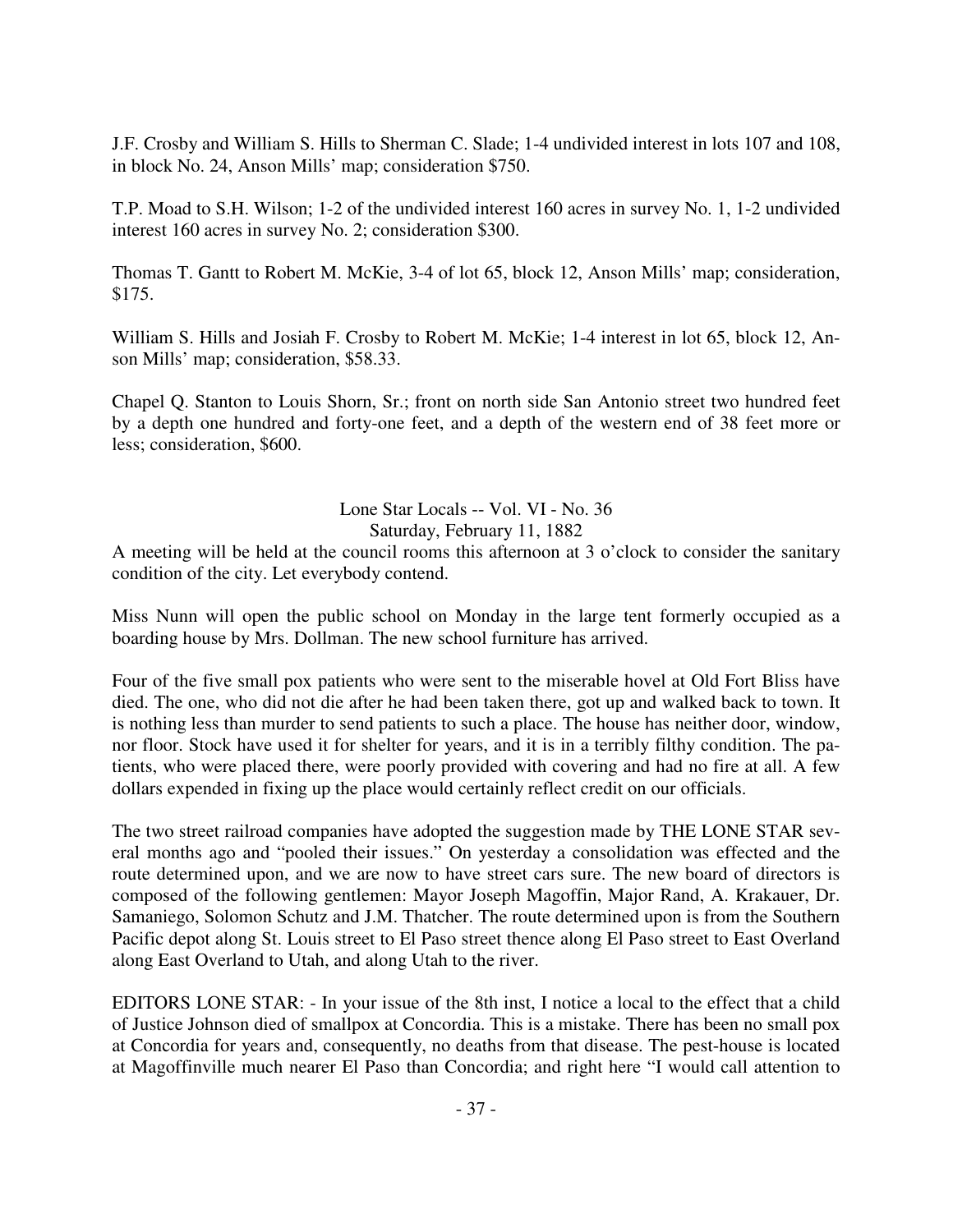the fact that no flag, sign or other means are used to indicate the house. Knowing that the LONE STAR would not intentionally misrepresent this or any other matter I ask that you give this communication space in your columns.

#### Respectfully JNO B. LEAHY

## MESILLA VALLEY ITEMS

### Lone Star Locals -- Vol. VI - No. 37 Wednesday, February 15, 1882 There is just now more building going on in El Paso than ever before.

The Catholics will soon begin erecting a handsome church in this city.

Go to White Bros. & Davis and subscribe to the hospital fund. They have the petition.

The condition of the streets to-day is enough to shame the city council into doing something if they have any shame about them.

The public school did not begin last Monday as announced, but will begin, we are informed next Monday.

The people would like to see the result of the expenditures of the public money by the city council for the last year.

Nearly \$6,000 were collected by the city last year for taxes and the people would now like to know what has become of it.

Parson Tays sold the *Times* building a day or two ago for \$13,000 and at once invested \$10,000 of the amount in other real estate.

Juan S. Hart, formerly of the *Link* arrived Sunday evening from his Chihuahua trip. He intends to return to Chihuahua in a few days to engage in mining.

Enough money was collected by the city last year to have built a good jail, improved the streets of the town and to have done several other important things that have not been done.

A wire is being stretched from the Southern Pacific depot to the Santa Fe depot by the Texas and Pacific company. It will run through the Western Union office in the Central hotel.

Mr. Joseph Schutz telegraphed from New York directing that each person in the employ of his store should be vaccinated at once. They all proceeded to Dr. Manning's office and had their left arms scratched.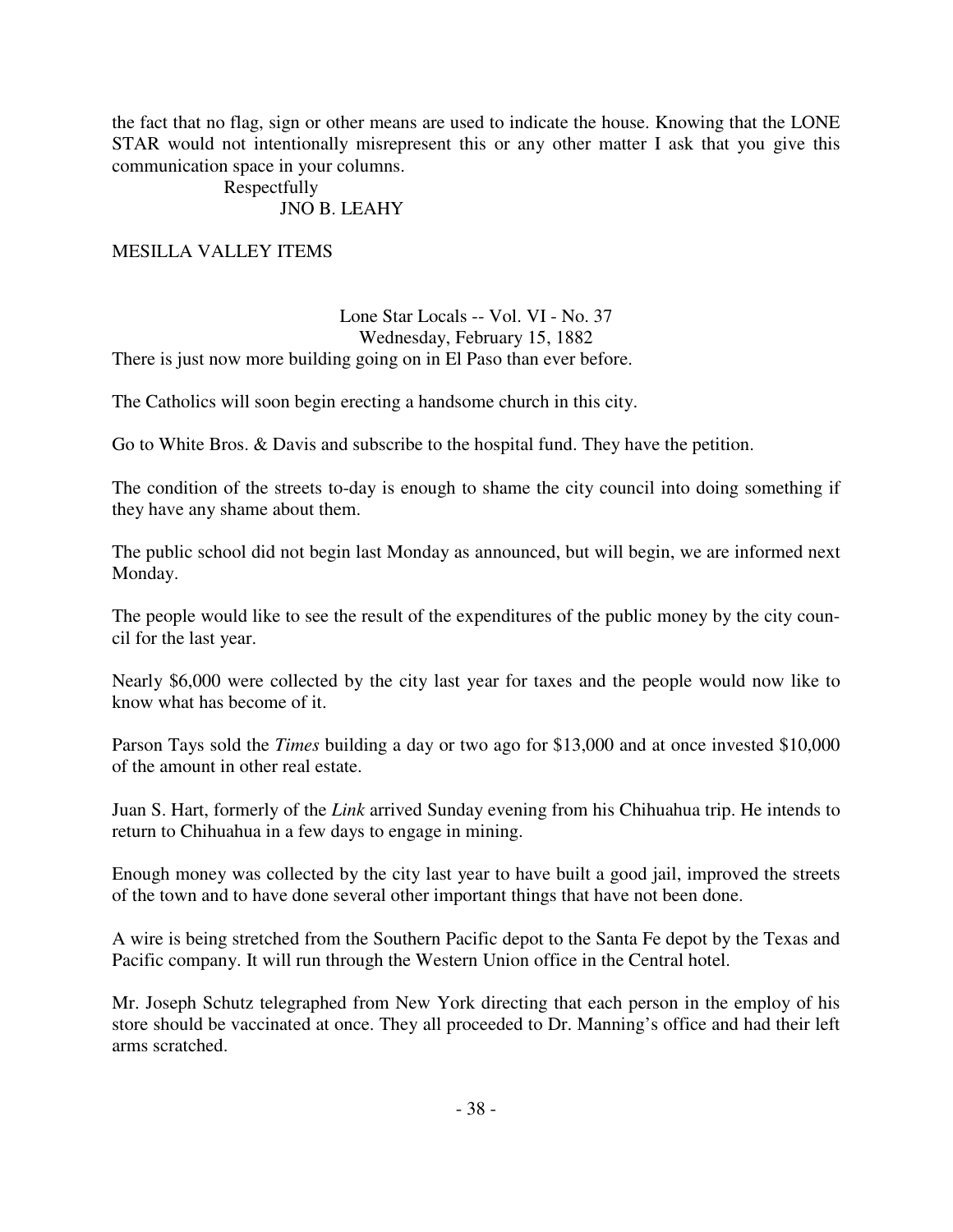M.B. Davis, of Virginia City, Nevada, arrived this morning to take charge of Wells, Fargo & Co.'s express office at this place vice Mr. Julian resigned. Mr. Davis will also act as agent for the Texas Pacific company.

# SHOOTING AFFRAY AT RANDALL

# FATAL SHOOTING AT THE COLISEUM

On yesterday, about half past six o'clock p.m. a shooting affair occurred at the Coliseum theatre which resulted in the death of Dr. S.M. Cummings, proprietor of the Globe restaurant, at the hands of James Manning, proprietor of the Coliseum.

# TROUBLE AT THE JARRILLAS

Lone Star Locals -- Vol. VI - No. 38 Saturday, February 18, 1882 Nearly \$700 has been subscribed for the erection of a city hospital.

The foundation of the Mexican Central depot is about finished. Lumber for the depot is arriving daily from Chicago and San Francisco.

We learn that Crosby, Pierson, the Campbell estate, the Williams estate, and Mills and Hague have settled their differences and made a partition of their property in this city and are now competent to convey property separately and give good deeds therefore.

A HUMAN FIEND

INDIANS IN MEXICO

LAS CRUCES LETTER

Lone Star Locals -- Vol. VI - No. 39 Wednesday, February 22, 1882

A shingle roof is being put on the old adobe block adjoining the Senate saloon on El Paso street.

The recent sale by H. Lesinsky & Co. of Las Cruces to Numa Reymond & Co., does not affect the house in this city.

The Texas and Pacific right-of-way could be made into a wagon road from El Paso to Ysleta and San Elizario, with little cost. Why not do it?

Several of our citizens contemplate stocking the lake below the city with choice fish and have entered into communication with the fish commission of the state for the supply.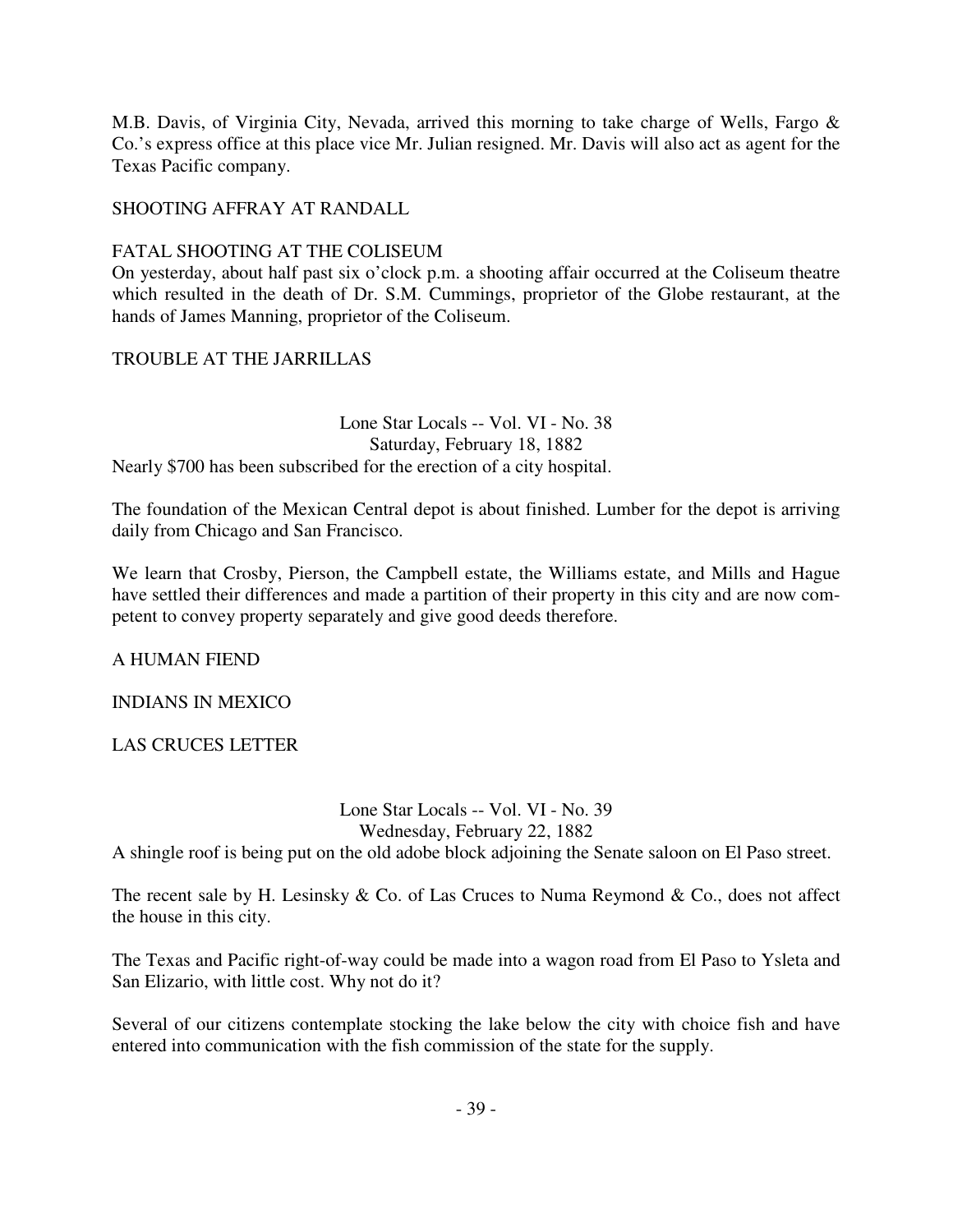Real Estate Transfers

The following transfers of real estate have been filed for record with the county clerk within the past few days:

Thomas T. Gantt to Rufus Currie; lot 16 and part of 17 in block 135, Campbell's addition; also lots 4 and 5 part of 6 in block 151. Campbell's addition, consideration, \$183.

Chapel Q. Stanton to Michael C. Foley; lot No. 16 in block No. 230, Campbell's addition; consideration, \$170

Thomas T. Gantt, et al, to J. Wilken Tays; 3-4 undivided interest in lot 24, block 4, Anson Mills' map; consideration, \$712.50.

W.W. Mills to James Manning; lot 15 in block 132, Campbell's addition; consideration, \$250.

J.W. Zollars to W.B. Lyon; 45 feet by 130 feet in block 136; Campbell's addition, consideration, \$1,000.

Thomas T. Gantt, et al, to John Merrill; lots 6, 7, 8, 9 and 10 in block 218, Campbell's addition; consideration, \$600.

John A. Merrill to John Bailey; lots 8, 9, and 10 in block 218, Campbell's addition; consideration, \$400.

Clinton Rice to William Frazier; lots 3 and 4, block 39, Hart survey No. 9; consideration, \$160.

Crosby, Hills and Davis to Samuel W. Holladay; northwest corner of block 38, Anson Mills' map, 103 feet by 63 feet; consideration, \$1,000.

John B. Leahy and wife to H.M. Mundy; 3 tracts of land in Concordia; consider-ation, \$791.

Lone Star Locals -- Vol. VI - No. 40 Saturday, February 25, 1882 Mr. Fewel has received a number of the well-known China trees.

Thirteen car loads of ice came in over the Santa Fe road last Thursday.

A new roof is being put over the building occupied by Dr. Newman's drug store.

A hybrid-house - half-tent and half-frame - adorns one of the lots near this office.

The number of new buildings just completed improves the appearance of the city wonderfully.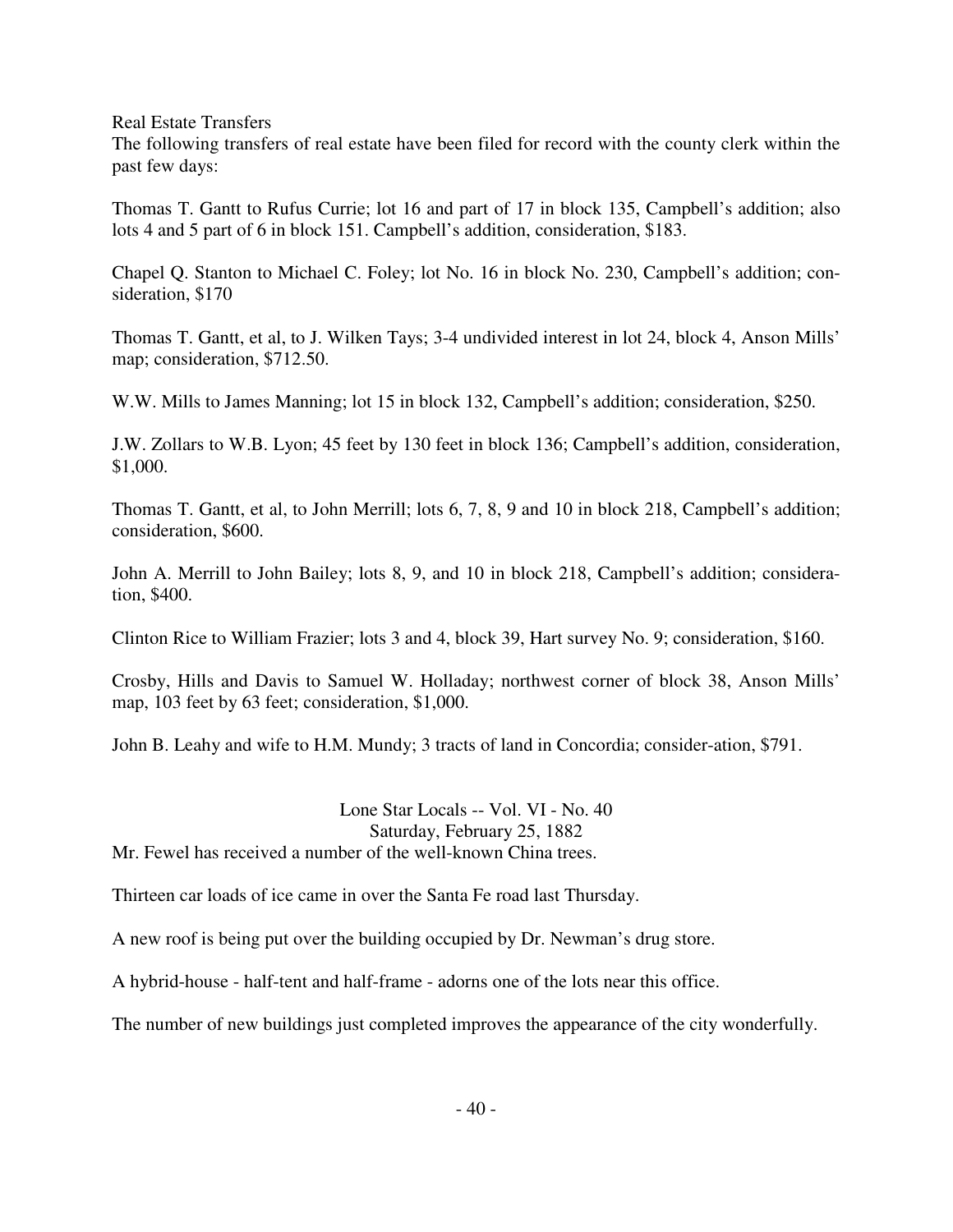The much needed city hospital was completed to-day. It is situated about half a mile south of the Texas and Pacific round-house and will accommodate about thirty patients.

A petition is being circulated and has already received a large number of signatures requesting the city council of El Paso to abandon the old city charter and reorganize the city under the general law.

There was a meeting last night of the stockholders of the *Link*, at which it was determined to renew the publication of the associate press reports next week. Judge Blacker was elected secretary of the company.

Mr. O.T. Bassett's team created a great sensation in the streets to-day by running away. The first dashed up west Overland street, and wheeling around by the Santa Fe depot, came up El Paso scattering the crowd from right to left.

One of the enterprises in this city worthy of mention is the large brick manufacturing establishment in the eastern part of the city. One kiln is now burning which has a capacity of 250,000 brick. The burning of the kiln at night is an interesting sight to all who take the trouble to visit it. The sixteen eyes - the openings to the furnaces, glow with the light of the fierce heat that fills the interior, and makes the place look like a large foundry. The brick are of a very good quality and enough are made to supply the wants of the town.

# A CURIOSITY

## A MEXICAN CENTRAL TRIP

# Lone Star Locals -- Vol. VI - No. 41 Wednesday, March 1, 1882

Peach trees are in blossom.

The new roof being built over Dr. Newman's drug store is progressing slowly.

A new frame house is being put up on East Overland street between El Paso and Oregon.

Since the completion of the McLaughlin block, East Overland street presents with its new stores a business-like appearance.

Mr. C.W. Crozier, late city-editor of the *Link*, has instituted suit against the stock-holders for breach of contract. Damages claimed, \$1,000.

Considerable smuggling is reported at night a few miles below the city at the old ford. The Mexican natives find this road more convenient than the regular one, which is guarded at all hours.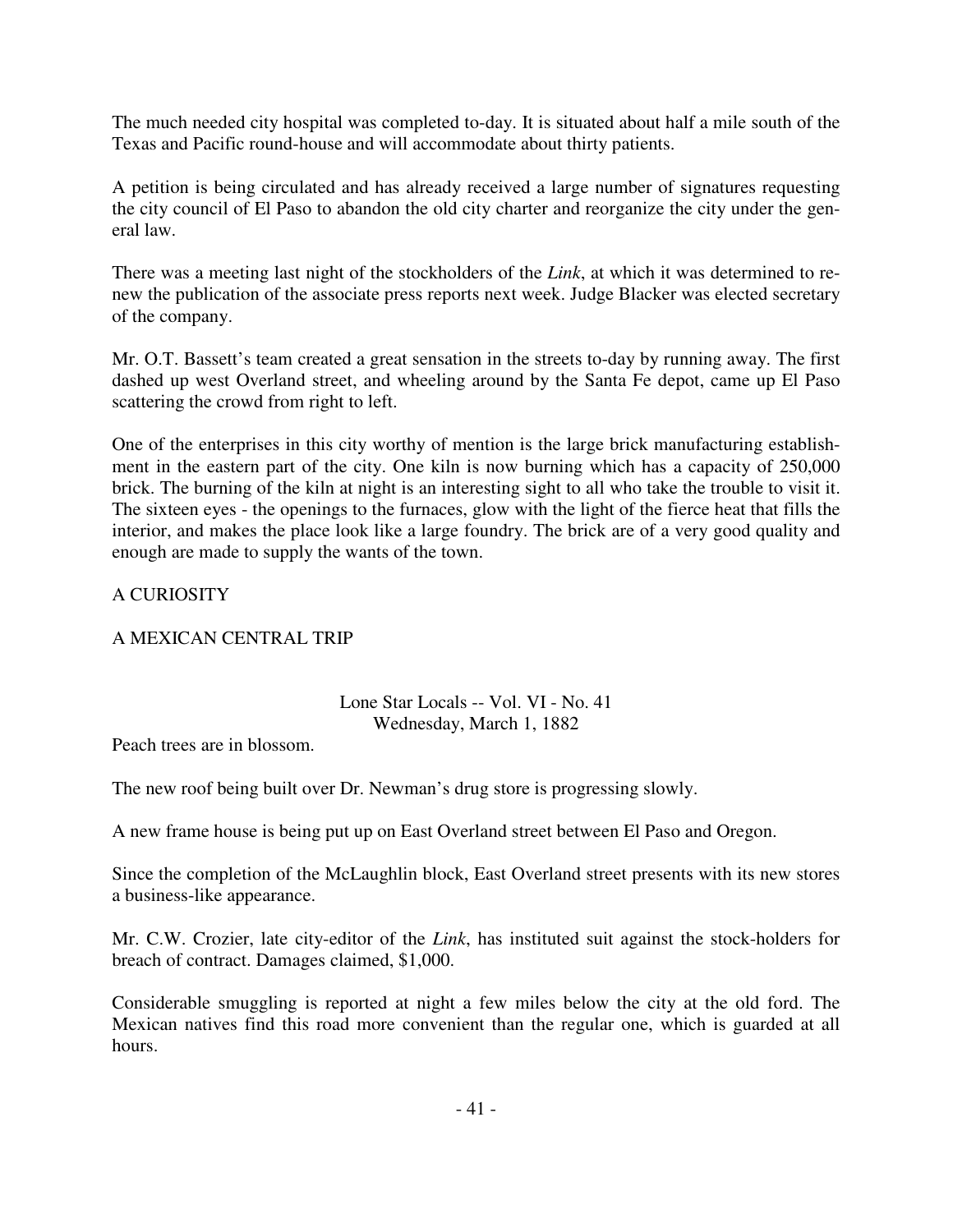The bright warm days are very suggestive of summer, and some of our society people are beginning to talk about going to some of the numerous watering places and summer resorts which surround El Paso.

The Concordia acequia has been cleaned out and repaired from its source to the city limits, and from the old fort to Mayor Magoffin's ranch. It is time now for the city to open up the old ditch through its limits.

Mr. Currie is making preparations to put up a handsome frame dwelling house in the upper part of the city, for the purpose of renting it. The lack of dwellings for rent is one of El Paso's greatest needs, and we are glad to see our citizens making a move to supply the want.

The damage from the wind storm of Monday was not very great. Some few buildings were unroofed; a considerable number of signs were blown down and carried off; the glass in a few windows was cracked by the stones hurled against them, and the occupants of most of the tents deemed it wise to seek new quarters.

The proprietors of Concordia ranch offer the government all the land necessary for the location of the proposed ten-company post and supply depot. The location is undoubtedly the best in this section, and the strong recommendation of Gen. Pope, backed by the exertions of our citizens will secure the much coveted prize.

During the wind storm of Monday, the teacher at the tent, the only place the school trustees have been so far able to secure for school purposes, acting under instructions of trustee Solomon Schutz, dismissed and sent to their homes the little ones. It was quite evident that by remaining in the tent the safety of the children would be endangered, and the trustee acted wisely in giving the instructions he did. This was shown by what subsequently happened. The stove-pipe was blown down and the wind, entering from all sides, threatened to carry the tent away bodily. The door was blown forcibly open and aforesaid stove-pipe scattered in sections over the floor. The desks, tables and chairs were well covered with sand and dust. It is the general impression that the trustees will have to abandon the idea of holding school in the tent. At this season of the year the winds are always severe in this section of the country, and it is but natural to anticipate during the coming month many storms similar to that of Monday. The lives and limbs of the children are of too much value to be thus risked.

## Proceedings of the City Council

. . . A petition was presented asking the council to prohibit the emptying of slops into the streets and alleys. Adopted.

A petition was presented from Dr. Ross asking that he be appointed physician to the pest house, at a salary of \$75 per month.

Mr. Hills reported on part of the hospital committee that they had completed the pest house, a building 48 by 20 feet, had furnished it, and had provided a temporary nurse. They had also employed Dr. Koblough, of Ysleta, as attending physician for one month at a salary if \$150. They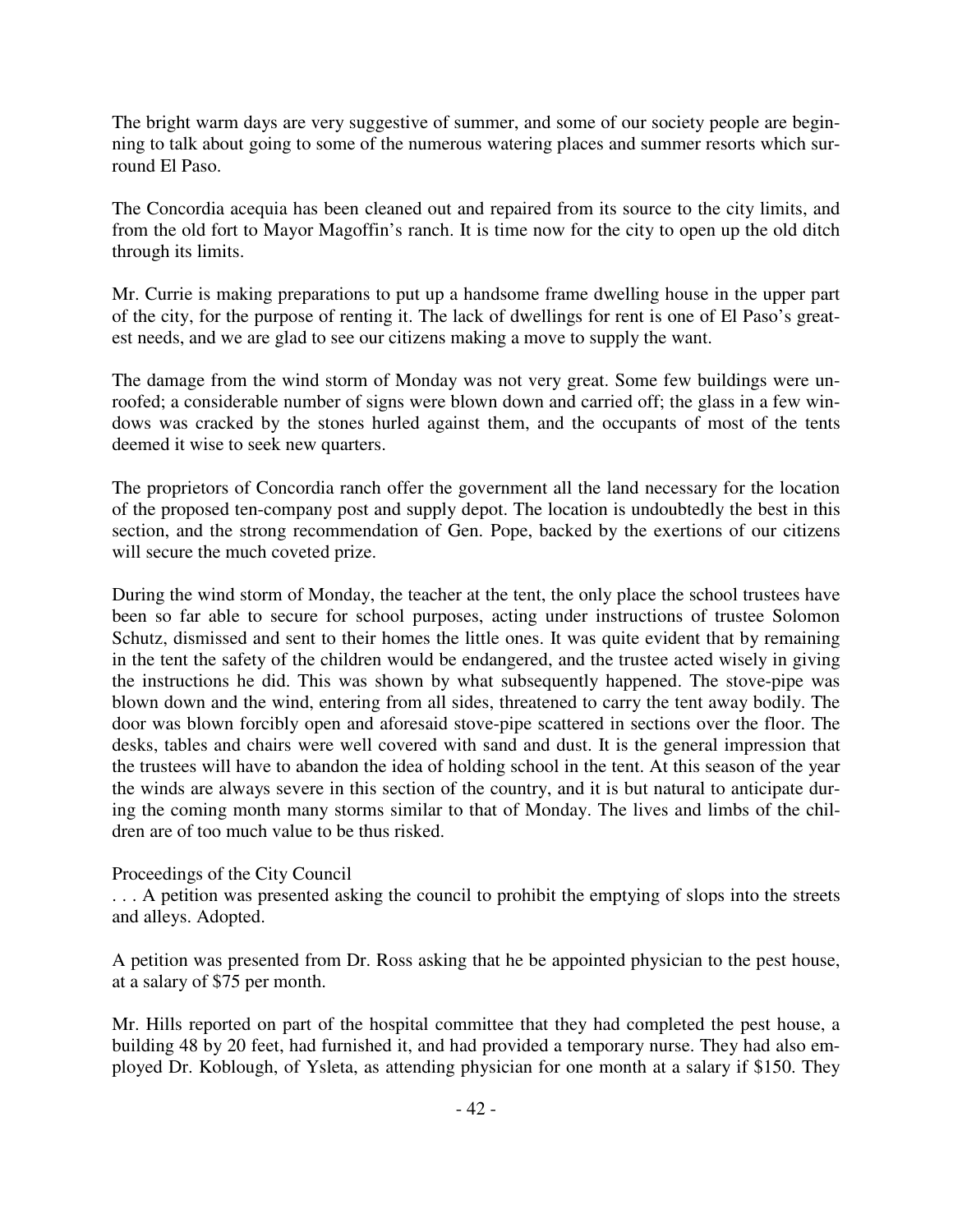had assumed payment of his salary, but hoped the council would take it off their hands. On motion the report of the hospital committee was approved.

The tent located in the rear of the Rio Grande drug store was declared a nuisance and ordered to be removed . . .

discussion of adopting new charter . . .

### Lone Star Locals -- Vol. VI - No. 42 Saturday, March 4, 1882

The bicycle has arrived

The Southern Pacific company have nearly completed their repair and blacksmith shops.

W.W. Mills has received from the school trustees the contract for repairing the Newton building.

Every time rain falls, the streets and sidewalks become impassable. Could not the city prisoners be profitably employed on the streets?

We are requested by Dr. Ross to correct the statement that he offered his services as city physician at \$75 per month. His price is \$150.

#### Lone Star Locals -- Vol. VI - No. 43 Wednesday, March 8, 1882

The office of Adams Express company is about to be removed to Schutz's block.

The Presbyterians are making preparations to build a handsome church. The estimated cost is \$5,000.

Paso del Norte is to have a first-class hotel. The building will be on the principal street, and is to be so constructed as to afford every comfort. Don Benito Acosta has prepared the plans, and will be architect and superintendent of construction. The stock-holders are about equally divided between Mexicans and Americans. The building is estimated to cost \$30,000, and will be completed about the time the Mexican Central road shall have been finished to Chihuahua.

Sunday last, the attention of pedestrians on El Paso street was drawn to . . . the English kitchen . . . Isidore Bergeron . . . attempted suicide. . . . About two weeks ago, the English kitchen was rented and opened as a cheap eating house by Alphose Ferry and Isidore Bergeron . . . .

> Lone Star Locals -- Vol. VI - No. 44 Saturday, March 11, 1882

Several commodious residences are being projected.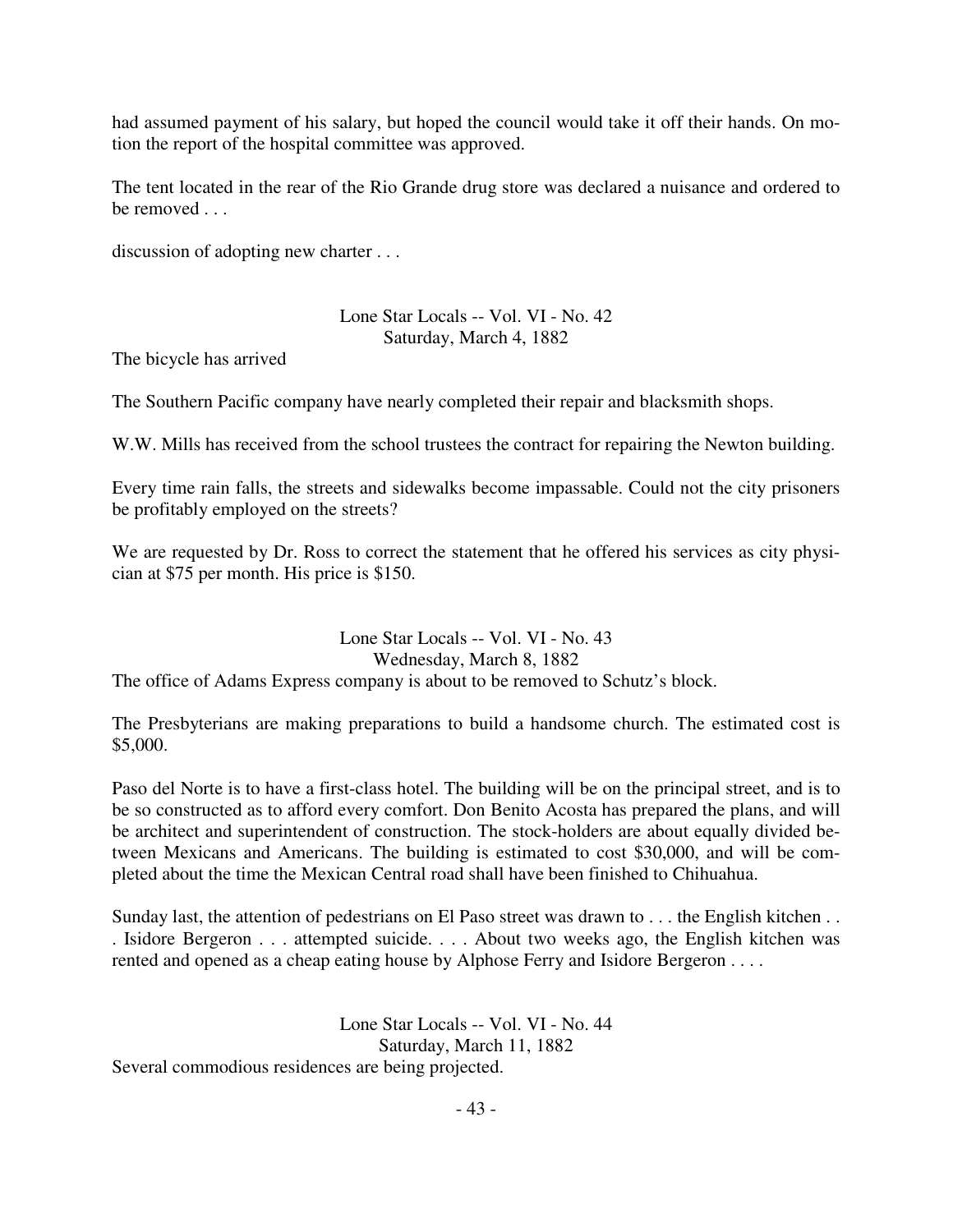Work on the A.T. & S.F. round house is progressing but slowly.

There will be plenty of ice in El Paso during the coming summer.

Judge Blacker's residence on San Antonio street is nearly completed.

Plans are being prepared for a new hotel to be built near the Southern Pacific depot.

From the various real estate dealers in the city it is learned that the sale of lots during the past week has been quite lively.

A move is being made on the part of the reformers to organize a temperance society. As yet, however, nothing definite has been done.

The various brick yards in the city are running to their full capacity, thus showing that the demand for this class of building material is brisk at the present time.

It was discovered last Thursday that W.J. Baldridge, proprietor of the American restaurant, on the plaza, had a case of small pox. He was at once removed to the hospital.

Work was commenced yesterday on the Presbyterian church to be built on San Antonio street. The building when completed will have cost about \$5,000, and be the handsomest church in the city.

S.W. Boring has opened an insurance agency in the office of Flood and Bailey, on the little plaza, next door to W.B. Hooper & Co. and has also large lists of real estate for sale.

Real Estate Transfers

The following transfers of real estate have been filed for record with the county clerk within the past few days:

W.S. Hills to Noah F. Flood and John Watts; undivided half blocks 35, 46, 13 and the west half 11 and 39 and lot 181, Anson Mills' map; consideration, \$10, etc.; dated February 21st, 1882, recorded February 23d, 1882.

J.R. Currie to J.A. Buckler; one lot fronting on Utah street, in block No. 151, as per Campbell's map, 27x54 feet; also undivided half of block 136, 120x80 feet, Campbell's map; consideration, \$677.88; dated February 21st, 1882, recorded February 22d, 1882.

Wm. S. Hills to J.A. Buckler, undivided 1-8 of 115x36 feet in block 38; consideration, \$60; dated February 20th, 1882, recorded February 24th, 1882.

A.E. Willard and M.M. Spencer to O.T. Bassett; lots No. 1 and 2, block No. 151, Campbell's addition; consideration, \$1,200; dated January 21st, 1882, recorded February 24th, 1882.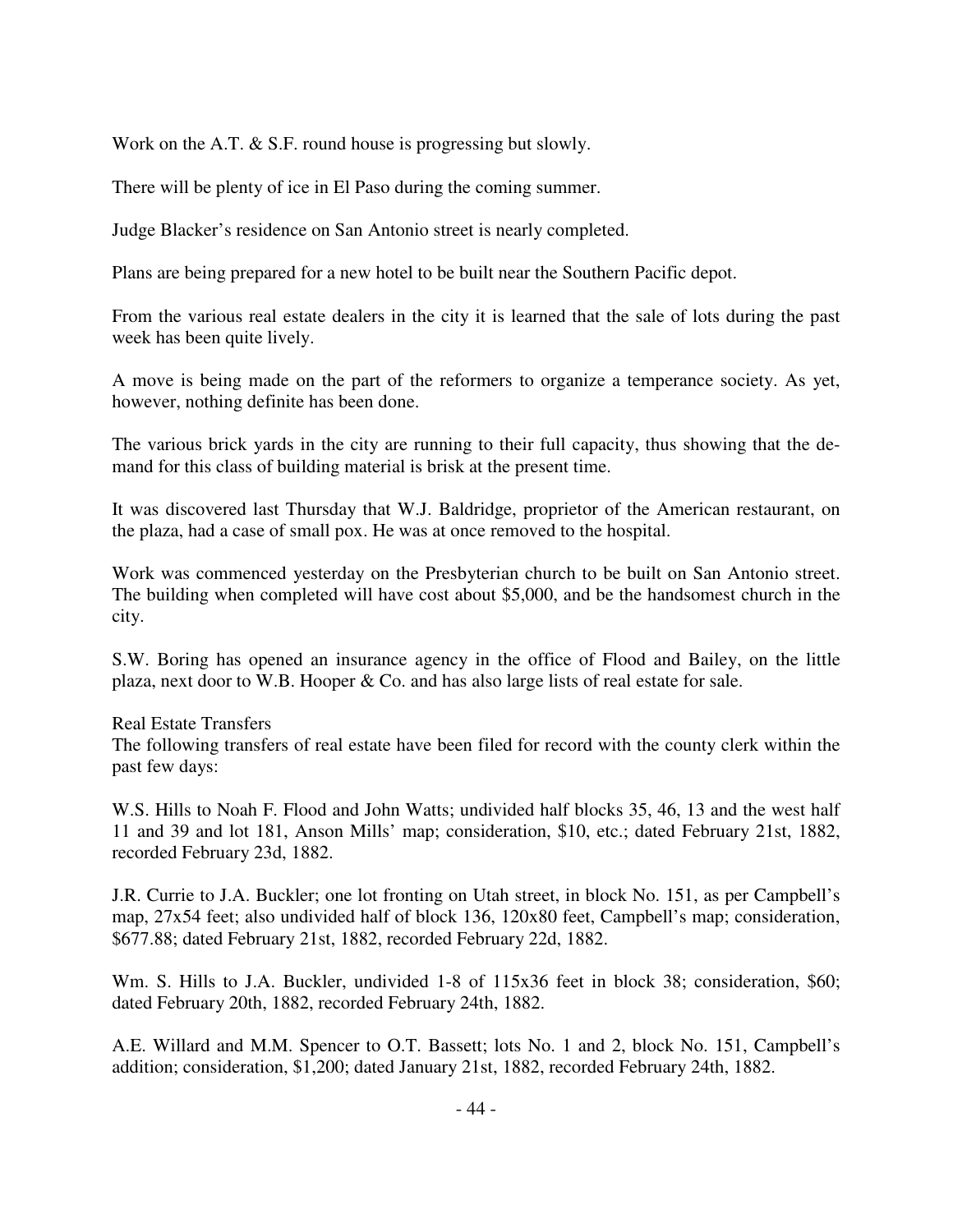J.P. Hague and W.W. Mills to Henry Walton; lot 12 in block No. 170, Camp-bell's addition; dated February 8th, 1882, recorded February 25th, 1882.

W.M. Pierson to J.W. Zollars; part of lot 181, 120x25 feet, on El Paso street; consideration, \$1,250; dated February 14th, 1882, recorded February 27th, 1882.

Wm. S. Hills to S.W. Boring and S.H. Wagner; 21 10-12x134 feet, north side of lot 139, in block No. 33, Anson Mill's map; consideration, \$1; dated February 15th, 1882; recorded February 27th, 1882.

W.W. Mills to T. H. Conklin; part of lot No. 1 in block No. 118, 25x120 feet. Campbell's addition; consideration, \$300; dated February 17th, 1882, recorded February 28th, 1882.

W.W. Mills and J.P. Hague to Joseph Wilken Tays; part of lots 4 and 5, in block 119, 34x134 feet; consideration, \$525; dated February 18th, 1882, recorded February 28th, 1882.

J.F. Crosby and W.S. Hills to J.W. Tays; 1-4 interest northwest half of lot No. 26 in block No. 5, Anson Mills' map; consideration, \$100; dated July 8th 1881, recorded February 28th, 1882.

J. Wilken Tays and wife to Lucius M. Shelden; lot No. 27 in block No. 5, Anson Mills' map; also the northwest half of lot No. 26 in block No. 5; consideration, \$13,000; dated February 13th, 1882, recorded February 28th, 1882.

Joseph Magoffin and wife to Joseph Wilkin Tays and W.S. Hills, 5-8 interest in tract of land lying south of San Antonio street; said tract bounded on the east by Cotton & Rand's land, or addition to El Paso, on the south by the Rio Grande, on the west by the land of the estate of Robert Campbell and on the north by San Antonio street extended eastward; consideration, \$12,500; dated February 15th, 1882, recorded February 28th, 1882.

C.R. Morehead, John C. Brown, George Noble, H.S. Newman and O.T. Bassett to G.T. Newman; east part of lot 25, and lots 26, 27, 28 in block 16, Morehead's addition; consideration, \$200; dated February 27th, 1882, recorded March 2d, 1882.

Robert A. Creons and wife to George W. Walthall; undivided 1-3 of lots No. 32 and 33 in block No. 6, Anson Mills' map; consideration \$3,000; dated August 19th, 1881, recorded, March 2d, 1882.

> Lone Star Locals -- Vol. VI - No. 45 Wednesday, March 15, 1882

The Central hotel has a new register.

Work was resumed on Mr. Hague's brick building yesterday.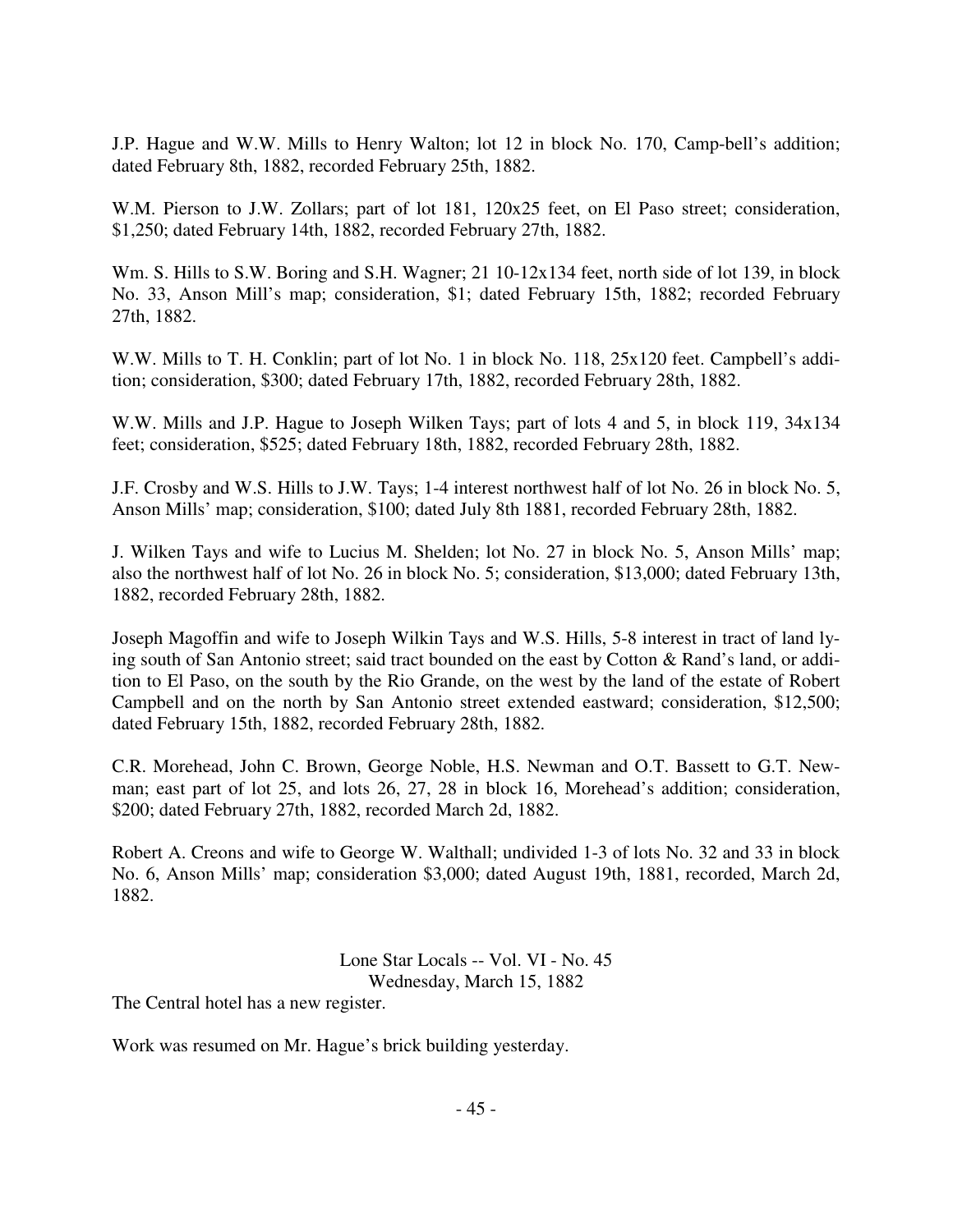Workmen were engaged in digging out the old acequia yesterday.

Mr. McIntyre has the contract for building the \$10,000 addition to the Central hotel.

There are only eighteen restaurants, seven private boarding houses, and three hotels in the city; yet, with that it is a difficult matter to secure comfortable rooms.

The city engineer is busy spending the \$750 appropriated by the city council for the repairing of the ditch. He promises to have water flowing through the city and on to Concordia by Saturday.

The attention of the proper officers is called to the fact that the premises of a number of private citizens are in a most uncleanly condition. The proprietors should be compelled to clean them.

Messrs. Huning, Smith & Co., have commenced building a warehouse in the rear of their store on San Francisco street. The house will be 22 by 44 feet and will have a capacity of storing \$150,000 worth of goods.

Notice was received this morning of the death of J.W. Baldridge, proprietor of the American House. As stated in the last issue of THE LONE STAR, he was removed, a few days ago, to the city hospital, having a bad case of small-pox.

We are requested to make public the announcement that the Rev. H.W. Read, missionary bishop of the Baptist Church, will lecture to-night on the subject of temperance, at the Methodist Church. All persons are cordially invited to be present. The bishop is said to be a finished scholar, an eloquent speaker and to have given much time and study to the evils resulting from intemperance. We trust he will have an audience worthy of the occasion.

At the mayor's court yesterday M. Ullmann was fined \$2 and costs, amounting to \$6.80, for maintaining a nuisance on his premises. The "nuisance" is a pump on his sidewalk for the accommodation of the public, and we think the law has been stretched a little to meet this case. Besides, we cannot understand on a criminal process and fined while he is absent in San Francisco. A little more care must be exercised by our mayor and the city official generally, if they would not make themselves appear ridiculous in the eyes of the public.

Real Estate Transfers

The following transfers of real estate have been filed for record with the county clerk within the past few days:

Thomas T. Gantt, et al to Chapel Q. Stanton; east half of the southeast quarter of block No. 216, Campbell's addition; consideration, \$250; dated January 10th, 1882, recorded March 4th, 1882.

Chapel Q. Stanton to William J. Fewel; southeast corner of block No. 216, 60x130, Campbell's addition; consideration, \$300; dated February 22d, 1882, recorded March 4th, 1882.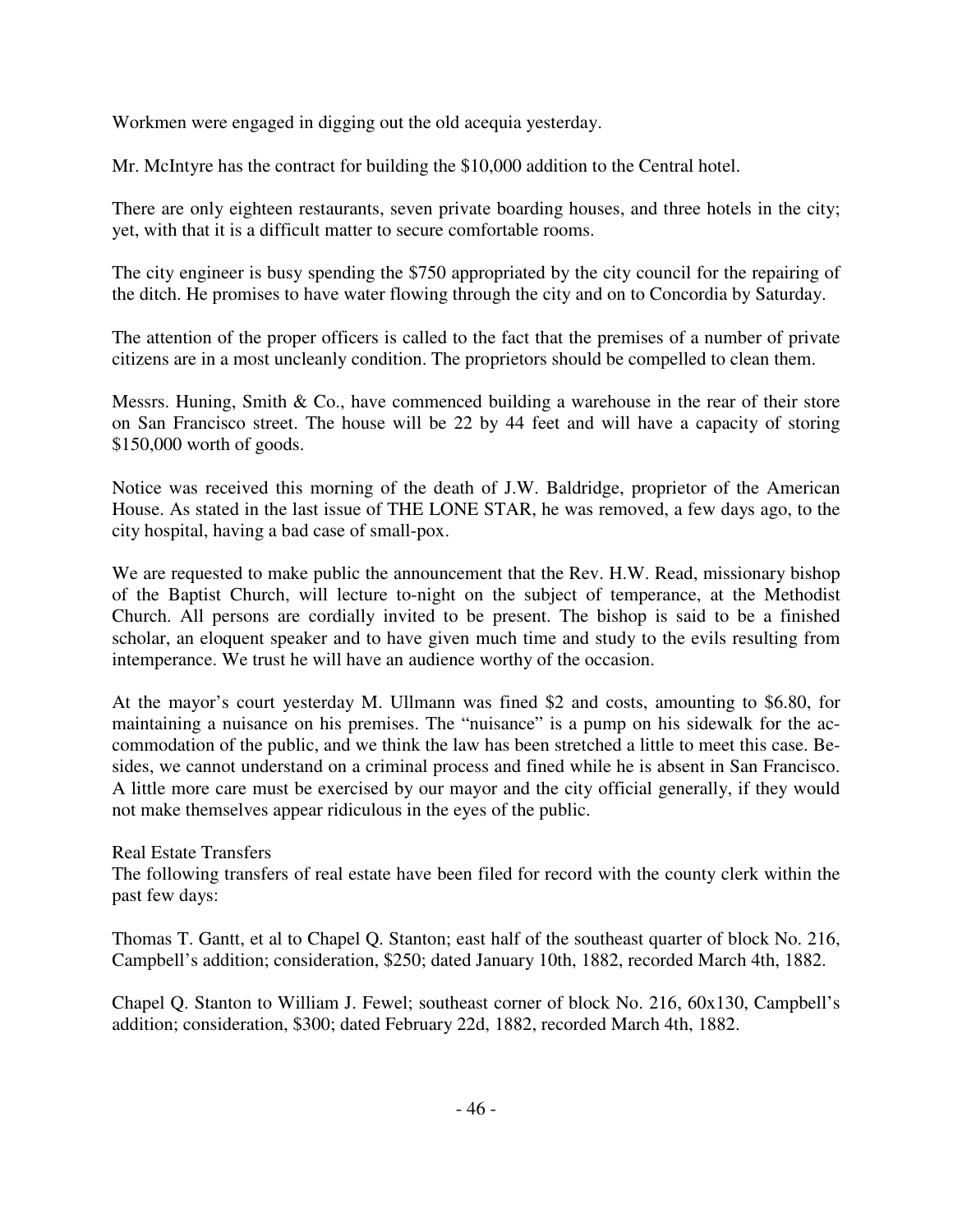A.K. Sigells to William A. Dobbin; lot No. 2., in block No. 45, Hart's survey No 9; consideration, \$85; dated January 9th, 1882, recorded March 7th, 1882.

Catrina Riley to J.W. Riley; north half of lot No. 12, in block No. 2, Anson Mills' map; consideration, \$500; dated December 1st, 1881, recorded March 10th, 1822.

William T. Hills to William Shepherd; east half of lot No. 4, in block No. 4, Anson Mills' map; consideration, \$675; dated March 3d, 1822, recorded March 10th, 1882.

Leonidas Beaty to Joseph Gist - vendor's lien; lot No. 4 in what is known as the two acre Pierpont survey; consideration, \$1,000; dated November 14th, 1881, recorded, March 11th, 1882.

> Lone Star Locals -- Vol. VI - No. 46 Saturday, March 18, 1882

The office of the Adams and Texas express companies has been removed to the Schutz building on San Francisco street.

Two more large business establishments have opened for trade, and we hear of several others to be established as soon as suitable location can be procured.

Numa Reymond & Co. are going to turn the Lesinsky residences into a first-class hotel. Mr. William Shields and another gentleman of Las Cruces will have charge.

The Transfer Company's new water wagon made its appearance yesterday. It is tastefully decorated with business advertisements painted in every color known to the art.

There was talk some weeks since of establishing water works in the city. It is believed that such an enterprise would meet with a liberal support from our citizens generally. What has become of the project?

> Lone Star Locals -- Vol. VI - No. 47 Wednesday, March 22, 1882

Four new buildings were begun since our last issue.

The city ice factory now supplies both towns with ice.

Alderman Phillips will soon begin the erection of several frame houses containing from two to four rooms each.

El Paso has a Delmonico restaurant and now all that is lacking to make her a western metropolis is a Fifth Avenue theater (?).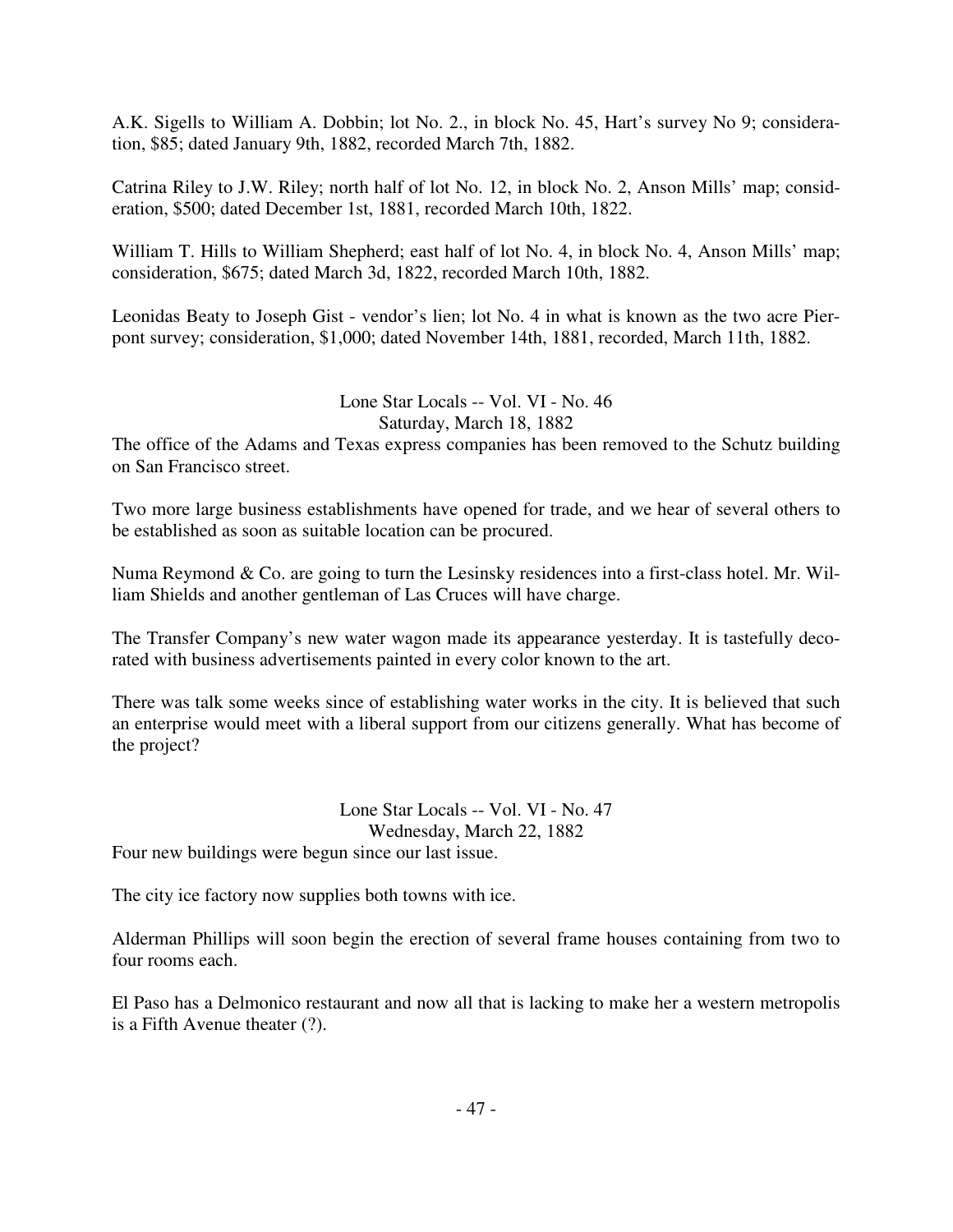Work on the ditch is being pushed forward with all the speed possible. We will soon have plenty of water coursing through the city.

The Cobweb Hall is now supplied with a new fifteen ball pool table, where the lovers of the sport can while away a few hours pleasantly.

At the last sitting of the city council, Saturday, alderman Blacker suggested that the course of the acequia be changed so as to run from the river up San Francisco street to the plaza, thence to Campbell and down Campbell to San Antonio, and along San Antonio to Magoffin avenue; and that the ditch be constructed as far as practicable along the streets and not on private property, in order that the city may have control of it. The resolution was adopted.

Alderman Blacker called attention to the fact of their being several opium dens in the city, which are nuisances and should be closed up.

> Lone Star Locals -- Vol. VI - No. 48 Saturday, March 25, 1882

# POST OFFICE REGULATIONS

# RAILROAD TIME-TABLE

Mr. Fewel has planted a number of maple and other shade trees in his yard.

Nothing has been heard of the street railway lately. Is it to be or not to be?

Judge Pierson has begun the construction of a new hotel near the Southern Pacific depot.

Judge James Rector and Captain R.F. Campbell, of Austin, will soon commence erecting two iron front stores adjoining the new State National bank building, which will complete that block and make it the handsomest in the city.

Two new tents were stretched on the vacant lot near THE LONE STAR office, Thursday, for the accommodation of families. Parties at a distance who contemplate bringing their families to this city had better bringing tents along as it is impossible to get homes here at any price.

# PUBLIC SCHOOLS (Bond Election)

Lone Star Locals -- Vol. VI - No. 49 Wednesday, March 29, 1882 The new front to Messrs. B. Schuster and company's store is quite an improvement.

The Rio Grande rose twenty inches, at this point, during last Sunday and the night following.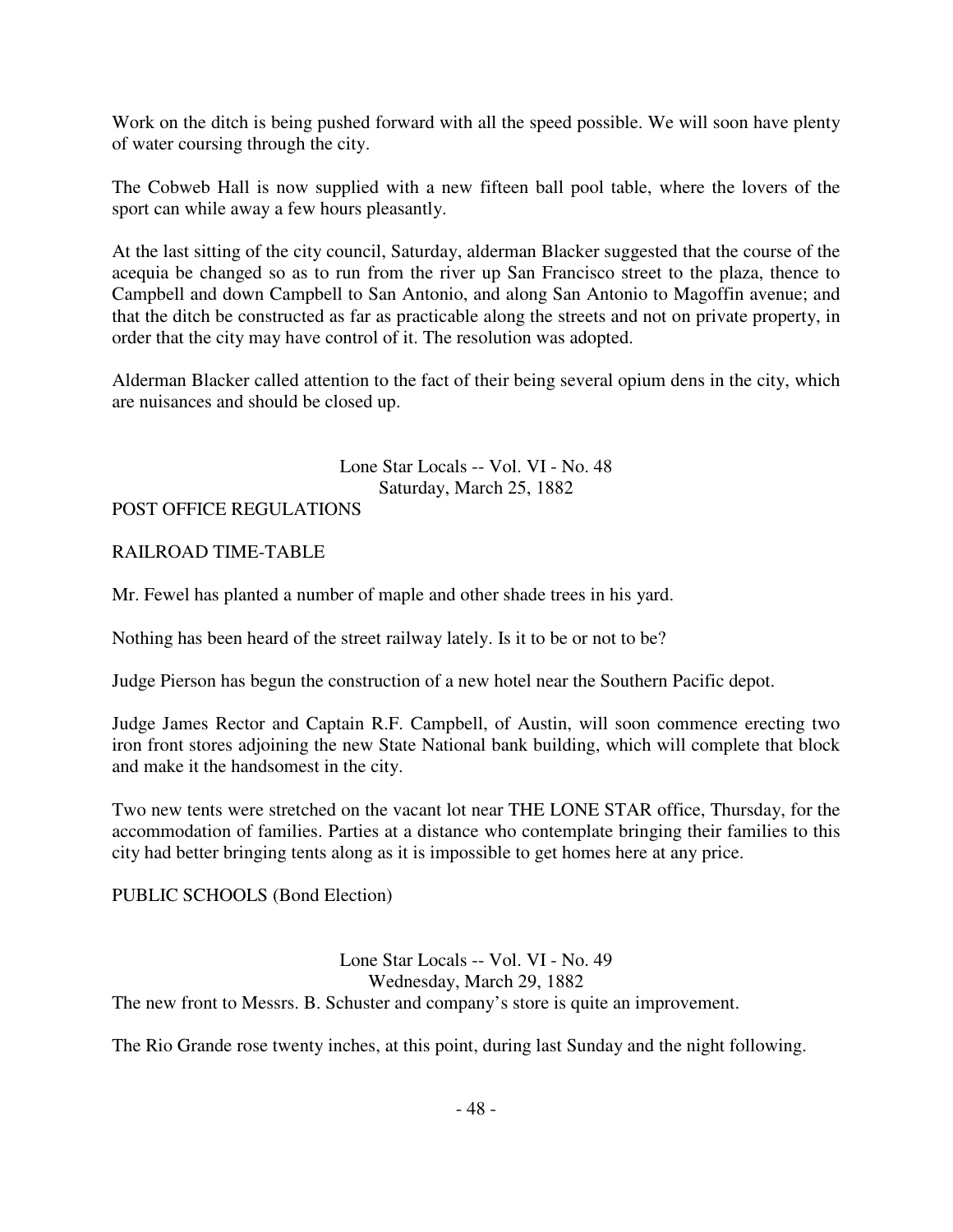A new enterprise in the way of a cigar factory, will be started in the city shortly by Mr. Louis Kohner.

Six frame buildings to contain four rooms each are be being built near the knights of Pythias' hall.

El Paso street in front of the Davis block has been filled in with gravel which will prevent waste water from the pumps stagnating in the street.

The ground purchased by the city for a cemetery is situated about three quarters of a mile west of the city, on the north side of the Southern Pacific track. We are told by the city engineer who surveyed the lot that the land lies well and with some improvements would make a very pretty burial ground.

The case against Mr. Kraten for building in a public street was called up in the mayor's court, yesterday, and laid over until to-morrow morning. Mr. Kraten leased a lot on the north side of San Antonio street including in the lease the street running from San Antonio to Texas street, which at the time was closed up with a double fence. He laid the sills for a building on this street when a warrant was issued for his arrest.

At the sitting of the city council Saturday night, the proposition of H.M. Mundy to let the city have an acre and a half of ground to be used as a cemetery, for and in consideration of \$75, was accepted.

Real Estate Transfers

The following transfers of real estate have been filed for record with the county clerk within the past few days:

Thomas T. Gantt, et al, to John A. Kinney; lot in block No. 217, 60 feet by 130 feet; consideration, \$200; dated December 10th, 1881, recorded March 11th, 1882.

J. Watt to Noah Flood; blocks No. 35, 46, 13 and the west half of blocks 11 and 39 and lot 181; consideration, \$6,000; dated February 24th, 1882, recorded March 11th 1882,

W.M. Pierson to The Galveston, Harris-burg and San Antonio railway company; one undivided 3-8 of the south 1-2 of block No. 9, and an undivided 3-8 of the south half of block No. 43, also an undivided 3-8 of the north half of block No. 42; consideration, \$2,280; dated October 22d, 1881, recorded March 11th, 1882.

J.B. Warren to Mary T. Clark; one undivided 1-4 interest of the eastern half of block No. 247, Campbell's addition, being lots 1 to 10 inclusive; consideration, \$300; dated March 10th, 1882, recorded March 15th, 1882.

C.R. Morehead, et al, to William A. Allen; lots No. 20 and 21, in block No. 6, Morehead's addition; consideration, \$100; dated February 6th, 1882, recorded March 16th, 1882.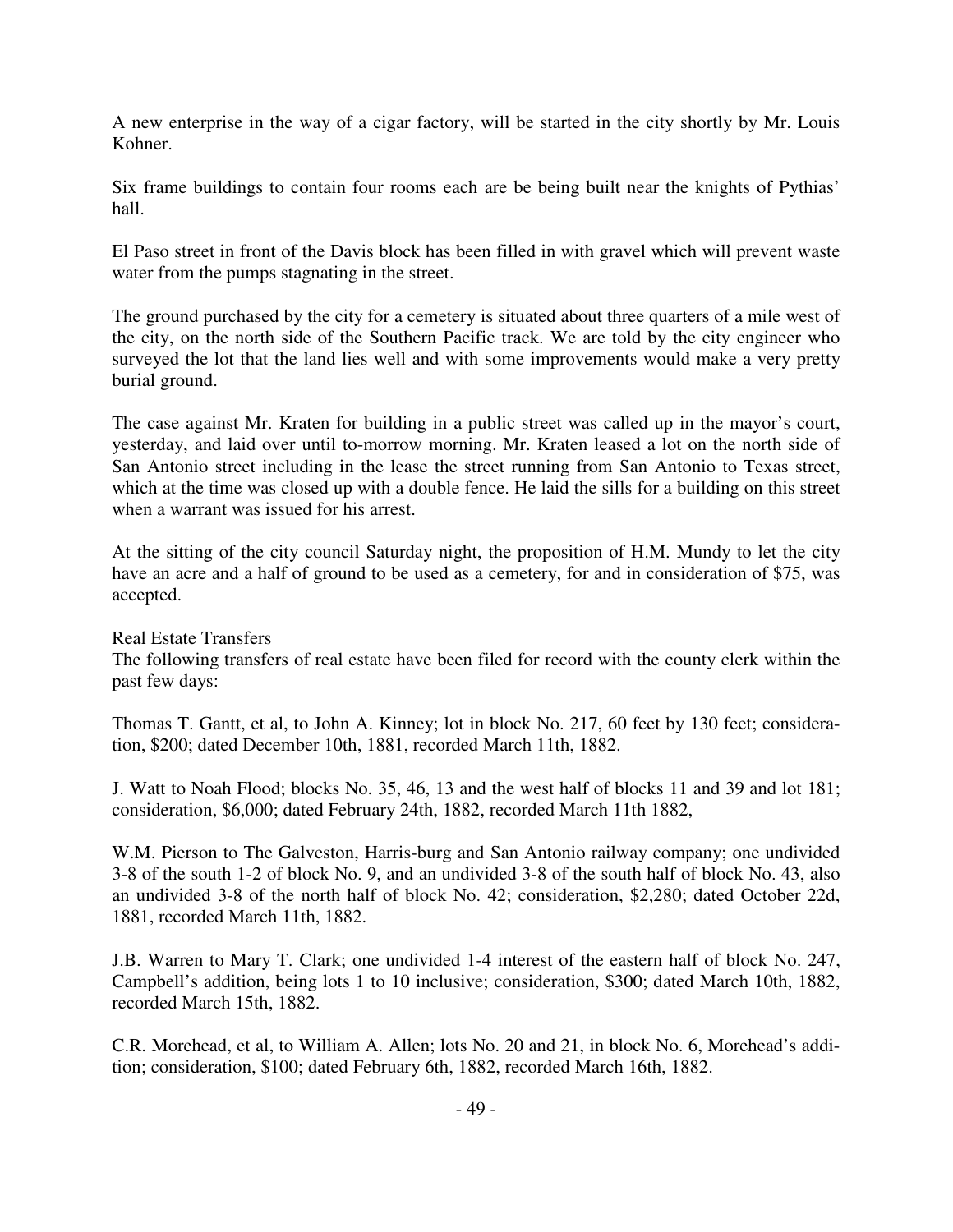W.J. Fewel to Frank Lesnet; west half of lots 16, 17, 18, 19 and 20, in block No. 216; consideration, \$350; dated Feb 11th, 1882, recorded March 16th, 1882.

Thomas T. Gantt, et al, to Charles Baker; lot No. 1, in block 148, Campbell's addition; consideration, \$208; dated September 20th, 1881, recorded March 16th, 1882.

Thomas D. Newton and wife to R.M. Russell; 35 feet by 135 feet on San Antonio street in block No. 38; consideration, \$350; dated March 18th, 1882, recorded March 20th, 1882.

Noah F. Flood to The First National Bank of El Paso - deed of trust; 1-8 interest in blocks 35 and 46, and 1-8 in west half of blocks 11 and 39, 1-4 interest in lot 74 in block 13, 1-8 interest in the east 1-2 of lot 181, 25 feet of lot 10 in block 184, 25 feet of lot 20 in block 118, 25 feet of lot 11 in block 73, 25 feet in lots 10 and 11 in block 61, 35 feet being lot 3 and parts of lot 4 in block 101, 35 feet being lot 19 and parts of lots 18 and 20 in block 101, 35 feet being lot 17 and part of lot 18 in block 133, 35 feet being lot 6 and part of lot 7 in block 132, 35 feet being lot 4 and part of lot 3 in block 73 and all of fractional lots 10, 11 and 12 in block 66 as is known on the several maps of said city; consideration, \$2,000; dated March 16th, 1882, recorded March 20th, 1882.

Jacob Strauss & Co. to Thomas D. Newton; 35 feet by 130 feet in block 38; consideration, \$1; dated February 16th, 1882, recorded March 20th, 1882.

W.W. Mills and J.P. Hague to Margaret McLaughlin; part of lot 15 and fractional lots 16 and 17 in block No. 180, Camp-bell's addition; consideration, \$750; dated March 10th, 1882, recorded March 21st, 1882.

Isaac F. Harrison to The Hazard Powder Co. of N.Y.; 1 acre of land near the junction of the Texas and Pacific and Galveston, Harrisburg and San Antonio railroads; consideration, \$112; dated March 10th, 1882, recorded March 21st, 1882.

Frederick O'Donnell to Joseph Magoffin in trust for the State National Bank of El Paso; lots 17 and 18, in block No. 218, in Campbell's addition; note for \$250; dated March 18th, 1882, recorded March 21st, 1882.

J.P. Hague and W.W. Mills to David P. Dryen; lot No. 9 in block No. 219, Campbell's addition; consideration, \$300; dated January 28th, 1882, recorded March 21st, 1882.

> Lone Star Locals -- Vol. VI - No. 50 Saturday, April 1, 1882

General Sherman says that the matter of the 12-company post rests solely in the congressional discretion, his powers being simply advisory. He says a 12 company post is out of the question, however, inasmuch as there is not grass enough in the neighborhood to supply the cavalry company which would be necessary part of the 12 companies if sent here. It might be considered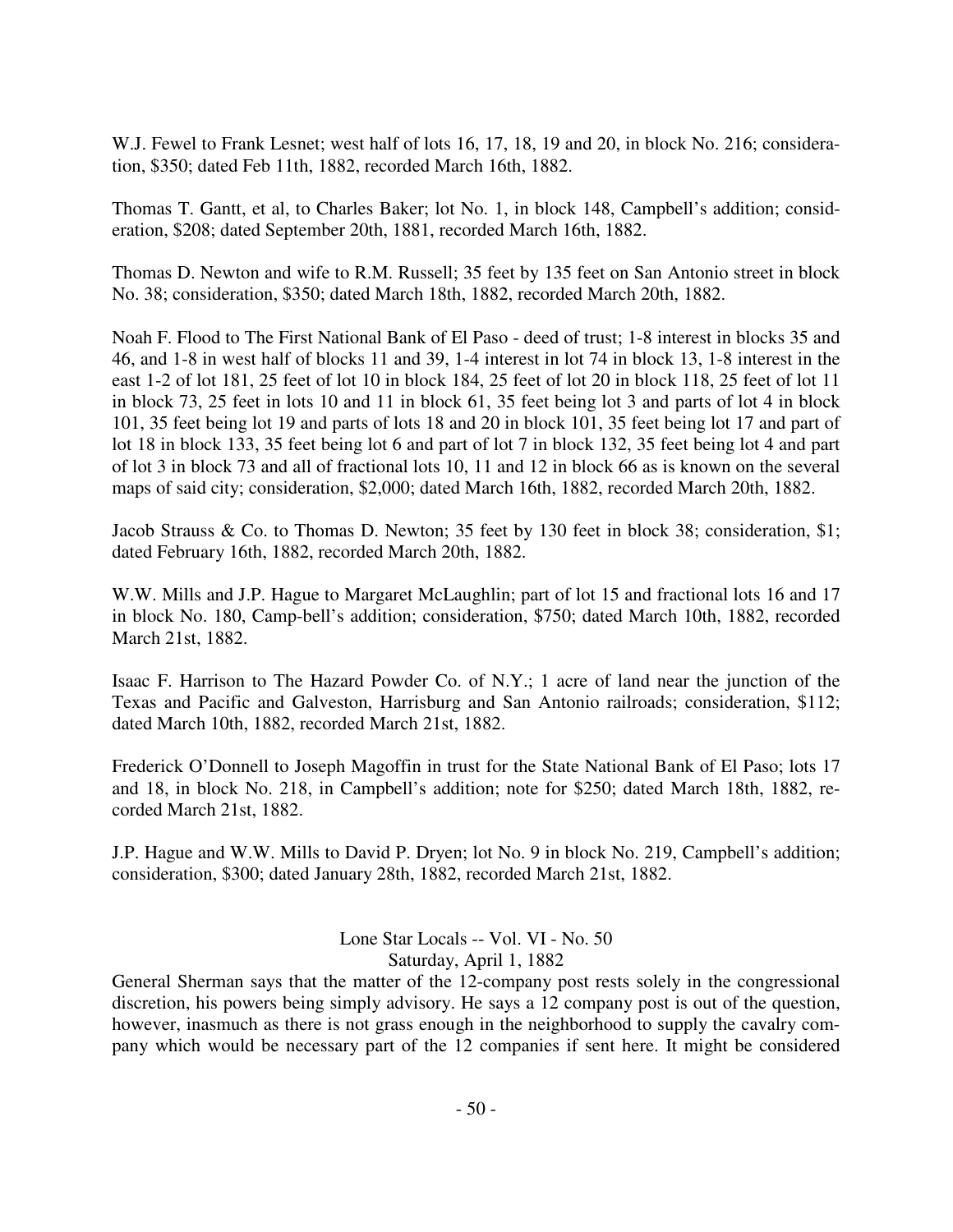wise, however, he thought, to increase the present force to four, six, or eight companies, all infantry.

At the meeting of the city council, Tuesday evening last, an ordinance was adopted providing for an election to be held, on April 18th, to determine whether or not the city will issue \$15,000 in bonds for the purpose of securing the where-withal to build a jail and to provide offices for the mayor and the city council. The building now used as a jail is said to be entirely inadequate. This is illustrated by the fact that a few weeks ago several prisoners cut their way out through the ceiling of it and escaped. It is also the intention of the city council, if the bonds be voted, to devote a large portion of the money realized from the sale of them to the establishment of a thorough system of drainage.

JARRILLA MINES

# Lone Star Locals -- Vol. VI - No. 51 Wednesday, April 5, 1882

The attention of the city authorities is called to the speed at which trains on the S.P. are run through the city. A special came down the road a day or two ago and ran nearly to the depot at a speed of forty miles an hour. The engineer ought to have been arrested and severely punished.

The question of what is to be done to keep down the dust in El Paso, this summer is becoming a serious one. Already the dust is six inches deep in some of the streets, and the passing of a wagon is sufficient to envelop a whole neighborhood in clouds of impalpable sand powder. Cannot the council devote a little time to this matter?

The owners of the bridge which has been doing valuable service between this city and Paso del Norte are spending considerable money in improving it. All travel over the bridge has been stopped for several days and travelers have been carried across on a ferry boat. The Rio Grande has been too high to be forded for eight or ten days.

Last Sunday the Baptist church recently erected in Ysleta was dedicated with appropriate services. Bishop Read preached both morning and evening. Generous contributions were made by those present and in amount sufficient to release the building from debt. This is the first Baptist church erected in this section and its friends are pleased with their work.

#### Lone Star Locals -- Vol. VI - No. 52 Saturday, April 8, 1882

Wells, Fargo & Co. have purchased the lot on San Antonio street now occupied by Piontkowsky and will erect a building for an express office.

What has become of the El Paso school? A gentleman who subscribed \$25 towards its support informed us a couple of days ago that he would double his subscription to start it again.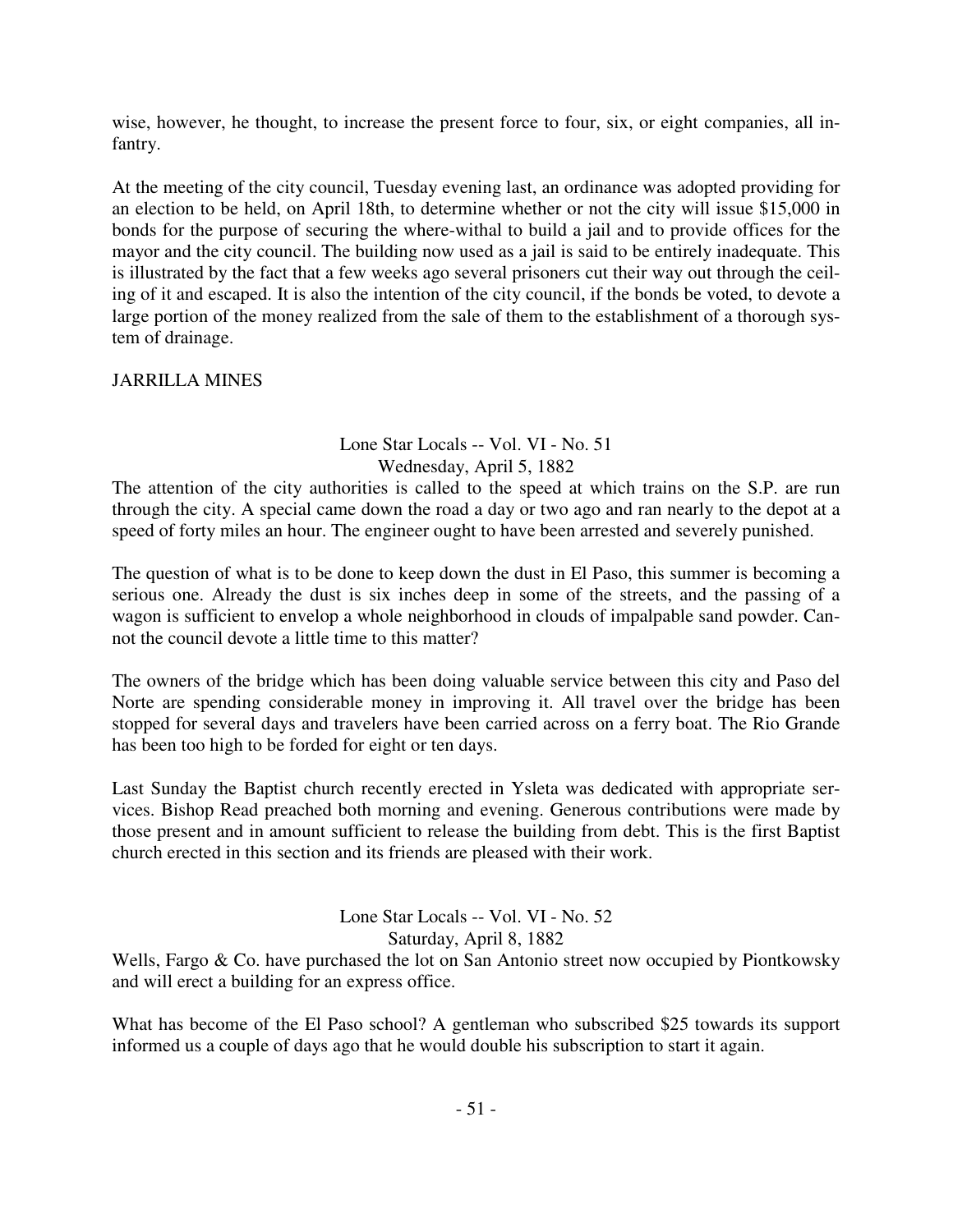The Central hotel guests now take their meals in an improvised dining room, the court or *placita* having been roofed in for that purpose during the progress of the improvements going on in the old dining room. The latter is being widened and improved generally.

The back yard of the Davis building has for months past been the repository for empty boxes, old iron, store sweepings, straw, slops, old bottles and every other kind of trash that the storekeepers in the building have desired to get rid of. On Thursday afternoon Mr. Kierski who keeps the confectionery store on the corner and also a horse in the back yard, went out to the pile of old rubbish to feed his horse, and carelessly threw a lighted cigar into the straw. A few moments afterwards Lightbody and James' tailor emptied the lighted coals from his heating stove in the same place. He was followed by Mr. Schneider the grocer, who emptied a can of coal oil upon the rubbish heap and touched a match to it. Mr. Davis, the owner of the building, then placed a lighted candle in a pile of shavings nearby; and finally Mr. Casson, Lightbody and James' clerk went out into the yard and rubbed his nose against one of the boxes and set it on fire. The consequence was a conflagration, which threatened to destroy the building, and might have done so, but for the timely arrival of Dr. McKinney upon the back porch with a hundred feet of hose, which he threw in to the flames, following this action by tearing up the pump from its position on the porch and hurling it after the hose. A great danger was thus averted and the question which now agitates the public mind is: Who was responsible?

LAKE VALLEY

# Lone Star published April 12, 1882 - Jul 22, 1882 Missing

# Lone Star Locals -- Vol. VII - No. 31 Wednesday, July 26, 1882

Last Sunday a race for a gold watch and medal was swum in the Rio Grande at Rehbein's bath house. There were nine entries. A large crowd witnessed the race. The watch was won by T.J. Cockrell.

At the meeting of the city council last Saturday night an amended petition of James Marr *et al.* in reference to a right of way for the proposed new street railway, was presented.

Lone Star Locals -- Vol. VII - No. 32 Saturday, July 29, 1882 The hack fare to the other side of the river is again down to five cents.

The city council will meet to-night in its new quarters in the Campbell building, on San Antonio street.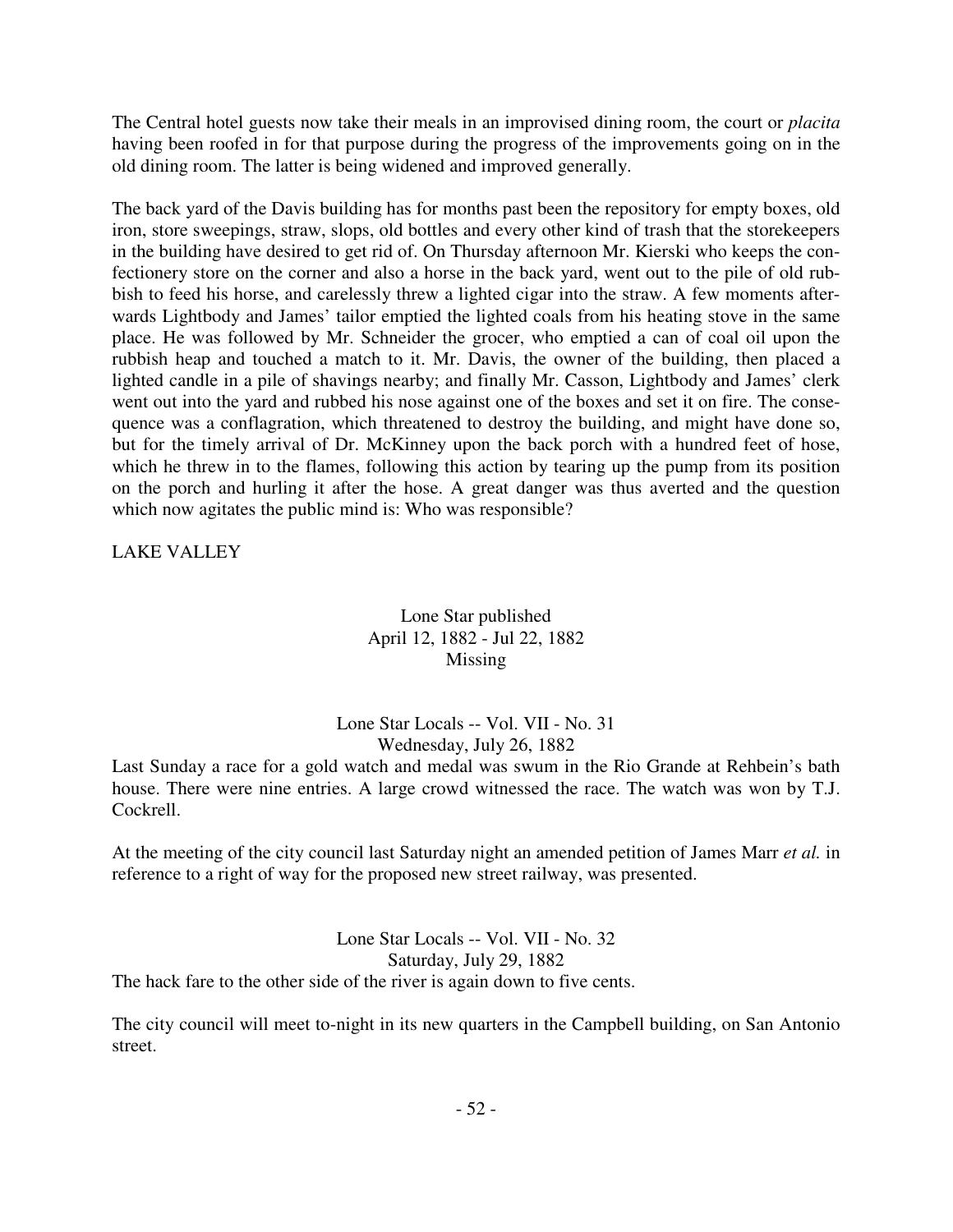The El Paso street railway company has ceased its work of grading, it is charitable to presume, only temporarily.

Mr. Watts, the water works contractor, is pushing work rapidly on the reservoirs, and they will be shortly completed. He has contracted to have water running into the city by the 1st of September and is making every effort to comply with his obligation.

The council chamber in the Campbell building, on San Antonio street, forms a marked contrast to "the tail end of the beer hall." It is an elegant room, and if the new surroundings have the effect to infuse a little more dignity in the council the money spent in renting it will not be entirely thrown away.

> Lone Star Locals -- Vol. VII - No. 33 Wednesday, August 2, 1882

D. McKinney has removed his office from the Davis Block on El Paso street, and is now to be found next door to General Harrison's office, on San Antonio street.

The city is steadily progressing. Fine business houses and residences are going up on all sides and mechanics of all kinds find plenty of work at good wages. The beautiful cottages around the outskirts of the city are now quite an interesting feature.

Silvester Watts, the water works builder, has made a proposition to the owners of the gas works franchise to take it off their hands and supply the city with gas. Mr. Watts, we are informed is an experienced gas works builder and has recently constructed the San Antonio gas works if the city will agree to take fifty gas lamps at \$50 a piece per annum. For private use the price of gas will be \$5 per thousand feet.

The work on the water works is progressing rapidly. Seventy-five men are employed on the reservoir and promise to have it completed on about ten days. The cistern, on the bank of the Rio Grande, about 300, yards below Hart's mill, is nearly finished. It is 17x12 feet and goes some distance below the low water mark of the river. We are informed that Mr. Watts intends to construct a tunnel out under the bed of the river from the bottom of the cistern. All sides of the cistern have been walled up, except the side nearest the river, in order to prevent seepage. The engine to be used in forcing the water from the cistern to the reservoir, left San Francisco yesterday. The main distributing pipe will come down the mesa near Mr. Satterthwaite's quarry and thence continue down Utah to San Antonio street, whence smaller pipes will carry the water in all directions.

Don't forget the gentlemen's resort, the Blue Room, next door to the Globe dining hall. The Mesa Gardens will be open this evening with Music and Cool Beer. A Free Hack will run to and from the gardens.

Geo. Dunning & Co. on El Paso street below the Central hotel are prepared to supply Ice Cream by the Plate, Quart or Gallon.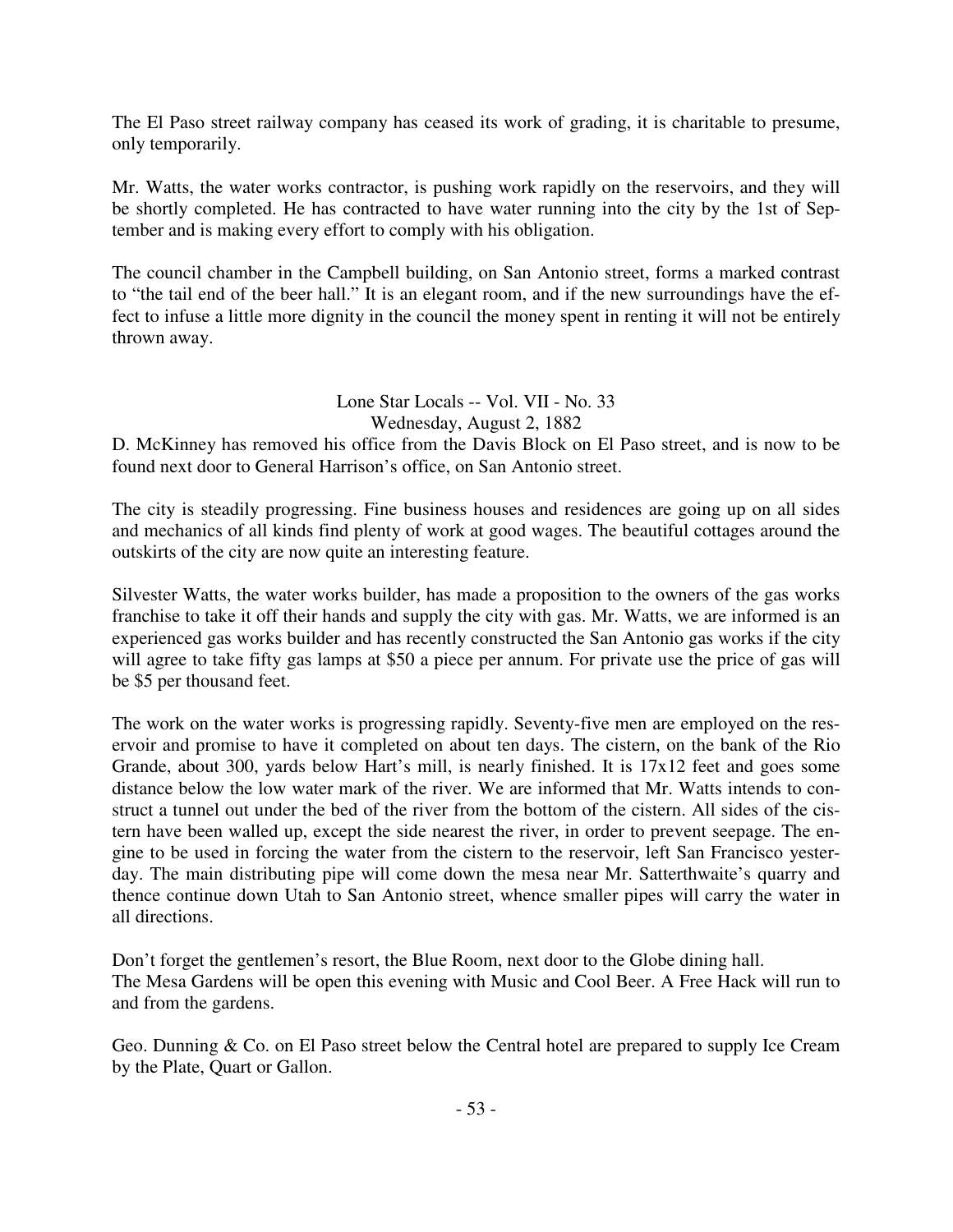D. Calisher at his new store on the east side of El Paso street will take the lead in the retail business of the city. He keeps everything and sells at a living profit only. Remember the California Store.

WANTED - An A No.1 Blacksmith. Apply to J.W. Koehler, Blacksmith, on the Main Plaza, El Paso, Texas.

Lone Star Locals -- Vol. VII - No. 34 Saturday, August 5, 1882 The work of laying the water pipes was commenced yesterday.

The probabilities are that next month El Paso will receive a visit from old John Robinson's world-renowned circus.

Hinning, Smith  $\&$  Co. have closed up their establishment in this city and are moving their goods back to Los Lunes, N.M.

To-morrow at 6 P.M. a shooting match with pistols will take place at the Mesa Gardens between Messrs. Stoudenmire and Jones, for \$100 a side. Distance from 25 to 150 yards. We know a man in the city who can beat the winner for money.

As fine a piece of cabinet-work as was ever done in this city is a new counter for a tobacco and cigar stand in the Senate saloon. It was made by Krause and Brower and is now being painted by Crapser. If you want to see something nice go and take a peep at it.

A representative of THE LONE STAR yesterday morning visited the site of the proposed water works on the mesa. Considerable work has been done on one of the reservoirs but a great deal remains yet to be done. The work is being very leisurely prosecuted and to the initiated it looks as if the works would lack considerable of being completed by the 1st of September.

At the council meeting last night per-mission was given to Samuel Schutz to construct a spur from the G.H. and S.A. road to his proposed warehouse on San Francisco street. The discussion of lighting the streets was discussed at length . . .

During the last few days the owners of the gas franchise have been frequently in secret conclave discussing the proposition of Sylvester Watts to build the works. After reading the last issue of THE LONE STAR the former concluded that they did not know as much about gas and its worth as they thought they did. They therefore telegraphed on Thursday to Las Vegas and Ft. Worth for the desired information. No answer has been received up to this writing and, consequently, the matter is in abeyance. At the next meeting of the council, however, it may be relied upon that our city council will be asked to give something for nothing.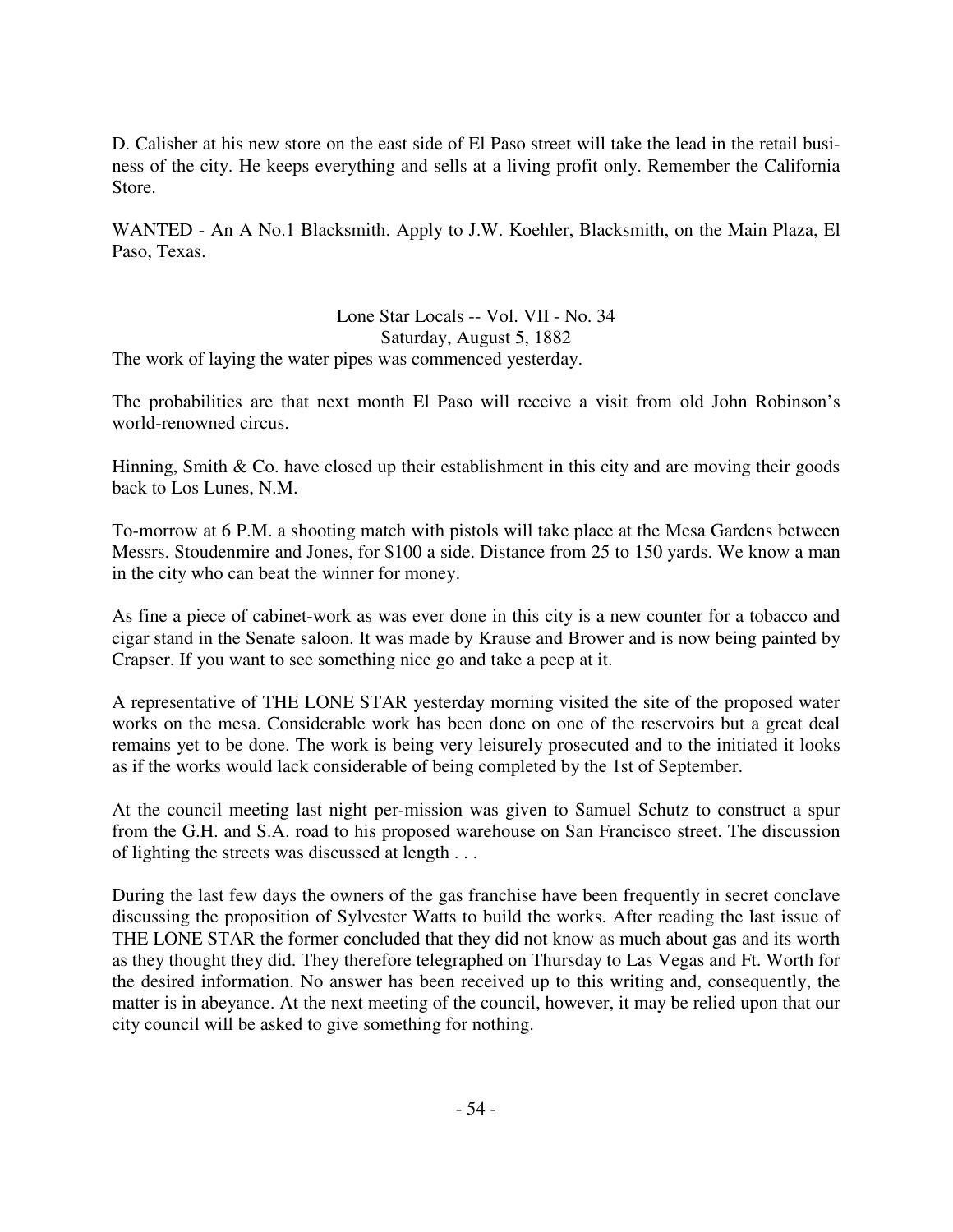Yesterday morning about half past ten o'clock Dr. Rodgers was called to a room in Hill's old theatre building to see a woman named Mrs. Hunt, who . . . was dying.

Genuine Mexican Filigree Jewelry for sale at the Jewelry House of Kierski & Co., in the Davis Block.

Fine Watch Repairing at Kierski's Jewelry House, Davis Block, next door to Lightbody & James.

Mesa Gardens have had a Kitchen, Dining Room, and horse sheds added, and they will be open again this evening.

> Lone Star Locals -- Vol. VII - No. 35 Wednesday, August 9, 1882

A special session of the city council has been called for to-night for the purpose of making some provision for the organization of the public school system of the city, the reduction of certain occupation taxes, etc.

The shooting match last Sunday between Stoudenmire and Jones resulted in a victory for the latter. On Monday another match took place between Stoudenmire and Capt. J.H. White. The latter won by a score of eight to two.

The Palace barber shop opposite the Central hotel is the neatest and best in El Paso.

Mrs. Allen is agent for Butterick's Patterns, New York Bazaar, San Antonio street.

Lone Star Locals -- Vol. VII - No. 36 Saturday, August 12, 1882 The State National bank is getting to move into its new quarters.

The Cactus Club met last night and will meet again next Monday evening at Mr. Stanton's office.

Mr. Satterthwaite is erecting two handsome 2-story stone residences on Oregon street in his addition, and will shortly begin the erection of four more.

The Catholics have bought a large piece of property in the Satterthwaite addition and will erect their church on the high ground southeast of the Mesa Gardens, on Oregon street.

Col. Marr's granite quarry in the Satterthwaite addition, is turning out to be a big thing. He sold yesterday 1,100 perches of stone and wants to contract with some person to take out 1,000 perches a month for the next year. This stone is going to be a favorite building material in El Paso.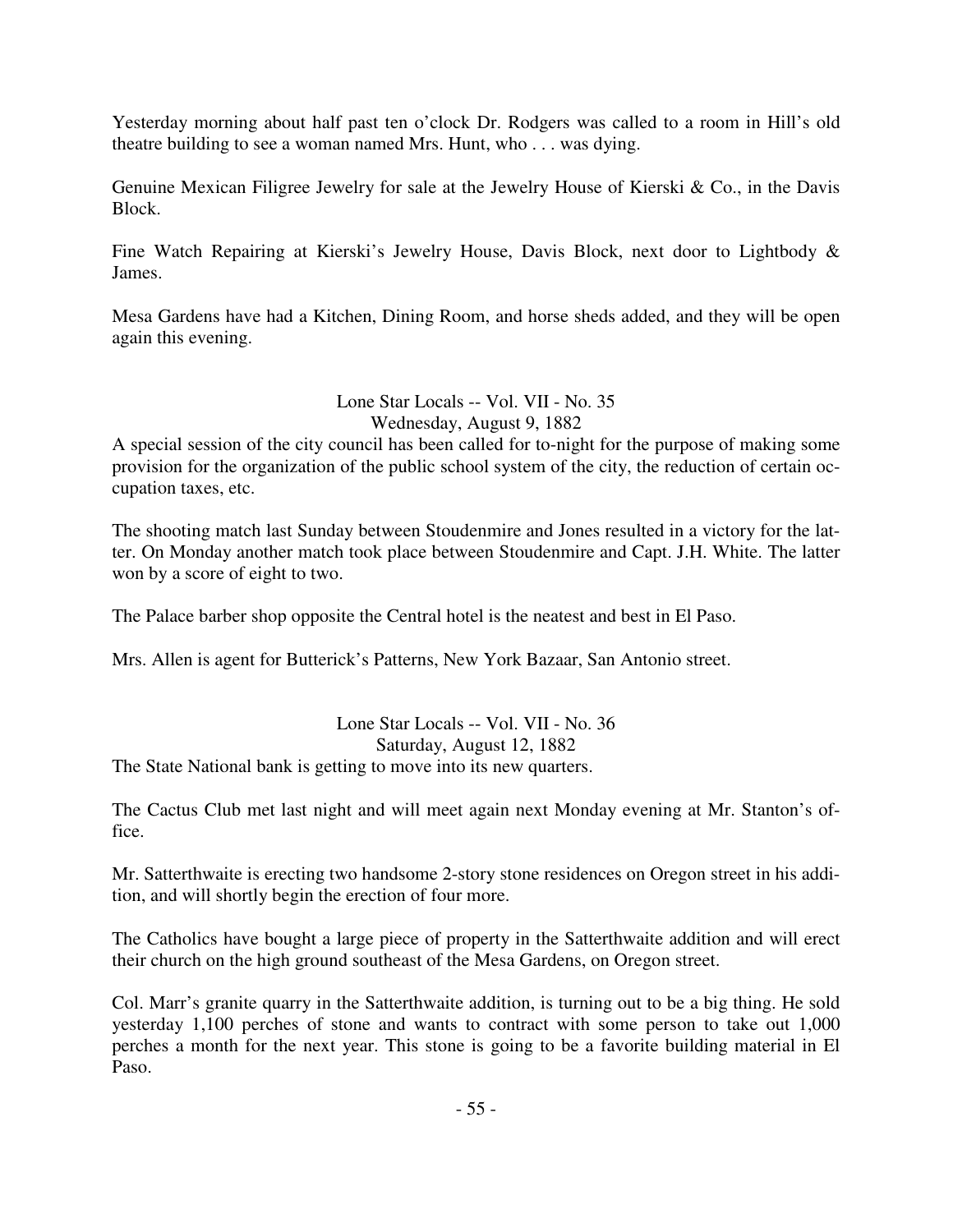At the meeting of the city council Wednesday evening last Blacker, Flood, and Hague were appointed a committee on public schools. A communication was read from Sylvester Watts, asking that the council designate the places for the location of the 25 fire plugs. Referred to the committee of the whole, Keating, Phillips, and Schuster were appointed to inspect the work being done by the S.P. road on the ditch on Franklin street and were given authority to stop the work if not being done in accordance with the resolution of the council on the subject.

The enterprise displayed by J. Fisher Satterthwaite, in improving his addition to the city, is worthy of the highest commendation and is gradually arousing the old "moss backs" to a realization of the fact that "push" is worth more than location in the development of any particular part of the city. What they first declared to be the schemes of a visionary they now admit to have been wise business calculations. The Satterthwaite addition is now becoming the most popular part of the city and lots which a few weeks ago would have gone begging at any price now sell readily at \$150 and \$175. The location of the water works on the highest part of this property removes the only objection there was to it for building purposes and it will now take rank in a very short time as the most desirable residence property in the city. Indeed it is already so considered by many.

Spanish Grammars, Dictionaries, Books, and Stationery for sale at the Texas News Co. in the Davis Block.

### Lone Star Locals -- Vol. VII - No. 37 Wednesday, August 16, 1882 Missing

Lone Star Locals -- Vol. VII - No. 38 Saturday, August 19, 1882 The round house of the Santa Fe is now about completed and is in daily use.

Stewart and Sutherland are soon to move into the store now occupied by J. Schwingle.

Work on the First National bank building has been at a stand still for some days, owing to lack of material.

Mr. Satterthwaite has leased the Mesa Gardens for two months, with the privilege of renewing the lease, to William Marsh, superintendent of the water-works. Mr. Marsh takes charge to-night.

It is now pretty certain that the water works will not be completed by September 1st. It turns out now, too that the city has no bond from Mr. Watts to have them finished by the date, nor is there any ordinance declaring the contract void, if the works should not be completed on time. If such a bond is given, it was to the old company and is thus beyond the reach of the city.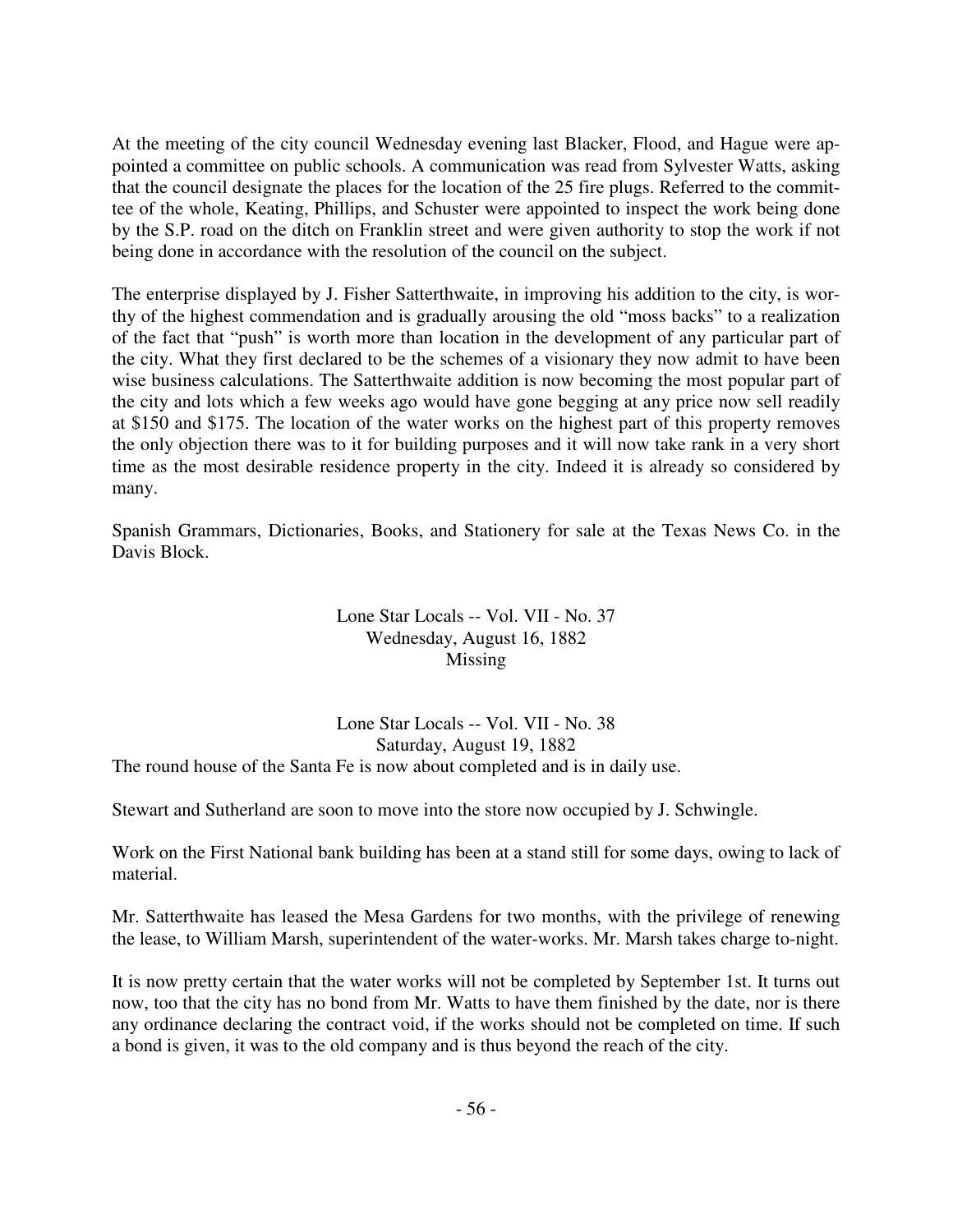### Lone Star Locals -- Vol. VII - No. 39 Wednesday, August 23, 1882

The city has been presented by Mr. Satterthwaite with three lots in his addition for the erection of school buildings.

Monday the Coliseum caught fire in some mysterious manner. The flames were extinguished, however, without much trouble.

There will be a meeting to-night at the Central hotel for the purpose of organizing a volunteer hose company. All members are requested to be on hand at 8:30 o'clock, sharp.

A large meeting of citizens took place last night on the balcony of the Central hotel for the purpose of discussing county politics.

At the session of the city council Saturday evening, the streets in the Satterthwaite addition dedicated to the city were accepted. The paragraph in the last issue of THE LONE STAR on the noncompletion of the water-works on time was read and induced a lengthy discussion. The conclusion finally reached was that, through the carelessness of the council, the city had made an iniquitous contract, but one out of which she could not now "craw-fish." At the session Monday evening it was decided to locate a hydrant in each of the following places: nw corner block 14, w side El Paso street opposite center of San Antonio street, ne corner block 14, se corner block 14, sw corner block 14, se corner block 15, sw corner block 34, se corner block 33, sw corner block 134, sw corner block 101, se corner block 151, se corner block 13, sw corner block 4, sw corner block 42, se corner block 17, sw corner block 17, nw corner block 27, sw corner block 25, ne corner block 209, ne corner block 6 Magoffin's addition, ne corner block 17, sw corner block 211, corner St. Vrain and San Antonio streets, nw corner block 227, nw corner block 171, se corner block 4, s corner block 17.

## THE ORGAN DISTRICT AT DENVER

## CALL FOR REPRESENTATIVE CONVENTION

For Soda, Sarsaparilla, Ginger Ale, Mountain Ice, etc., go to Hall and Kinne, Overland Building, El Paso, Texas.

#### Lone Star Locals -- Vol. VII - No. 40 Saturday, August 26, 1882

The Santa Fe road is running out a new track to Ketelsen and Degetau's new warehouse.

Copious rains have fallen this week, both here and above in New Mexico, and it is probable the water in the river will increase in consequence.

The U.S. marshal for New Mexico went down to Jackson's rancho, 24 miles above El Paso, on Tuesday and arrested Fletcher Jackson for violation of the U.S. internal revenue law.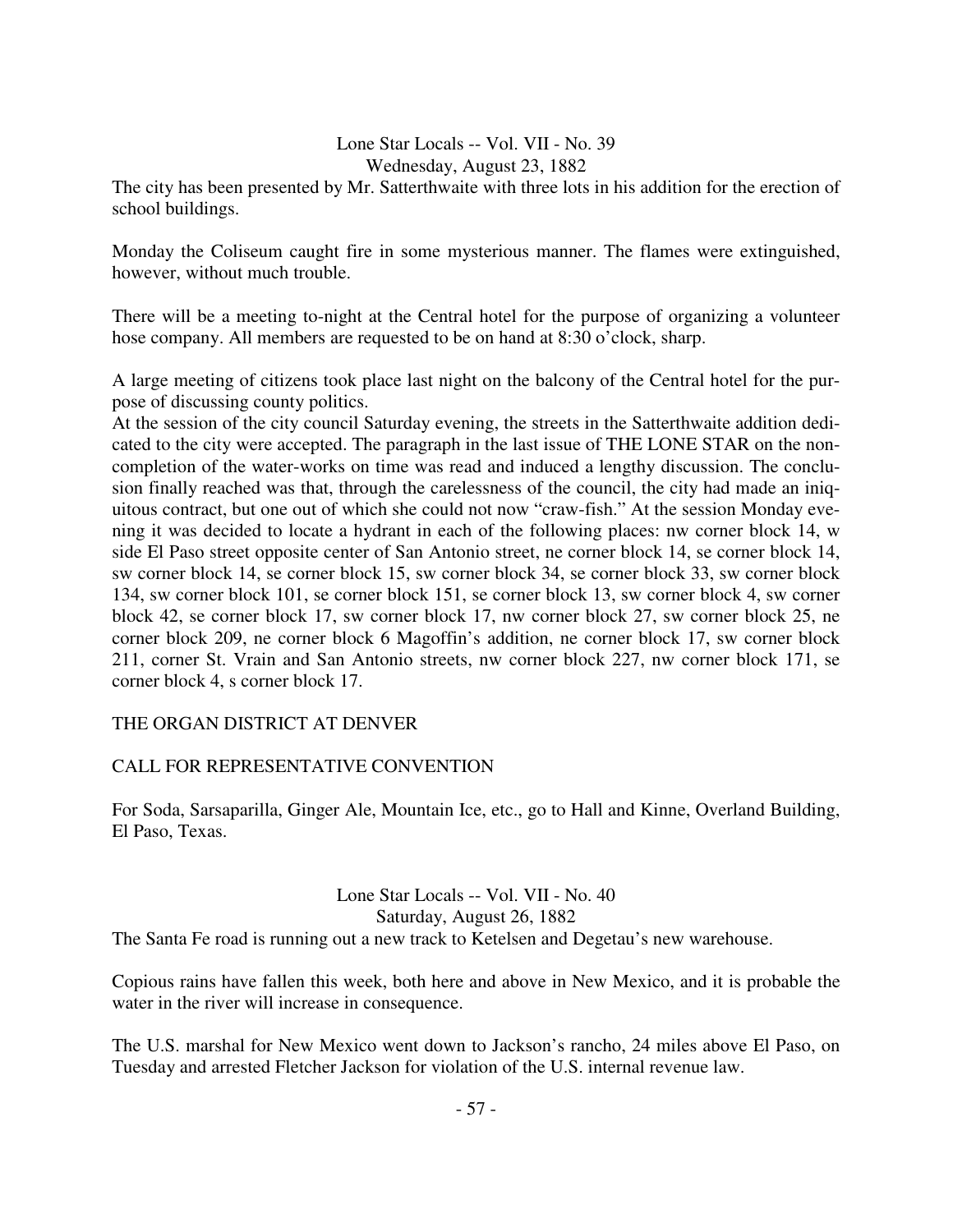Lawrence and Potter, a firm that has been doing business on the main plaza adjoining W.B. Hooper & Co.'s store, have closed their doors, or, rather, their creditors have closed them, they having acted in such a manner as to arouse suspicion that everything was not right. A consignment of canned goods from California arrived at the S.P. depot for them on Thursday and was attached and taken possession of by Ketelsen & Degetau, Hans and Stewart & Sutherland, to which parties the firm was largely indebted.

Mr. Ullmann has begun the erection of his new furniture store, on El Paso street south of the ditch. It is to be 30 feet front by 134 feet deep and will be devoted exclusively to furniture, chinaware and crockery. That part of Mr. Ullmann's present store which is now devoted to furniture will be changed into a dry goods and fancy goods, department, and the present dry goods and clothing room will be changed to an exclusive clothing and furnishing department. Mr. Ullmann claims that, when these changes are complete, his will be the only establishment within eight hundred miles with three entirely separate and distinct departments.

Pursuant to call, last Wednesday a number of gentlemen interested in forming a fire company convened at the Central hotel, with M. Ullmann in the chair and C.L. Pierce as secretary. It was determined to christen the organization "El Paso Fire Department." After a discussion of the best course to pursue, the following persons were elected officers for the term ending December 31st, 1882: J.W. Zollars, president; Col. James Marr, vice-president; W.B. McLaughlin, secretary; W.A. Irvin, treasurer; C.L. Pierce, chief of department; Ben Levy, first assistant; W.H. Carter, second assistant.

Lone Star Locals -- Vol. VII - No. 41 Wednesday, August 30, 1882 PROCEEDINGS OF THE CITIZENS' MEETING

Dissolution of Partnership

The partnership of George Dunning & Co. is this day dissolved by mutual consent. Mr. Dunning will still carry on the business at the old stand and will pay all claims against the firm and collect all outstanding indebtedness.

> GEORGE DUNNING D.P. WITTER

El Paso, June 10th 1882

Lone Star Locals -- Vol. VII - No. 42 Saturday, September 2, 1882

The citizens' committee held a caucus to-night in the rear room of the new State National bank building.

In 1880 the total expenses of El Paso county were \$1,900; in 1881 they amounted to \$7,000; and during the first six months of 1882 they rose to \$8,000.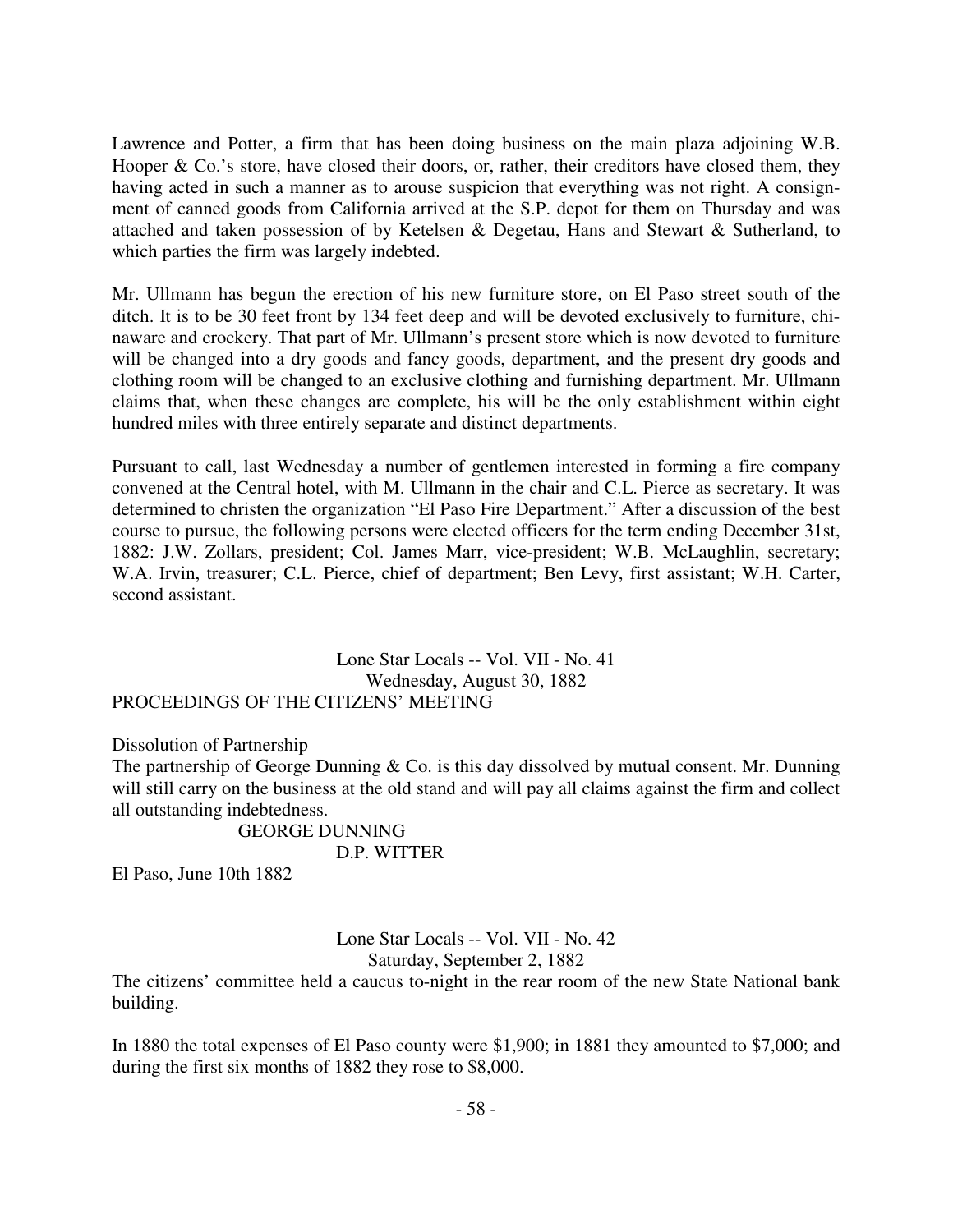The water mains are being laid throughout the city. A little water was let into them last night, we presume as a claim that the contract had been complied with but it was a day late nevertheless.

On Monday the 4th instant, the State National Bank will open in the new building on San Antonio and Oregon streets. By Wednesday the 6th instant, the officers will be fully settled in their new quarters and will keep Open House on that day from 11 o'clock A.M. to 4 o'clock P.M. Their friends and patrons, one and all, and the city officials are, cordially invited to call at any time during the hours above mentioned. This popular institution fully deserves the liberal patronage bestowed upon it. Their officials were the first to erect substantial brick buildings in the city. Mr. Bassett, Judge Magoffin, Mr. Austin and Mr. Morehead have all erected substantial buildings and the State National Bank block will pass in any city. These gentlemen have always labored to promote the interests of our merchants, mechanics and business men and have been untiring in their efforts to obtain lower freight rates and to concentrate the trade from all the surrounding country.

> Lone Star Locals -- Vol. VII - No. 43 Wednesday, September 6, 1882

## THE CITIZENS CONVENTION

Mr. Joseph Schutz left on Sunday night's T.&P. train for New York, to visit his family.

During Mr. Joseph Schutz' absence the business will be in charge of Mr. Isaac Blumenthal, who has instructions to sell at cost to make room for a large fall stock.

The Empress Emina Lake each day appears with John Robinson's Great Worlds Exposition, Menagerie, Museum and 3 Ringed Circus, El Paso, September 20th and 21st.

Lone Star Locals -- Vol. VII - No. 44 Saturday, September 9, 1882 The river is now bank-full of water. Late rains up above did it.

Col. Marr will buy water for his tanks from the water works company to deliver to those who have no hydrants.

The attention of the proper authorities is called to a well in front of the boss saloon, which is insecurely covered.

A great dearth of household help exists, not only in this city, but throughout the southwest. It is almost impossible to get good servants for even high wages.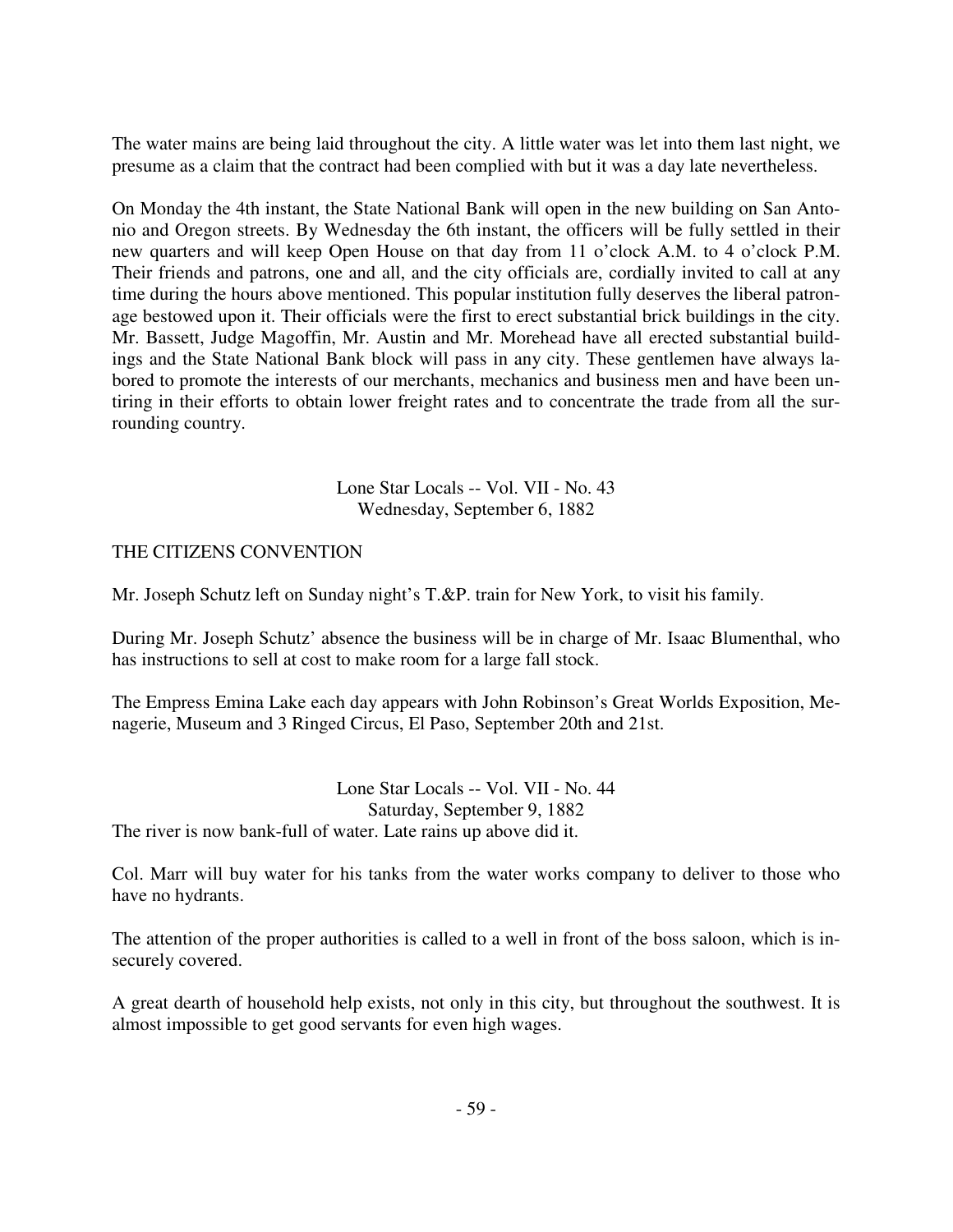There is an opposition omnibus running from the depot to the hotels now. The old one carries passengers, free, while the opposition charges 25 cents. Yesterday the latter got a full load of passengers and only two persons availed themselves of the free ride.

Our thanks are due Mayor Magoffin for a fine basket of peaches, pears, and apples sent to this office as a specimen of the fruit he raises at his place. The pears were of the Bartlett variety and as fine as we ever saw. Accompanying the fruit were two ears of fine American corn which measured something less than a rod in length.

The State National bank is comfortably settled in its new quarters, and the president, cashier, bookkeeper, porter and even the cat look as proud as a small boy with a new pair of red-top boots. The room is splendidly fitted up and would do credit to any city. On Wednesday the officers kept open house all day and their friends called in large numbers and were well entertained.

The banquet, given by Sylvester Watts at the Central hotel on Wednesday night, to celebrate the completion of the water works, was well attended, and Mr. Watts no doubt succeeded in creating for himself some public sentiment thereat, which may be useful to him in getting the works received by the city council and himself released form the bond he gave to have them completed by Sept. 1st. The banquet was a little premature, we think, as it certainly cannot be pretended that the contract, as generally understood, has yet been complied with, notwithstanding the fact that nine days have elapsed since the expiration of the term fixed in the contract.

Very serious complaints reach us regarding the new cemetery established by the city on the hill west of the water works. The soil is a loose gravel in which it is claimed that it is next to impossible to dig a decent grave. Several burials have been delayed, after the corpse and funeral procession had reached the cemetery, by the caving in of the walls of the grave and the covering up of the box provided in the bottom of the grave to receive the coffin, it being necessary to keep the mourners waiting until the grave could be cleared out. Such interruptions at a funeral are more than annoying they are disgusting. If the case is as bad as represented to us, this cemetery should be abandoned and a better site selected.

The laying of water pipes through the streets is progressing rapidly and the fire plugs are being out in position. Trials made by attaching hose and nozzle to the plugs have shown the most satisfactory results, water being thrown high over the highest buildings in the city. Some leaks are encountered, of course, as was naturally to be expected, but these are being stopped and the city can in a few days more boast of ample protection against fire. No hydrants have yet been put into residences or stores, but in a short time everybody will be having pipes run to their property from mains in the public streets. Thus is El Paso gradually assuming the importance of a real live city. The next step will be the street cars, the track for which is now being laid, and then will come the gas works.

## HORRIBLE MURDER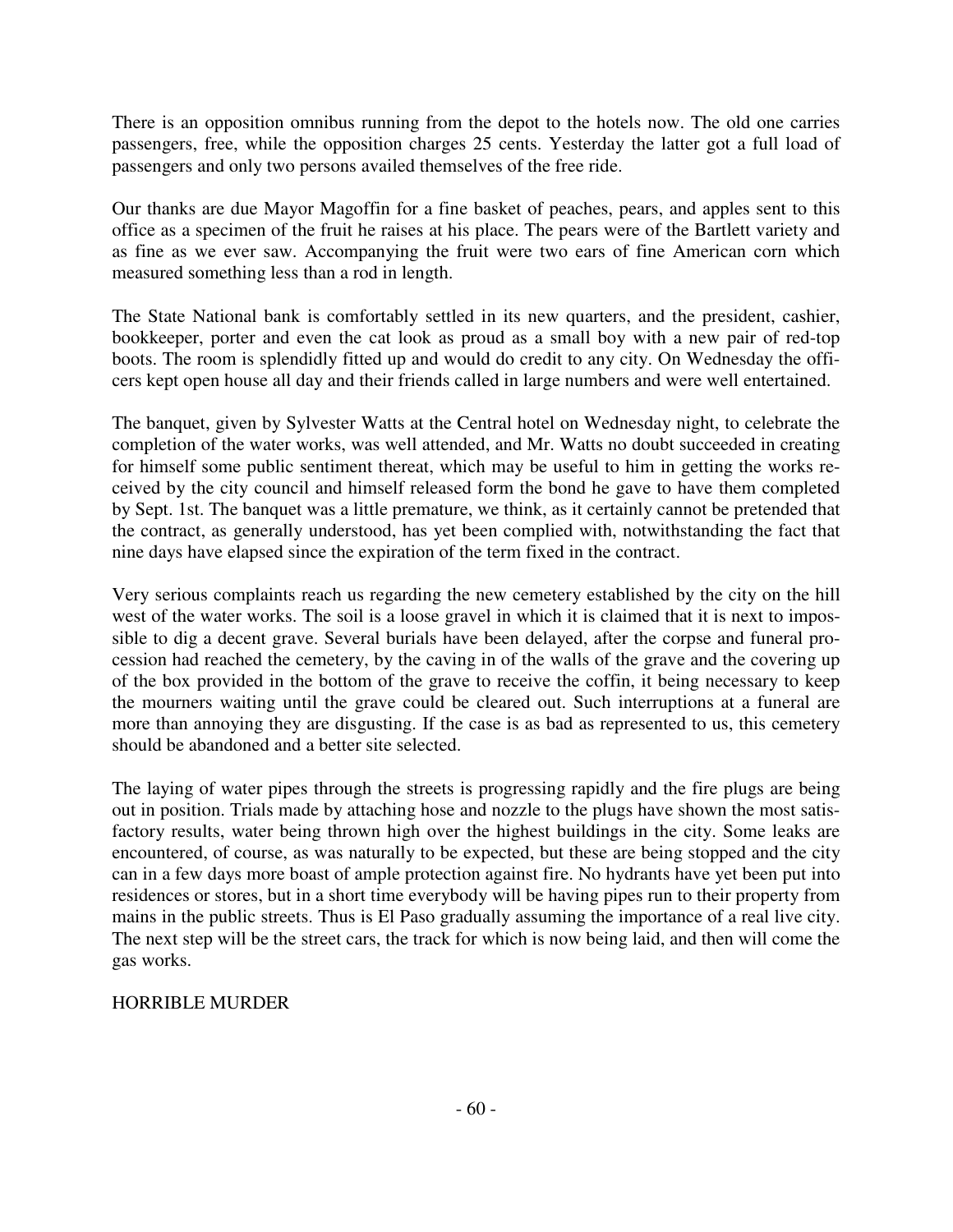### Lone Star Locals -- Vol. VII - No. 45 Wednesday, September 13, 1882 The T.& P. will build its own bridge across the river at this point to connect with the M.C.

The street railroad track is now laid from the river to the ditch south of the Coliseum. It will be finished with two weeks.

The street railroad grade now reaches from the river to the Central hotel, on this side, and is all finished on the other side. The track is laid from the river to the ditch at Second street.

#### CORRESPONDENCE

JULIUS CAESAR TO THE PUBLIC NUMBER I

THAT BOND

#### Lone Star Locals -- Vol. VII - No. 46 Saturday, September 16, 1882

The *Times* has changed its management. Mr. Carrico goes out and Parson Tays and Hal Wagner now have charge.

New building are going up on sides; West Overland street has several, and El Paso street from the ditch towards the Santa Fe depot begins to look as though she intended to make a bid for the constantly increasing business.

The street railroad track is now laid from the S.P. depot down St. Louis street to the little plaza and thence down El Paso street to the river. The grade has yet to be leveled up and we understand cars will not be put on the road until next week or the week after.

The street railroad company his improved the ditch crossing on El Paso street wonderfully. The approach to the bridge has been cut down two feet and a half and a flume run under the roadway, thus allowing the water to pass and at the same time doing away with the steep pull for teams. The bridge is now the full width of the street.

JULIUS CAESAR TO THE PUBLIC NUMBER II

> Lone Star Locals -- Vol. VII - No. 47 Wednesday, September 20, 1882

The street cars have arrived and have been placed on the track. They will begin to run in a few days.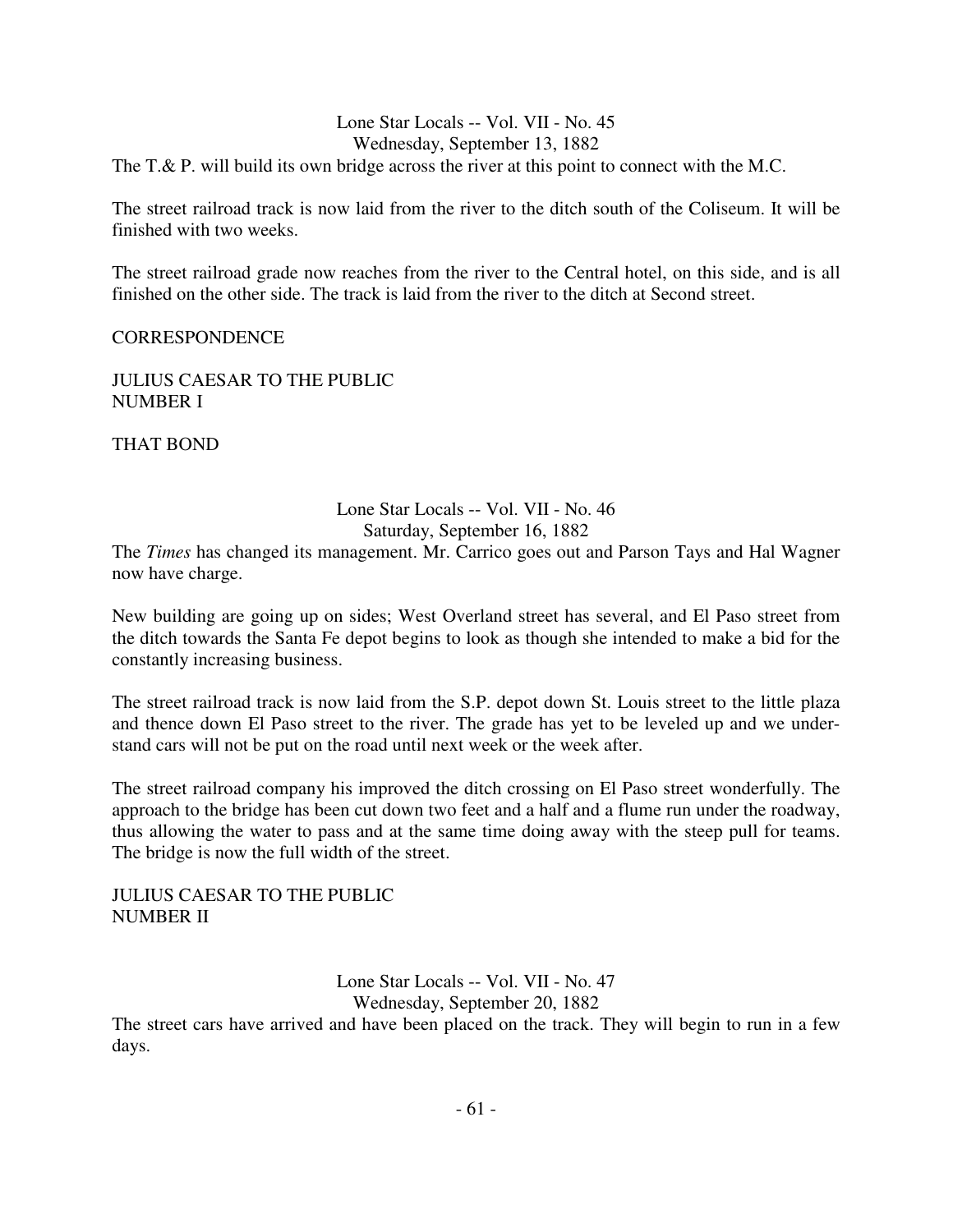The stove-pipe water mains continue to show leaks in different parts of the city and men are constantly employed digging up the streets to stop them.

## DEATH OF DALLAS STOUDENMIRE

THE MANNING-STOUDENMIRE AGREEMENT

### Lone Star Locals -- Vol. VII - No. 48 Saturday, September 23, 1882 Stove-pipes are being laid down San Antonio street toward the Magoffin addition.

Mr. Watts has run one of his stove-pipes through the roof of his engine house for a smokestack.

The streets of El Paso have never been in such a condition as at present. Between dust and mud, they are almost impassable. It looks as though we had no city council.

The attention of the marshal and his assistants is called to the condition in which the alley back of the Coliseum is generally to be found. It is no sooner cleaned by the jailer and his chain gang, than it is again made the receptacle for all manner of filth. If some one of our police force would "lay for" the dirty miscreants that befoul that part of the city and catch one of them to make an example of, it would be a good thing.

The circus has gone and the crowds that came to see it. We have seen worse circuses than this one; and we have seen better ones too. Some features of it are as fine as any we have ever seen, and others are comparatively poor; but, all in all, John Robinson's big show is very fair. It does not come up to the advertisements; but what circus ever did? We advise our readers in New Mexico to attend, by all means. To see the show is worth the price for admission, even if it is not as good as Barnum's.

Lone Star Locals -- Vol. VII - No. 49 Wednesday, September 27, 1882 What has become of that smelter that was going to be erected in El Paso.

Already the stove pipes are busting and Mr. Watts is kept busy replacing them.

The river is very low again and, unless rains occur above, it is likely to soon be entirely dry.

Ullmann's new furniture store on El Paso street is almost finished and is one of the largest rooms of the city.

The mud holes and dust that disgrace the streets of this city are a standing advertisement of the lack of enterprise of El Paso people.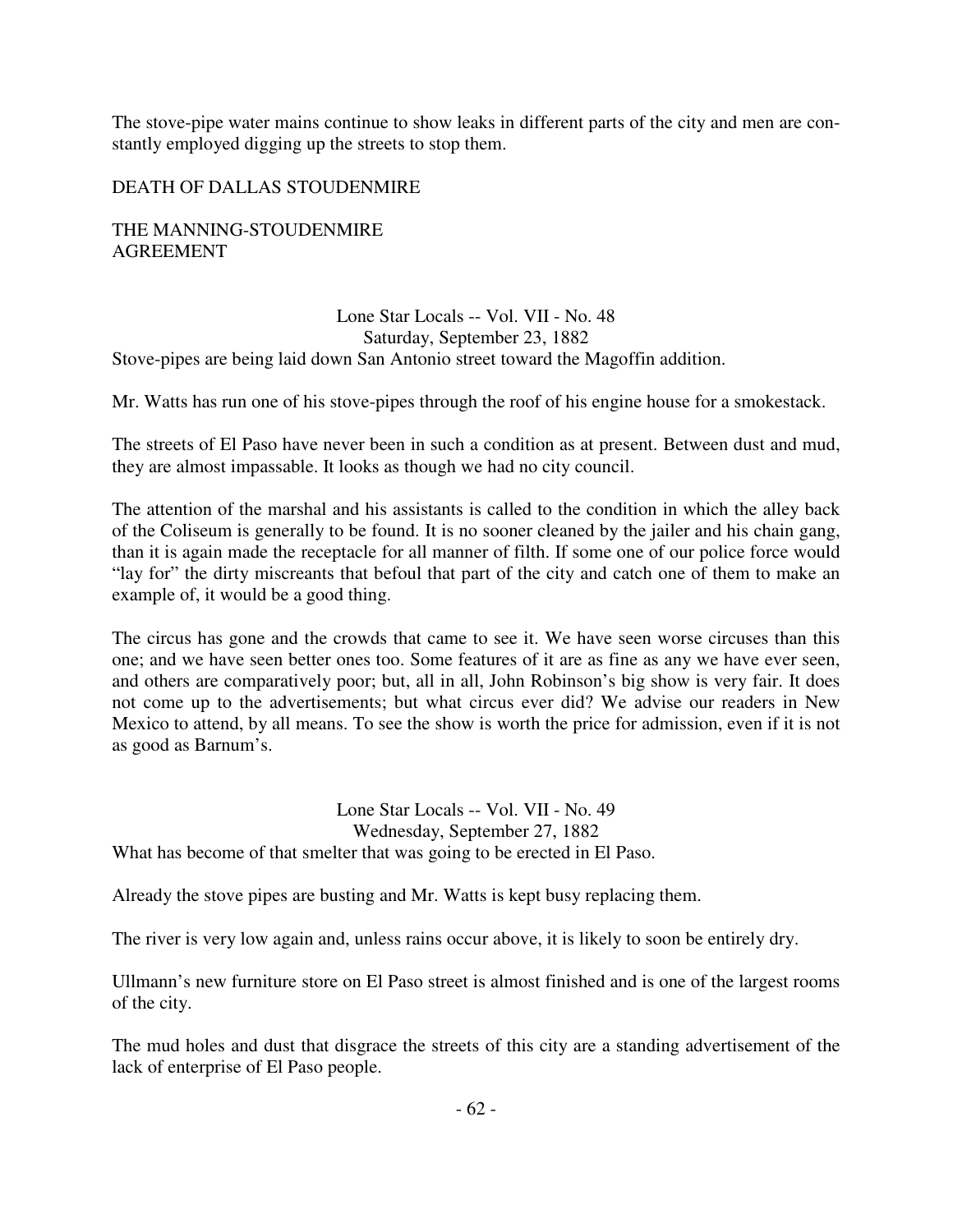The street railroad is finished and it is time the council should either grade El Paso street or compel the property holders along that street to do so.

The telegraph pole at the corner of the Central hotel obstructs the street so that teams can scarcely pass between it and the railroad track. It should be moved a little to one side.

Mr. Watts is kept quite busy taking up and replacing his stove pipes in various parts of the city. He is rapidly acquiring some very costly experience and will know better how to build a water works next time.

Kid Moore, a man who was charged with some crime at Colorado City and had jumped his bond, was arrested last night by Assistant Marshal Scotten and placed in jail. During the night, however, he dug out through the roof and escaped. If the council would order the erection of the iron cages now lying in Ochoa's back yard and being eaten up with rust, this regular chronicling of escapes would be at an end.

> Lone Star Locals -- Vol. VII - No. 50 Saturday, September 30, 1882 Missing

> Lone Star Locals -- Vol. VII - No. 51 Wednesday, October 4, 1882

Strangers arriving in the city upon the railroads will find it to their interest to bear in mind that the distance from the Santa Fe depot to the Central hotel is less than six blocks and the distance from the Southern Pacific and Texas & Pacific depot to the same place less than half that distance. If you walk the distance you will save half a dollar, that being the outrageous price charges for carrying passengers a distance of from two hundred to six hundred yards to or from the depots, while they are carried to the other side of the river, four times as far, for twenty-five cents. We propose to keep this paragraph "standing," for the benefit of our readers at a distance who may visit El Paso.

#### The Fashion

The Fashion is the name of a new saloon just opened on the northwest corner of the State National bank building on San Antonio street. It is said to be the finest saloon in the state of Texas and certainly is far ahead of anything ever seen in this part of the country.

In the first place, the bar and billiard room is twenty-five feet front by seventy-five feet deep and the club room at the rear is twenty-five feet square; so that, to start with, the proprietors had a decided advantage over others in having fine rooms to arrange and decorate. This is everything in the saloon business. Without a good hall, no amount of decoration or expensive furniture will show off to advantage.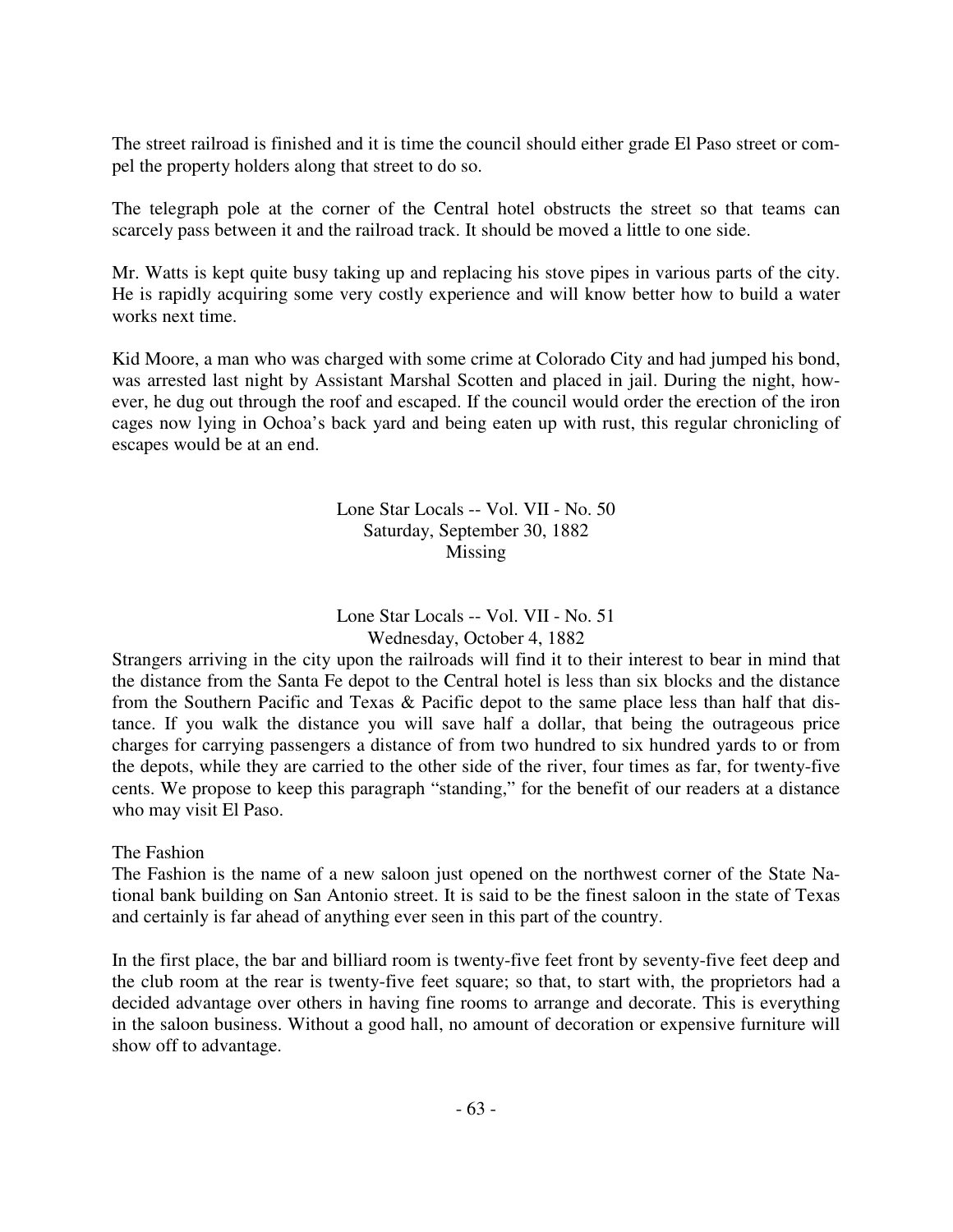In the next place, Messrs. Conant and Hart, the proprietors, had plenty of money; and they have not spared it in fitting up their place. Everything about the house is first-class. The bar is one of the finest prices [pieces] of workmanship to be had of any cabinet maker and the side boards, mirrors and bar fixtures generally, are the best to be found in the eastern markets. The walls are papered with the most costly paper and decorated with the finest oil chromos. The billiard tables are the best made by the world-renowned J.W. Brunswick and Balke company; and the floor is carpeted with striped cocoa matting. The doors and windows are adorned with handsome gold lettering, and the windows, in addition, are supplied with handsome and costly curtains. Magnificent chandeliers light up the rooms at night and show off to advantage the richly papered ceiling.

All the money that has been spent in fitting up the house, however, would not make it a favorite resort, were the bar not supplied with the best of liquors and cigars. These are dispensed by those veteran mixologists, Jim Danse and Frank Scotten.

The painting like all the other work is a fine job, and was done by N. Claspy, who has here shown not only what he can do in straight painting, but also that as a fancy sign painter, he has no equal in the city.

The paper hanging and decorating was executed by P.W. McCallen, a new arrival in El Paso, who appears to have "tried himself" on this job, in order to advertise himself to the people of this city.

The proprietors are well known in the west. The senior member of the firm is an old saloon man, recently removed to El Paso from Socorro, where he had the finest saloon in that city. The other member of the firm is Red Hart, who has for a couple of years past been in the saloon business here and across the river, and is known to everyone on this frontier.

The formal opening of the fashion took place on Saturday night last, and it was and is the unanimous verdict of all who have seen it, that it is the finest saloon within hundreds of miles.

The proprietors have certainly shown great faith in the future of El Paso to go to such expense in the face of the fact that the city is already overrun with saloons. But the city is bound to progress and the Fashion to prosper. The men who patronize saloons have a fondness for style and display and the Fashion comes up to every requirement in this respect. The club room is already becoming the most popular in the city, and if Messr. Conant and Hart do not make a fortune here in El Paso it will be a surprise to all who have faith in the city's future.

Lone Star Locals -- Vol. VII - No. 52 Saturday, October 7, 1882 The street cars will make their first trip across the river to-day.

The street cars will knock the stuffing out of the omnibus monopoly.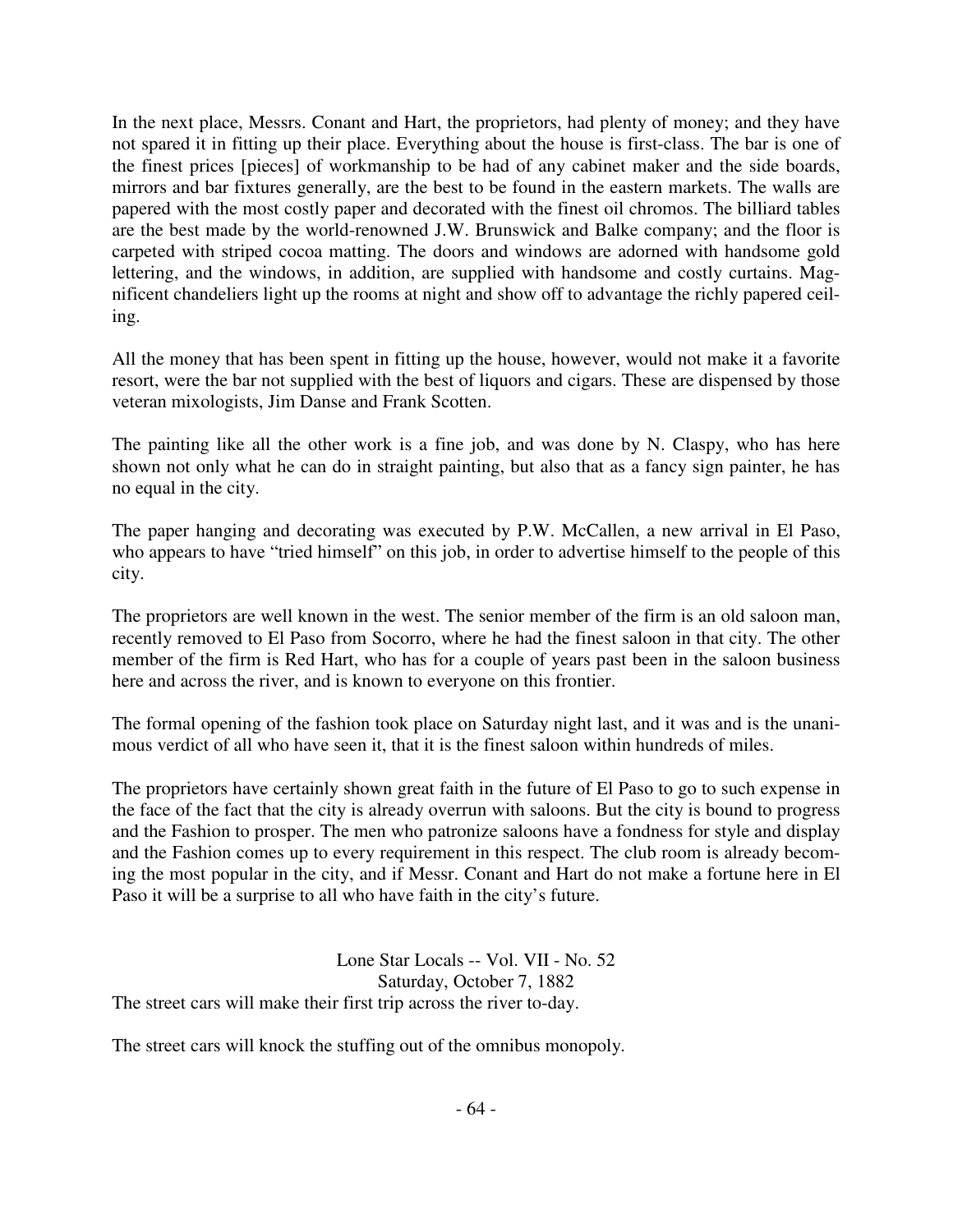The Beneke and Pierce building was sold a few days ago. The price named is \$8,500.

There is to be public speaking in front of the Senate saloon to-night. The citizen's committee provides the speakers.

Mr. Winfield, the agent of the T.& P. has taken the room lately occupied by the Western Union in the Central hotel, and is fitting up for himself a nice office there.

The First National building being erected corner of San Antonio and El Paso streets will be the finest building in the city. Now that the iron front is in place, it begins to show what it will be.

Among other results of the absence of the editor when last issue appeared, no announcement was made of the removal of E. Williams and Sons, as they had requested. They are now in the new Hague building on San Antonio street.

We understand that Mr. Watts has himself about concluded that his stove pipe water works are a failure. He must have been reading THE LONE STAR as we have seen no argument advanced anywhere else to prove that fact. He ought to subscribe.

### RESOLUTION PASSED BY THE CHIHUAHUA EXCURSIONISTS

#### Lone Star Locals -- Vol. VIII - No. 1 Wednesday, October 11, 1882 A fountain has been erected in front of the Central hotel.

Gallagher and Nolan have arranged for a prize fight with hard gloves at the Coliseum next Saturday night.

Judge Pierson is in correspondence with John B. Drake, proprietor of the Grand Pacific hotel, in Chicago, with reference to getting a first class hotel man to take charge of the Pierson house.

Temperance lecture at the M.E. church to-morrow night at 8 o'clock by Bishop H.W. Read. Subject: The Twelve Successive Step in a Drunkard's Career, from his First to his Last Glass. Everyone is cordially invited. No admission fee.

## THAT OMNIBUS FARE

### Lone Star Locals -- Vol. VIII - No. 2 Saturday, October 14,1882 [MISSING]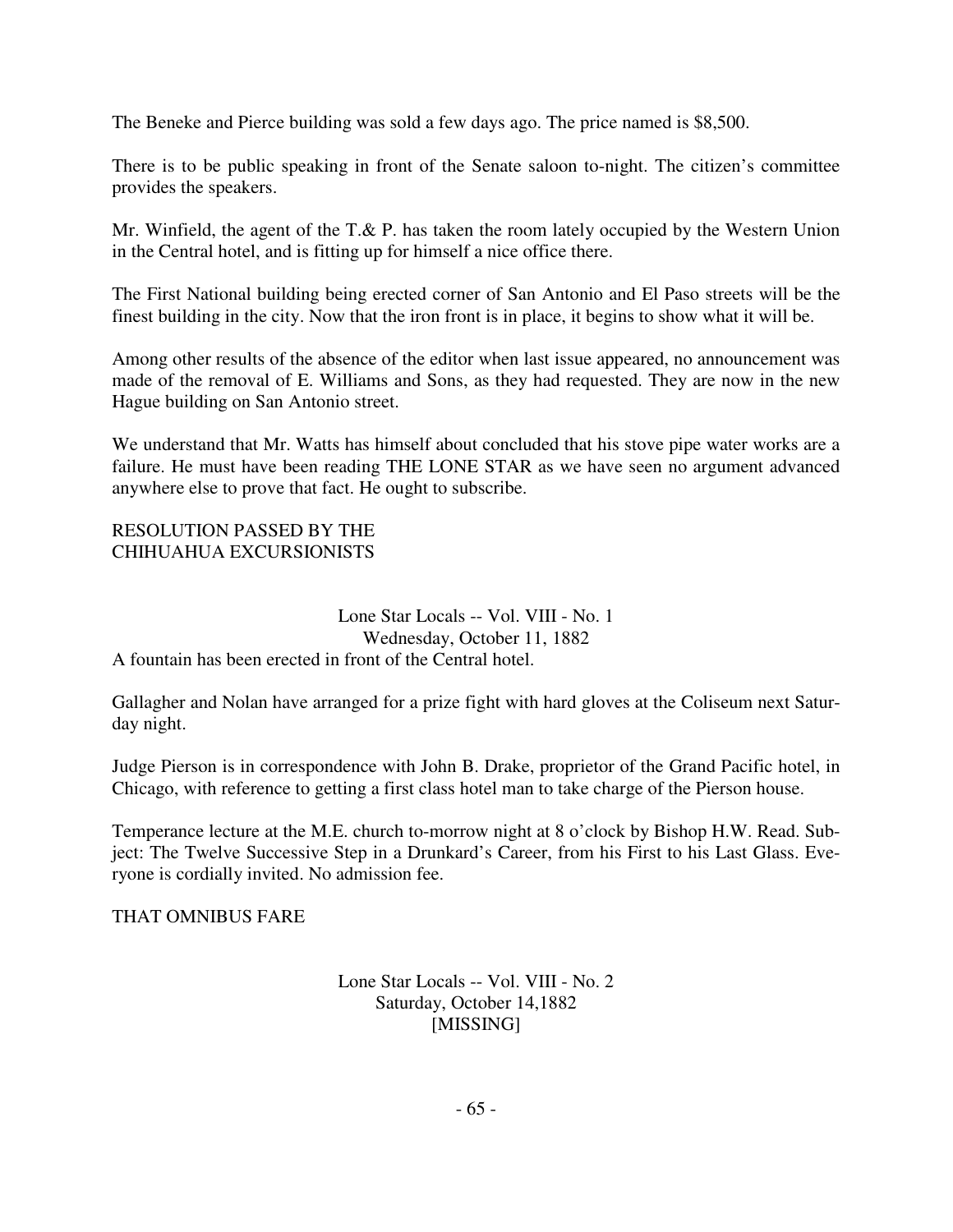#### Lone Star Locals -- Vol. VIII - No. 3 Wednesday, October 18, 1882

The First National bank building is approaching completion and will be the finest building in the city.

M. Ullmann now has his furniture store connected with his dry goods and clothing stores by telephone, the first one erected in the city.

The thirty-foot addition to the store of Lightbody and James is about completed and in a few days will be occupied. This firm is rapidly increasing its trade and carries one of the finest stocks in the clothing line is the southwest.

We are reliably informed that Mr. Watts charges \$10 per month for water for sprinkling in front of business houses on El Paso street; also that he wants to charge the telegraph office \$5 per month for water enough to keep the battery jars filled.

The firm of L. Meyer and Company, San Antonio street has rented the store corner of West Overland and El Paso streets, now occupied by Kierski & Co., and will remove its extensive stock of dry goods to the new location November 1st.

Ullmann's large furniture store on El Paso street below the ditch is rapidly being filled with furniture of all grades, and one can now fit himself out there with anything he may need in furniture line, from the commonest to the very finest bed room and parlor sets. The front of the building has two immense show windows, one on each side of the main entrance. One of these windows is to be carpeted and fitted up as bed room with one of the handsomest bed room sets in the establishment, and the other will be fitted out in like manner as a parlor. If you have not seen Ullmann's furniture room, you ought to visit it at once. The telephone connecting it with the dry goods and clothing departments is the first thing of the kind ever seen in this city.

> R.W. Talbot Tailoring, Cleaning and Repairing Work Done Promptly Shop on San Antonio Street

A Campbell Contractor and Builder Undertaking General Jobbing Stores Fitted Up - Windmills and Tanks erected. Satisfaction guaranteed Cor. Overland and Oregon sts

Geo. Dunning & Co., - Bakers Fresh Bread, Pies, Cakes and all kinds of Pastry. Hotels and Families supplied Opp. State National Bank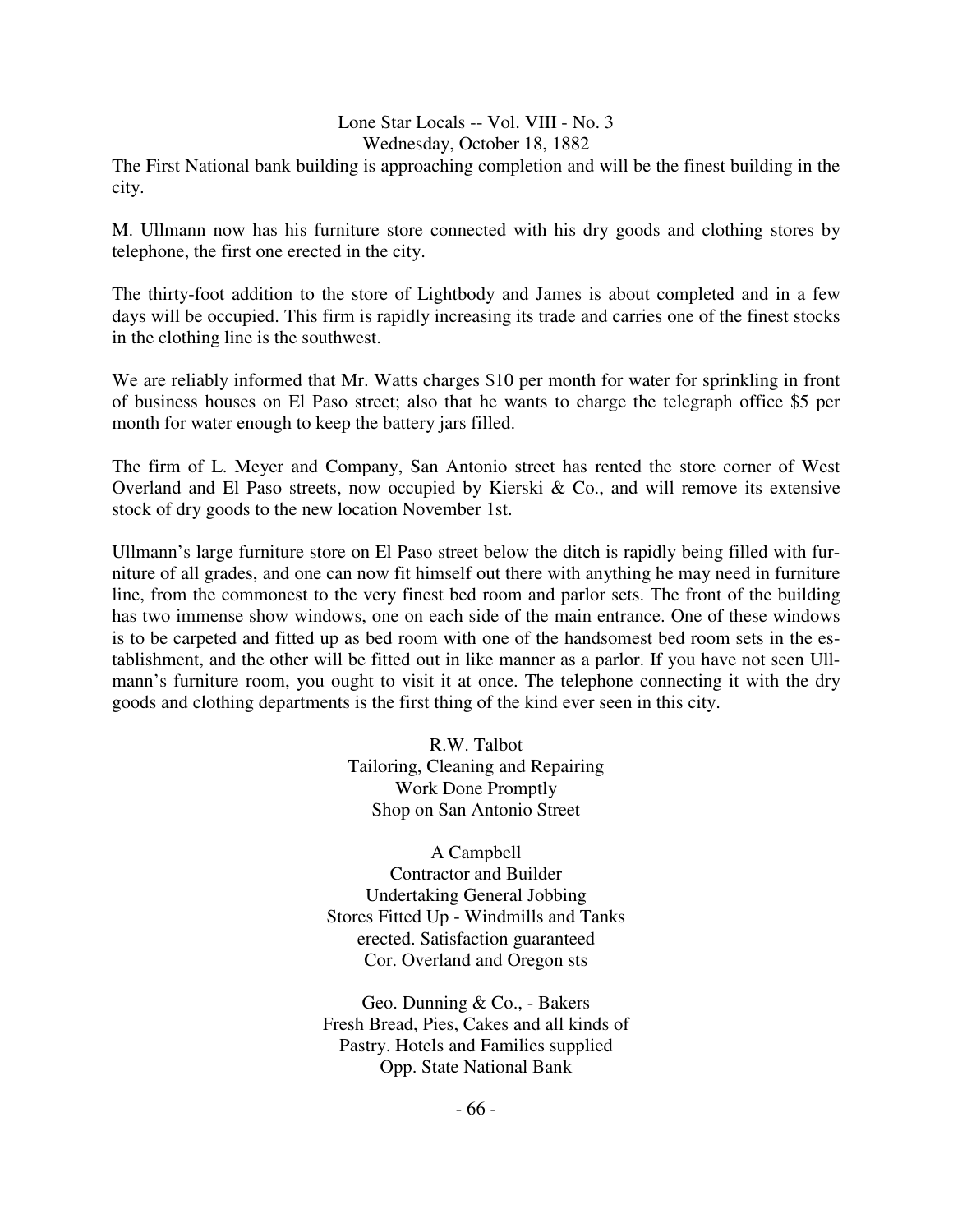# ARTIFICIAL STONE Attention

Contractors and Builders

And all parties intending building are informed that they can have all kinds of stone work made to order. Sills, lintels, front walls, side walls and stone steps. Parties contemplating building are requested to call at the manufactor's and examine for themselves.

> All work guaranteed J.W. ANGUS West San Francisco St, near S.P. Railroad

Lone Star Locals -- Vol. VIII - No. 4 Saturday, October 21, 1882

The city council should provide some other place for the burial of patients dying in the pest house. There are some ten, graves, in the bottom near that building, of persons who died of small pox last summer, and these graves may serve to spread the disease.

Since the pest house was closed after the disappearance of small pox from the city, miscreants have broken open the doors and carried off two of them and four windows, nine bedsteads, two bed ticks, and the cook stove and stove furniture and dishes. The house is now in such a condition that a sick man would be just about as well off outside as in.

Small pox has again appeared in the city, and it behooves all persons to be on the lookout. Four Mexican children are down with it in a hut (jacal) on Ochoa street near the old acequia. The family takes in washing. A yellow flag has been put out. Near there in another house, another child has just been taken with the premonitory symptoms. An American appeared on the street broken out with the disease day before yesterday and is now in the pest house. He came from the Mexican Central. It is thought that, as a number of Mexican families have lately moved from the other side and erected nuts and houses in the neighborhood where the children are sick, the disease must have been brought from the other side. The thieves who stole the beds, etc., from the pest house, will probably receive their reward in a just retribution.

Lone Star Locals -- Vol. VIII - No. 5

Wednesday, October 25, 1882

We are informed that Mr. Watts charges 20 cents a month per month per front foot for water for sprinkling purposes. This is downright extortion.

The Catholics of the city will meet at the Central hotel on Sunday at 3 p.m. to discuss church matters and arrange for the building of a church edifice.

Have you visited the furniture emporium of Robins and Carrico in the State National bank building? If you need anything in the furniture line, that is the place to go.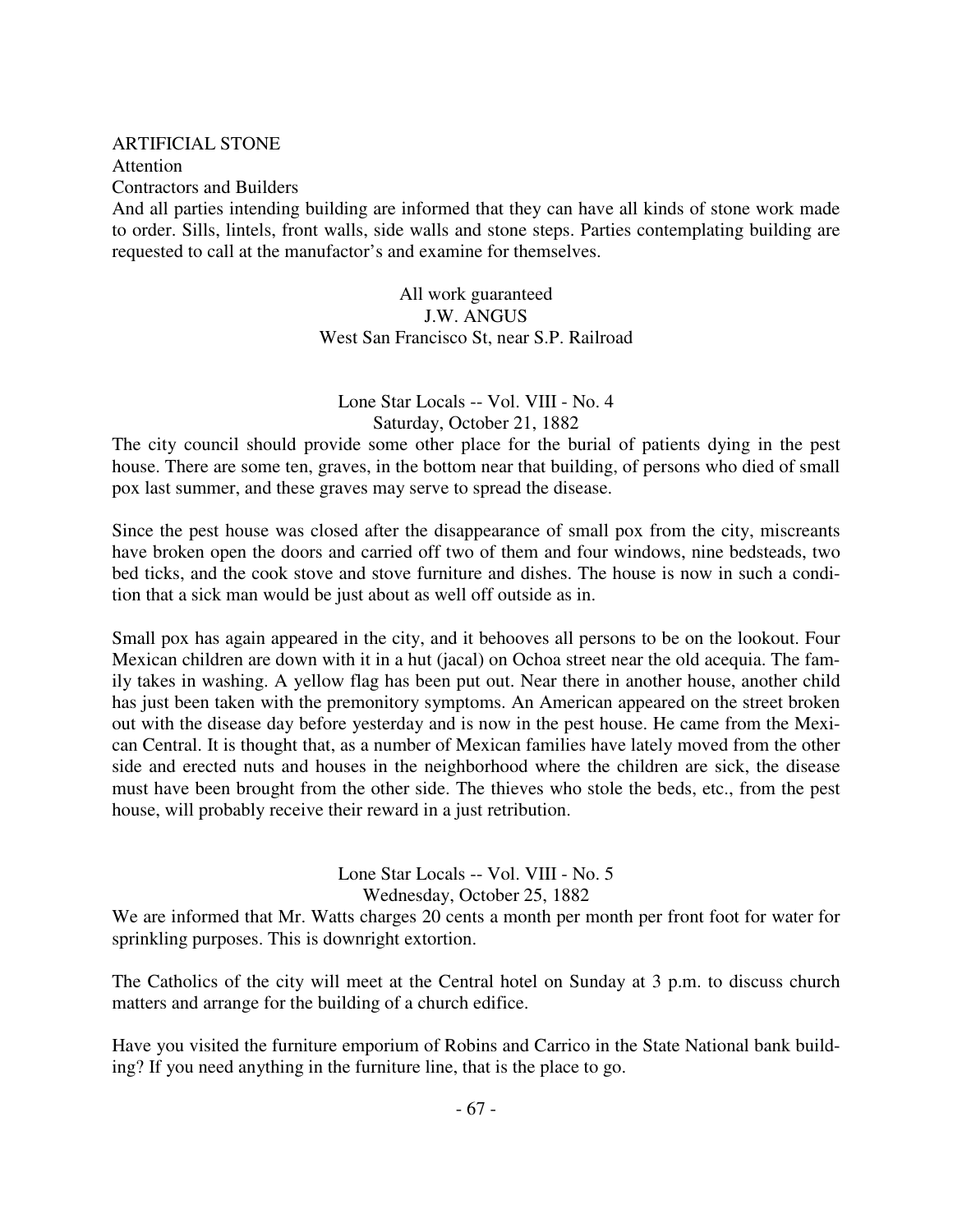The street cars are now running and passengers on the railroads can reach the hotels for ten cents. Consequently we drop the gratuitous "ad" we have been giving the omnibuses.

OUR PLATFORM

Lone Star Locals -- Vol. VIII - No. 6 Saturday, October 28, 1882

#### GRAND JURY REPORT

ORGAN MOUNTAINS

Lone Star Locals -- Vol. VIII - No. 7 Wednesday, November 1, 1882

Judge Pierson is making arrangements to lease his new hotel. The judge proposes to make it first class in all respects and in doing so will not spare expense. There are many applications for the lease of the building from parties here and elsewhere. One of the gentlemen here in El Paso, however, will be apt to get the prize. It is understood that the hotel will lease for \$700 a month.

The reporter made a visit yesterday to the rooms of the Cactus Club and was delighted to see the tasty manner in which they had been fitted up by the committee. The rooms would reflect credit on any of the "swell" clubs of New York or Chicago, and they speak well for the good taste and liberality of our young men. We are informed that it is in contemplation to inaugurate the opening of the rooms with a ball and supper in the cozy little dance hall forming part of the rooms.

Lesinsky and Co., who, it will be remembered, some months ago removed their stock of goods from their store on San Francisco St., in this city, to Clifton, Arizona, have bought the lots and buildings now occupied by Ben Schuster, on El Paso St., for \$19,000. The Lesinsky's, it will also be remembered, a month or so ago sold the Longfellow mine, at Clifton, A.T., for \$1,500,000. Ben Schuster, it is understood will shortly commence the construction of a substantial building, to be used as a store, on his lots south of the warehouse of Ketelsen and Degetau.

At the meeting of the city council last Saturday evening . . . Permission was given to M. Ullmann and others to erect a telegraph line on El Paso street for one year . . . The committee on streets and grades was empowered to purchase a lot on which to construct a jail.

> Lone Star Locals -- Vol. VIII - No. 8 Saturday, November 4, 1882

GRAND JURY REPORT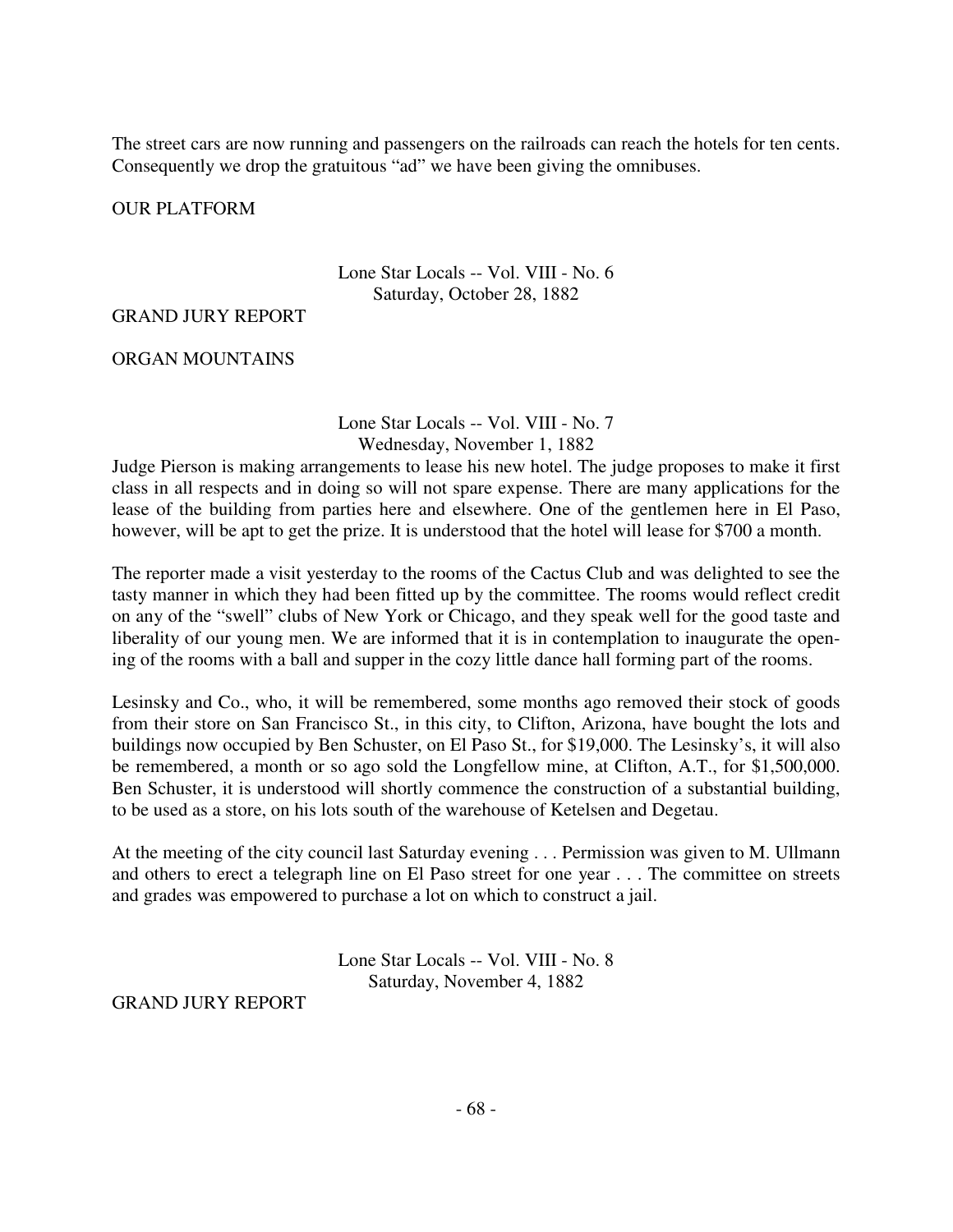## Wednesday, November 8, 1882 Not Published

Lone Star Locals -- Vol. VIII - No. 9 Saturday, November 11, 1882 El Paso has two dozen wholesale and jobbing houses.

The new First National bank building is a thing of beauty.

The street railway seems to be more ornamental than useful.

The Pierson hotel will be opened for the reception of guests.

George Ashbridge has opened a new barber shop on San Antonio street next to the new first national bank building and on the corner of the alley. His place is first class in all respects and well worthy of the patronage of the public.

### EL PASO COUNTY ELECTION

### Lone Star Locals -- Vol. VIII - No. 10 Saturday [sic], November 15, 1882

It is to be hoped that the fire of last Saturday night will teach our citizens the necessity of at once organizing an effective department.

We understand that Mr. Carter, who was burned out last Saturday night, will commence immediately the erection of a new building on the site of the one burned.

Mr. Newman, of THE LONE STAR, left last Monday for St. Louis. The business of his eastern trip includes the purchasing of necessary material for the enlargement of this paper. That will be on the road here within the next week.

About 10 o'clock, last Saturday night a fire broke out in a frame building belonging to Messrs. Hogan & Dubell, situated on El Paso street just north of the old acequia. As soon as the fire was discovered the alarm was given, but the flames had made too much headway to be checked, and in a very short time the entire building was a heap of charred ruins. On the north was another wooden structure belonging to Mr. W.H. Carter and occupied by him as a dwelling. This caught fire from the burning one and soon it was enveloped in flames. A great many people were attracted thither when the alarm was given, and rendered ready assistance saving Mr. Carter's furniture, but nothing could be done towards checking the fire until the arrival of the fireman, who were delayed in procuring hose sufficient to reach the burning buildings. When they did get to work, it was too late to save what was already doomed, but their efforts undoubtedly proved the salvation of the new two-story brick just being erected on the lot north by Dr. Green. How did the fire originate, no one knows, as the house in which it was discovered had been vacant for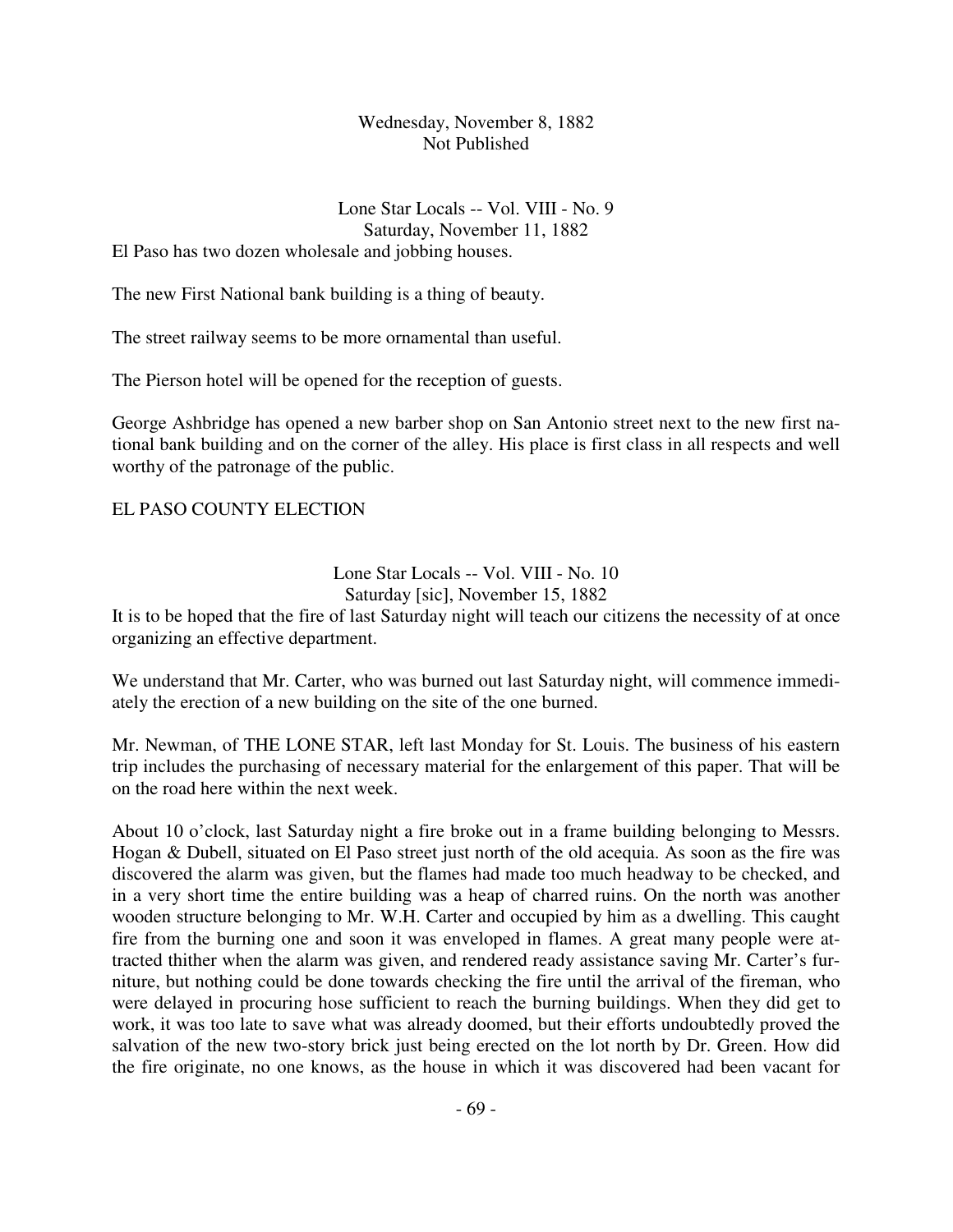some time, Messrs. Hogan & Dubbell's loss is about \$1,200, covered by \$1,100 insurance. Mr. Carter's house was valued at \$1,500 and was insured for \$1,100.

#### Improve the Streets ED. LONE STAR:

Our real estate owners on our improved streets show an apathy in regard to grading and graveling such streets unknown to any other city in the state. It would seem that neither the property holders nor the city council have given the matter any attention or have any fixed idea how the thing ought to be done. I have lived and owned real estate in several cities of the Union, and the practice was common that where a street was solidly unproved on both sides for one or two blocks, for the council to order the city engineer to let the grading and paving by the yard to the lowest bidder. Then to render the number of square yards in front of each lot to the center of the street. The city collector was then ordered to collect all the estimates and receipt therefore. The contractor was then paid out of the finds so collected and the matter was ended. It was thus good streets were secured in front of all blocks which were fully improved and bringing a rental to the owners. Now, I address myself to the property owners on San Francisco street from Hague's block to El Paso street. Gentlemen, this property on either side of the street is all improved and bringing you a large rental. Come forward then complete this work at once. Permit me further to address myself to all the property owners on El Paso street, from the Central hotel to the Coliseum. These blocks are all improved and bringing you almost a fabulous rental. Really, gentlemen, show your enterprise, by coming forward and completing the paving and grading immediately. And still further, both San Antonio and Overland streets are equally well improved from El Paso to Oregon streets I appeal to the owners on both sides of these streets where the improvements sustain the rule, to come forward and complete the work. As we have no good paving stone immediately at our doors, graveling will answer well the place of paving.

"Well," says neighbor Jinks, "how does this rule apply to your own interests in our city." Truly neighbor, I will answer you candidly, I own the Pierson house. The building fronts on Kansas street 140 feet. The property opposite is unimproved and belongs to the rich Estate of Robert Campbell, of St. Louis. Now, sir, I have graded this entire 140 feet, and full width of street, seventy feet. The work is done full and handsomely. It is ready for public use.

Come up all you property holders whom I have been addressing, and see the grading and graveling on Kansas street. Then "go and do likewise." We will the have streets that will do some credit to our city. Gentlemen, I have this to say, our apathy in this matter is a tarnish upon your public spirit and enterprise. Mayor Magoffin has the floor.

> I am, Sirs, Truly Yours, WM. M. PIERSON

## OFFICIAL COUNT IN DONA ANA CO

El Paso Council of the American Legion of Honor meets in The El Paso Select School Room on Friday evening next, at 7:30 o'clock.

> D.W. McKay **Secretary**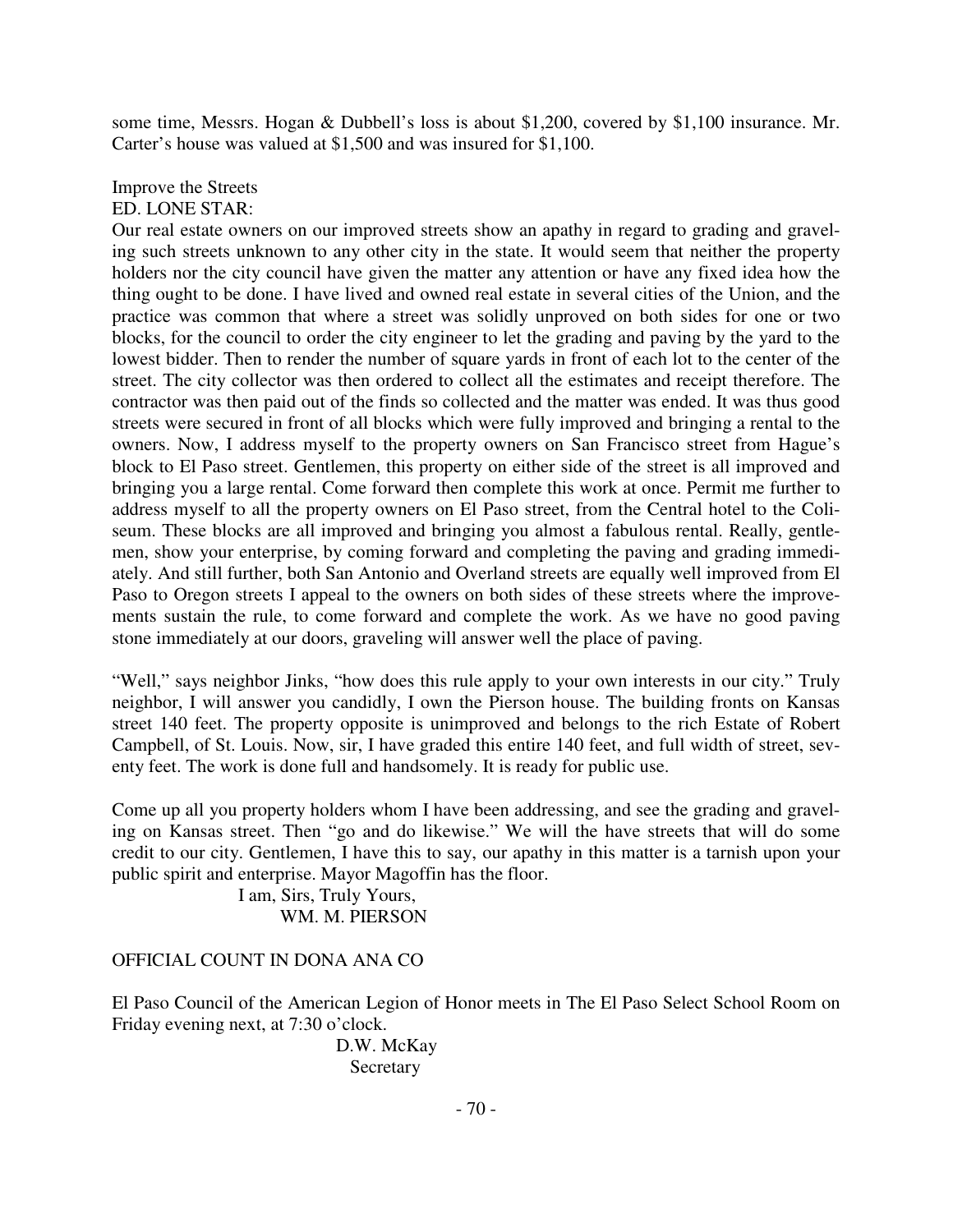You should try the Fargo restaurant situated opposite the Central hotel, El Paso, Texas. No pains is spare to make this eligible stand one of the best restaurants in the city. Meals, 50 cents. Board per day, \$1.25. Board per week, \$7.00.

San Antonio street meat market, corner of San Antonio and Florence streets two blocks east of New Postoffice building, keeps fresh Meats, Butter, Eggs, Chickens, Staple Groceries, and will sell them as cheap as any market in the city. This market is situated very conveniently for the citizens of east El Paso. We ask your patronage: you shall have fair dealing.

Asford & Co

### PHOTOGRAPHIC NOTICE

The public are hereby reminded that first-class photographic work in all branches can be got at Parker's Gallery, near the S.P. depot. Copying and Enlarging in India Ink, Water Color, or Crayon Solicited. Views of El Paso and vicinity and the Cathedral at Chihuahua in stock. Also a stock of elegant Picture Frames just received.

> FRANCIS PARKER EL PASO, TEXAS

#### Lone Star Locals -- Vol. VIII - No. 11 Saturday, November 18, 1882

El Paso needs a foundry and machine shop.

The new Presbyterian church is to be completed.

The ice factory says it can't buck against this monopoly.

Four private schools in this city, and all is flourishing condition.

Several bad leaks have been discovered in the new stove-pipe water mains.

The post office will be moved into its new quarters about the 1st of the month.

The wall of Dr. Green's new two-story brick on El Paso street are nearly completed.

The city cannot afford to longer neglect the importance of building a more secure jail.

From the vote cast at the recent election it would appear that the city of El Paso has a population of near 8,000.

The number of new buildings going up is greater now than at any time previous in the history of El Paso.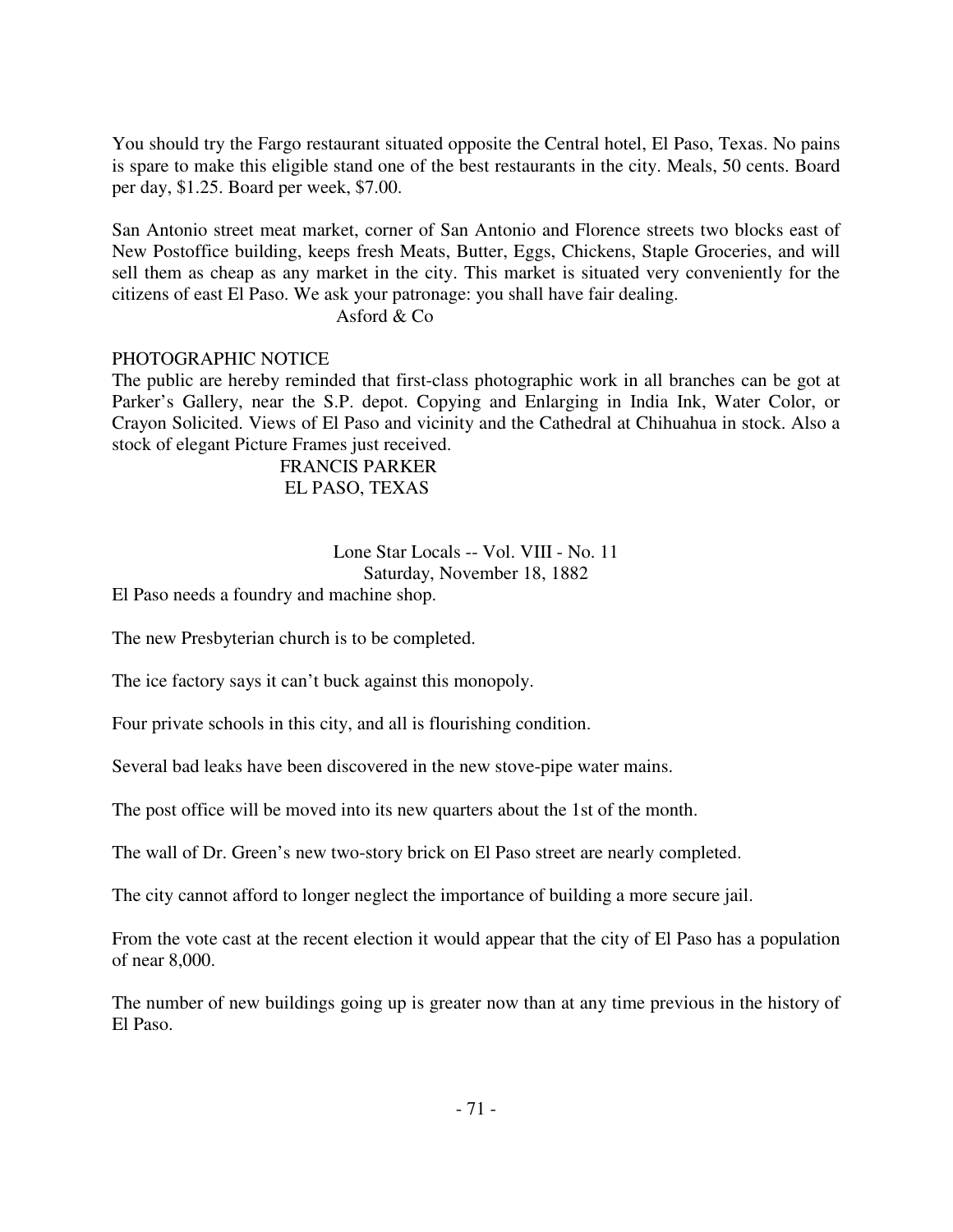The site of the burned houses on El Paso street is now the scene of activity. A number of workmen are on the ground rebuilding the premises.

S.M. Boring & Co. representing the insurance companies in which the property recently burned up was insured have promptly paid the losses.

Why don't the telephone man strike El Paso? It is certainly a better city for a telephone exchange than some of the New Mexico towns that are supplied with that useful appendage.

The city has ordered for the use of the fire department, 600 feet of first class hose, two hose carts and one hook and ladder truck, with all necessary equipments, which will be here within a few weeks.

> Lone Star Locals -- Vol. VIII - No. 12 Wednesday, November 22, 1882

> Lone Star Locals -- Vol. VIII - No. 13 Saturday, November 25, 1882

Water-works. So do salts.

El Paso ought to have her streets lighted.

The street-cars are running into old town.

The water-pipes have sprung a leak several places.

THE LONE STAR will be enlarged the first of next month.

Over three hundred railroad men find employment in this city.

The finest looking residence in the city is occupied by scarlet women.

Fort Bliss is one of the handsomest military posts in the southwest.

The Odd Fellows have rented the upper story of the post office building for their hall.

Mr. Carter's new hotel building on El Paso street is being pushed to completion. He expects to have it finished and occupied by the 6th of December.

When the White Oaks road is built when we have a number of school house, when our stovepipe water works or replaced by good substantial mains, and our city lighted with gas. El Paso will be a handsome town. All these improvements we can see in the near future.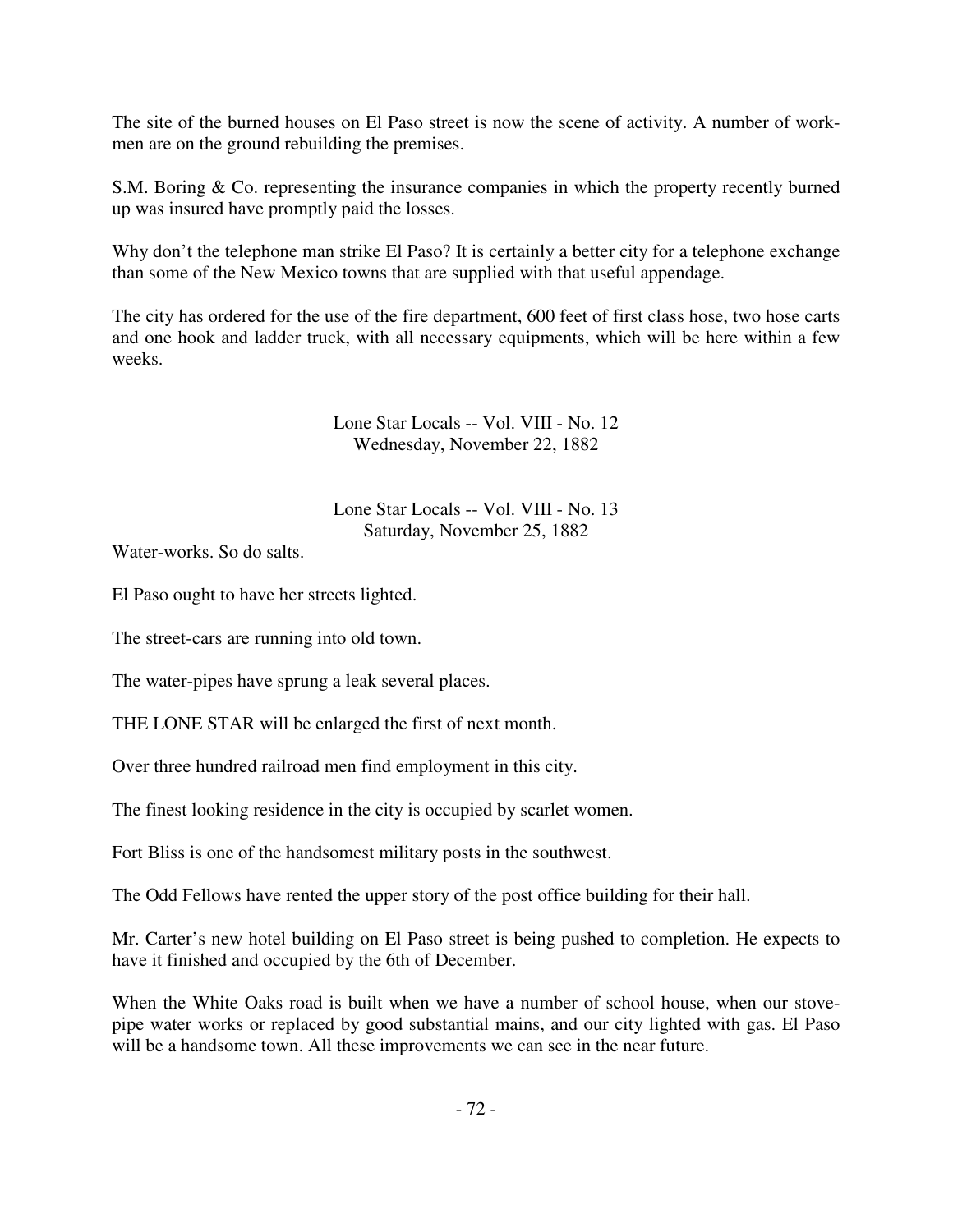Lone Star Locals -- Vol. VIII - No. 14 Wednesday, November 29, 1882

El Paso is to be relegated with the legitimate drama.

Rev. Merrill will soon commence the erection of a fine residence in Magoffin's addition.

J. Blumenthal who for some time has been clerking for Mr. Solomon Schutz, has gone to New York on a visit.

The Baptist church has inaugurated a series of weekly sociables to be held at the residences of the members in this city.

Mr. Ben Schuster circulated a subscription paper on El Paso street, Monday, which was very generously signed, to grade and improve the street.

With our one-mule power street railway and our stove-pipe water works, the main thoroughfares of El Paso are becoming like the straits of Gibraltar - impassable except by experienced navigators.

Lone Star Locals -- Vol. VIII - No. 15 Saturday, December 2, 1882 Street cars now run regularly from this city into old Mexico.

The post office was moved into its new quarters Wednesday.

Town lots a mile east of El Paso street sell for one hundred dollars.

El Paso street will soon be navigable. Our business men along that street the other day passed a river and harbor bill.

Lone Star Locals -- Vol. VIII - No. 16 Wednesday, December 6, 1882 The Osbornes last Saturday night played to a slim house.

Mrs. Porter is fixing up the post office in metropolitan style.

Lone Star Locals -- Vol. VIII - No. 17 Saturday, December 9, 1882 Mr. O.T. Bassett contemplates building a large two-story brick business house on El Paso street, just below the acequia.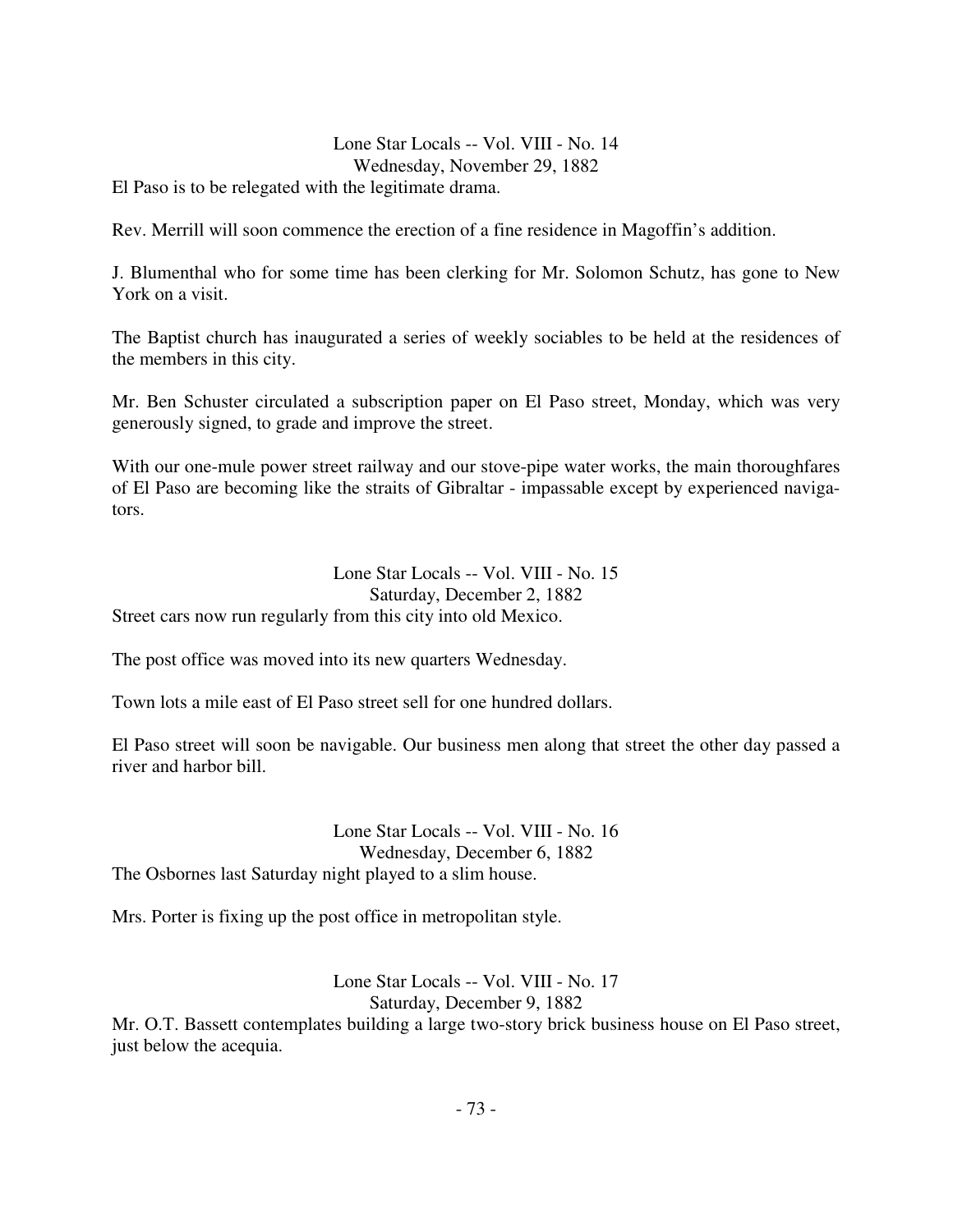The old concert hall on east Overland street, is a thing of the past. The building is being fitted up for something else.

A large force of laborers are at work cleaning out the acequia that runs through the city, and as soon as that is done water will be turned into it.

There is a very bad mud hole on El Paso street, in front of Kern & Co.'s Jewelry store, that ought to be removed. We imagine the water company is responsible for it.

Our city council should pass a fire ordinance. There are too many valuable buildings on El Paso, San Antonio, Over-land, and a number of other streets, to be jeopardized by permitting wooded structures to be erected in such neighborhoods.

R.W. Crews, Esq. of Fulton, Mo., who owns the property on San Antonio street opposite the State National bank, has been in the city for several days and has just completed a sale of the said property for \$20,000. He purchased it eighteen months ago for \$5,000.

If the readers of THE LONE STAR will bear patiently the limited amount of reading matter it contains for a week or two longer we propose an enlargement. The material has been purchased and is on the way here, and will probably arrive in the course of next week.

Walz's music house, on east Overland street was opened yesterday, and it is an institution of which El Paso can justly be proud. He has received and is setting up two carloads of pianos and organs, and musical merchandise, and one of sewing machines, probably the largest shipment ever made to one town at one time in the southwest.

The railroads centering in this city should build a union depot. There are now four different roads running trains into El Paso, and all have different depot buildings except the Southern Pacific and Texas & Pacific. Their depot is at least a half a mile distant from the A.T.& S.F. depot, and the Mexican Central is on the other side of the river. This is a very inconvenient arrangement for the traveling public, and should be remedied.

## Lone Star Locals -- Vol. VIII - No. 18 Wednesday, December 13, 1882

Our streets ought to be lighted up at night, and out city ought to provide some way of doing it.

The federal government has finally perfected the title to land upon which Fort Bliss is situated.

Five cents toll is what the street car company charge footmen for crossing the river on their bridge.

It is reported that A.O. Robbins will remove his entire furniture establishment from Las Vegas to this city.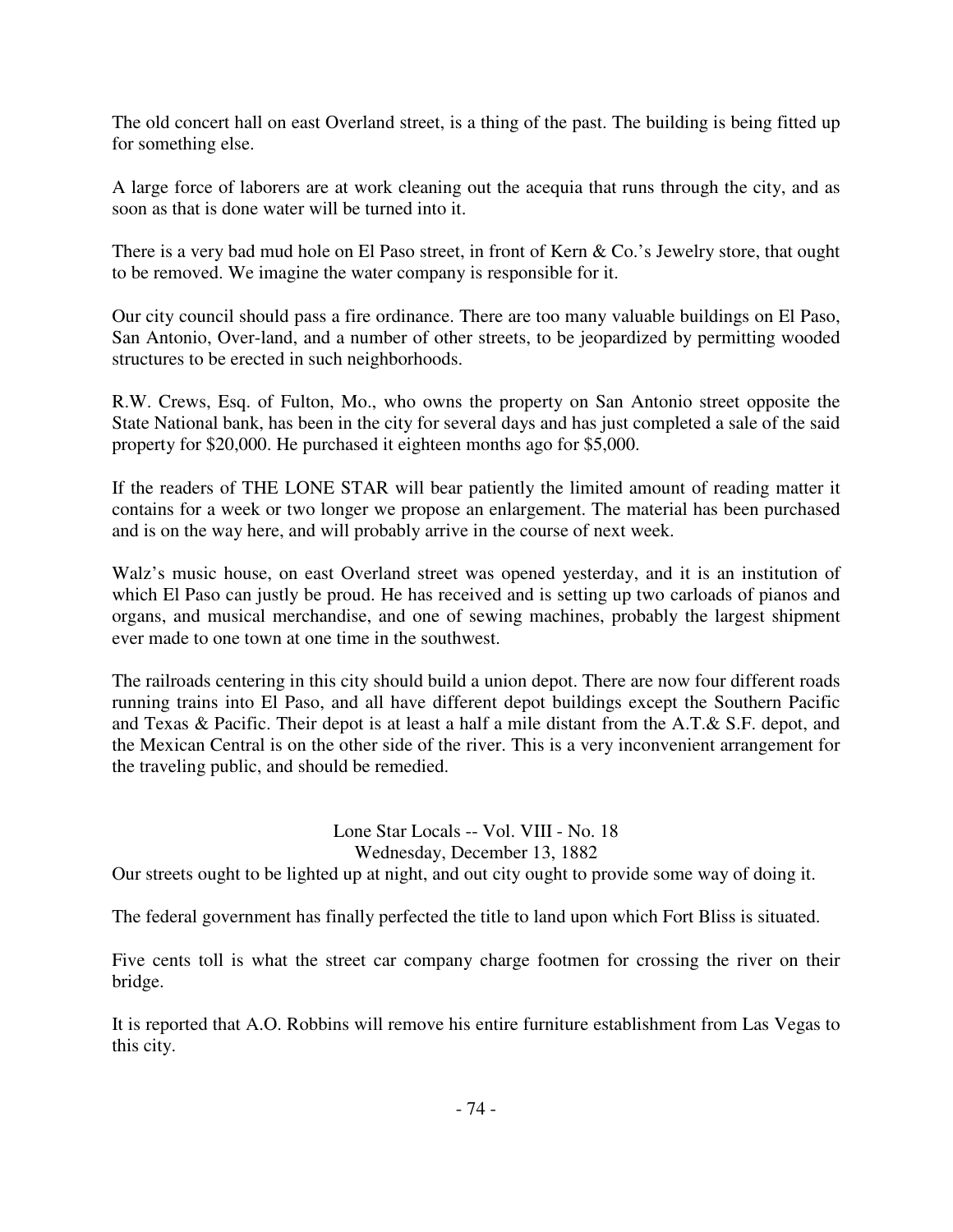Mr. McClellan, proprietor of the Coliseum, turned over last week to the credit of the mayor \$164.50 to be used towards fitting up a city hospital. The money was the proceeds of a benefit performance at the Coliseum given for that purpose.

For the past two weeks a number of advertisements have been crowded out of our columns, but the material for enlarging THE LONE STAR has arrived, we shall be able to make up in the future for our delinquencies in the past. The paper will be enlarged to seven columns next issue.

The city council should make some provision to have the city ordinances published. Our citizens desire enlightenment in regard to their local laws, and if there is not a statute compelling their publication before they can become effective, they should nevertheless be given such publicity in order that they may be better observed.

At a meeting of the city council, last Saturday night the question of grading the streets was taken up and thoroughly discussed. A communication was read from a number of citizens in which they offered to fix up certain streets at their own expense provided the city would direct the work the council finally agreed to instruct the city clerk to draft a contract to be signed by the said parties, the citizens to pay two-thirds and the city one-third of the expense of such street work. Mr. Satterthwaite was elected street commissioner. A code of ordinances relating to the fire department was passed . . .

> Lone Star Locals -- Vol. VIII - No. 19 Saturday, December 16. 1882

The unfortunate Globe restaurant is again closed, the proprietors having taken French leave of their creditors.

The El Paso building and loan association has been in existence eleven month and their stock is worth 42 percent above par.

The city is too large to have its affairs conducted by a council of six members. Let us have two more wards and ten councilmen.

The present city council neither represents the people of El Paso nor cares a fig for their interests. It ought to be requested to resign in a body.

The firemen's ball at the Central hotel last Thursday night was an enjoyable affair to those who attended it. About twenty-five couples were present and all are loud in their praises of the manner in which the boys conducted this, their first annual hop.

Messrs. Wm. B. Hooper & Co. have removed from their old stand to the new State National bank building on San Antonio street. They now have very hand-some and commodious quarters and are fitted up in a style quite in keeping with the immense business they transact.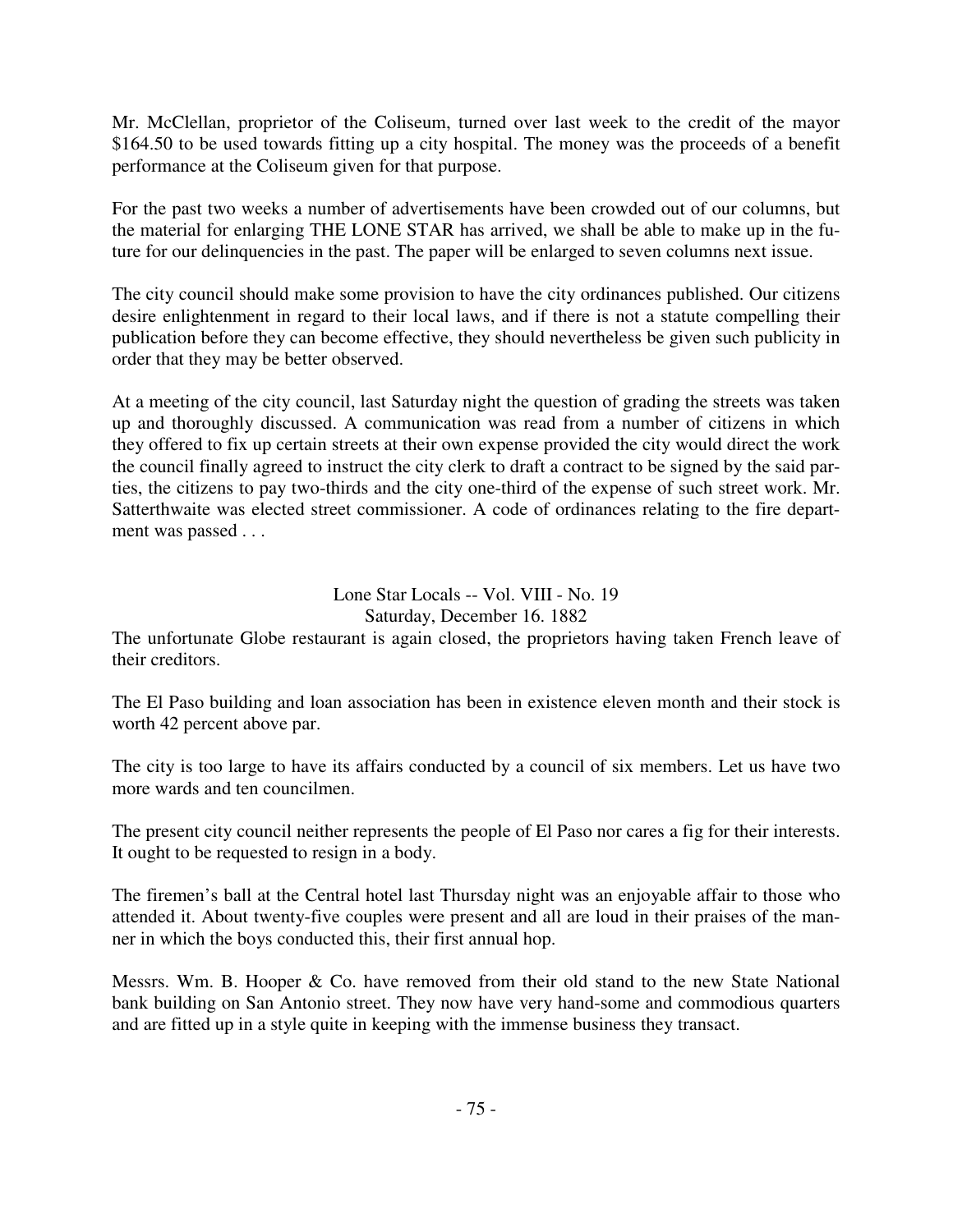The El Paso Silver coronet band received their new instruments the forepart of the week and the boys are very much pleased with them. They comprise thirteen pieces, eleven horns and two drums, all heavily triple plated silver and the handsomest set of instruments we ever saw. They were manufactured by C.G. Conn, Elkhart, Ind., and cost \$370, the lead horn alone costing \$70. The organization of this band and the procuring of the instruments are almost wholly due to the efforts of Prof. Darrow, the leader and instructor. The professor is said to be one of the finest band musicians in the west, and under his instruction and leadership the band is sure to become a success. As most of the members are more or less familiar with this kind of music, it is expected that within two or three weeks they will have become quite proficient.

The water pipes are continually leaking sometimes in one part of the city and sometimes in another, and there is not much prospect of a better state of affairs until the sheet-iron mains are all taken up and good substantial cast-iron or earthen pipes substituted. We trust the city council will surrender no franchises to the water company until this is done. We under-stand that Mr. Watts is in St. Louis endeavoring to sell the privileges granted to him by the city under his contract, and a gentleman in that city writes us inquiring as to what these privileges consist of. If our council but do its duty they consist of nothing. Mr. Watts has not fulfilled the conditions of the contract, and has therefore forfeited his franchises. Every good citizen of El Paso knows this, and if any-body buys out the water company as it is to-day they will simply get a barren charter and a few old stove pipes.

A special meeting of the city council was called by the mayor on Thursday night to consider the health of the city and discuss the measures necessary to prevent the spread of the small-pox. There were present the mayor and Councilmen Keating, Blacker, Schuster, and Hague. The mayor explained that there was considerable uneasiness in the city and he had called the council together to see what could be done. He had also re-quested the city attorney to draft an ordinance which was then read and, after some discussion and amendments, was passed. It provides for a board of three physicians who with the mayor and city physicians shall constitute a health committee, which shall have general supervision of the health of the city, with power to adopt any measures necessary to prevent the introduction and spread of small-pox or other infectious or contagious diseases; to remove to the pest house or places otherwise isolated persons afflicted with such diseases; and to provide for the compulsory vaccination of the persons exposed to such diseases. The ordinance provides for a fine of \$25 to \$100 upon persons refusing to be vaccinated; a fine of \$50 to \$200 upon any physician failing to report any case of such disease within 24 hours; a fine of \$20 to \$100 upon any person refusing to remove to the pest house or other designated place, or upon any person refusing to put out a yellow flag at a house where such disease was known to exist, or upon any person removing such flag; a fine of \$50 to \$200 upon any person leaving his abode and going into the streets after the eruption shall have broken out upon him. The ordinance requires the health committee to report to the council twice a month, or oftener if required, and makes it unlawful for any person to visit the pest house or other house where small-pox is known to exist, except under the direction of the committee, and affixes a penalty for violation of such section of \$5 to \$25. Drs. Hoffman, Irvin, and Ross were then elected as members of the committee. The city physician reported 18 cases of smallpox in the city and several others suspected. The council then adjourned to meet on Friday night and requested that the citizens of El Paso should meet with the members at that time to discuss the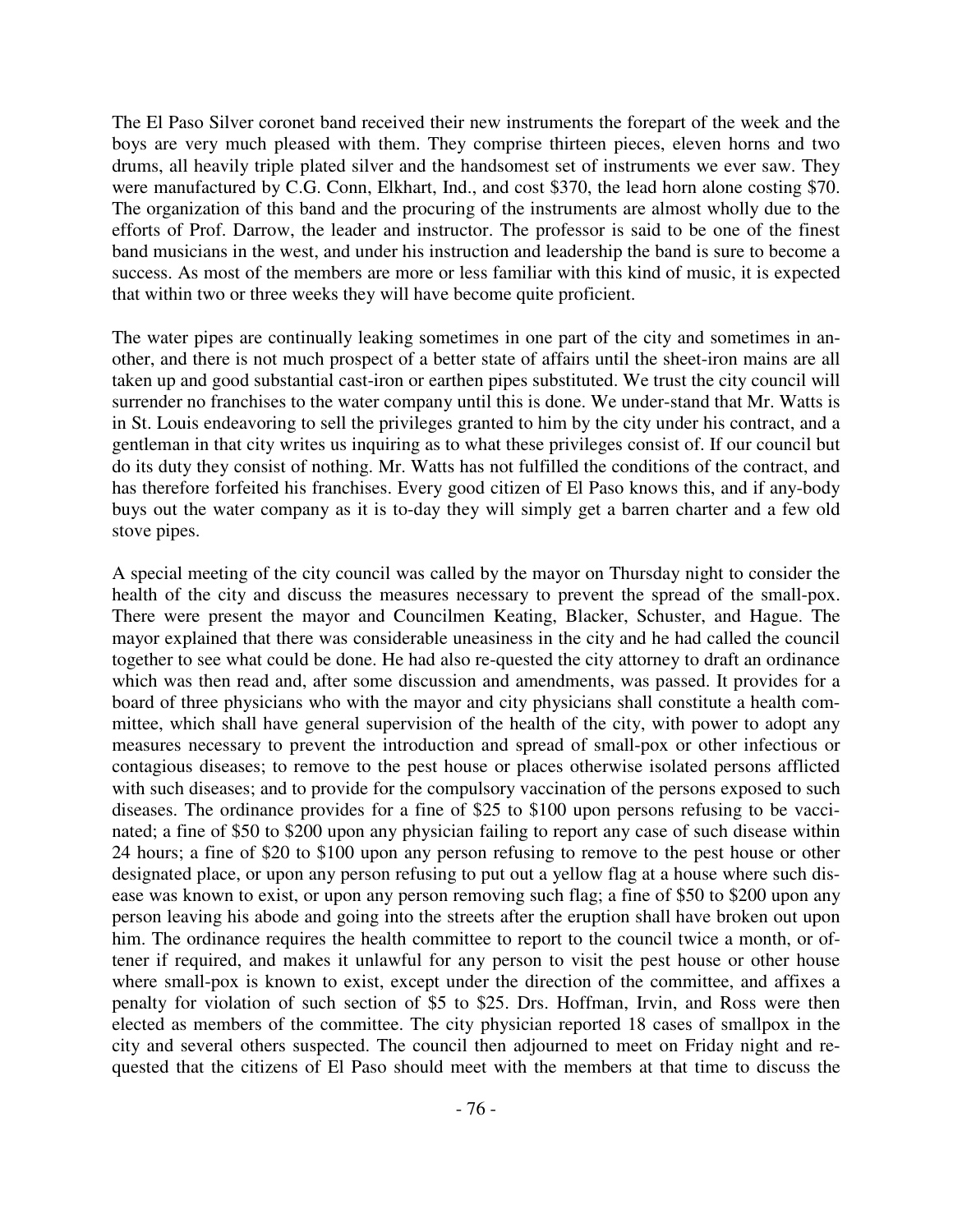question of quarantine. Last night, in pursuance of this invitation, a large number of the principal citizens met with the council at the council chambers and discussed the quarantine and all other phases of the health question. It was finally agreed that persons who were known to have recently been habitually in the presence of small pox, should be prevented from coming into the city, and an ordinance was passed to that effect. It was further decided that the health committee should be empowered to use all proper measures to prevent persons who had been exposed to the disease from landing here off railroad trains, or from being conveyed into the city by means of the street cars, hacks or other vehicles. The committee meets to-day at 2 o'clock to decide some course to pursue.

> Lone Star Locals -- Vol. VIII - No. 20 Wednesday, December 20, 1882

The El Paso social club will render "Lady Audley's Secret" to-morrow night at Hill's hall, on San Antonio street.

Dr. McKinney has removed his office to the First National bank building and P.A. Eskins' office is in the adjoining room.

Dr. Barton, of Kansas, has commenced the erection of a 2-story double brick building on El Paso street, just north of Dr. Green's.

The Cactus club are making extensive preparations for their first annual ball to be given at the hall and parlors of the club on Christmas night.

Some good street work is being done on El Paso street where it crosses the acequia. The grade is being raised about three feet, or on a level with the street railway.

We understand that work will be commenced on the new palatial hotel to be erected on the corner of San Antonio and Oregon streets, early in the spring.

There should be some measures adopted at this place to facilitate the transfer of goods into and out of Old Mexico. Sometimes parties are delayed here a week before that can get the necessary transfer made.

While the innocent maidens of El Paso are wearing sun shades for the protection of their complexions, the northwestern damsels are flirting with the boys on skates or receiving stolen kisses under buffalo robes at sleighing parties.

Messrs. Gist, Eskins  $\&$  Co. have opened a real estate office in the new national bank building corner of El Paso and San Antonio streets. These gentlemen are reliable and trustworthy, and we have no doubt they will build up an extensive business.

There are thirteen cases of small pox in the hospital, but Dr. Rodgers, the city physician, tells us all are doing finely and that several of them will be discharged in a few days. The disease now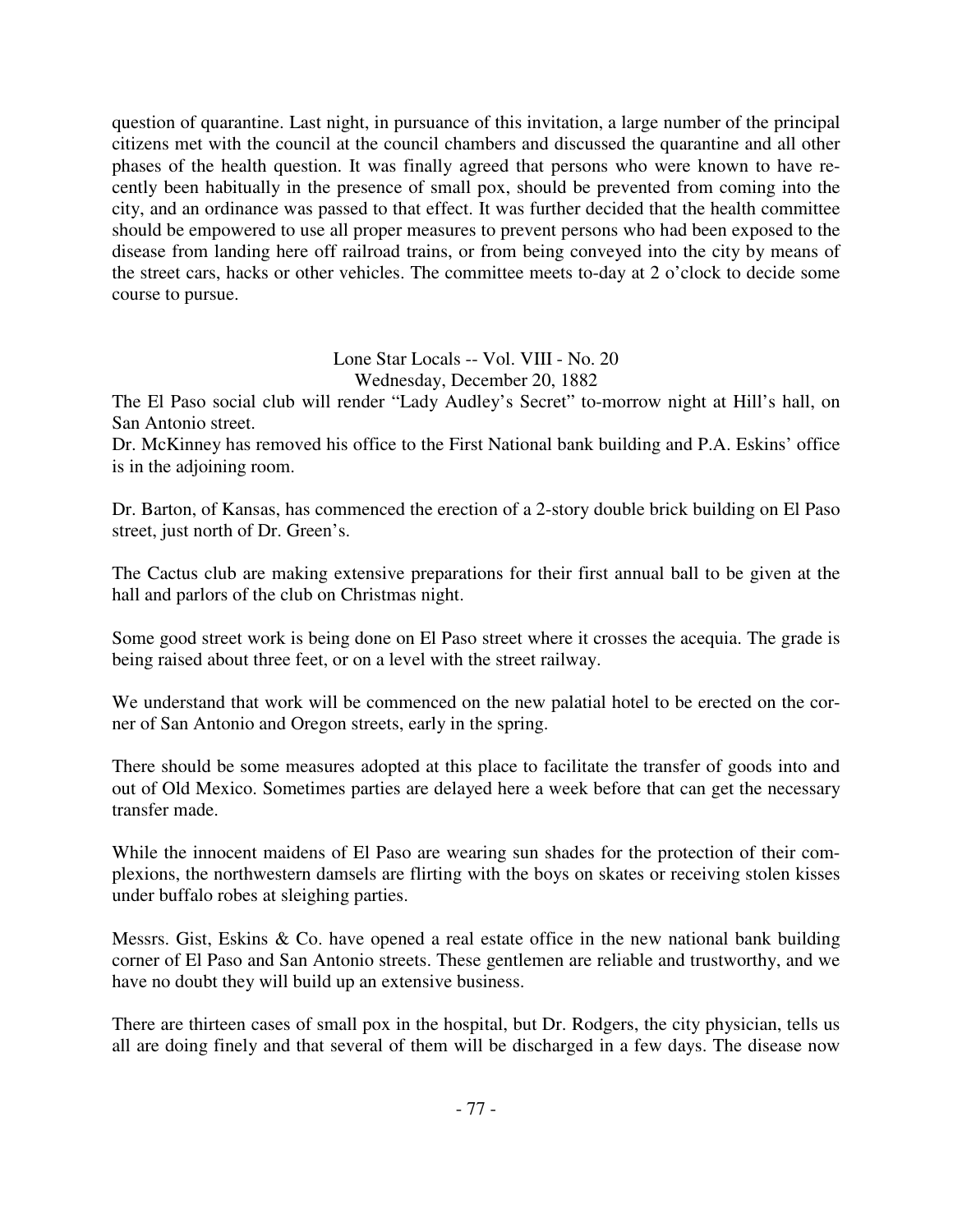seems to be under complete control, and with proper care it will not be long before it will have entirely disappeared.

Dr Rodgers requests us to state that he needs lint and bandages for the city hospital, and that if the charitably disposed citizens of El Paso who may have any old sheets of other white cotton good will leave them at the Palace drug store, they will be conferring a blessing upon those who are now suffering in the city's infirmary.

Mr. Parker, El Paso's photographic artist took some very perfect negatives of the bull fights, last week, from which he has printed a number of stereoscopic views. They were taken instantaneously and outline accurately the whole entertainment, from the entrance of the bull into the arena to the closing scenes of brutality where the animal is slaughtered.

Bids, including plans and specifications, for the building of a custom house on the other side of the river were opened in Paso del Norte last Friday. There were three bids on file, one from Mr. Buchanan, one from Col. Angus, and one from F. Krause. A government commissioner from the City of Mexico, was there to select the best plans submitted and it was decided to accept those made by Mr. Krause. The cost of the building, we understand, will be not less than \$100,000. It is to be constructed of brick and iron, two stories, with Mansard roof and tower, and supplied with all the modern improvements and convenience. The site selected is the south bank of the river between the railroad track and the street railway.

## YSLETA PUBLIC SCHOOL

## The El Paso Real Estate Co.

This is the name and style of the new real estate office which we have fitted up, corner of El Paso and San Antonio streets, over First National bank. We have secured two rooms the finest, and most central in the city, having a spacious portico from which can be seen almost any portion of the town. We have ordered a carriage for the benefit of our customers, that they can be shown property in any part of the city on the shortest notice. We shall do all business pertaining to the office, including the handling, buying and selling of real estate, both in the city and country. We will attend to the renting of business and dwelling houses will also do an insurance business, attend to the collection of notes and accounts, will execute deeds and all other business pertaining to the office of notary public. We have had a residence in the city of about two years and have watched its progress with a view of keeping thoroughly posted as to values etc., and have also traveled in all directions in the country with a view of ascertaining our resources, and we believe that our observations will assist us in giving such advice and counsel to our customers as may lead to profitable investment. We shall make the building up of our city one of the main features of our business, and to this end shall do all in our power to interest capital both local and foreign. We can most conscientiously advise the investment of capital not only in business blocks, but in the erection of dwelling houses which will pay from 20 to 40 percent on investment. We shall at all times invest funds entrusted to us, and, if desired, build or superintend the building of houses with as much care and economy as we would for ourselves, and on the most reasonable terms. We have the most abiding faith in this young and growing city of our choice, and with the liberal patronage which we expect to merit and hope to receive from the public we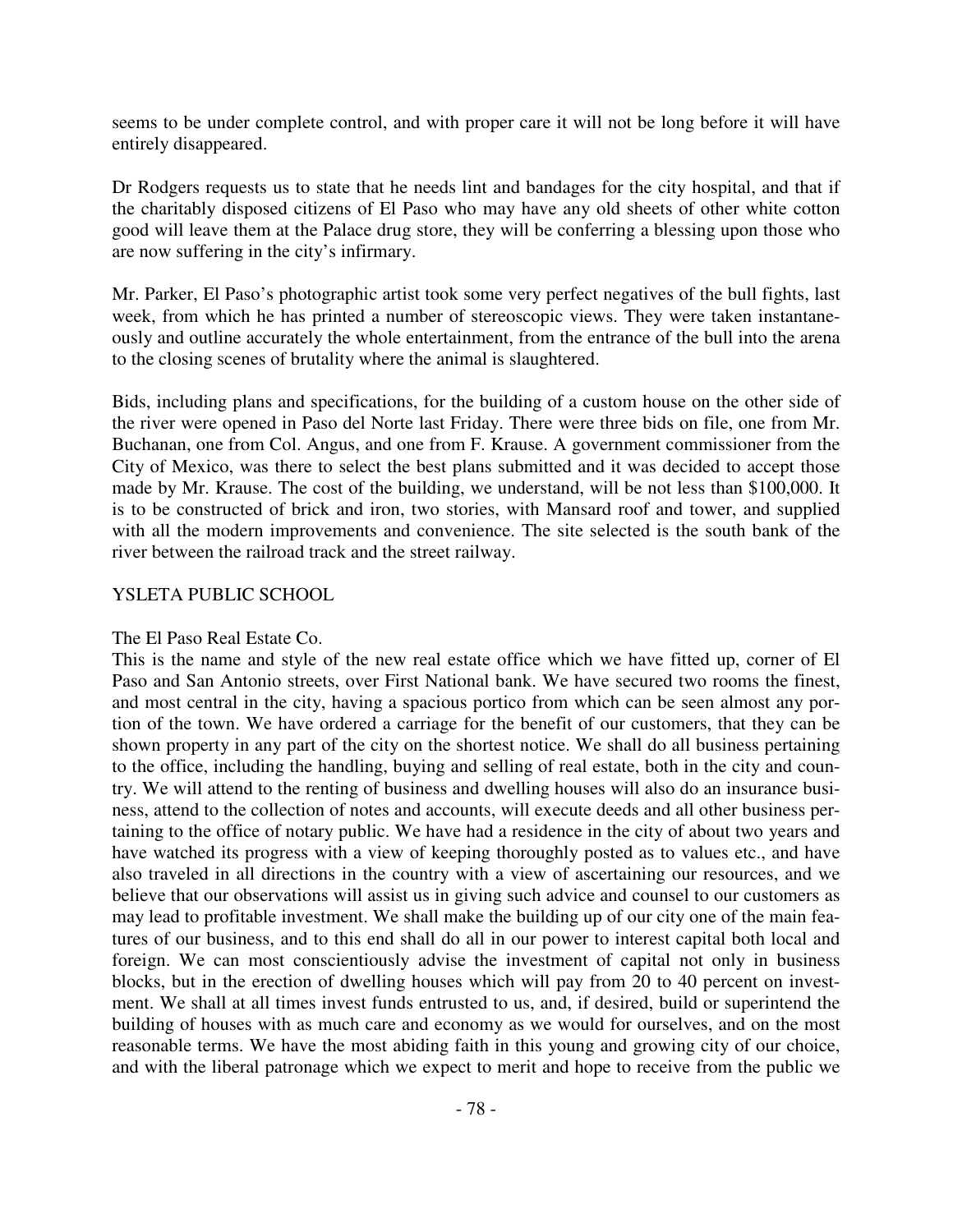shall make nor business contribute in no small degree to the end that El Paso may become what we believe she will, the great metropolis of the border. Address,

## GIST, EAKINS & CO. EL PASO, TEXAS

Lone Star Locals -- Vol. VIII - No. 21 Saturday, December 23, 1882 The El Paso *Herald* got out a handsome holiday edition.

There are rumors of a morning daily paper for El Paso in the near future.

A fire Saturday morning destroyed the blacksmith shop in the Santa Fe railroad yards.

El Paso is fast gaining recognition as the commercial and railroad center of the southwest.

The Catholic ball and supper at the Central will not take place until the night of January first.

The brotherhood of Railroad Conductors met in the hall of the Knights of Pythias, in this city, Saturday night.

When Mr. Newman returns he will have made arrangements for a 9-column power press, upon which to print THE LONE STAR.

The El Paso Real Estate association, capital stock, \$250,000, filed its charter with the secretary of state last week. Object to purchase and sell lands and city lots. Directors: Charles E. Morehead, Oscar Bassett, of El Paso; George Noble, of Lawrence Kansas; Henry L. Newman of St. Louis, and John C. Brown of Pulaski, Tennessee.

Arcade Beer Hall Obenchain's old Stand. Clean Beds by the night or week, Lunch Baskets filled, &c.

Have you seen the new club room at the Senate Saloon? It has been repainted and papered, and is the nicest place of its kind in El Paso. S.C. Crapser did the work.

Notwithstanding the large number of Restaurants in El Paso, it has long been hard to get a good meal at a reasonable price. Dunn at the El Paso Restaurant, supplies the long felt want. His place is new and clean, and he gives a good meal at a price that makes a poor man come back again. He also Keeps Oysters, Fish, Chickens and Game.

> Lone Star Locals -- Vol. VIII - No. 22 Wednesday, December 27, 1882

Fuel is in demand.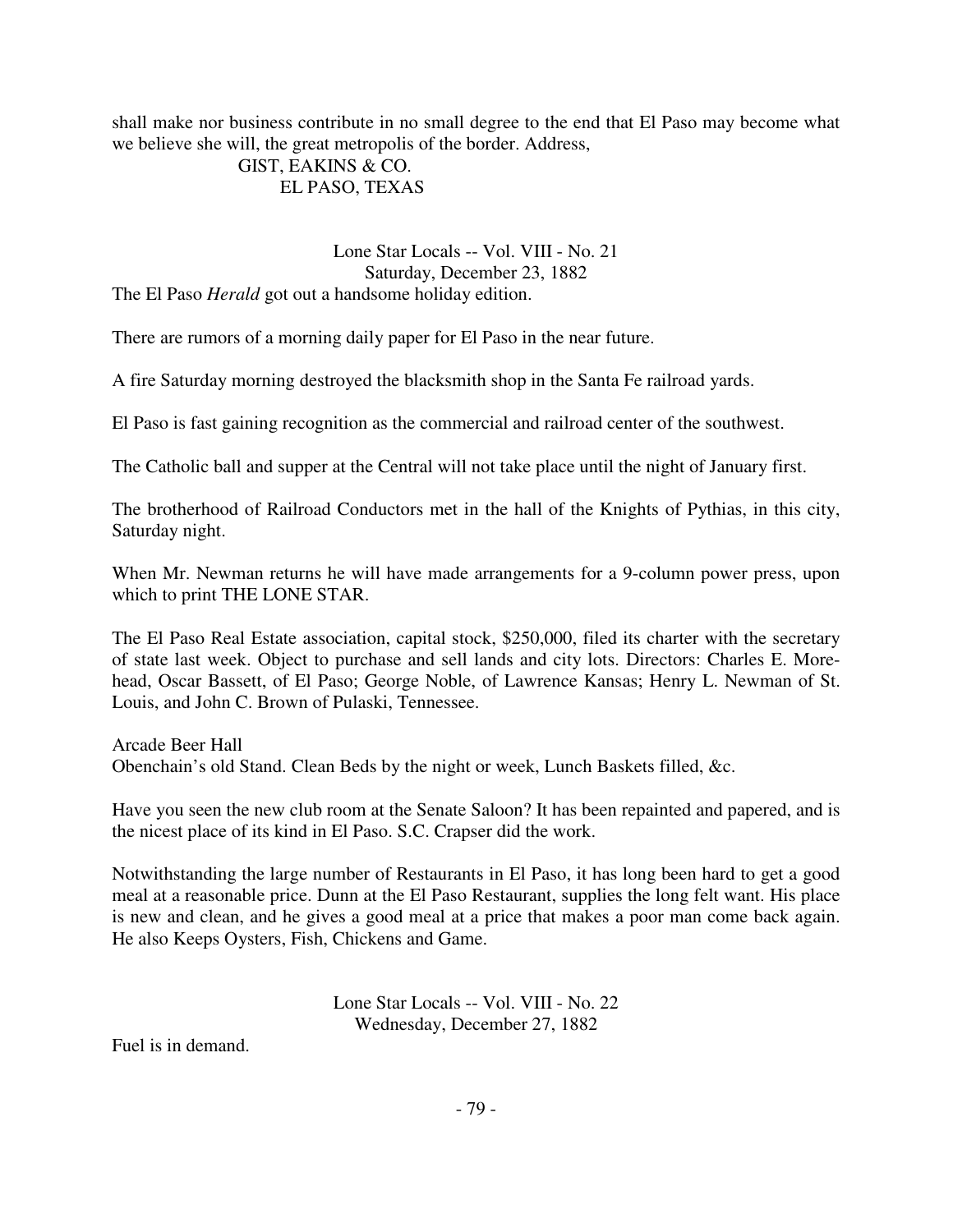The Coliseum is having a big run.

A union depot in this city is one of the prime necessities.

Mr. Carter's new hotel, on El Paso street, is the Windsor.

Dr. Green's new two-story building is almost ready for occupancy.

Mr. E.P. Kern is again at his post in the popular Santa Fe jewelry house.

The foundation of Mr. Bassett's new brick block, on El Paso street is being laid.

On next Saturday we shall commence again setting our local news in smaller type.

This city needs reduction works. No better paying investment could be made here.

We have heard of no one as yet who proposes to keep "open house" in this city on New Year's day.

Today, 27th, is the day on which the Feast of St. John is celebrated by the Masonic fraternity.

The First National bank has moved into its new quarters corner of El Paso and San Antonio streets.

A number of small dwellings are going up in the outskirts of town, which will in the near future give way to palatial residences.

The ball given by the cactus club, Christmas night, at their elegant parlors on San Antonio street, was an enjoyable affair to all who participated.

The holiday edition of the *Times* was a beauty, and we are glad to see it was patronized. We trust it will do good as an advertising medium for our city.

The Catholic ball and supper at the Central, next Monday night, is the theme of conversation in society circles. Some elegant articles of jewelry will be voted to the handsomest and most popular ones of the city.

We are glad to note that the little folks were not neglected in this city on Christmas day. Christmas trees, were gotten up by a number of our churches, together with other innocent amusements, for the children.

The rendition of "Lady Andley's Secret" by the El Paso social club, last week, is spoken of in highly complimentary terms. We trust they will soon again put some-thing else on the boards, or be induced to repeat this same play.